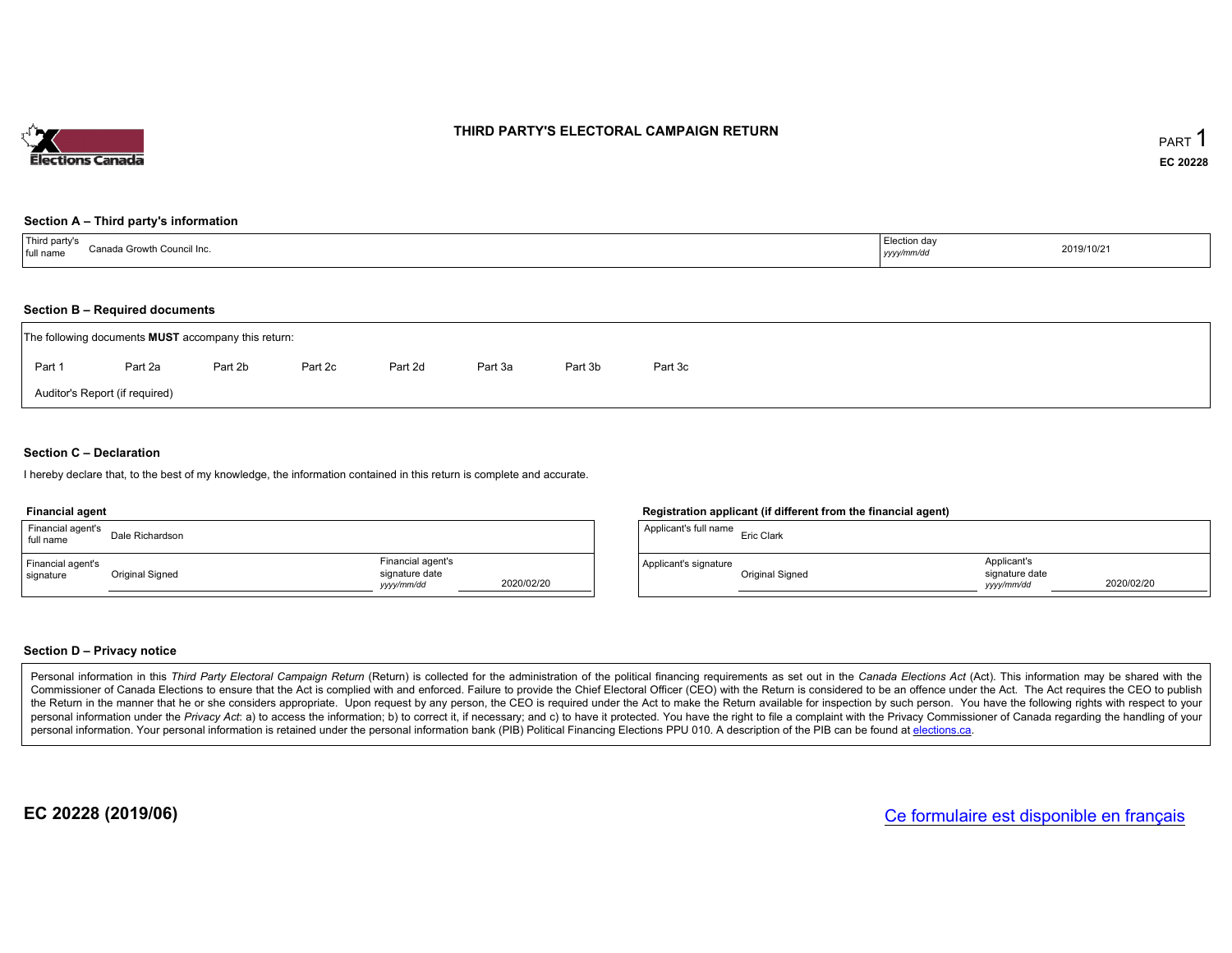

 PART 2aEC <sup>20228</sup>

| No.                     | Full name                                                                         | <b>Street</b><br>no.                          | <b>Street</b> | Apt. | City            | Prov./<br>Terr. | Postal<br>code | Date<br>received<br>yyyy/mm/dd                                                 | Individual | <b>Business /</b><br>Commercial<br>organization | Government | <b>Trade union</b> | Corporation<br>without share<br>capital | Unincorporated<br>organization or<br>association |
|-------------------------|-----------------------------------------------------------------------------------|-----------------------------------------------|---------------|------|-----------------|-----------------|----------------|--------------------------------------------------------------------------------|------------|-------------------------------------------------|------------|--------------------|-----------------------------------------|--------------------------------------------------|
|                         |                                                                                   |                                               |               |      |                 |                 |                |                                                                                | \$         | \$                                              | \$         | \$                 | \$                                      | \$                                               |
| $\overline{\mathbf{1}}$ | 102009521 Sk Ltd. (Eric Clark)                                                    |                                               |               |      | Regina          | SK              | <b>S4V 3L3</b> | 2019/03/01                                                                     |            | 5,000.00                                        |            |                    |                                         |                                                  |
|                         | 2 E. Craig Lothian                                                                |                                               |               |      | Regina          | SK              | <b>S4V 1R5</b> | 2019/05/05                                                                     | 10,000.00  |                                                 |            |                    |                                         |                                                  |
| 3                       | Valleyview Petroleums Ltd.                                                        |                                               |               |      | Weyburn         | SK              | <b>S4H 3N8</b> | 2019/07/09                                                                     |            | 5,000.00                                        |            |                    |                                         |                                                  |
| $\overline{4}$          | Kenjo Holdings Ltd.                                                               |                                               |               |      | Weyburn         | <b>SK</b>       | <b>S4H 2L5</b> | 2019/07/09                                                                     |            | 5,000.00                                        |            |                    |                                         |                                                  |
| 5                       | Gerard P Hertz or Alanna L Koch-Hertz                                             |                                               |               |      | <b>Edenwold</b> | <b>SK</b>       | <b>S0G 1K0</b> | 2019/07/09                                                                     | 2,000.00   |                                                 |            |                    |                                         |                                                  |
|                         | 6 Robert G Welty                                                                  |                                               |               |      | Calgary         | AB              | T2P 0E6        | 2019/07/09                                                                     | 5,000.00   |                                                 |            |                    |                                         |                                                  |
| $\overline{7}$          | Timothy J Hearn                                                                   |                                               |               |      | Calgary         | <b>AB</b>       | T2T 3K9        | 2019/07/09                                                                     | 5,000.00   |                                                 |            |                    |                                         |                                                  |
| 8                       | CAT Investments Inc.                                                              |                                               |               |      | Pilot Butte     | <b>SK</b>       | S0G 3Z0        | 2019/07/11                                                                     |            | 500.00                                          |            |                    |                                         |                                                  |
|                         | 9 D & T Investments Ltd.                                                          |                                               |               |      | White City      | SK.             | <b>S0G 5B0</b> | 2019/07/08                                                                     |            | 500.00                                          |            |                    |                                         |                                                  |
|                         | 10 Lex Capital Management Inc.                                                    |                                               |               |      | Regina          | SK              | S4W 0M7        | 2019/07/05                                                                     |            | 2,500.00                                        |            |                    |                                         |                                                  |
|                         | 11 Douglas Baldwin                                                                |                                               |               |      | Calgary         | <b>AB</b>       | <b>T2S 1J7</b> | 2019/07/03                                                                     | 5,000.00   |                                                 |            |                    |                                         |                                                  |
|                         | 12 Donald Campbell                                                                |                                               |               |      | Calgary         | AB              | <b>T2N 1V5</b> | 2019/07/02                                                                     | 5,000.00   |                                                 |            |                    |                                         |                                                  |
|                         | 13 Alan Simpson                                                                   |                                               |               |      | Regina          | SK              | S4V 2H7        | 2019/07/09                                                                     | 15,000.00  |                                                 |            |                    |                                         |                                                  |
|                         | 14 A Neil Macmillan                                                               |                                               |               |      | Furdale         | <b>SK</b>       | <b>S7T 1B2</b> | 2019/07/08                                                                     | 10,000.00  |                                                 |            |                    |                                         |                                                  |
|                         |                                                                                   |                                               |               |      |                 |                 |                | Totals carried forward from previous page \$                                   |            |                                                 |            |                    |                                         |                                                  |
|                         |                                                                                   |                                               |               |      |                 |                 |                | Total amount of monetary contributions by contributors who gave over \$200 (A) |            |                                                 |            |                    |                                         |                                                  |
|                         |                                                                                   |                                               |               |      |                 |                 |                | Number of contributors who gave over \$200                                     |            |                                                 |            |                    |                                         |                                                  |
|                         | Total amount of monetary contributions by contributors who gave \$200 or less (B) |                                               |               |      |                 |                 |                |                                                                                |            |                                                 |            |                    |                                         |                                                  |
|                         |                                                                                   | Number of contributors who gave \$200 or less |               |      |                 |                 |                |                                                                                |            |                                                 |            |                    |                                         |                                                  |
|                         |                                                                                   |                                               |               |      |                 |                 |                | Total amount of all monetary contributions (A+B)                               |            |                                                 |            |                    |                                         |                                                  |
|                         |                                                                                   |                                               |               |      |                 |                 |                | Number of contributors who gave monetary contributions                         |            |                                                 |            |                    |                                         |                                                  |

| <sup>I</sup> Third<br>È Council Inc.<br>$-$<br>anada Growtr<br>party | Election day<br>2019/10/2<br>yyyy/mm/dd | Page |
|----------------------------------------------------------------------|-----------------------------------------|------|
|----------------------------------------------------------------------|-----------------------------------------|------|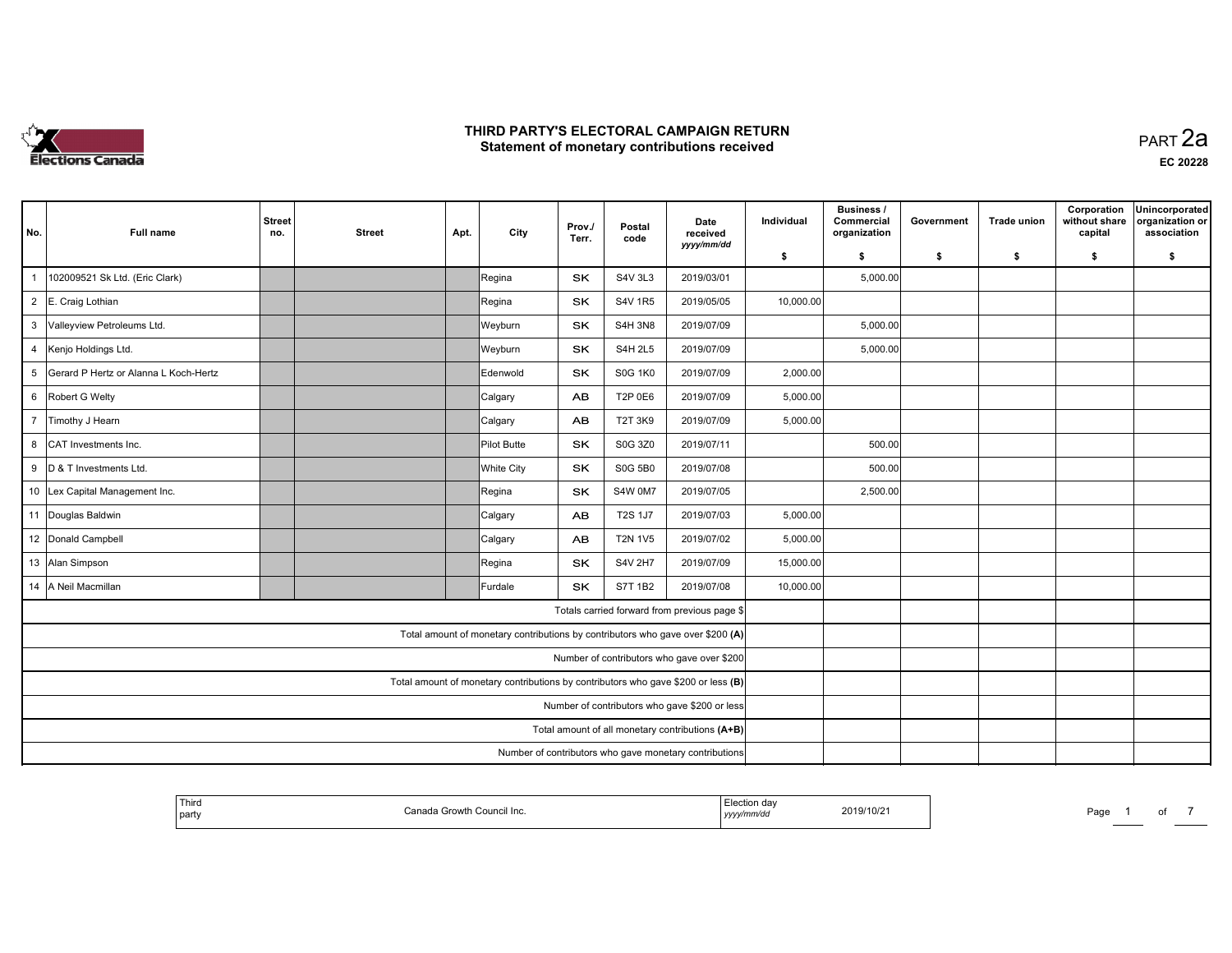

| No. | <b>Full name</b>                  | <b>Street</b><br>no. | <b>Street</b> | Apt. | City                                                                              | Prov./<br>Terr. | Postal<br>code | Date<br>received<br>yyyy/mm/dd                         | Individual | <b>Business /</b><br>Commercial<br>organization | Government | <b>Trade union</b> | Corporation<br>without share<br>capital | Unincorporated<br>organization or<br>association |
|-----|-----------------------------------|----------------------|---------------|------|-----------------------------------------------------------------------------------|-----------------|----------------|--------------------------------------------------------|------------|-------------------------------------------------|------------|--------------------|-----------------------------------------|--------------------------------------------------|
|     |                                   |                      |               |      |                                                                                   |                 |                |                                                        | \$         | \$                                              | - \$       | \$                 | \$                                      | \$                                               |
| 15  | James Yuel                        |                      |               |      | Saskatoon                                                                         | SK              | <b>S7N 0L4</b> | 2019/07/10                                             | 28,000.00  |                                                 |            |                    |                                         |                                                  |
|     | 16 Armand Holdings LTD.           |                      |               |      | İSaskatoon                                                                        | SK              | <b>S7N 0E5</b> | 2019/07/01                                             |            | 10,000.00                                       |            |                    |                                         |                                                  |
|     | 17 Terry Summach                  |                      |               |      | Saskatoon                                                                         | SK              | S7K 4J7        | 2019/07/11                                             | 5,000.00   |                                                 |            |                    |                                         |                                                  |
|     | 18 James Baker                    |                      |               |      | Regina                                                                            | <b>SK</b>       | <b>S4V 0R3</b> | 2019/07/16                                             | 2,500.00   |                                                 |            |                    |                                         |                                                  |
|     | 19 Kilimanjaro Capital Corp       |                      |               |      | White City                                                                        | SK              | S4L 5V1        | 2019/06/30                                             |            | 3,150.00                                        |            |                    |                                         |                                                  |
| 20  | Jason Leblanc Farm Inc.           |                      |               |      | Estevan                                                                           | SK              | <b>S4A 2A3</b> | 2019/07/24                                             |            | 1,000.00                                        |            |                    |                                         |                                                  |
| 21  | DJ Truck Sales Ltd.               |                      |               |      | Estevan                                                                           | SK              | <b>S4A 2A3</b> | 2019/07/24                                             |            | 1,000.00                                        |            |                    |                                         |                                                  |
|     | 22 L&D Properties                 |                      |               |      | Estevan                                                                           | SK              | <b>S4A 2A3</b> | 2019/07/24                                             |            | 1,000.00                                        |            |                    |                                         |                                                  |
|     | 23 Stacey Wempe                   |                      |               |      | <b>IEstevan</b>                                                                   | SK              | S4A 2S5        | 2019/07/24                                             | 20,000.00  |                                                 |            |                    |                                         |                                                  |
| 24  | Ken Mehler                        |                      |               |      | Estevan                                                                           | SK              | <b>S4A 2A4</b> | 2019/07/24                                             | 500.00     |                                                 |            |                    |                                         |                                                  |
| 25  | Ray Frehlick                      |                      |               |      | Estevan                                                                           | <b>SK</b>       | <b>S4A 1A4</b> | 2019/07/24                                             | 1,000.00   |                                                 |            |                    |                                         |                                                  |
| 26  | D&L Farms                         |                      |               |      | Midale                                                                            | <b>SK</b>       | <b>S0C 1S0</b> | 2019/07/23                                             |            | 1,000.00                                        |            |                    |                                         |                                                  |
| 27  | Hugh Schnell                      |                      |               |      | Torquay                                                                           | SK              | <b>SOC 2L0</b> | 2019/07/24                                             | 500.00     |                                                 |            |                    |                                         |                                                  |
| 28  | Streamline Oilfield Services Ltd. |                      |               |      | Weyburn                                                                           | <b>SK</b>       | S4H 0T1        | 2019/07/19                                             |            | 1,000.00                                        |            |                    |                                         |                                                  |
|     |                                   |                      |               |      |                                                                                   |                 |                | Totals carried forward from previous page \$           |            |                                                 |            |                    |                                         |                                                  |
|     |                                   |                      |               |      | Total amount of monetary contributions by contributors who gave over \$200 (A)    |                 |                |                                                        |            |                                                 |            |                    |                                         |                                                  |
|     |                                   |                      |               |      |                                                                                   |                 |                | Number of contributors who gave over \$200             |            |                                                 |            |                    |                                         |                                                  |
|     |                                   |                      |               |      | Total amount of monetary contributions by contributors who gave \$200 or less (B) |                 |                |                                                        |            |                                                 |            |                    |                                         |                                                  |
|     |                                   |                      |               |      |                                                                                   |                 |                | Number of contributors who gave \$200 or less          |            |                                                 |            |                    |                                         |                                                  |
|     |                                   |                      |               |      |                                                                                   |                 |                | Total amount of all monetary contributions (A+B)       |            |                                                 |            |                    |                                         |                                                  |
|     |                                   |                      |               |      |                                                                                   |                 |                | Number of contributors who gave monetary contributions |            |                                                 |            |                    |                                         |                                                  |

| <sup>1</sup> Third<br>` partv | ੇ Council Inc.<br>. Growth '<br>`anada | da<br>$1$ <i>yyyy</i> | 2019/10/2 | Page |  | o |  |
|-------------------------------|----------------------------------------|-----------------------|-----------|------|--|---|--|
|-------------------------------|----------------------------------------|-----------------------|-----------|------|--|---|--|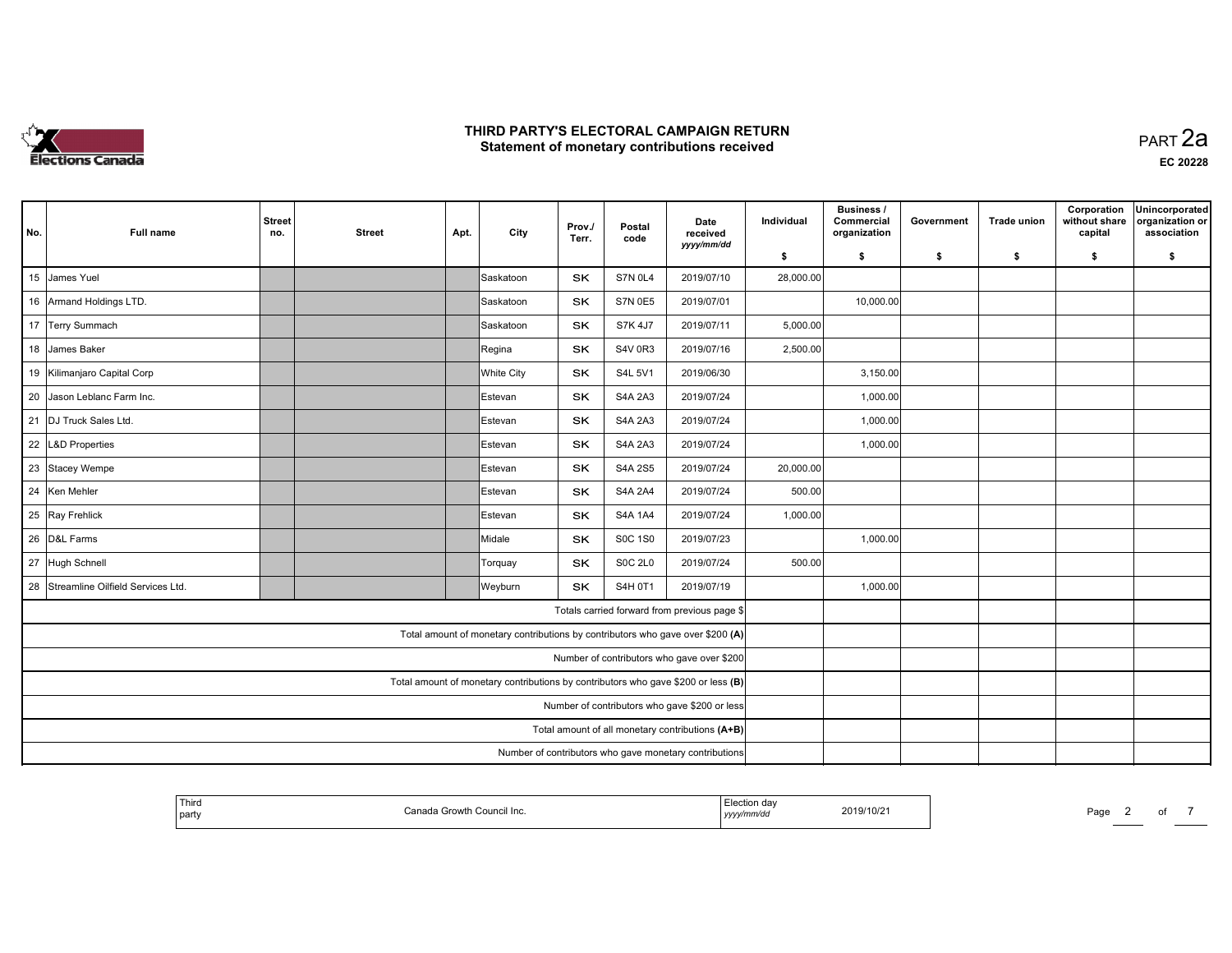

 PART 2aEC <sup>20228</sup>

| No. | <b>Full name</b>                                                                  | <b>Street</b><br>no. | <b>Street</b> | Apt. | City            | Prov./<br>Terr. | Postal<br>code | Date<br>received<br>yyyy/mm/dd                         | Individual | <b>Business /</b><br>Commercial<br>organization | Government | <b>Trade union</b> | Corporation<br>without share<br>capital | Unincorporated<br>organization or<br>association |
|-----|-----------------------------------------------------------------------------------|----------------------|---------------|------|-----------------|-----------------|----------------|--------------------------------------------------------|------------|-------------------------------------------------|------------|--------------------|-----------------------------------------|--------------------------------------------------|
|     |                                                                                   |                      |               |      |                 |                 |                |                                                        | \$         | \$                                              | \$         | \$                 | \$                                      | \$                                               |
| 29  | Wide Horizon Farms Ltd.                                                           |                      |               |      | Midale          | <b>SK</b>       | <b>S0C 1S0</b> | 2019/07/24                                             |            | 500.00                                          |            |                    |                                         |                                                  |
|     | 30 JVM Van Staveren Farms                                                         |                      |               |      | Griffin         | <b>SK</b>       | S0C 1G0        | 2019/07/24                                             |            | 3,000.00                                        |            |                    |                                         |                                                  |
|     | 31 Dale Slimmon                                                                   |                      |               |      | Weyburn         | SK              | <b>S4H 0P5</b> | 2019/07/24                                             | 1,000.00   |                                                 |            |                    |                                         |                                                  |
|     | 32 Earl Slimmon                                                                   |                      |               |      | Indian Head     | SK              | <b>S0G 2K0</b> | 2019/07/18                                             | 500.00     |                                                 |            |                    |                                         |                                                  |
|     | 33 Gerald Stewart                                                                 |                      |               |      | Oxbow           | <b>SK</b>       | <b>S0C 2B0</b> | 2019/07/24                                             | 1,000.00   |                                                 |            |                    |                                         |                                                  |
|     | 34 Smith Building & Development Ltd.                                              |                      |               |      | Oxbow           | <b>SK</b>       | <b>S0C 2B0</b> | 2019/07/24                                             |            | 2,000.00                                        |            |                    |                                         |                                                  |
|     | 35 CJ Hicks Holdings Ltd.                                                         |                      |               |      | Weyburn         | <b>SK</b>       | S4H 3G3        | 2019/07/24                                             |            | 1,000.00                                        |            |                    |                                         |                                                  |
|     | 36 Terry Gunderman                                                                |                      |               |      | <b>Oxbow</b>    | SK              | <b>S0C 2B0</b> | 2019/07/24                                             | 2,500.00   |                                                 |            |                    |                                         |                                                  |
|     | 37 Tonya Miller                                                                   |                      |               |      | Weyburn         | SK              | S4H 1X6        | 2019/07/24                                             | 300.00     |                                                 |            |                    |                                         |                                                  |
|     | 38 Morning View Farm Ltd.                                                         |                      |               |      | Fillmore        | <b>SK</b>       | <b>S0G 1N0</b> | 2019/07/24                                             |            | 2,000.00                                        |            |                    |                                         |                                                  |
|     | 39 Miller Well Servicing Ltd.                                                     |                      |               |      | Weyburn         | SK              | S4H 3J9        | 2019/07/24                                             |            | 250.00                                          |            |                    |                                         |                                                  |
|     | 40 Michael Mainil                                                                 |                      |               |      | Weyburn         | SK              | <b>S4H 3N8</b> | 2019/07/24                                             | 1,000.00   |                                                 |            |                    |                                         |                                                  |
|     | 41 Shirley Huber                                                                  |                      |               |      | Estevan         | <b>SK</b>       | <b>S4A 2B7</b> | 2019/07/24                                             | 500.00     |                                                 |            |                    |                                         |                                                  |
|     | 42 Lloyd Huber                                                                    |                      |               |      | <b>IEstevan</b> | <b>SK</b>       | <b>S4A 2B7</b> | 2019/07/24                                             | 500.00     |                                                 |            |                    |                                         |                                                  |
|     |                                                                                   |                      |               |      |                 |                 |                | Totals carried forward from previous page \$           |            |                                                 |            |                    |                                         |                                                  |
|     | Total amount of monetary contributions by contributors who gave over \$200 (A)    |                      |               |      |                 |                 |                |                                                        |            |                                                 |            |                    |                                         |                                                  |
|     |                                                                                   |                      |               |      |                 |                 |                | Number of contributors who gave over \$200             |            |                                                 |            |                    |                                         |                                                  |
|     | Total amount of monetary contributions by contributors who gave \$200 or less (B) |                      |               |      |                 |                 |                |                                                        |            |                                                 |            |                    |                                         |                                                  |
|     |                                                                                   |                      |               |      |                 |                 |                | Number of contributors who gave \$200 or less          |            |                                                 |            |                    |                                         |                                                  |
|     |                                                                                   |                      |               |      |                 |                 |                | Total amount of all monetary contributions (A+B)       |            |                                                 |            |                    |                                         |                                                  |
|     |                                                                                   |                      |               |      |                 |                 |                | Number of contributors who gave monetary contributions |            |                                                 |            |                    |                                         |                                                  |

| ' Thira<br>. <del>. .</del><br>Council Inc.<br>Canar<br>Growth<br>l party | rion de:<br>2019/10/21<br>yyyy/mm/dd | Page<br>o |
|---------------------------------------------------------------------------|--------------------------------------|-----------|
|---------------------------------------------------------------------------|--------------------------------------|-----------|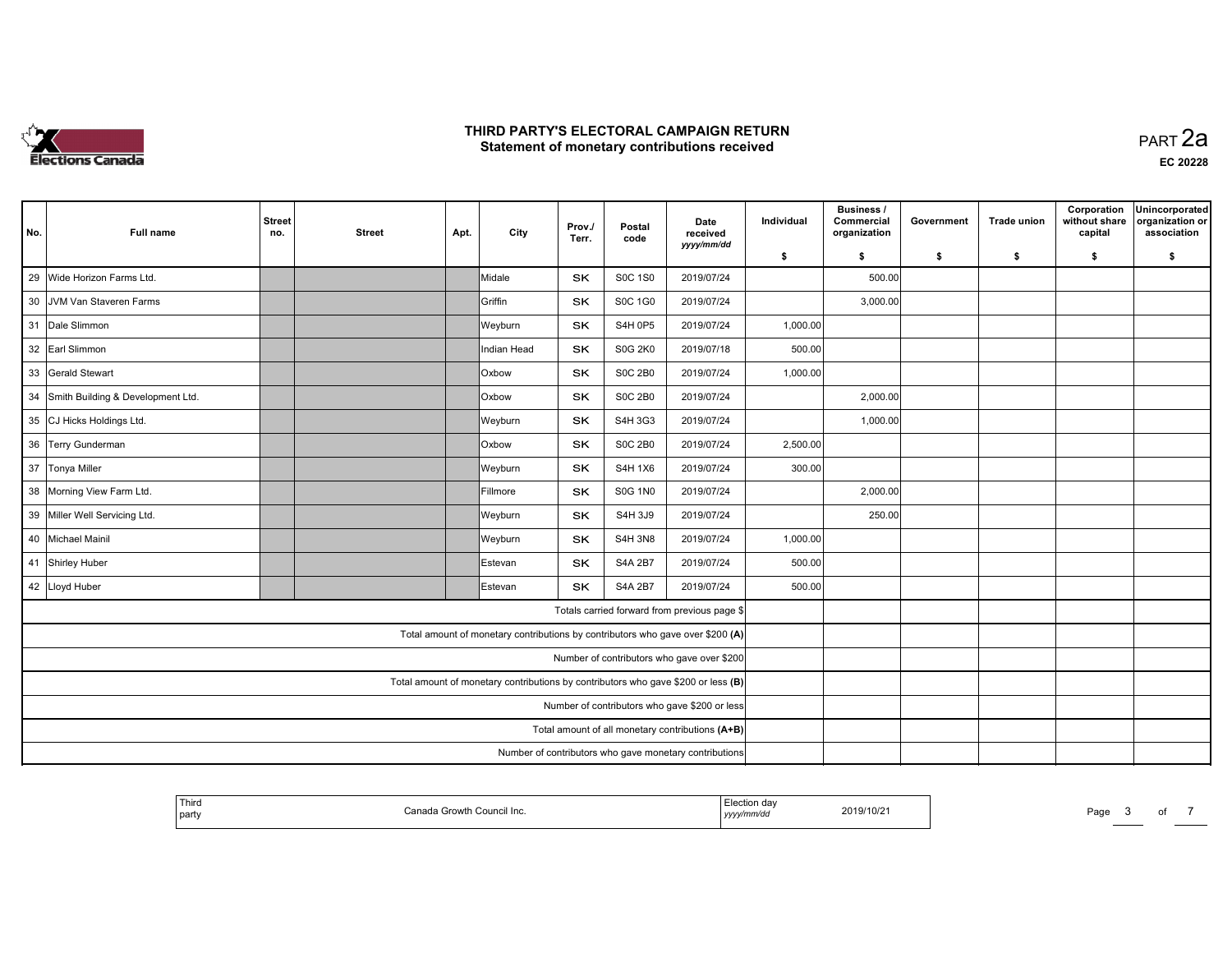

 PART 2aEC <sup>20228</sup>

| No. | <b>Full name</b>                        | <b>Street</b><br>no. | <b>Street</b> | Apt. | City            | Prov./<br>Terr. | Postal<br>code | Date<br>received                                                                  | Individual | <b>Business /</b><br>Commercial<br>organization | Government | <b>Trade union</b> | Corporation<br>without share<br>capital | Unincorporated<br>organization or<br>association |
|-----|-----------------------------------------|----------------------|---------------|------|-----------------|-----------------|----------------|-----------------------------------------------------------------------------------|------------|-------------------------------------------------|------------|--------------------|-----------------------------------------|--------------------------------------------------|
|     |                                         |                      |               |      |                 |                 |                | yyyy/mm/dd                                                                        | \$         | \$                                              | \$         | \$                 | \$                                      | \$                                               |
|     | 43 EMSCO Holdings LP                    |                      |               |      | Regina          | SK              | <b>S4R 8R6</b> | 2019/07/24                                                                        |            | 1,000.00                                        |            |                    |                                         |                                                  |
|     | 44 Jerry Mainil Ltd.                    |                      |               |      | Weyburn         | SK              | S4H 2L1        | 2019/07/23                                                                        |            | 5,000.00                                        |            |                    |                                         |                                                  |
|     | 45 Tramain Resources Inc.               |                      |               |      | Weyburn         | SK              | S4H 2L1        | 2019/07/24                                                                        |            | 4,000.00                                        |            |                    |                                         |                                                  |
|     | 46 Denali Resources Ltd.                |                      |               |      | Weyburn         | <b>SK</b>       | S4H 2L1        | 2019/07/23                                                                        |            | 5,000.00                                        |            |                    |                                         |                                                  |
|     | 47 Denato Holdings Ltd.                 |                      |               |      | Weyburn         | <b>SK</b>       | S4H 2L1        | 2019/07/24                                                                        |            | 2,000.00                                        |            |                    |                                         |                                                  |
|     | 48   Merit Contractors Association Inc. |                      |               |      | Prince Albert   | SK              | S6V3X3         | 2019/09/09                                                                        |            |                                                 |            |                    |                                         | 15,000.00                                        |
|     | 49 Shaping Canada's Future              |                      |               |      | <b>Edmonton</b> | <b>AB</b>       | T5N 3Y4        | 2019/09/24                                                                        |            |                                                 |            |                    |                                         | 50,000.00                                        |
|     | 50 HSW Holdings Ltd.                    |                      |               |      | Regina          | <b>SK</b>       | S4P 4B4        | 2019/09/16                                                                        |            | 5,000.00                                        |            |                    |                                         |                                                  |
|     | 51 Paul Valentine                       |                      |               |      | Calgary         | AB              | <b>T2S0T8</b>  | 2019/10/11                                                                        | 5,000.00   |                                                 |            |                    |                                         |                                                  |
|     | 52 Timothy J Hearn                      |                      |               |      | Calgary         | <b>AB</b>       | <b>T2T 3K9</b> | 2019/10/03                                                                        | 5,000.00   |                                                 |            |                    |                                         |                                                  |
|     | 53 Dalllas Howe                         |                      |               |      | Calgary         | <b>AB</b>       | T2P 5E         | 2019/10/10                                                                        | 5,000.00   |                                                 |            |                    |                                         |                                                  |
|     | 54 Adam Taylor                          |                      |               |      | Toronto         | ON              | M6J 2V6        | 2019/10/14                                                                        | 350.00     |                                                 |            |                    |                                         |                                                  |
|     | 55 Bill Costello                        |                      |               |      | Burlington      | ON              | L7T 4K4        | 2019/08/28                                                                        | 300.00     |                                                 |            |                    |                                         |                                                  |
|     | 56 Chad Jesse                           |                      |               |      | Estevan         | <b>SK</b>       | S4A 2S5        | 2019/07/19                                                                        | 500.00     |                                                 |            |                    |                                         |                                                  |
|     |                                         |                      |               |      |                 |                 |                | Totals carried forward from previous page \$                                      |            |                                                 |            |                    |                                         |                                                  |
|     |                                         |                      |               |      |                 |                 |                | Total amount of monetary contributions by contributors who gave over \$200 (A)    |            |                                                 |            |                    |                                         |                                                  |
|     |                                         |                      |               |      |                 |                 |                | Number of contributors who gave over \$200                                        |            |                                                 |            |                    |                                         |                                                  |
|     |                                         |                      |               |      |                 |                 |                | Total amount of monetary contributions by contributors who gave \$200 or less (B) |            |                                                 |            |                    |                                         |                                                  |
|     |                                         |                      |               |      |                 |                 |                | Number of contributors who gave \$200 or less                                     |            |                                                 |            |                    |                                         |                                                  |
|     |                                         |                      |               |      |                 |                 |                | Total amount of all monetary contributions (A+B)                                  |            |                                                 |            |                    |                                         |                                                  |
|     |                                         |                      |               |      |                 |                 |                | Number of contributors who gave monetary contributions                            |            |                                                 |            |                    |                                         |                                                  |

| ' Thiro<br>. <del>. .</del><br>Council Inc.<br>Canar<br>Growth<br>l party | rion de:<br>2019/10/21<br>yyyy/mm/dd | Page<br>വ |
|---------------------------------------------------------------------------|--------------------------------------|-----------|
|---------------------------------------------------------------------------|--------------------------------------|-----------|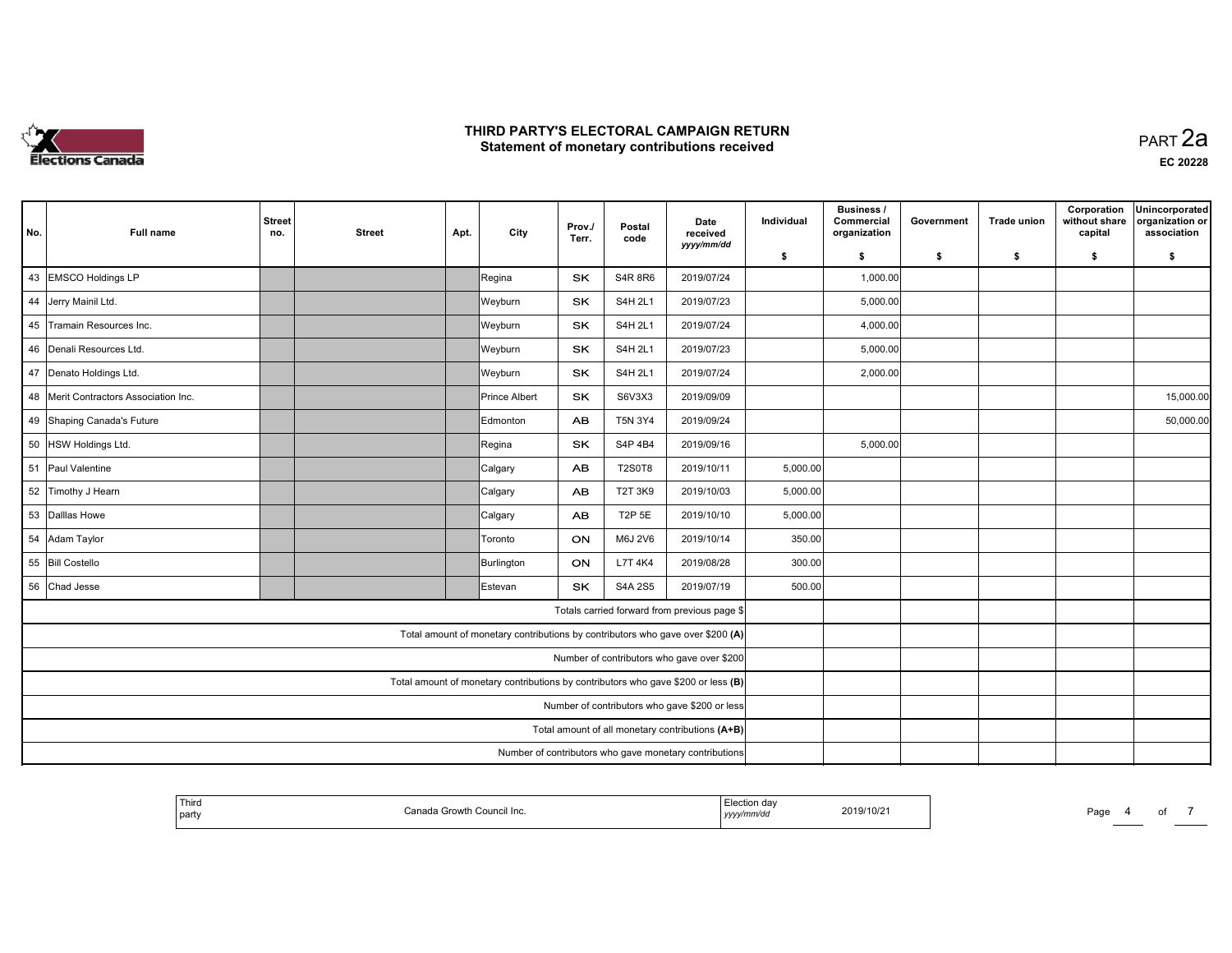

| No.                                                                               | <b>Full name</b>       | <b>Street</b><br>no.                             | <b>Street</b>                                          | Apt. | City                                                                           | Prov./<br>Terr. | Postal<br>code | Date<br>received<br>yyyy/mm/dd               | Individual | Business /<br>Commercial<br>organization | Government | <b>Trade union</b> | Corporation<br>without share<br>capital | Unincorporated<br>organization or<br>association |
|-----------------------------------------------------------------------------------|------------------------|--------------------------------------------------|--------------------------------------------------------|------|--------------------------------------------------------------------------------|-----------------|----------------|----------------------------------------------|------------|------------------------------------------|------------|--------------------|-----------------------------------------|--------------------------------------------------|
|                                                                                   |                        |                                                  |                                                        |      |                                                                                |                 |                |                                              | \$         | \$                                       | \$         | \$                 | \$                                      | \$                                               |
|                                                                                   | 57 Craig Boram         |                                                  |                                                        |      | Langley                                                                        | <b>BC</b>       | <b>V2Y 2V4</b> | 2019/10/17                                   | 1,000.00   |                                          |            |                    |                                         |                                                  |
|                                                                                   | 58 Curtis Green        |                                                  |                                                        |      | Langley                                                                        | <b>BC</b>       | <b>V2Y 0M6</b> | 2019/10/17                                   | 2,000.00   |                                          |            |                    |                                         |                                                  |
|                                                                                   | 59 David Hammermeister |                                                  |                                                        |      | Estevan                                                                        | <b>SK</b>       | S4A 2Y1        | 2019/10/03                                   | 1,000.00   |                                          |            |                    |                                         |                                                  |
|                                                                                   | 60 David Jamieson      |                                                  |                                                        |      | Lacombe County                                                                 | <b>AB</b>       | <b>T4E 0C4</b> | 2019/10/10                                   | 250.00     |                                          |            |                    |                                         |                                                  |
|                                                                                   | 61 Davin Emmel         |                                                  |                                                        |      | Estevan                                                                        | <b>SK</b>       | <b>S4A 2L7</b> | 2019/07/28                                   | 1,000.00   |                                          |            |                    |                                         |                                                  |
|                                                                                   | 62 Dennis Day          |                                                  |                                                        |      | Carnduff                                                                       | <b>SK</b>       | S0C0S0         | 2019/07/22                                   | 1,000.00   |                                          |            |                    |                                         |                                                  |
|                                                                                   | 63 Gary Becker         |                                                  |                                                        |      | Kindersley                                                                     | SK              | <b>S0L1S0</b>  | 2019/08/26                                   | 2,500.00   |                                          |            |                    |                                         |                                                  |
|                                                                                   | 64 Gerry Maciejko      |                                                  |                                                        |      | Edmonton                                                                       | <b>AB</b>       | T5T6H3         | 2019/09/18                                   | 350.00     |                                          |            |                    |                                         |                                                  |
|                                                                                   | 65 Henry Dyck          |                                                  |                                                        |      | Winnipeg                                                                       | MВ              | R3T 1Z4        | 2019/09/24                                   | 250.00     |                                          |            |                    |                                         |                                                  |
|                                                                                   | 66 Jeff Chessall       |                                                  |                                                        |      | Weyburn                                                                        | <b>SK</b>       | S4H2L1         | 2019/07/24                                   | 250.00     |                                          |            |                    |                                         |                                                  |
|                                                                                   | 67 Jeffrey Weigensberg |                                                  |                                                        |      | Toronto                                                                        | ON              | M3H5V5         | 2019/10/10                                   | 250.00     |                                          |            |                    |                                         |                                                  |
|                                                                                   | 68 Jennifer Devenish   |                                                  |                                                        |      | Brampton                                                                       | ON              | L6T 0H7        | 2019/10/17                                   | 5,000.00   |                                          |            |                    |                                         |                                                  |
|                                                                                   | 69 Jerry Nieuwesteeg   |                                                  |                                                        |      | Calgary                                                                        | <b>AB</b>       | T2P0M9         | 2019/07/25                                   | 1,000.00   |                                          |            |                    |                                         |                                                  |
|                                                                                   | 70 Jim Ricardo         |                                                  |                                                        |      | <b>Toronto</b>                                                                 | <b>ON</b>       | M9W 4M2        | 2019/10/18                                   | 2,500.00   |                                          |            |                    |                                         |                                                  |
|                                                                                   |                        |                                                  |                                                        |      |                                                                                |                 |                | Totals carried forward from previous page \$ |            |                                          |            |                    |                                         |                                                  |
|                                                                                   |                        |                                                  |                                                        |      | Total amount of monetary contributions by contributors who gave over \$200 (A) |                 |                |                                              |            |                                          |            |                    |                                         |                                                  |
| Number of contributors who gave over \$200                                        |                        |                                                  |                                                        |      |                                                                                |                 |                |                                              |            |                                          |            |                    |                                         |                                                  |
| Total amount of monetary contributions by contributors who gave \$200 or less (B) |                        |                                                  |                                                        |      |                                                                                |                 |                |                                              |            |                                          |            |                    |                                         |                                                  |
| Number of contributors who gave \$200 or less                                     |                        |                                                  |                                                        |      |                                                                                |                 |                |                                              |            |                                          |            |                    |                                         |                                                  |
|                                                                                   |                        | Total amount of all monetary contributions (A+B) |                                                        |      |                                                                                |                 |                |                                              |            |                                          |            |                    |                                         |                                                  |
|                                                                                   |                        |                                                  | Number of contributors who gave monetary contributions |      |                                                                                |                 |                |                                              |            |                                          |            |                    |                                         |                                                  |

| l Thira<br>Growth Council<br>nnn<br>Council Inc.<br>l party<br>-201 | on dav<br>$\sim$ $\sim$ $\sim$ $\sim$ $\sim$<br>-019/10/21<br>,,,,, | Page |
|---------------------------------------------------------------------|---------------------------------------------------------------------|------|
|---------------------------------------------------------------------|---------------------------------------------------------------------|------|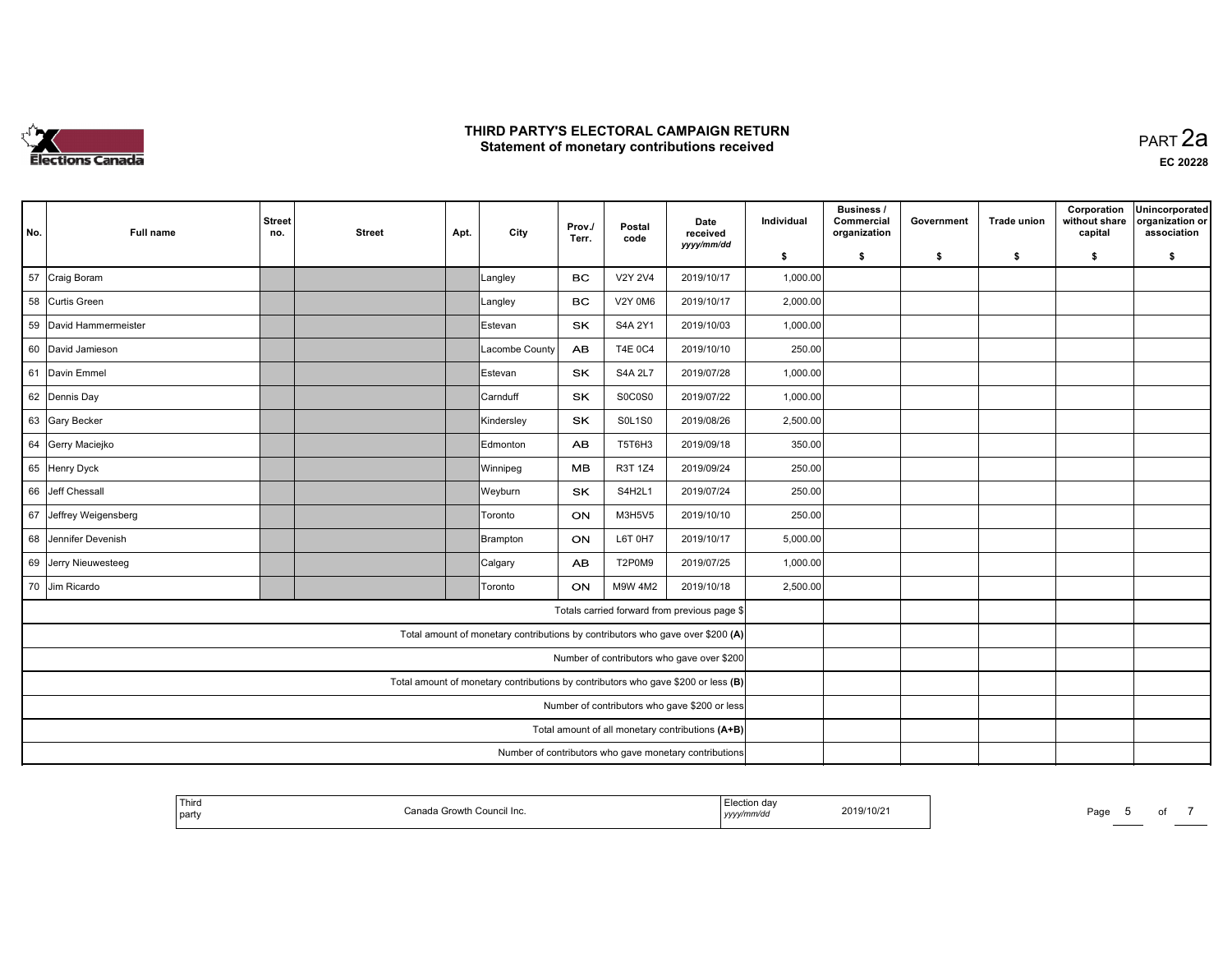

| No.                                                                               | <b>Full name</b>       | <b>Street</b><br>no.                             | <b>Street</b> | Apt. | City                                                                           | Prov./<br>Terr. | Postal<br>code | Date<br>received<br>yyyy/mm/dd               | Individual | <b>Business /</b><br>Commercial<br>organization | Government | <b>Trade union</b> | Corporation<br>without share<br>capital | Unincorporated<br>organization or<br>association |
|-----------------------------------------------------------------------------------|------------------------|--------------------------------------------------|---------------|------|--------------------------------------------------------------------------------|-----------------|----------------|----------------------------------------------|------------|-------------------------------------------------|------------|--------------------|-----------------------------------------|--------------------------------------------------|
|                                                                                   |                        |                                                  |               |      |                                                                                |                 |                |                                              | \$         | \$                                              | \$         | \$                 | \$                                      | \$                                               |
| 71                                                                                | John Boram             |                                                  |               |      | Langley                                                                        | <b>BC</b>       | <b>V2Y1L3</b>  | 2019/10/17                                   | 2,000.00   |                                                 |            |                    |                                         |                                                  |
|                                                                                   | 72 john porter         |                                                  |               |      | weyburn                                                                        | SK              | <b>S4H 0R8</b> | 2019/07/23                                   | 1,000.00   |                                                 |            |                    |                                         |                                                  |
|                                                                                   | 73 Jon Helm            |                                                  |               |      | Victoria                                                                       | <b>BC</b>       | <b>V8X4K4</b>  | 2019/09/21                                   | 1,000.00   |                                                 |            |                    |                                         |                                                  |
| 74                                                                                | Keith Prince           |                                                  |               |      | Tillsonburg                                                                    | ON              | N4G 2M8        | 2019/10/17                                   | 7,500.00   |                                                 |            |                    |                                         |                                                  |
|                                                                                   | 75 Ken Wragge          |                                                  |               |      | Toronto                                                                        | ON              | M9L 1Z8        | 2019/10/18                                   | 2,500.00   |                                                 |            |                    |                                         |                                                  |
|                                                                                   | 76 Kevin Mitchell      |                                                  |               |      | Woodstock                                                                      | ON              | <b>N4S8Y5</b>  | 2019/10/17                                   | 5,000.00   |                                                 |            |                    |                                         |                                                  |
|                                                                                   | 77 Logan Fraser        |                                                  |               |      | Regina                                                                         | SK              | S4R 1K3        | 2019/10/21                                   | 500.00     |                                                 |            |                    |                                         |                                                  |
|                                                                                   | 78 Matt Schuck         |                                                  |               |      | Okotoks                                                                        | AB              | <b>T1S1A2</b>  | 2019/07/26                                   | 250.00     |                                                 |            |                    |                                         |                                                  |
|                                                                                   | 79 Pat Ottmann         |                                                  |               |      | Calgary                                                                        | AB              | T2P 3P4        | 2019/10/12                                   | 250.00     |                                                 |            |                    |                                         |                                                  |
| 80                                                                                | Philip Jenner          |                                                  |               |      | Abbotsford                                                                     | BC              | V3G 2X6        | 2019/10/17                                   | 3,000.00   |                                                 |            |                    |                                         |                                                  |
|                                                                                   | 81 Philip Smith        |                                                  |               |      | Toronto                                                                        | ON              | M4W1Y4         | 2019/08/28                                   | 250.00     |                                                 |            |                    |                                         |                                                  |
|                                                                                   | 82 Raymond Price       |                                                  |               |      | Surrey                                                                         | <b>BC</b>       | V3S 8S4        | 2019/10/17                                   | 1,000.00   |                                                 |            |                    |                                         |                                                  |
| 83                                                                                | Robert Buck            |                                                  |               |      | Surrey                                                                         | <b>BC</b>       | <b>V3S8L5</b>  | 2019/10/17                                   | 1,000.00   |                                                 |            |                    |                                         |                                                  |
| 84                                                                                | Robertson Construction |                                                  |               |      | Surrey                                                                         | <b>BC</b>       | V3S 7X1        | 2019/10/17                                   |            | 1,000.00                                        |            |                    |                                         |                                                  |
|                                                                                   |                        |                                                  |               |      |                                                                                |                 |                | Totals carried forward from previous page \$ |            |                                                 |            |                    |                                         |                                                  |
|                                                                                   |                        |                                                  |               |      | Total amount of monetary contributions by contributors who gave over \$200 (A) |                 |                |                                              |            |                                                 |            |                    |                                         |                                                  |
| Number of contributors who gave over \$200                                        |                        |                                                  |               |      |                                                                                |                 |                |                                              |            |                                                 |            |                    |                                         |                                                  |
| Total amount of monetary contributions by contributors who gave \$200 or less (B) |                        |                                                  |               |      |                                                                                |                 |                |                                              |            |                                                 |            |                    |                                         |                                                  |
| Number of contributors who gave \$200 or less                                     |                        |                                                  |               |      |                                                                                |                 |                |                                              |            |                                                 |            |                    |                                         |                                                  |
|                                                                                   |                        | Total amount of all monetary contributions (A+B) |               |      |                                                                                |                 |                |                                              |            |                                                 |            |                    |                                         |                                                  |
|                                                                                   |                        |                                                  |               |      |                                                                                |                 |                |                                              |            |                                                 |            |                    |                                         |                                                  |

| Third<br>∘Council Inc.<br>Canada<br>≅ Growth .<br>l party | tion da:<br>2019/10/21<br>.ım/dd<br>уууул" | Page<br>o<br>_____ |
|-----------------------------------------------------------|--------------------------------------------|--------------------|
|-----------------------------------------------------------|--------------------------------------------|--------------------|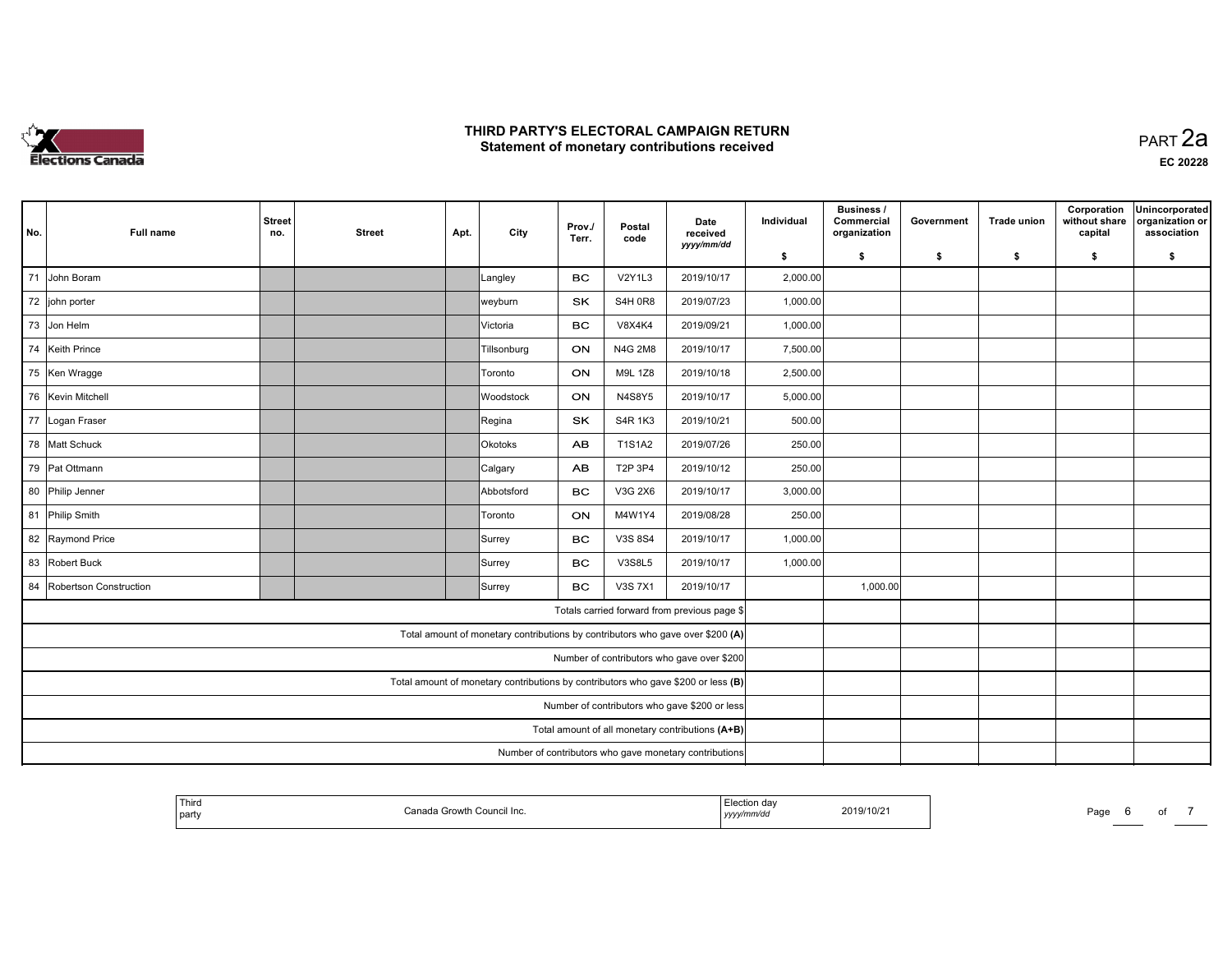

 PART 2aEC <sup>20228</sup>

| No. | Full name                                                                         | <b>Street</b><br>no. | <b>Street</b> | Apt. | City                                                                           | Prov./<br>Terr. | Postal<br>code | Date<br>received<br>yyyy/mm/dd                   | Individual | <b>Business /</b><br>Commercial<br>organization | Government | <b>Trade union</b> | Corporation<br>without share<br>capital | Unincorporated<br>organization or<br>association |
|-----|-----------------------------------------------------------------------------------|----------------------|---------------|------|--------------------------------------------------------------------------------|-----------------|----------------|--------------------------------------------------|------------|-------------------------------------------------|------------|--------------------|-----------------------------------------|--------------------------------------------------|
|     |                                                                                   |                      |               |      |                                                                                |                 |                |                                                  | \$         | \$                                              | \$         | \$                 | \$                                      | \$                                               |
| 85  | Rod Robertson                                                                     |                      |               |      | Langley                                                                        | <b>BC</b>       | V3A 5A8        | 2019/10/17                                       | 500.00     |                                                 |            |                    |                                         |                                                  |
|     | 86 Rolan Anderson                                                                 |                      |               |      | Weyburn                                                                        | <b>SK</b>       | S4H1N4         | 2019/07/25                                       | 500.00     |                                                 |            |                    |                                         |                                                  |
|     | 87 Stan Grad                                                                      |                      |               |      | Rocky View Cour                                                                | <b>AB</b>       | <b>T4B 4L9</b> | 2019/10/11                                       | 5,000.00   |                                                 |            |                    |                                         |                                                  |
|     | 88 Star Campbell                                                                  |                      |               |      | Wimborne                                                                       | <b>AB</b>       | <b>T0M 2G0</b> | 2019/08/28                                       | 250.00     |                                                 |            |                    |                                         |                                                  |
|     | 89 Steve Todd                                                                     |                      |               |      | Chilliwack                                                                     | BC.             | <b>V2R 0E6</b> | 2019/10/17                                       | 4,000.00   |                                                 |            |                    |                                         |                                                  |
|     | 90 Tom Mercier                                                                    |                      |               |      | Regina                                                                         | SK              | <b>S4W 0R5</b> | 2019/10/11                                       | 750.00     |                                                 |            |                    |                                         |                                                  |
|     | 91 Trevor Van Alstyne                                                             |                      |               |      | Weyburn                                                                        | <b>SK</b>       | <b>S4H 2K3</b> | 2019/07/24                                       | 1,000.00   |                                                 |            |                    |                                         |                                                  |
|     | 92 Wayne B Paproski CPA Prof Corp                                                 |                      |               |      | Regina                                                                         | <b>SK</b>       | S4X4L5         | 2019/07/15                                       |            | 2,500.00                                        |            |                    |                                         |                                                  |
|     |                                                                                   |                      |               |      |                                                                                |                 |                |                                                  |            |                                                 |            |                    |                                         |                                                  |
|     |                                                                                   |                      |               |      |                                                                                |                 |                |                                                  |            |                                                 |            |                    |                                         |                                                  |
|     |                                                                                   |                      |               |      |                                                                                |                 |                |                                                  |            |                                                 |            |                    |                                         |                                                  |
|     |                                                                                   |                      |               |      |                                                                                |                 |                |                                                  |            |                                                 |            |                    |                                         |                                                  |
|     |                                                                                   |                      |               |      |                                                                                |                 |                |                                                  |            |                                                 |            |                    |                                         |                                                  |
|     |                                                                                   |                      |               |      |                                                                                |                 |                |                                                  |            |                                                 |            |                    |                                         |                                                  |
|     |                                                                                   |                      |               |      |                                                                                |                 |                | Totals carried forward from previous page \$     |            |                                                 |            |                    |                                         |                                                  |
|     |                                                                                   |                      |               |      | Total amount of monetary contributions by contributors who gave over \$200 (A) |                 |                |                                                  | 193,550.00 | 70,900.00                                       |            |                    | 65,000.00                               |                                                  |
|     |                                                                                   |                      |               |      |                                                                                |                 |                | Number of contributors who gave over \$200       | 63         | <b>27</b>                                       |            |                    | $\mathcal{D}$                           |                                                  |
|     | Total amount of monetary contributions by contributors who gave \$200 or less (B) |                      |               |      |                                                                                |                 |                |                                                  | 5,242.00   |                                                 |            |                    |                                         |                                                  |
|     | Number of contributors who gave \$200 or less                                     |                      |               |      |                                                                                |                 |                |                                                  |            | 81                                              |            |                    |                                         |                                                  |
|     |                                                                                   |                      |               |      |                                                                                |                 |                | Total amount of all monetary contributions (A+B) | 198,792.00 | 70,900.00                                       |            |                    | 65,000.00                               |                                                  |
|     | Number of contributors who gave monetary contributions                            |                      |               |      |                                                                                |                 |                |                                                  |            | 27<br>144                                       |            |                    | $\overline{2}$                          |                                                  |

|  | Third<br>party |  | ,,,,, | 2019/10/21 | Page |  |  |  |
|--|----------------|--|-------|------------|------|--|--|--|
|--|----------------|--|-------|------------|------|--|--|--|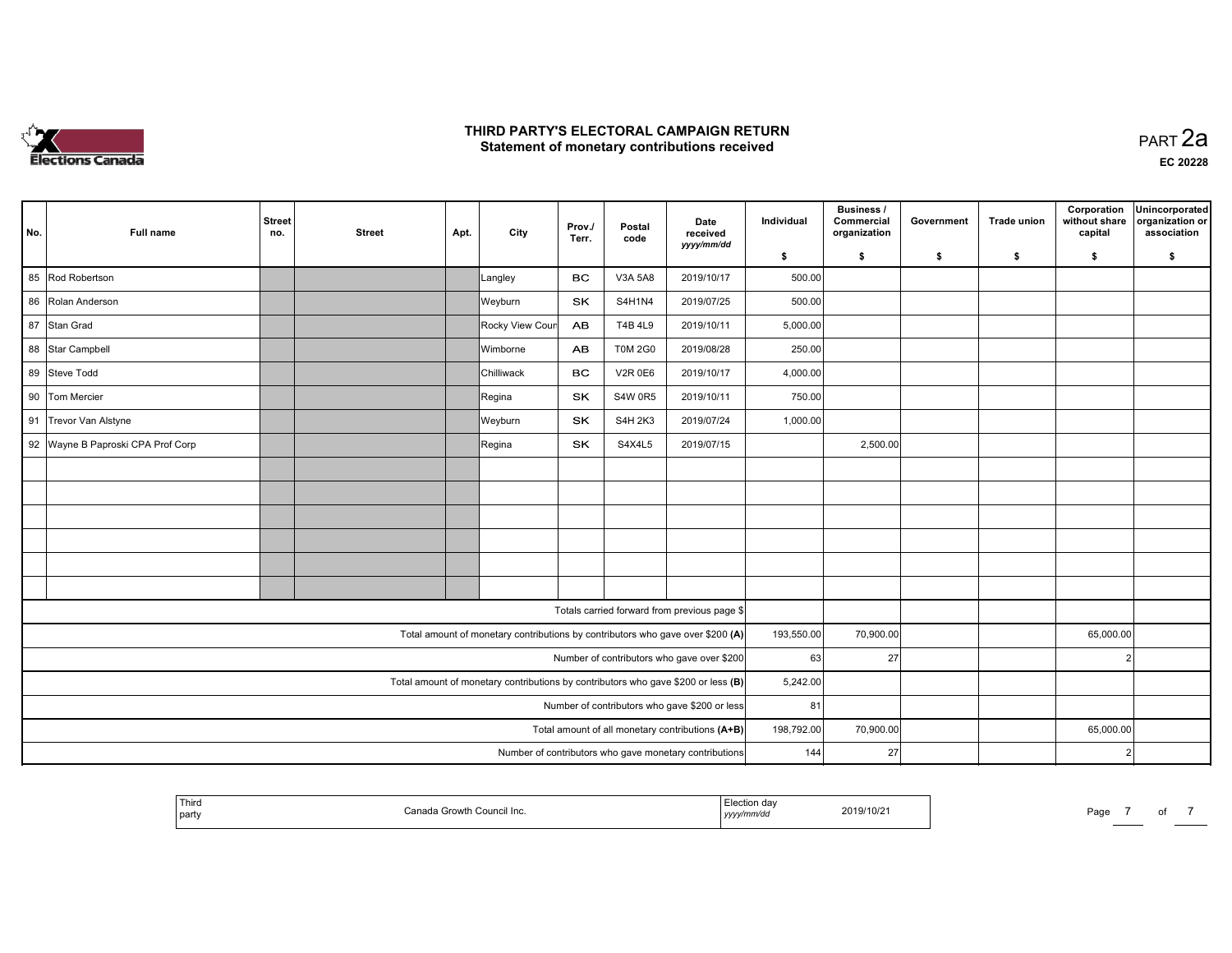

| No. | Full name | <b>Street</b><br>no.                                                                  | <b>Street</b>                                 | Apt. | City                                                       | Prov./<br>Terr. | Postal<br>code | Date<br>received                                                                   | Individual | <b>Business /</b><br>Commercial<br>organization | Government | <b>Trade union</b> | Corporation<br>without share<br>capital | Unincorporated<br>organization or<br>association |
|-----|-----------|---------------------------------------------------------------------------------------|-----------------------------------------------|------|------------------------------------------------------------|-----------------|----------------|------------------------------------------------------------------------------------|------------|-------------------------------------------------|------------|--------------------|-----------------------------------------|--------------------------------------------------|
|     |           |                                                                                       |                                               |      |                                                            |                 |                | yyyy/mm/dd                                                                         | \$         | \$                                              | \$         | \$                 | \$                                      | \$                                               |
|     |           |                                                                                       |                                               |      |                                                            |                 |                |                                                                                    |            |                                                 |            |                    |                                         |                                                  |
|     |           |                                                                                       |                                               |      |                                                            |                 |                |                                                                                    |            |                                                 |            |                    |                                         |                                                  |
|     |           |                                                                                       |                                               |      |                                                            |                 |                |                                                                                    |            |                                                 |            |                    |                                         |                                                  |
|     |           |                                                                                       |                                               |      |                                                            |                 |                |                                                                                    |            |                                                 |            |                    |                                         |                                                  |
|     |           |                                                                                       |                                               |      |                                                            |                 |                |                                                                                    |            |                                                 |            |                    |                                         |                                                  |
|     |           |                                                                                       |                                               |      |                                                            |                 |                |                                                                                    |            |                                                 |            |                    |                                         |                                                  |
|     |           |                                                                                       |                                               |      |                                                            |                 |                |                                                                                    |            |                                                 |            |                    |                                         |                                                  |
|     |           |                                                                                       |                                               |      |                                                            |                 |                |                                                                                    |            |                                                 |            |                    |                                         |                                                  |
|     |           |                                                                                       |                                               |      |                                                            |                 |                |                                                                                    |            |                                                 |            |                    |                                         |                                                  |
|     |           |                                                                                       |                                               |      |                                                            |                 |                |                                                                                    |            |                                                 |            |                    |                                         |                                                  |
|     |           |                                                                                       |                                               |      |                                                            |                 |                |                                                                                    |            |                                                 |            |                    |                                         |                                                  |
|     |           |                                                                                       |                                               |      |                                                            |                 |                |                                                                                    |            |                                                 |            |                    |                                         |                                                  |
|     |           |                                                                                       |                                               |      |                                                            |                 |                |                                                                                    |            |                                                 |            |                    |                                         |                                                  |
|     |           |                                                                                       |                                               |      |                                                            |                 |                |                                                                                    |            |                                                 |            |                    |                                         |                                                  |
|     |           |                                                                                       |                                               |      |                                                            |                 |                | Totals carried forward from previous page \$                                       |            |                                                 |            |                    |                                         |                                                  |
|     |           |                                                                                       |                                               |      |                                                            |                 |                | Total amount of non-monetary contributions by contributors who gave over \$200 (A) |            |                                                 |            |                    |                                         |                                                  |
|     |           | Number of contributors who gave over \$200                                            |                                               |      |                                                            |                 |                |                                                                                    |            |                                                 |            |                    |                                         |                                                  |
|     |           | Total amount of non-monetary contributions by contributors who gave \$200 or less (B) |                                               |      |                                                            |                 |                |                                                                                    |            |                                                 |            |                    |                                         |                                                  |
|     |           |                                                                                       | Number of contributors who gave \$200 or less |      |                                                            |                 |                |                                                                                    |            |                                                 |            |                    |                                         |                                                  |
|     |           | Total amount of all non-monetary contributions (A+B)                                  |                                               |      |                                                            |                 |                |                                                                                    |            |                                                 |            |                    |                                         |                                                  |
|     |           |                                                                                       |                                               |      | Number of contributors who gave non-monetary contributions |                 |                |                                                                                    |            |                                                 |            |                    |                                         |                                                  |

| ' Third<br>party | Council Inc. | 2019/10/21<br>,,,, | Do.<br>ʻayt |
|------------------|--------------|--------------------|-------------|
|------------------|--------------|--------------------|-------------|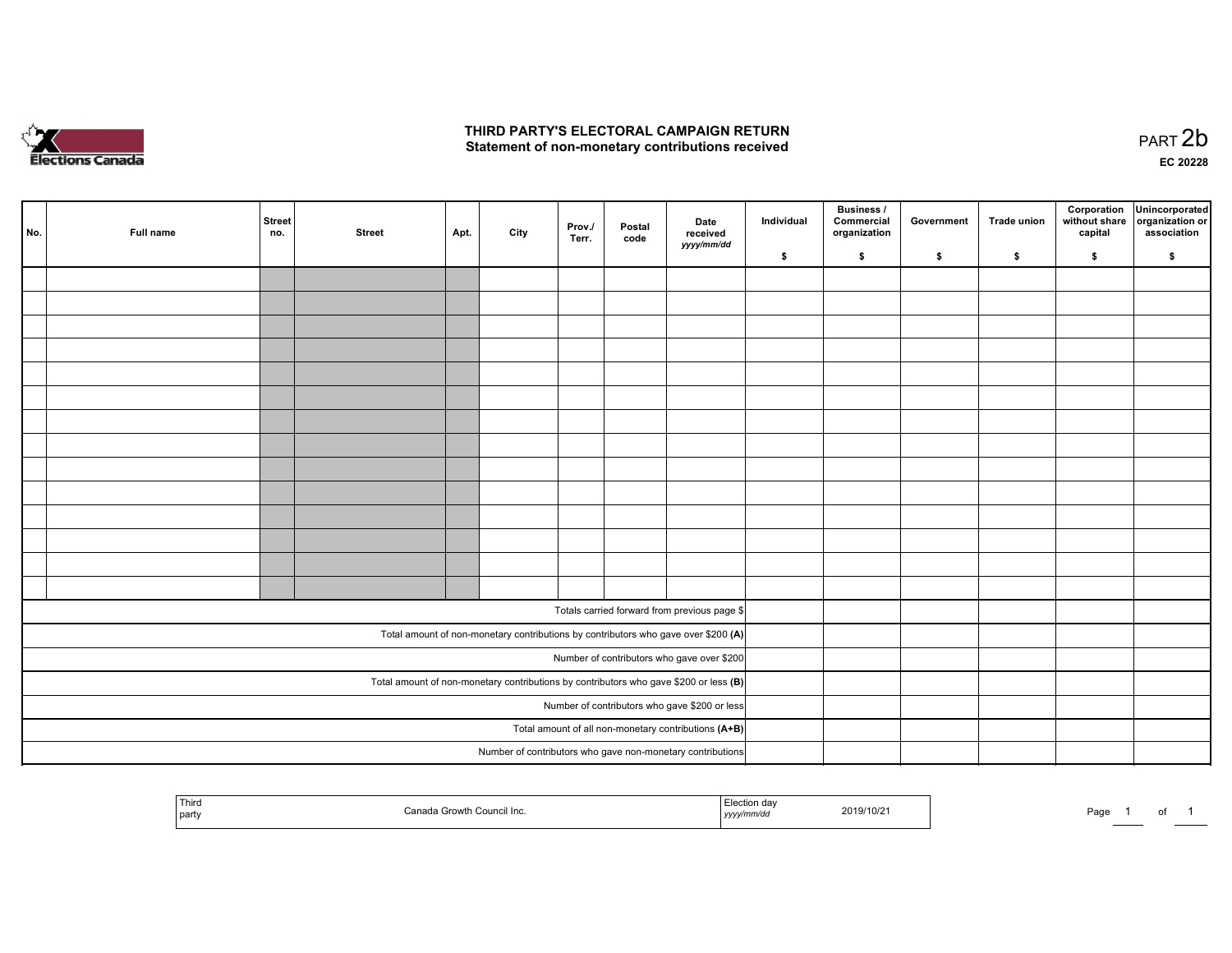

#### THIRD PARTY'S ELECTORAL CAMPAIGN RETURN PARTY'S ELECTORAL CAMPAIGN RETURN<br>Statement of operating loans received PART 2C

EC <sup>20228</sup>

| No.                                                               | Full name | Street<br>no.                            | <b>Street</b> | Apt. | City | Prov./<br>Terr. | Postal<br>code | Date<br>received                                             | Individual | Business /<br>Commercial<br>organization | Government | Trade union | Corporation<br>without share<br>capital | Unincorporated<br>organization or<br>association |
|-------------------------------------------------------------------|-----------|------------------------------------------|---------------|------|------|-----------------|----------------|--------------------------------------------------------------|------------|------------------------------------------|------------|-------------|-----------------------------------------|--------------------------------------------------|
|                                                                   |           |                                          |               |      |      |                 |                | yyyy/mm/dd                                                   | \$         | \$                                       | \$         | \$          | \$                                      | \$                                               |
|                                                                   |           |                                          |               |      |      |                 |                |                                                              |            |                                          |            |             |                                         |                                                  |
|                                                                   |           |                                          |               |      |      |                 |                |                                                              |            |                                          |            |             |                                         |                                                  |
|                                                                   |           |                                          |               |      |      |                 |                |                                                              |            |                                          |            |             |                                         |                                                  |
|                                                                   |           |                                          |               |      |      |                 |                |                                                              |            |                                          |            |             |                                         |                                                  |
|                                                                   |           |                                          |               |      |      |                 |                |                                                              |            |                                          |            |             |                                         |                                                  |
|                                                                   |           |                                          |               |      |      |                 |                |                                                              |            |                                          |            |             |                                         |                                                  |
|                                                                   |           |                                          |               |      |      |                 |                |                                                              |            |                                          |            |             |                                         |                                                  |
|                                                                   |           |                                          |               |      |      |                 |                |                                                              |            |                                          |            |             |                                         |                                                  |
|                                                                   |           |                                          |               |      |      |                 |                |                                                              |            |                                          |            |             |                                         |                                                  |
|                                                                   |           |                                          |               |      |      |                 |                |                                                              |            |                                          |            |             |                                         |                                                  |
|                                                                   |           |                                          |               |      |      |                 |                |                                                              |            |                                          |            |             |                                         |                                                  |
|                                                                   |           |                                          |               |      |      |                 |                |                                                              |            |                                          |            |             |                                         |                                                  |
|                                                                   |           |                                          |               |      |      |                 |                |                                                              |            |                                          |            |             |                                         |                                                  |
|                                                                   |           |                                          |               |      |      |                 |                |                                                              |            |                                          |            |             |                                         |                                                  |
|                                                                   |           |                                          |               |      |      |                 |                | Totals carried forward from previous page \$                 |            |                                          |            |             |                                         |                                                  |
|                                                                   |           |                                          |               |      |      |                 |                | Total amount of loans by lenders who provided over \$200 (A) |            |                                          |            |             |                                         |                                                  |
| Number of lenders who provided over \$200                         |           |                                          |               |      |      |                 |                |                                                              |            |                                          |            |             |                                         |                                                  |
| Total amount of loans by lenders who provided \$200 or less $(B)$ |           |                                          |               |      |      |                 |                |                                                              |            |                                          |            |             |                                         |                                                  |
| Number of lenders who provided \$200 or less                      |           |                                          |               |      |      |                 |                |                                                              |            |                                          |            |             |                                         |                                                  |
| Total amount of all loans (A+B)                                   |           |                                          |               |      |      |                 |                |                                                              |            |                                          |            |             |                                         |                                                  |
|                                                                   |           | Number of all lenders who provided loans |               |      |      |                 |                |                                                              |            |                                          |            |             |                                         |                                                  |

| Thira<br>  party | ੇ Council Inc.<br>. Grow' | $A \cap Y$<br>сестон оам<br>2019/10/21<br>$\sim$ vyy $\mu$ nnvuu<br>,,,,, | Page<br>. .<br>______ |
|------------------|---------------------------|---------------------------------------------------------------------------|-----------------------|
|------------------|---------------------------|---------------------------------------------------------------------------|-----------------------|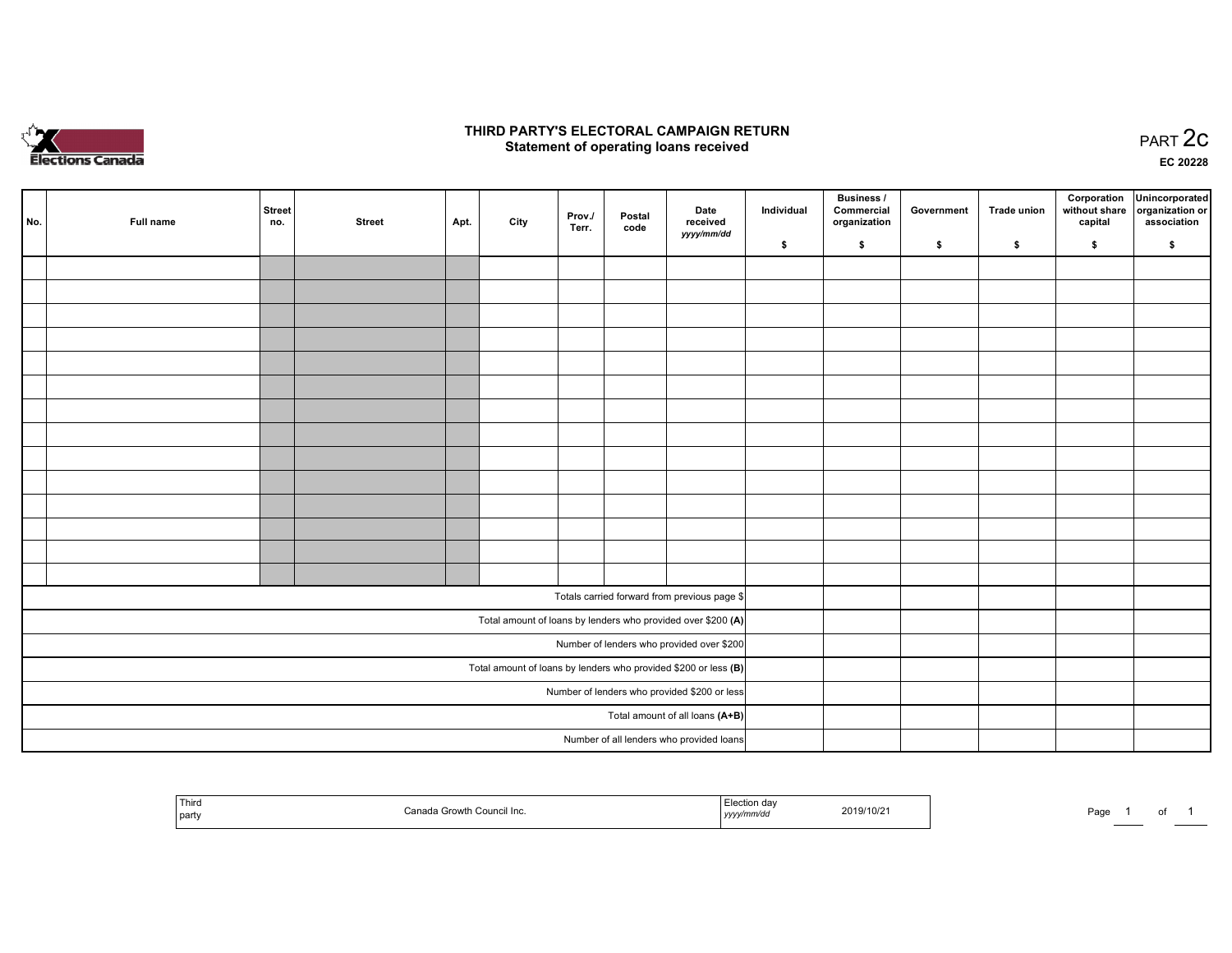# **Elections Canada**

#### THIRD PARTY'S ELECTORAL CAMPAIGN RETURN **Summary of inflows**  $\sigma$  of inflows  $\sigma$  inflows  $\sigma$  inflows  $\sigma$  inflows  $\sigma$

| No.            | Type of contributor / lender                 | <b>Monetary</b><br>contributions<br>(Part 2a) | Non-monetary<br>contributions<br>(Part 2b) | Loans<br>(Part 2c) | Total      | Number of<br>contributors and<br>lenders |
|----------------|----------------------------------------------|-----------------------------------------------|--------------------------------------------|--------------------|------------|------------------------------------------|
|                |                                              | \$                                            | \$                                         | \$                 | \$         |                                          |
| $\mathbf{1}$ . | Individuals                                  | 198,792.00                                    |                                            |                    | 198,792.00 | 144                                      |
|                | 2. Businesses / Commercial organizations     | 70,900.00                                     |                                            |                    | 70,900.00  | 27                                       |
| 3.             | Governments                                  |                                               |                                            |                    |            |                                          |
| 4.             | Trade unions                                 |                                               |                                            |                    |            |                                          |
|                | 5. Corporations without share capital        | 65,000.00                                     |                                            |                    | 65,000.00  | $\overline{2}$                           |
| 6.             | Unincorporated organizations or associations |                                               |                                            |                    |            |                                          |
| 7.             | Total (items 1 to 6)                         | 334,692.00                                    |                                            |                    | 334,692.00 | 173                                      |
| <b>Total</b>   |                                              |                                               |                                            |                    |            |                                          |
|                | 8. Amount of third party's resources used    |                                               |                                            |                    |            |                                          |
| 9.             | Grand total (items 7 and 8)                  |                                               |                                            |                    |            | 173                                      |

| ' Third<br>party | Canada.<br>Council Inc.<br>Growth | Election dav<br>. .<br>yyyy/mm/dd<br>,,,,<br>and the control of the con- | 2019/10/21 |
|------------------|-----------------------------------|--------------------------------------------------------------------------|------------|
|------------------|-----------------------------------|--------------------------------------------------------------------------|------------|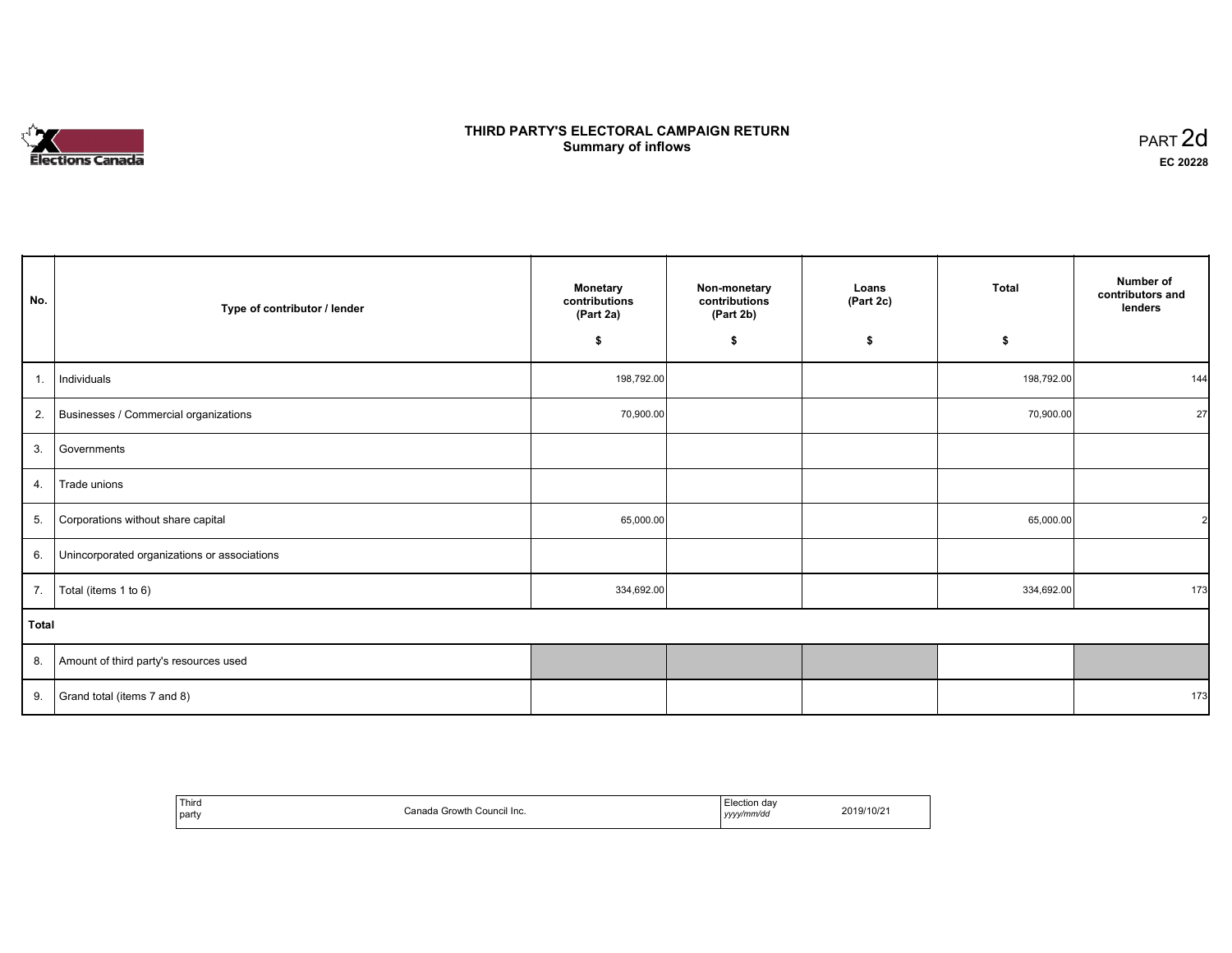

равт $\,3$ а EC <sup>20228</sup>

For <sup>a</sup> list of expense types, expense categories and expense subcategories, refer to Annex II in the Instructions.

| No.            | Date<br>incurred<br>yyyy/mm/dd | <b>ED Code</b><br>(if applicable) | Supplier                       | <b>Expense type</b>   | <b>Expense</b><br>category | <b>Expense</b><br>subcategory  | <b>Starting date</b><br>of activity,<br>advertisement<br>or survey<br>yyyy/mm/dd | <b>Ending date</b><br>of activity,<br>advertisement<br>or survey<br>yyyy/mm/dd | Place of activity or<br>advertisement        | <b>Expense amount</b><br>\$ |
|----------------|--------------------------------|-----------------------------------|--------------------------------|-----------------------|----------------------------|--------------------------------|----------------------------------------------------------------------------------|--------------------------------------------------------------------------------|----------------------------------------------|-----------------------------|
|                | 2019/07/01                     | 48-004                            | Outfront Media                 | Partisan Advertising  | Advertising                | Signs                          | 2019/07/01                                                                       | 2019/07/29                                                                     | Calgary Centre                               | 2,835.00                    |
| $\overline{2}$ | 2019/07/02                     | 99-999                            | Royal Bank                     | Partisan Activity     | Other                      | <b>Bank Fees</b>               | 2019/07/01                                                                       | 2019/07/31                                                                     | NATIONAL                                     | 5.00                        |
| 3              | 2019/07/02                     | 47-009                            | Outfront Media                 | Partisan Advertising  | Advertising                | Signs                          | 2019/07/01                                                                       | 2019/08/26                                                                     | Regina--Wascana                              | 5,433.75                    |
| 4              | 2019/07/03                     | 48-004                            | <b>Outfront Media</b>          | Partisan Advertising  | Advertising                | Signs                          | 2019/07/15                                                                       | 2019/08/26                                                                     | Calgary Centre                               | 2,598.75                    |
| 5              | 2019/07/16                     | 47-009                            | Facebook                       | Partisan Advertising  | Advertising                | Content Boosting               | 2019/07/11                                                                       | 2019/07/16                                                                     | Regina--Wascana                              | 25.87                       |
| 6              | 2019/07/16                     | 48-004                            | Facebook                       | lPartisan Advertising | Advertising                | Content Boosting               | 2019/07/11                                                                       | 2019/07/16                                                                     | Calgary Centre                               | 7.18                        |
|                | 2019/07/18                     | 48-014                            | Outfront Media                 | Partisan Advertising  | Advertising                | Signs                          | 2019/07/15                                                                       | 2019/08/12                                                                     | Edmonton Centre                              | 4,410.00                    |
| 8              | 2019/07/18                     | 48-017                            | Outfront Media                 | Partisan Advertising  | Advertising                | Signs                          | 2019/07/15                                                                       | 2019/08/12                                                                     | Edmonton Mill Woods                          | 2,646.00                    |
| 9              | 2019/07/20                     | 48-004                            | Facebook                       | Partisan Advertising  | Advertising                | Content Boosting               | 2019/07/15                                                                       | 2019/07/20                                                                     | Calgary Centre                               | 49.46                       |
| 10             | 2019/07/20                     | 47-009                            | Facebook                       | Partisan Advertising  | Advertising                | Content Boosting               | 2019/07/15                                                                       | 2019/07/20                                                                     | Regina--Wascana                              | 50.54                       |
| 11             | 2019/07/24                     | 99-999                            | Days Inn Estevan               | Partisan Activity     | Events                     | Non-ticketed fundraising event | 2019/06/14                                                                       | 2019/06/24                                                                     | <b>NATIONAL</b>                              | 459.90                      |
| 12             | 2019/07/25                     | 99-999                            | Dale Richardson Communications | Partisan Activitv     | Events                     | Non-ticketed fundraising event | 2019/06/24                                                                       | 2019/06/24                                                                     | <b>NATIONAL</b>                              | 1,098.21                    |
| 13             | 2019/07/25                     | 48-004                            | Facebook                       | Partisan Advertising  | Advertising                | Content Boosting               | 2019/07/20                                                                       | 2019/07/25                                                                     | Calgary Centre                               | 57.59                       |
| 14             | 2019/07/25                     | 47-009                            | Facebook                       | Partisan Advertising  | Advertising                | Content Boosting               | 2019/07/20                                                                       | 2019/07/25                                                                     | Regina--Wascana                              | 57.57                       |
| 15             | 2019/07/25                     | 48-017                            | Facebook                       | Partisan Advertising  | Advertising                | Content Boosting               | 2019/07/20                                                                       | 2019/07/25                                                                     | Edmonton Mill Woods                          | 32.03                       |
| 16             | 2019/07/25                     | 48-014                            | Facebook                       | Partisan Advertising  | Advertising                | Content Boosting               | 2019/07/20                                                                       | 2019/07/25                                                                     | Edmonton Centre                              | 2.81                        |
| 17             | 2019/07/28                     | 48-004                            | Facebook                       | Partisan Advertising  | Advertising                | Content Boosting               | 2019/07/24                                                                       | 2019/07/28                                                                     | Calgary Centre                               | 46.78                       |
|                |                                |                                   |                                |                       |                            |                                |                                                                                  |                                                                                | Totals carried forward from previous page \$ |                             |
|                |                                |                                   |                                |                       |                            |                                |                                                                                  |                                                                                | Total \$                                     |                             |

| Third<br>Canada Growth Council Inc.<br>  party | aa<br>2019/10/21<br>.<br>'∕mm⁄du<br>,,,, | Page<br>_____ |
|------------------------------------------------|------------------------------------------|---------------|
|------------------------------------------------|------------------------------------------|---------------|

Page 1 of 20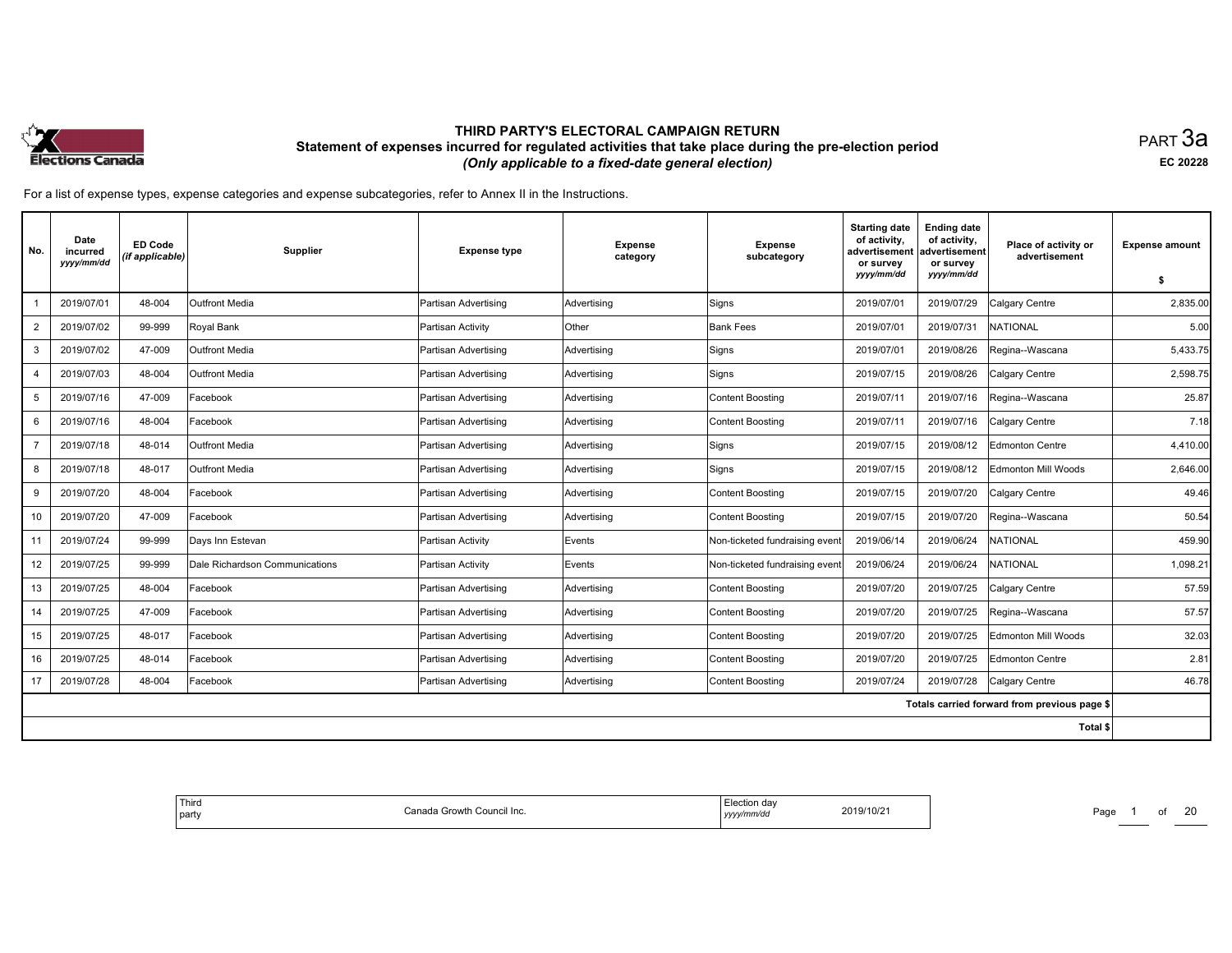

равт $\,3$ а EC <sup>20228</sup>

| No. | Date<br>incurred<br>yyyy/mm/dd | <b>ED Code</b><br>(if applicable) | <b>Supplier</b>                | <b>Expense type</b>  | <b>Expense</b><br>category                      | <b>Expense</b><br>subcategory | <b>Starting date</b><br>of activity,<br>advertisement<br>or survey<br>yyyy/mm/dd | <b>Ending date</b><br>of activity,<br>advertisement<br>or survey<br>yyyy/mm/dd | Place of activity or<br>advertisement        | <b>Expense amount</b><br>\$ |
|-----|--------------------------------|-----------------------------------|--------------------------------|----------------------|-------------------------------------------------|-------------------------------|----------------------------------------------------------------------------------|--------------------------------------------------------------------------------|----------------------------------------------|-----------------------------|
| 18  | 2019/07/28                     | 47-009                            | Facebook                       | Partisan Advertising | Advertising                                     | <b>Content Boosting</b>       | 2019/07/24                                                                       | 2019/07/28                                                                     | Regina--Wascana                              | 45.37                       |
| 19  | 2019/07/28                     | 48-014                            | Facebook                       | Partisan Advertising | Advertising                                     | Content Boosting              | 2019/07/24                                                                       | 2019/07/28                                                                     | <b>Edmonton Centre</b>                       | 54.40                       |
| 20  | 2019/07/28                     | 48-017                            | Facebook                       | Partisan Advertising | Advertising                                     | Content Boosting              | 2019/07/24                                                                       | 2019/07/28                                                                     | Edmonton Mill Woods                          | 53.35                       |
|     |                                |                                   |                                |                      |                                                 |                               |                                                                                  |                                                                                |                                              |                             |
| 21  | 2019/07/29                     | 47-009                            | Prairie Advertising            | Partisan Advertising | Advertising                                     | Mail Outs                     | 2019/08/30                                                                       | 2019/08/30                                                                     | Regina--Wascana                              | 1,330.88                    |
| 22  | 2019/07/29                     | 48-004                            | Prairie Advertising            | Partisan Advertising | Advertising                                     | <b>Mail Outs</b>              | 2019/08/30                                                                       | 2019/08/30                                                                     | Calgary Centre                               | 1,299.38                    |
| 23  | 2019/07/29                     | 48-014                            | Prairie Advertising            | Partisan Advertising | Advertising                                     | <b>Mail Outs</b>              | 2019/08/30                                                                       | 2019/08/30                                                                     | <b>Edmonton Centre</b>                       | 866.25                      |
| 24  | 2019/07/29                     | 48-017                            | Prairie Advertising            | Partisan Advertising | AdvertisingAdvertising                          | <b>Mail Outs</b>              | 2019/08/30                                                                       | 2019/08/30                                                                     | Edmonton Mill Woods                          | 1,732.51                    |
| 25  | 2019/07/30                     | 48-004                            | Facebook                       | Partisan Advertising | Advertising                                     | <b>Content Boosting</b>       | 2019/07/27                                                                       | 2019/07/30                                                                     | Calgary Centre                               | 75.47                       |
| 26  | 2019/07/30                     | 47-009                            | Facebook                       | Partisan Advertising | Advertising                                     | Content Boosting              | 2019/07/27                                                                       | 2019/07/30                                                                     | Regina--Wascana                              | 74.63                       |
| 27  | 2019/07/30                     | 48-014                            | Facebook                       | Partisan Advertising | Advertising                                     | Content Boosting              | 2019/07/27                                                                       | 2019/07/30                                                                     | Edmonton Centre                              | 76.04                       |
| 28  | 2019/07/30                     | 48-017                            | Facebook                       | Partisan Advertising | Advertisina                                     | Content Boosting              | 2019/07/27                                                                       | 2019/07/30                                                                     | Edmonton Mill Woods                          | 73.86                       |
| 29  | 2019/07/31                     | 47-009                            | Dale Richardson Communications | Partisan Activity    | Salaries, Wages & Consulting Fe Consulting Fees |                               | 2019/07/01                                                                       | 2019/07/30                                                                     | Regina--Wascana                              | 262.50                      |
| 30  | 2019/07/31                     | 48-004                            | Dale Richardson Communications | Partisan Activity    | Salaries, Wages & Consulting Fe Consulting Fees |                               | 2019/07/01                                                                       | 2019/07/30                                                                     | Calgary Centre                               | 262.50                      |
| 31  | 2019/07/31                     | 48-014                            | Dale Richardson Communications | Partisan Activity    | Salaries, Wages & Consulting Fe Consulting Fees |                               | 2019/07/01                                                                       | 2019/07/30                                                                     | <b>Edmonton Centre</b>                       | 262.50                      |
| 32  | 2019/07/31                     | 48-017                            | Dale Richardson Communications | Partisan Activity    | Salaries, Wages & Consulting Fe Consulting Fees |                               | 2019/07/01                                                                       | 2019/07/30                                                                     | <b>Edmonton Mill Woods</b>                   | 262.50                      |
| 33  | 2019/07/31                     | 99-999                            | Dale Richardson Communications | Partisan Activity    | Salaries, Wages & Consulting Fe Consulting Fees |                               | 2019/07/01                                                                       | 2019/07/30                                                                     | <b>NATIONAL</b>                              | 1,050.00                    |
| 34  | 2019/08/01                     | 48-004                            | Facebook                       | Partisan Advertising | Advertising                                     | Content Boosting              | 2019/07/29                                                                       | 2019/08/01                                                                     | Calgary Centre                               | 83.73                       |
|     |                                |                                   |                                |                      |                                                 |                               |                                                                                  |                                                                                | Totals carried forward from previous page \$ |                             |
|     |                                |                                   |                                |                      |                                                 |                               |                                                                                  |                                                                                | Total \$                                     |                             |

| Third<br>Canada Growth Council Inc.<br>party | Election dav<br>2019/10/21<br>yyyy/mm/dd | Page<br>$\overline{\phantom{a}}$ |
|----------------------------------------------|------------------------------------------|----------------------------------|
|----------------------------------------------|------------------------------------------|----------------------------------|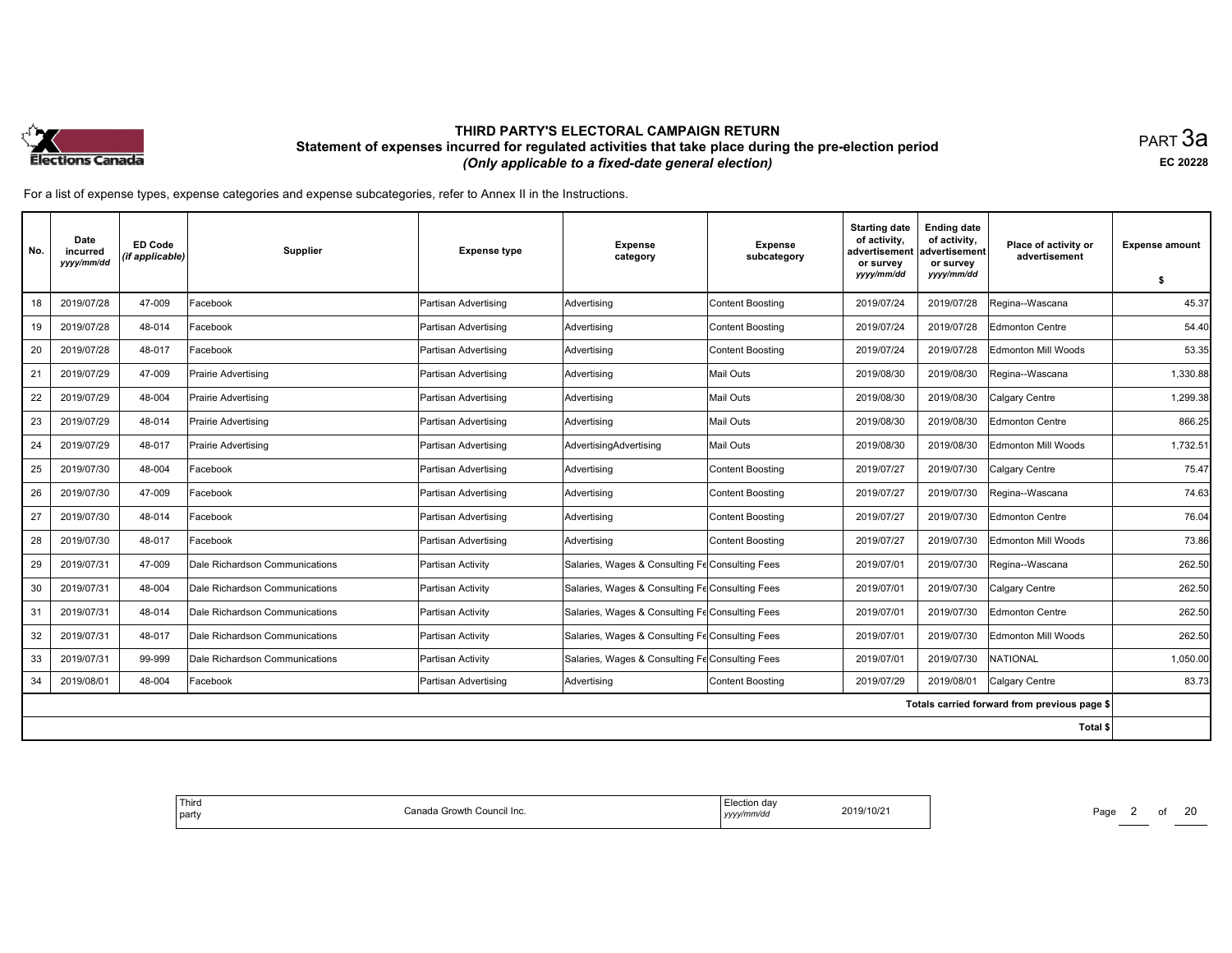

равт $\,3$ а EC <sup>20228</sup>

| No. | Date<br>incurred<br>yyyy/mm/dd | <b>ED Code</b><br>(if applicable) | Supplier              | <b>Expense type</b>  | <b>Expense</b><br>category                      | <b>Expense</b><br>subcategory | <b>Starting date</b><br>of activity,<br>advertisement<br>or survey<br>yyyy/mm/dd | <b>Ending date</b><br>of activity,<br>advertisement<br>or survey<br>yyyy/mm/dd | Place of activity or<br>advertisement        | <b>Expense amount</b><br>\$ |
|-----|--------------------------------|-----------------------------------|-----------------------|----------------------|-------------------------------------------------|-------------------------------|----------------------------------------------------------------------------------|--------------------------------------------------------------------------------|----------------------------------------------|-----------------------------|
| 35  | 2019/08/01                     | 47-009                            | Facebook              | Partisan Advertising | Advertising                                     | <b>Content Boosting</b>       | 2019/07/29                                                                       | 2019/08/01                                                                     | Regina--Wascana                              | 84.26                       |
| 36  | 2019/08/01                     | 48-014                            | Facebook              | Partisan Advertising | Advertising                                     | <b>Content Boosting</b>       | 2019/07/29                                                                       | 2019/08/01                                                                     | Edmonton Centre                              | 92.71                       |
| 37  | 2019/08/01                     | 48-017                            | Facebook              | Partisan Advertising | Advertising                                     | <b>Content Boosting</b>       | 2019/07/29                                                                       | 2019/08/01                                                                     | Edmonton Mill Woods                          | 90.21                       |
| 38  | 2019/08/01                     | 35-094                            | <b>Outfront Media</b> | Partisan Advertising | Advertising                                     | Signs                         | 2019/08/12                                                                       | 2019/09/09                                                                     | Scarborough Centre                           | 926.10                      |
| 39  | 2019/08/01                     | 99-999                            | Mash Media            | Partisan Activity    | Salaries, Wages & Consulting Fe Consulting Fees |                               | 2019/08/01                                                                       | 2019/08/31                                                                     | <b>NATIONAL</b>                              | 3,885.00                    |
| 40  | 2019/08/01                     | 99-999                            | Royal Bank            | Partisan Activity    | Other                                           | <b>Bank Fees</b>              | 2019/08/01                                                                       | 2019/08/01                                                                     | <b>NATIONAL</b>                              | 7.50                        |
| 41  | 2019/08/01                     | 99-999                            | Royal Bank            | Partisan Activity    | Other                                           | <b>Bank Fees</b>              | 2019/08/01                                                                       | 2019/08/01                                                                     | <b>NATIONAL</b>                              | 5.00                        |
| 42  | 2019/08/05                     | 48-004                            | Facebook              | Partisan Advertising | Advertising                                     | <b>Content Boosting</b>       | 2019/07/31                                                                       | 2019/08/05                                                                     | Calgary Centre                               | 117.78                      |
| 43  | 2019/08/05                     | 47-009                            | Facebook              | Partisan Advertising | Advertising                                     | <b>Content Boosting</b>       | 2019/07/31                                                                       | 2019/08/05                                                                     | Regina--Wascana                              | 116.30                      |
| 44  | 2019/08/05                     | 48-014                            | Facebook              | Partisan Advertising | Advertising                                     | Content Boosting              | 2019/07/31                                                                       | 2019/08/05                                                                     | Edmonton Centre                              | 134.81                      |
| 45  | 2019/08/05                     | 48-017                            | Facebook              | Partisan Advertising | Advertising                                     | <b>Content Boosting</b>       | 2019/07/31                                                                       | 2019/08/05                                                                     | Edmonton Mill Woods                          | 131.12                      |
| 46  | 2019/08/08                     | 35-061                            | <b>Outfront Media</b> | Partisan Advertising | Advertising                                     | Signs                         | 2019/08/12                                                                       | 2019/09/09                                                                     | Mississauga--Lakeshore                       | 1,274.70                    |
| 47  | 2019/08/08                     | 35-059                            | <b>Outfront Media</b> | Partisan Advertising | Advertisina                                     | Signs                         | 2019/08/12                                                                       | 2019/09/09                                                                     | Mississauga East--Cooksvil                   | 346.50                      |
| 48  | 2019/08/08                     | 35-058                            | Outfront Media        | Partisan Advertising | Advertising                                     | Signs                         | 2019/08/12                                                                       | 2019/09/09                                                                     | Mississauga Centre                           | 926.10                      |
| 49  | 2019/08/08                     | 35-028                            | <b>Outfront Media</b> | Partisan Advertising | Advertising                                     | Signs                         | 2019/08/12                                                                       | 2019/09/09                                                                     | Etobicoke--Lakeshore                         | 926.10                      |
| 50  | 2019/08/08                     | 35-096                            | <b>Outfront Media</b> | Partisan Advertising | Advertising                                     | Signs                         | 2019/08/12                                                                       | 2019/09/09                                                                     | Scarborough North                            | 926.10                      |
| 51  | 2019/08/08                     | 35-087                            | <b>Outfront Media</b> | Partisan Advertising | Advertising                                     | Signs                         | 2019/08/12                                                                       | 2019/09/09                                                                     | Richmond Hill                                | 694.05                      |
|     |                                |                                   |                       |                      |                                                 |                               |                                                                                  |                                                                                | Totals carried forward from previous page \$ |                             |
|     |                                |                                   |                       |                      |                                                 |                               |                                                                                  |                                                                                | Total \$                                     |                             |

| Third<br>a Growth Council Inc.<br>n<br>l partv<br>udil<br>מנוד | 2019/10/21<br>/mm/dc<br>уууу/ | Page<br>______ |
|----------------------------------------------------------------|-------------------------------|----------------|
|----------------------------------------------------------------|-------------------------------|----------------|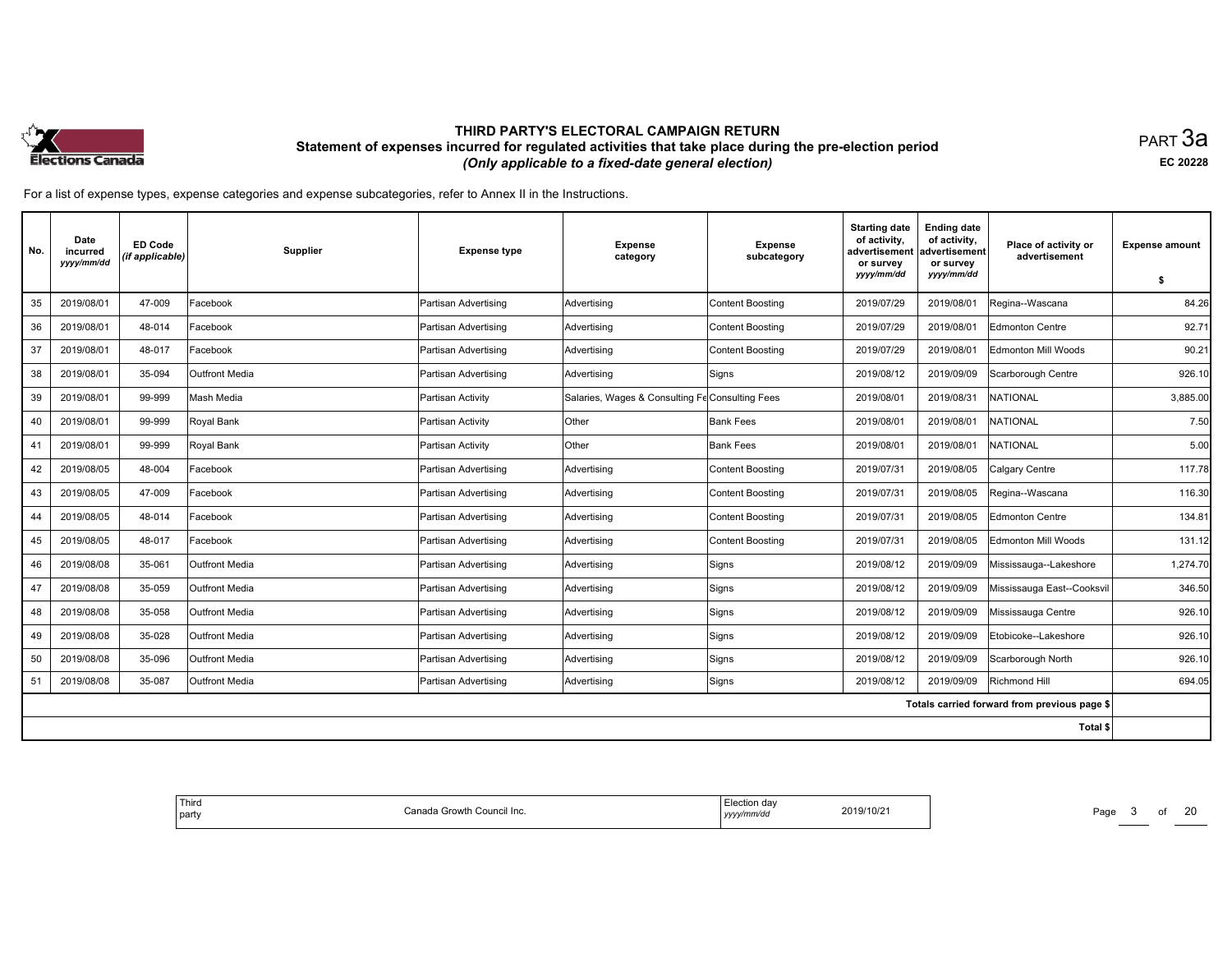

равт $\,3$ а EC <sup>20228</sup>

For <sup>a</sup> list of expense types, expense categories and expense subcategories, refer to Annex II in the Instructions.

| No. | Date<br>incurred<br>yyyy/mm/dd | <b>ED Code</b><br>(if applicable) | Supplier              | <b>Expense type</b>  | <b>Expense</b><br>category | <b>Expense</b><br>subcategory | <b>Starting date</b><br>of activity,<br>advertisement<br>or survey<br>yyyy/mm/dd | <b>Ending date</b><br>of activity,<br>advertisement<br>or survey<br>yyyy/mm/dd | Place of activity or<br>advertisement        | <b>Expense amount</b><br>\$ |
|-----|--------------------------------|-----------------------------------|-----------------------|----------------------|----------------------------|-------------------------------|----------------------------------------------------------------------------------|--------------------------------------------------------------------------------|----------------------------------------------|-----------------------------|
| 52  | 2019/08/08                     | 35-115                            | Outfront Media        | Partisan Advertising | Advertising                | Signs                         | 2019/08/12                                                                       | 2019/09/09                                                                     | Willowdale                                   | 926.10                      |
| 53  | 2019/08/08                     | 35-104                            | Outfront Media        | Partisan Advertising | Advertising                | Signs                         | 2019/08/12                                                                       | 2019/09/09                                                                     | Thornhill                                    | 1,158.15                    |
| 54  | 2019/08/08                     | 35-027                            | <b>Outfront Media</b> | Partisan Advertising | Advertising                | Signs                         | 2019/08/12                                                                       | 2019/09/09                                                                     | Etobicoke Centre                             | 464.10                      |
| 55  | 2019/08/08                     | 35-120                            | <b>Outfront Media</b> | Partisan Advertising | Advertising                | Signs                         | 2019/08/12                                                                       | 2019/09/09                                                                     | York South--Weston                           | 2,088.45                    |
| 56  | 2019/08/08                     | 35-009                            | Outfront Media        | Partisan Advertising | Advertising                | Signs                         | 2019/08/12                                                                       | 2019/09/09                                                                     | <b>Brampton East</b>                         | 1.276.80                    |
| 57  | 2019/08/08                     | 35-111                            | Outfront Media        | Partisan Advertising | Advertising                | Signs                         | 2019/08/12                                                                       | 2019/09/09                                                                     | Vaughan--Woodbridge                          | 1,276.80                    |
| 58  | 2019/08/08                     | 35-121                            | <b>Outfront Media</b> | Partisan Advertising | Advertising                | Signs                         | 2019/08/12                                                                       | 2019/09/09                                                                     | Humber River--Black Creek                    | 2,784.60                    |
| 59  | 2019/08/08                     | 35-118                            | Outfront Media        | Partisan Advertising | Advertising                | Signs                         | 2019/08/12                                                                       | 2019/09/09                                                                     | York Centre                                  | 812.70                      |
| 60  | 2019/08/08                     | 35-024                            | <b>Outfront Media</b> | Partisan Advertising | Advertising                | Signs                         | 2019/08/12                                                                       | 2019/09/09                                                                     | Eglinton--Lawrence                           | 348.60                      |
| 61  | 2019/08/08                     | 35-029                            | Outfront Media        | Partisan Advertising | Advertising                | Signs                         | 2019/08/12                                                                       | 2019/09/09                                                                     | Etobicoke North                              | 2,552.55                    |
| 62  | 2019/08/08                     | 35-008                            | <b>Outfront Media</b> | Partisan Advertising | Advertising                | Signs                         | 2019/08/12                                                                       | 2019/09/09                                                                     | <b>Brampton Centre</b>                       | 1,392.30                    |
| 63  | 2019/08/08                     | 35-062                            | <b>Outfront Media</b> | Partisan Advertising | Advertising                | Signs                         | 2019/08/12                                                                       | 2019/09/09                                                                     | Mississauga--Malton                          | 3,016.65                    |
| 64  | 2019/08/08                     | 35-011                            | Outfront Media        | Partisan Advertising | Advertising                | Signs                         | 2019/08/12                                                                       | 2019/09/09                                                                     | <b>Brampton South</b>                        | 1,160.25                    |
| 65  | 2019/08/08                     | 35-063                            | Outfront Media        | Partisan Advertising | Advertising                | Signs                         | 2019/08/12                                                                       | 2019/09/09                                                                     | Mississauga--Streetsville                    | 1,392.30                    |
| 66  | 2019/08/08                     | 35-073                            | Outfront Media        | Partisan Advertising | Advertising                | Signs                         | 2019/08/12                                                                       | 2019/09/09                                                                     | Oakville North--Burlington                   | 1,147.65                    |
| 67  | 2019/08/08                     | 35-015                            | <b>Outfront Media</b> | Partisan Advertising | Advertising                | Signs                         | 2019/08/12                                                                       | 2019/09/09                                                                     | Burlington                                   | 1,356.60                    |
| 68  | 2019/08/08                     | 35-037                            | Outfront Media        | Partisan Advertising | Advertising                | Signs                         | 2019/08/12                                                                       | 2019/09/09                                                                     | <b>Hamilton Mountain</b>                     | 835.80                      |
|     |                                |                                   |                       |                      |                            |                               |                                                                                  |                                                                                | Totals carried forward from previous page \$ |                             |
|     |                                |                                   |                       |                      |                            |                               |                                                                                  |                                                                                | Total \$                                     |                             |

| +a Growth Council Inc.<br>n<br>v/mm/dc<br>l party<br>,,,, | Third |  | ction dav:<br>2019/10/21 | Page<br>$\overline{\phantom{a}}$ |
|-----------------------------------------------------------|-------|--|--------------------------|----------------------------------|
|-----------------------------------------------------------|-------|--|--------------------------|----------------------------------|

Page 4 of of 20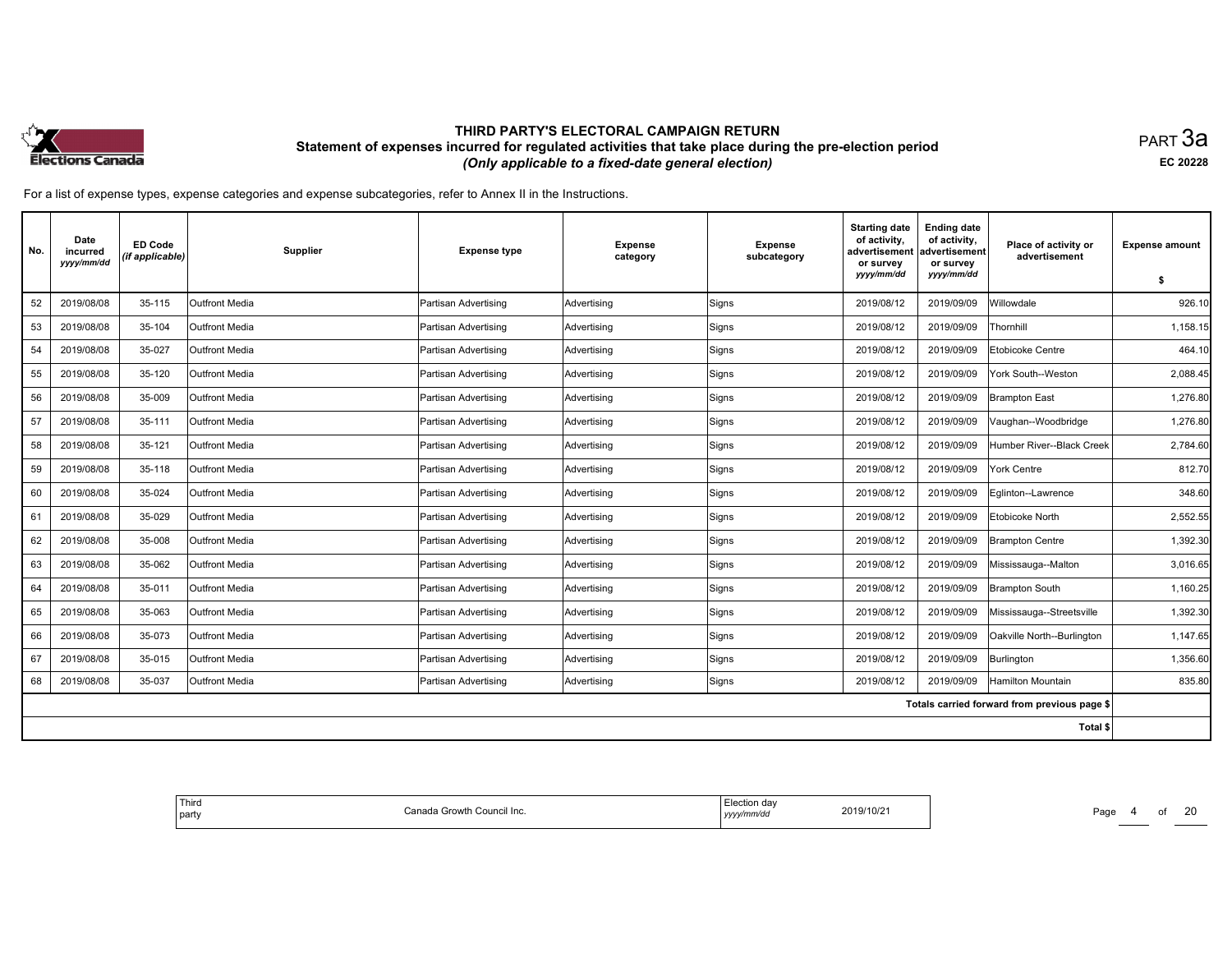

равт $\,3$ а EC <sup>20228</sup>

| No. | Date<br>incurred<br>yyyy/mm/dd | <b>ED Code</b><br>(if applicable) | Supplier              | <b>Expense type</b>         | <b>Expense</b><br>category | Expense<br>subcategory  | <b>Starting date</b><br>of activity,<br>advertisement<br>or survey<br>yyyy/mm/dd | <b>Ending date</b><br>of activity,<br>advertisement<br>or survey<br>yyyy/mm/dd | Place of activity or<br>advertisement        | <b>Expense amount</b><br>\$ |
|-----|--------------------------------|-----------------------------------|-----------------------|-----------------------------|----------------------------|-------------------------|----------------------------------------------------------------------------------|--------------------------------------------------------------------------------|----------------------------------------------|-----------------------------|
| 69  | 2019/08/08                     | 35-038                            | Outfront Media        | <b>Partisan Advertising</b> | Advertising                | Signs                   | 2019/08/12                                                                       | 2019/09/09                                                                     | Hamilton West--Ancaster--                    | 1,253.70                    |
| 70  | 2019/08/08                     | 35-047                            | <b>Outfront Media</b> | Partisan Advertising        | Advertising                | Signs                   | 2019/08/19                                                                       | 2019/09/02                                                                     | Kitchener South--Hespeler                    | 1,000.65                    |
| 71  | 2019/08/08                     | 35-046                            | Outfront Media        | Partisan Advertising        | Advertising                | Signs                   | 2019/08/19                                                                       | 2019/09/02                                                                     | Kitchener--Conestoga                         | 499.80                      |
| 72  | 2019/08/08                     | 35-112                            | <b>Outfront Media</b> | Partisan Advertising        | Advertising                | Signs                   | 2019/08/19                                                                       | 2019/09/02                                                                     | Waterloo                                     | 250.95                      |
| 73  | 2019/08/08                     | 35-045                            | Outfront Media        | Partisan Advertising        | Advertising                | Signs                   | 2019/08/19                                                                       | 2019/09/02                                                                     | Kitchener Centre                             | 250.95                      |
| 74  | 2019/08/10                     | 48-004                            | Facebook              | Partisan Advertising        | Advertising                | Content Boosting        | 2019/08/05                                                                       | 2019/08/10                                                                     | Calgary Centre                               | 134.31                      |
| 75  | 2019/08/10                     | 47-009                            | Facebook              | Partisan Advertising        | Advertising                | Content Boosting        | 2019/08/05                                                                       | 2019/08/10                                                                     | Regina--Wascana                              | 194.42                      |
| 76  | 2019/08/10                     | 48-014                            | Facebook              | Partisan Advertising        | Advertising                | <b>Content Boosting</b> | 2019/08/05                                                                       | 2019/08/10                                                                     | <b>Edmonton Centre</b>                       | 196.20                      |
| 77  | 2019/08/10                     | 48-017                            | Facebook              | Partisan Advertising        | Advertising                | Content Boosting        | 2019/08/05                                                                       | 2019/08/10                                                                     | Edmonton Mill Woods                          | 144.88                      |
| 78  | 2019/08/10                     | 46-006                            | Facebook              | Partisan Advertising        | Advertising                | Content Boosting        | 2019/08/05                                                                       | 2019/08/10                                                                     | Kildonan--St. Paul                           | 80.20                       |
| 79  | 2019/08/12                     | 48-017                            | <b>Outfront Media</b> | Partisan Advertising        | Advertising                | Signs                   | 2019/08/12                                                                       | 2019/08/26                                                                     | Edmonton Mill Woods                          | 1,323.00                    |
| 80  | 2019/08/12                     | 48-014                            | <b>Outfront Media</b> | Partisan Advertising        | Advertising                | Signs                   | 2019/08/12                                                                       | 2019/08/26                                                                     | <b>Edmonton Centre</b>                       | 2,205.00                    |
| 81  | 2019/08/15                     | 48-014                            | Facebook              | Partisan Advertising        | Advertising                | Content Boosting        | 2019/08/09                                                                       | 2019/08/15                                                                     | Edmonton Centre                              | 249.01                      |
| 82  | 2019/08/15                     | 46-006                            | Facebook              | Partisan Advertising        | Advertising                | Content Boosting        | 2019/08/09                                                                       | 2019/08/15                                                                     | Kildonan--St. Paul                           | 144.83                      |
| 83  | 2019/08/15                     | 48-017                            | Facebook              | Partisan Advertising        | Advertisina                | Content Boostina        | 2019/08/09                                                                       | 2019/08/15                                                                     | Edmonton Mill Woods                          | 163.11                      |
| 84  | 2019/08/15                     | 47-009                            | Facebook              | Partisan Advertising        | Advertising                | Content Boosting        | 2019/08/09                                                                       | 2019/08/15                                                                     | Regina--Wascana                              | 317.94                      |
| 85  | 2019/08/15                     | 48-004                            | Facebook              | Partisan Advertising        | Advertising                | Content Boosting        | 2019/08/09                                                                       | 2019/08/15                                                                     | Calgary Centre                               | 233.11                      |
|     |                                |                                   |                       |                             |                            |                         |                                                                                  |                                                                                | Totals carried forward from previous page \$ |                             |
|     |                                |                                   |                       |                             |                            |                         |                                                                                  |                                                                                | Total \$                                     |                             |

| ' Third<br>≧ Growth Council Inc.<br>$- - - -$<br>party | n da<br>2019/10/21<br>mm/ac<br>,,,, | Page<br>______ |
|--------------------------------------------------------|-------------------------------------|----------------|
|--------------------------------------------------------|-------------------------------------|----------------|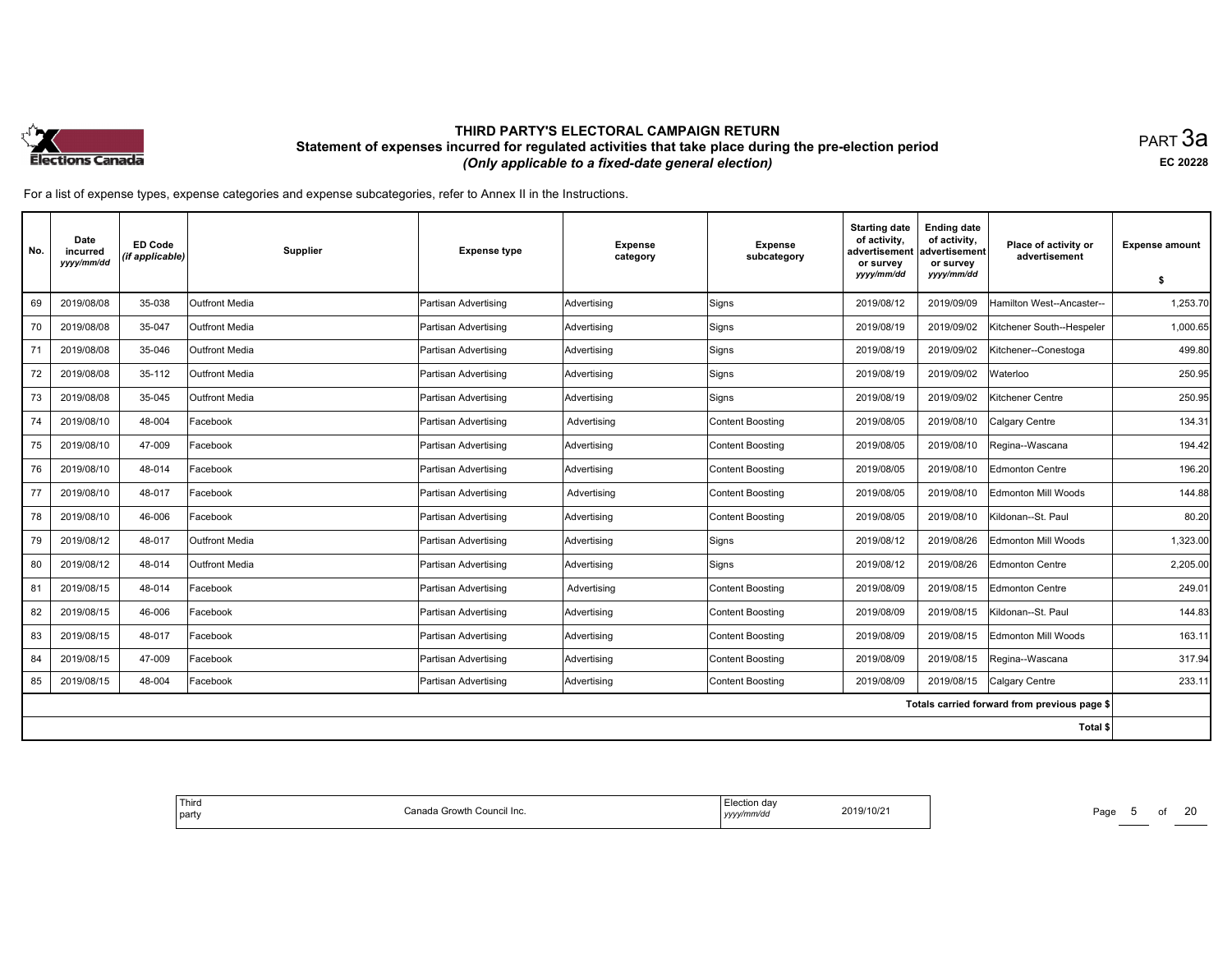

равт $\,3$ а EC <sup>20228</sup>

| No. | Date<br>incurred<br>yyyy/mm/dd | <b>ED Code</b><br>(if applicable) | Supplier                      | <b>Expense type</b>  | <b>Expense</b><br>category | <b>Expense</b><br>subcategory | <b>Starting date</b><br>of activity,<br>advertisement<br>or survey<br>yyyy/mm/dd | <b>Ending date</b><br>of activity,<br>advertisement<br>or survey<br>yyyy/mm/dd | Place of activity or<br>advertisement        | <b>Expense amount</b><br>- \$ |
|-----|--------------------------------|-----------------------------------|-------------------------------|----------------------|----------------------------|-------------------------------|----------------------------------------------------------------------------------|--------------------------------------------------------------------------------|----------------------------------------------|-------------------------------|
| 86  | 2019/08/15                     | 99-999                            | Stripe                        | Partisan Activity    | Other                      | <b>Transaction Fees</b>       | 2019/08/15                                                                       | 2019/08/15                                                                     | <b>NATIONAL</b>                              | 87.49                         |
| 87  | 2019/08/15                     | 99-999                            | Stripe                        | Partisan Activity    | Other                      | <b>Transaction Fees</b>       | 2019/08/15                                                                       | 2019/08/15                                                                     | NATIONAL                                     | 87.49                         |
| 88  | 2019/08/16                     | 46-006                            | Facebook                      | Partisan Advertising | Advertising                | Content Boosting              | 2019/08/15                                                                       | 2019/08/16                                                                     | Kildonan--St. Paul                           | 4.16                          |
| 89  | 2019/08/16                     | 46-013                            | <b>Outfront Media</b>         | Partisan Advertising | Advertising                | Signs                         | 2019/08/16                                                                       | 2019/08/30                                                                     | Winnipeg South                               | 866.25                        |
| 90  | 2019/08/19                     | 47-009                            | Facebook                      | Partisan Advertising | Advertising                | Content Boosting              | 2019/08/14                                                                       | 2019/08/19                                                                     | Regina--Wascana                              | 368.85                        |
| 91  | 2019/08/19                     | 48-017                            | Facebook                      | Partisan Advertising | Advertising                | Content Boosting              | 2019/08/14                                                                       | 2019/08/19                                                                     | Edmonton Mill Woods                          | 129.55                        |
| 92  | 2019/08/19                     | 46-006                            | Facebook                      | Partisan Advertising | Advertising                | Content Boosting              | 2019/08/14                                                                       | 2019/08/19                                                                     | Kildonan--St. Paul                           | 122.76                        |
| 93  | 2019/08/19                     | 48-004                            | Facebook                      | Partisan Advertising | Advertising                | Content Boosting              | 2019/08/14                                                                       | 2019/08/19                                                                     | Calgary Centre                               | 276.78                        |
| 94  | 2019/08/19                     | 48-014                            | Facebook                      | Partisan Advertising | Advertisina                | Content Boosting              | 2019/08/14                                                                       | 2019/08/19                                                                     | Edmonton Centre                              | 210.06                        |
| 95  | 2019/08/19                     | 46-013                            | Outfront Media                | Partisan Advertising | Advertising                | Signs                         | 2019/08/19                                                                       | 2019/09/10                                                                     | Winnipeg South                               | 787.50                        |
| 96  | 2019/08/19                     | 46-013                            | <b>Outfront Media</b>         | Partisan Advertising | Advertising                | Signs                         | 2019/08/19                                                                       | 2019/09/10                                                                     | Winnipeg South                               | 2,047.50                      |
| 97  | 2019/08/21                     | 48-017                            | <b>Western Litho Printers</b> | Partisan Advertising | Advertising                | Mail Outs                     | 2019/08/21                                                                       | 2019/08/21                                                                     | Edmonton Mill Woods                          | 334.46                        |
| 98  | 2019/08/21                     | 48-014                            | <b>Western Litho Printers</b> | Partisan Advertising | Advertising                | Mail Outs                     | 2019/08/21                                                                       | 2019/08/21                                                                     | Edmonton Centre                              | 668.74                        |
| 99  | 2019/08/21                     | 48-004                            | <b>Western Litho Printers</b> | Partisan Advertising | Advertising                | Mail Outs                     | 2019/08/21                                                                       | 2019/08/21                                                                     | Calgary Centre                               | 501.60                        |
| 100 | 2019/08/21                     | 47-009                            | <b>Western Litho Printers</b> | Partisan Advertising | Advertising                | Mail Outs                     | 2019/08/21                                                                       | 2019/08/21                                                                     | Regina--Wascana                              | 501.60                        |
| 101 | 2019/08/22                     | 99-999                            | Stripe                        | Partisan Activity    | Other                      | <b>Transaction Fees</b>       | 2019/08/22                                                                       | 2019/08/22                                                                     | <b>NATIONAL</b>                              | 14.89                         |
| 102 | 2019/08/24                     | 47-009                            | Facebook                      | Partisan Advertising | Advertising                | Content Boosting              | 2019/08/19                                                                       | 2019/08/24                                                                     | Regina--Wascana                              | 212.92                        |
|     |                                |                                   |                               |                      |                            |                               |                                                                                  |                                                                                | Totals carried forward from previous page \$ |                               |
|     |                                |                                   |                               |                      |                            |                               |                                                                                  |                                                                                | Total \$                                     |                               |

| Third<br>a Growth Council Inc.<br>n<br>l partv<br>udil<br>מנוד | 2019/10/21<br>.<br>$\theta$ mm/d $\theta$<br>уууу/ | Page<br>______ |
|----------------------------------------------------------------|----------------------------------------------------|----------------|
|----------------------------------------------------------------|----------------------------------------------------|----------------|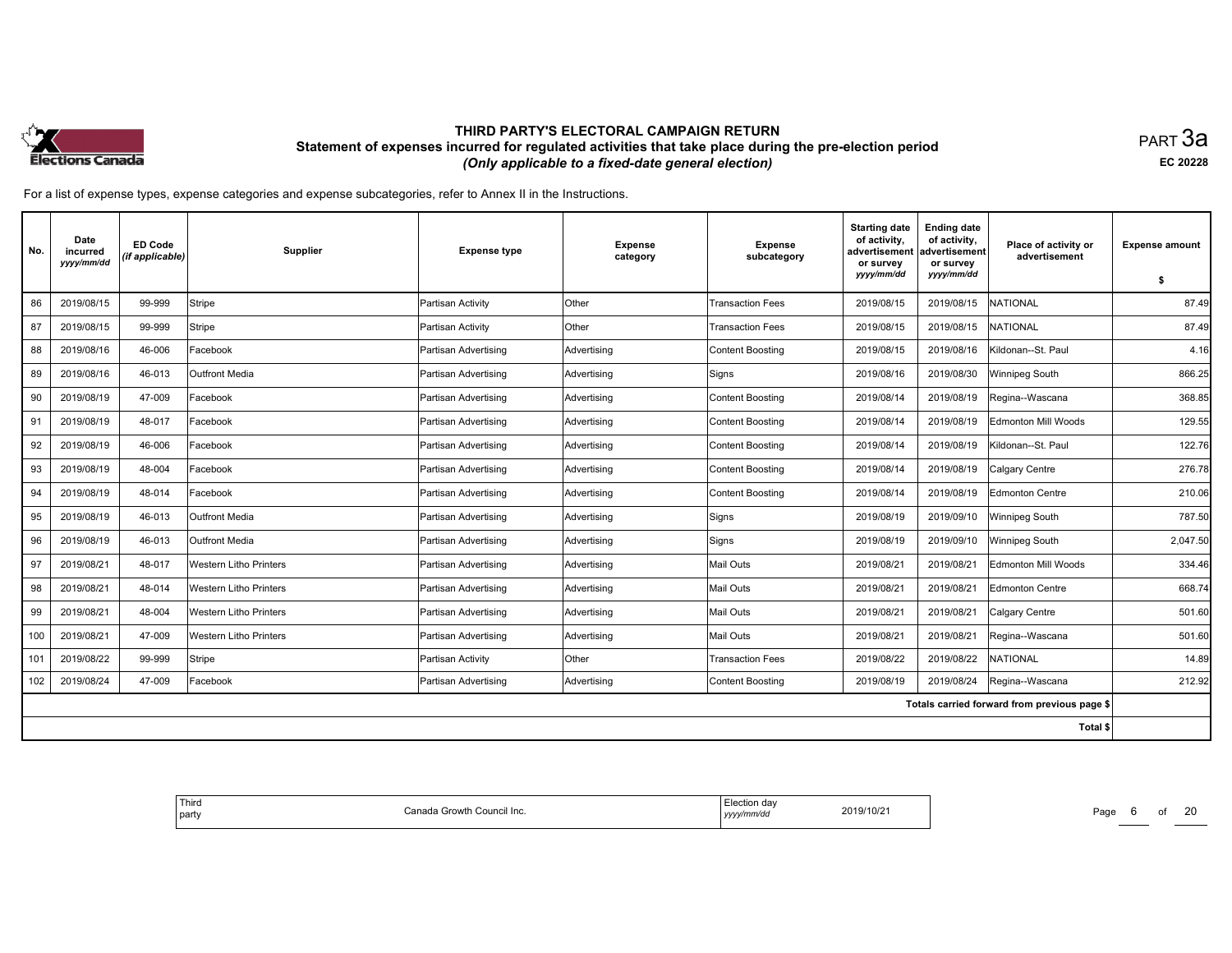

равт $\,3$ а EC <sup>20228</sup>

| No. | Date<br>incurred<br>yyyy/mm/dd | <b>ED Code</b><br>(if applicable) | <b>Supplier</b>                | <b>Expense type</b>  | <b>Expense</b><br>category                      | <b>Expense</b><br>subcategory | <b>Starting date</b><br>of activity,<br>advertisement<br>or survey<br>yyyy/mm/dd | <b>Ending date</b><br>of activity,<br>ladvertisement<br>or survey<br>yyyy/mm/dd | Place of activity or<br>advertisement        | <b>Expense amount</b><br>- \$ |
|-----|--------------------------------|-----------------------------------|--------------------------------|----------------------|-------------------------------------------------|-------------------------------|----------------------------------------------------------------------------------|---------------------------------------------------------------------------------|----------------------------------------------|-------------------------------|
| 103 | 2019/08/24                     | 48-004                            | Facebook                       | Partisan Advertising | Advertisina                                     | Content Boosting              | 2019/08/19                                                                       | 2019/08/24                                                                      | Calgary Centre                               | 173.42                        |
| 104 | 2019/08/24                     | 48-014                            | Facebook                       | Partisan Advertising | Advertising                                     | <b>Content Boosting</b>       | 2019/08/19                                                                       | 2019/08/24                                                                      | Edmonton Centre                              | 120.10                        |
| 105 | 2019/08/24                     | 46-006                            | Facebook                       | Partisan Advertising | Advertising                                     | Content Boosting              | 2019/08/19                                                                       | 2019/08/24                                                                      | Kildonan--St. Paul                           | 307.81                        |
| 106 | 2019/08/24                     | 48-017                            | Facebook                       | Partisan Advertising | Advertising                                     | Content Boosting              | 2019/08/19                                                                       | 2019/08/24                                                                      | Edmonton Mill Woods                          | 293.75                        |
| 107 | 2019/08/26                     | 46-013                            | <b>Outfront Media</b>          | Partisan Advertising | Advertising                                     | Signs                         | 2019/08/26                                                                       | 2019/09/09                                                                      | Winnipeg South                               | 682.50                        |
| 108 | 2019/08/29                     | 48-014                            | Facebook                       | Partisan Advertising | Advertising                                     | Content Boosting              | 2019/08/24                                                                       | 2019/08/29                                                                      | Edmonton Centre                              | 136.40                        |
| 109 | 2019/08/29                     | 47-009                            | Facebook                       | Partisan Advertising | Advertising                                     | Content Boosting              | 2019/08/24                                                                       | 2019/08/29                                                                      | Regina--Wascana                              | 240.67                        |
| 110 | 2019/08/29                     | 48-017                            | Facebook                       | Partisan Advertising | Advertising                                     | Content Boosting              | 2019/08/24                                                                       | 2019/08/29                                                                      | Edmonton Mill Woods                          | 307.00                        |
| 111 | 2019/08/29                     | 48-004                            | Facebook                       | Partisan Advertising | Advertisina                                     | Content Boostina              | 2019/08/24                                                                       | 2019/08/29                                                                      | Calgary Centre                               | 196.75                        |
| 112 | 2019/08/29                     | 46-006                            | Facebook                       | Partisan Advertising | Advertising                                     | Content Boosting              | 2019/08/24                                                                       | 2019/08/29                                                                      | Kildonan--St. Paul                           | 227.18                        |
| 113 | 2019/08/31                     | 46-006                            | Dale Richardson Communications | Partisan Activity    | Salaries, Wages & Consulting Fe Consulting Fees |                               | 2019/08/01                                                                       | 2019/08/31                                                                      | Kildonan--St. Paul                           | 89.09                         |
| 114 | 2019/08/31                     | 48-004                            | Dale Richardson Communications | Partisan Activity    | Salaries, Wages & Consulting Fe Consulting Fees |                               | 2019/08/01                                                                       | 2019/08/31                                                                      | Calgary Centre                               | 89.09                         |
| 115 | 2019/08/31                     | 47-009                            | Dale Richardson Communications | Partisan Activity    | Salaries, Wages & Consulting Fe Consulting Fees |                               | 2019/08/01                                                                       | 2019/08/31                                                                      | Regina--Wascana                              | 89.09                         |
| 116 | 2019/08/31                     | 48-014                            | Dale Richardson Communications | Partisan Activity    | Salaries, Wages & Consulting Fe Consulting Fees |                               | 2019/08/01                                                                       | 2019/08/31                                                                      | Edmonton Centre                              | 89.09                         |
| 117 | 2019/08/31                     | 48-017                            | Dale Richardson Communications | Partisan Activity    | Salaries, Wages & Consulting Fe Consulting Fees |                               | 2019/08/01                                                                       | 2019/08/31                                                                      | <b>Edmonton Mill Woods</b>                   | 89.09                         |
| 118 | 2019/08/31                     | 35-061                            | Dale Richardson Communications | Partisan Activity    | Salaries, Wages & Consulting Fe Consulting Fees |                               | 2019/08/01                                                                       | 2019/08/31                                                                      | Mississauga--Lakeshore                       | 89.09                         |
| 119 | 2019/08/31                     | 35-059                            | Dale Richardson Communications | Partisan Activity    | Salaries, Wages & Consulting Fe Consulting Fees |                               | 2019/08/01                                                                       | 2019/08/31                                                                      | Mississauga East--Cooksvil                   | 89.09                         |
|     |                                |                                   |                                |                      |                                                 |                               |                                                                                  |                                                                                 | Totals carried forward from previous page \$ |                               |
|     |                                |                                   |                                |                      |                                                 |                               |                                                                                  |                                                                                 | Total \$                                     |                               |

| Third<br>Canada Growth Council Inc.<br>I party | <i>∃</i> lection da\<br>2019/10/21<br>the contract of the contract of the contract of the contract of the contract of the contract of the contract of<br>yyyy/mm/dd | Page<br>__ |
|------------------------------------------------|---------------------------------------------------------------------------------------------------------------------------------------------------------------------|------------|
|------------------------------------------------|---------------------------------------------------------------------------------------------------------------------------------------------------------------------|------------|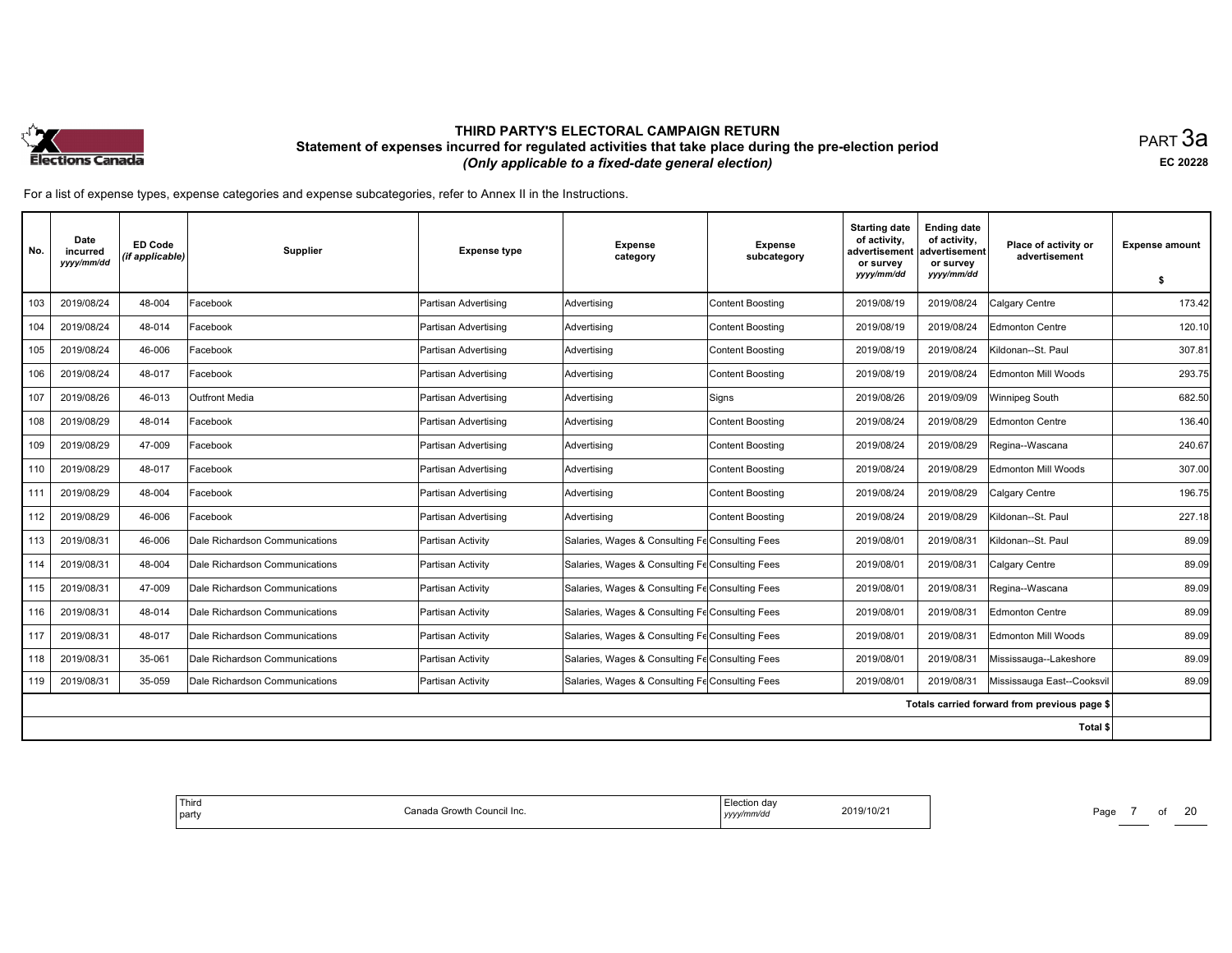

равт $\,3$ а EC <sup>20228</sup>

| No. | Date<br>incurred<br>yyyy/mm/dd | <b>ED Code</b><br>(if applicable) | <b>Supplier</b>                | <b>Expense type</b> | <b>Expense</b><br>category                      | <b>Expense</b><br>subcategory | <b>Starting date</b><br>of activity,<br>advertisement<br>or survey<br>yyyy/mm/dd | <b>Ending date</b><br>of activity,<br>advertisement<br>or survey<br>yyyy/mm/dd | Place of activity or<br>advertisement        | <b>Expense amount</b><br>-S |
|-----|--------------------------------|-----------------------------------|--------------------------------|---------------------|-------------------------------------------------|-------------------------------|----------------------------------------------------------------------------------|--------------------------------------------------------------------------------|----------------------------------------------|-----------------------------|
| 120 | 2019/08/31                     | 35-058                            | Dale Richardson Communications | Partisan Activity   | Salaries, Wages & Consulting Fe Consulting Fees |                               | 2019/08/01                                                                       | 2019/08/31                                                                     | Mississauga Centre                           | 89.09                       |
| 121 | 2019/08/31                     | 35-028                            | Dale Richardson Communications | Partisan Activity   | Salaries, Wages & Consulting Fe Consulting Fees |                               | 2019/08/01                                                                       | 2019/08/31                                                                     | Etobicoke--Lakeshore                         | 89.09                       |
| 122 | 2019/08/31                     | 35-096                            |                                |                     |                                                 |                               |                                                                                  |                                                                                |                                              |                             |
|     |                                |                                   | Dale Richardson Communications | Partisan Activity   | Salaries, Wages & Consulting Fe Consulting Fees |                               | 2019/08/01                                                                       | 2019/08/31                                                                     | Scarborough North                            | 89.09                       |
| 123 | 2019/08/31                     | 35-087                            | Dale Richardson Communications | Partisan Activity   | Salaries, Wages & Consulting Fe Consulting Fees |                               | 2019/08/01                                                                       | 2019/08/31                                                                     | Richmond Hill                                | 89.09                       |
| 124 | 2019/08/31                     | 35-115                            | Dale Richardson Communications | Partisan Activity   | Salaries, Wages & Consulting Fe Consulting Fees |                               | 2019/08/01                                                                       | 2019/08/31                                                                     | Willowdale                                   | 89.09                       |
| 125 | 2019/08/31                     | 35-104                            | Dale Richardson Communications | Partisan Activity   | Salaries, Wages & Consulting Fe Consulting Fees |                               | 2019/08/01                                                                       | 2019/08/31                                                                     | Thornhill                                    | 89.09                       |
| 126 | 2019/08/31                     | 35-027                            | Dale Richardson Communications | Partisan Activity   | Salaries, Wages & Consulting Fe Consulting Fees |                               | 2019/08/01                                                                       | 2019/08/31                                                                     | Etobicoke Centre                             | 89.09                       |
| 127 | 2019/08/31                     | 35-120                            | Dale Richardson Communications | Partisan Activity   | Salaries, Wages & Consulting Fe Consulting Fees |                               | 2019/08/01                                                                       | 2019/08/31                                                                     | York South--Weston                           | 89.09                       |
| 128 | 2019/08/31                     | 35-009                            | Dale Richardson Communications | lPartisan Activitv  | Salaries, Wages & Consulting Fe Consulting Fees |                               | 2019/08/01                                                                       | 2019/08/31                                                                     | Brampton East                                | 89.09                       |
| 129 | 2019/08/31                     | 35-111                            | Dale Richardson Communications | Partisan Activity   | Salaries, Wages & Consulting Fe Consulting Fees |                               | 2019/08/01                                                                       | 2019/08/31                                                                     | Vaughan--Woodbridge                          | 89.09                       |
| 130 | 2019/08/31                     | 35-121                            | Dale Richardson Communications | Partisan Activity   | Salaries, Wages & Consulting Fe Consulting Fees |                               | 2019/08/01                                                                       | 2019/08/31                                                                     | Humber River--Black Creek                    | 89.09                       |
| 131 | 2019/08/31                     | 35-118                            | Dale Richardson Communications | Partisan Activitv   | Salaries, Wages & Consulting Fe Consulting Fees |                               | 2019/08/01                                                                       | 2019/08/31                                                                     | York Centre                                  | 89.09                       |
| 132 | 2019/08/31                     | 35-024                            | Dale Richardson Communications | Partisan Activity   | Salaries, Wages & Consulting Fe Consulting Fees |                               | 2019/08/01                                                                       | 2019/08/31                                                                     | Eglinton--Lawrence                           | 89.09                       |
| 133 | 2019/08/31                     | 35-029                            | Dale Richardson Communications | Partisan Activity   | Salaries, Wages & Consulting Fe Consulting Fees |                               | 2019/08/01                                                                       | 2019/08/31                                                                     | Etobicoke North                              | 89.09                       |
| 134 | 2019/08/31                     | 35-008                            | Dale Richardson Communications | Partisan Activity   | Salaries, Wages & Consulting Fe Consulting Fees |                               | 2019/08/01                                                                       | 2019/08/31                                                                     | <b>Brampton Centre</b>                       | 89.09                       |
| 135 | 2019/08/31                     | 35-062                            | Dale Richardson Communications | Partisan Activity   | Salaries, Wages & Consulting Fe Consulting Fees |                               | 2019/08/01                                                                       | 2019/08/31                                                                     | Mississauga--Malton                          | 89.09                       |
| 136 | 2019/08/31                     | 35-011                            | Dale Richardson Communications | Partisan Activity   | Salaries, Wages & Consulting Fe Consulting Fees |                               | 2019/08/01                                                                       | 2019/08/31                                                                     | <b>Brampton South</b>                        | 89.09                       |
|     |                                |                                   |                                |                     |                                                 |                               |                                                                                  |                                                                                | Totals carried forward from previous page \$ |                             |
|     |                                |                                   |                                |                     |                                                 |                               |                                                                                  |                                                                                | Total \$                                     |                             |

| ' Thira<br>Canada Growth Council Inc.<br>party | ∃lection da\<br>2019/10/21<br>yyyy/mm/dd | Page<br>$\sim$ |
|------------------------------------------------|------------------------------------------|----------------|
|------------------------------------------------|------------------------------------------|----------------|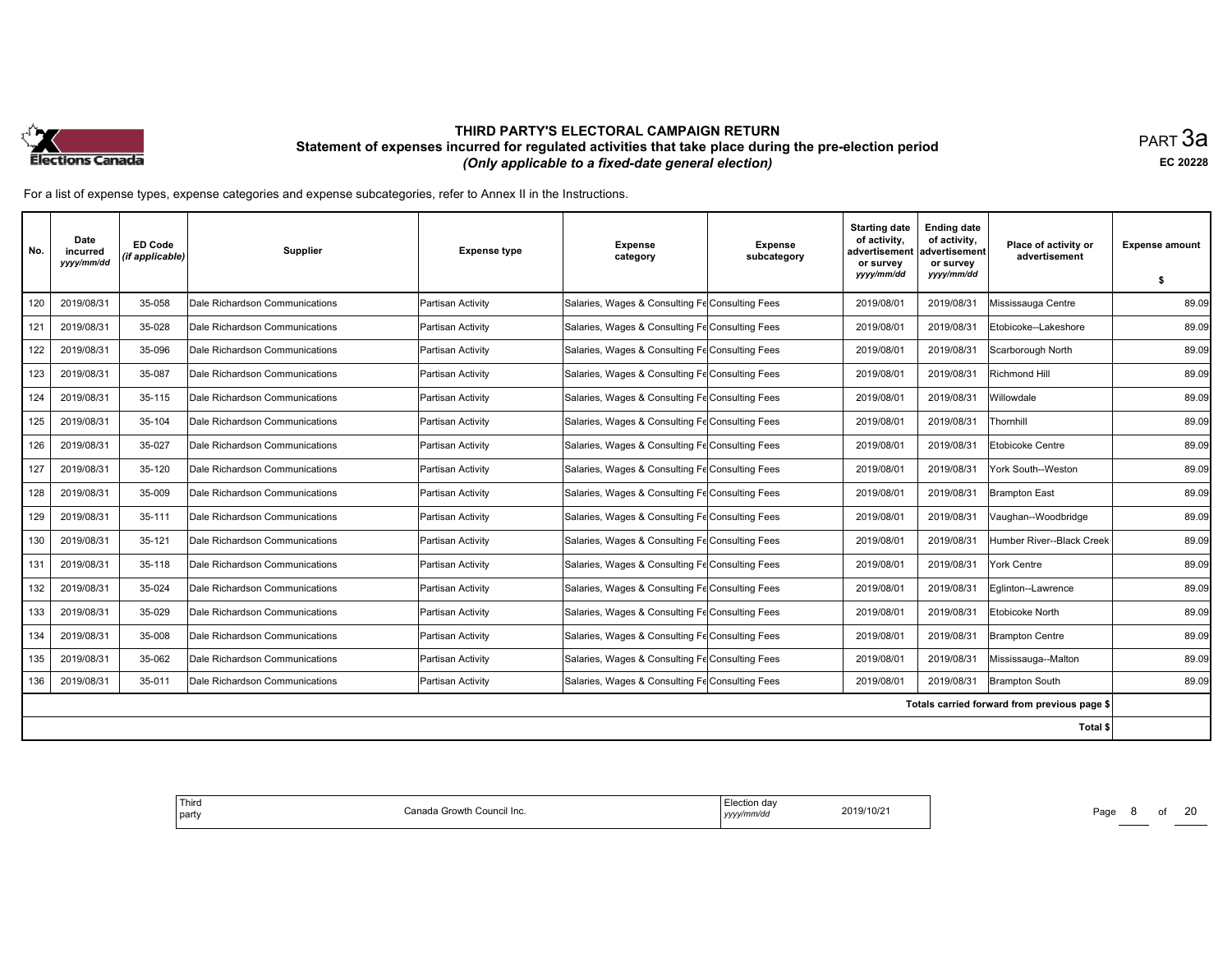

равт $\,3$ а EC <sup>20228</sup>

| No. | Date<br>incurred<br>yyyy/mm/dd | <b>ED Code</b><br>(if applicable) | <b>Supplier</b>                | <b>Expense type</b> | <b>Expense</b><br>category                      | <b>Expense</b><br>subcategory | <b>Starting date</b><br>of activity,<br>advertisement<br>or survey<br>yyyy/mm/dd | <b>Ending date</b><br>of activity,<br>advertisement<br>or survey<br>yyyy/mm/dd | Place of activity or<br>advertisement        | <b>Expense amount</b> |
|-----|--------------------------------|-----------------------------------|--------------------------------|---------------------|-------------------------------------------------|-------------------------------|----------------------------------------------------------------------------------|--------------------------------------------------------------------------------|----------------------------------------------|-----------------------|
|     |                                |                                   |                                |                     |                                                 |                               |                                                                                  |                                                                                |                                              | -S                    |
| 137 | 2019/08/31                     | 35-063                            | Dale Richardson Communications | Partisan Activity   | Salaries, Wages & Consulting Fe Consulting Fees |                               | 2019/08/01                                                                       | 2019/08/31                                                                     | Mississauga--Streetsville                    | 89.08                 |
| 138 | 2019/08/31                     | 35-073                            | Dale Richardson Communications | Partisan Activity   | Salaries, Wages & Consulting Fe Consulting Fees |                               | 2019/08/01                                                                       | 2019/08/31                                                                     | Oakville North--Burlington                   | 89.08                 |
| 139 | 2019/08/31                     | 35-015                            | Dale Richardson Communications | Partisan Activity   | Salaries, Wages & Consulting Fe Consulting Fees |                               | 2019/08/01                                                                       | 2019/08/31                                                                     | Burlington                                   | 89.08                 |
| 140 | 2019/08/31                     | 35-037                            | Dale Richardson Communications | Partisan Activity   | Salaries, Wages & Consulting Fe Consulting Fees |                               | 2019/08/01                                                                       | 2019/08/31                                                                     | Hamilton Mountain                            | 89.08                 |
| 141 | 2019/08/31                     | 35-038                            | Dale Richardson Communications | Partisan Activity   | Salaries, Wages & Consulting Fe Consulting Fees |                               | 2019/08/01                                                                       | 2019/08/31                                                                     | Hamilton West--Ancaster--                    | 89.08                 |
| 142 | 2019/08/31                     | 35-047                            | Dale Richardson Communications | Partisan Activity   | Salaries, Wages & Consulting Fe Consulting Fees |                               | 2019/08/01                                                                       | 2019/08/31                                                                     | Kitchener South--Hespeler                    | 89.08                 |
| 143 | 2019/08/31                     | 35-046                            | Dale Richardson Communications | Partisan Activity   | Salaries, Wages & Consulting Fe Consulting Fees |                               | 2019/08/01                                                                       | 2019/08/31                                                                     | Kitchener--Conestoga                         | 89.08                 |
| 144 | 2019/08/31                     | 35-112                            | Dale Richardson Communications | Partisan Activity   | Salaries, Wages & Consulting Fe Consulting Fees |                               | 2019/08/01                                                                       | 2019/08/31                                                                     | Waterloo                                     | 89.08                 |
| 145 | 2019/08/31                     | 35-045                            | Dale Richardson Communications | lPartisan Activitv  | Salaries, Wages & Consulting Fe Consulting Fees |                               | 2019/08/01                                                                       | 2019/08/31                                                                     | Kitchener Centre                             | 89.08                 |
| 146 | 2019/09/01                     | 99-999                            | Dale Richardson Communications | Partisan Activity   | Salaries, Wages & Consulting Fe Consulting Fees |                               | 2019/08/01                                                                       | 2019/08/31                                                                     | <b>INATIONAL</b>                             | 735.00                |
| 147 | 2019/09/01                     | 99-999                            | Mash Media                     | Partisan Activity   | Salaries, Wages & Consulting Fe Consulting Fees |                               | 2019/09/01                                                                       | 2019/09/10                                                                     | <b>NATIONAL</b>                              | 1,293.72              |
| 148 | 2019/09/01                     | 99-999                            | Dale Richardson Communications | Partisan Activity   | Salaries, Wages & Consulting Fe Consulting Fees |                               | 2019/09/01                                                                       | 2019/09/10                                                                     | NATIONAL                                     | 909.56                |
| 149 | 2019/09/01                     | 46-013                            | Dale Richardson Communications | Partisan Activity   | Salaries, Wages & Consulting Fe Consulting Fees |                               | 2019/09/01                                                                       | 2019/09/10                                                                     | Winnipeg South                               | 50.53                 |
| 150 | 2019/09/01                     | 48-017                            | Dale Richardson Communications | Partisan Activity   | Salaries, Wages & Consulting Fe Consulting Fees |                               | 2019/09/01                                                                       | 2019/09/10                                                                     | Edmonton Mill Woods                          | 50.53                 |
| 151 | 2019/09/01                     | 47-009                            | Dale Richardson Communications | Partisan Activity   | Salaries, Wages & Consulting Fe Consulting Fees |                               | 2019/09/01                                                                       | 2019/09/10                                                                     | Regina--Wascana                              | 50.53                 |
| 152 | 2019/09/01                     | 48-014                            | Dale Richardson Communications | Partisan Activity   | Salaries, Wages & Consulting Fe Consulting Fees |                               | 2019/09/01                                                                       | 2019/09/10                                                                     | Edmonton Centre                              | 50.53                 |
| 153 | 2019/09/01                     | 46-006                            | Dale Richardson Communications | Partisan Activity   | Salaries, Wages & Consulting Fe Consulting Fees |                               | 2019/09/01                                                                       | 2019/09/10                                                                     | Kildonan--St. Paul                           | 50.53                 |
|     |                                |                                   |                                |                     |                                                 |                               |                                                                                  |                                                                                | Totals carried forward from previous page \$ |                       |
|     |                                |                                   |                                |                     |                                                 |                               |                                                                                  |                                                                                | Total \$                                     |                       |

| ' Thira<br>Canada Growth Council Inc.<br>party | ∃lection da\<br>2019/10/21<br>yyyy/mm/dd | Page<br>$\sim$ |
|------------------------------------------------|------------------------------------------|----------------|
|------------------------------------------------|------------------------------------------|----------------|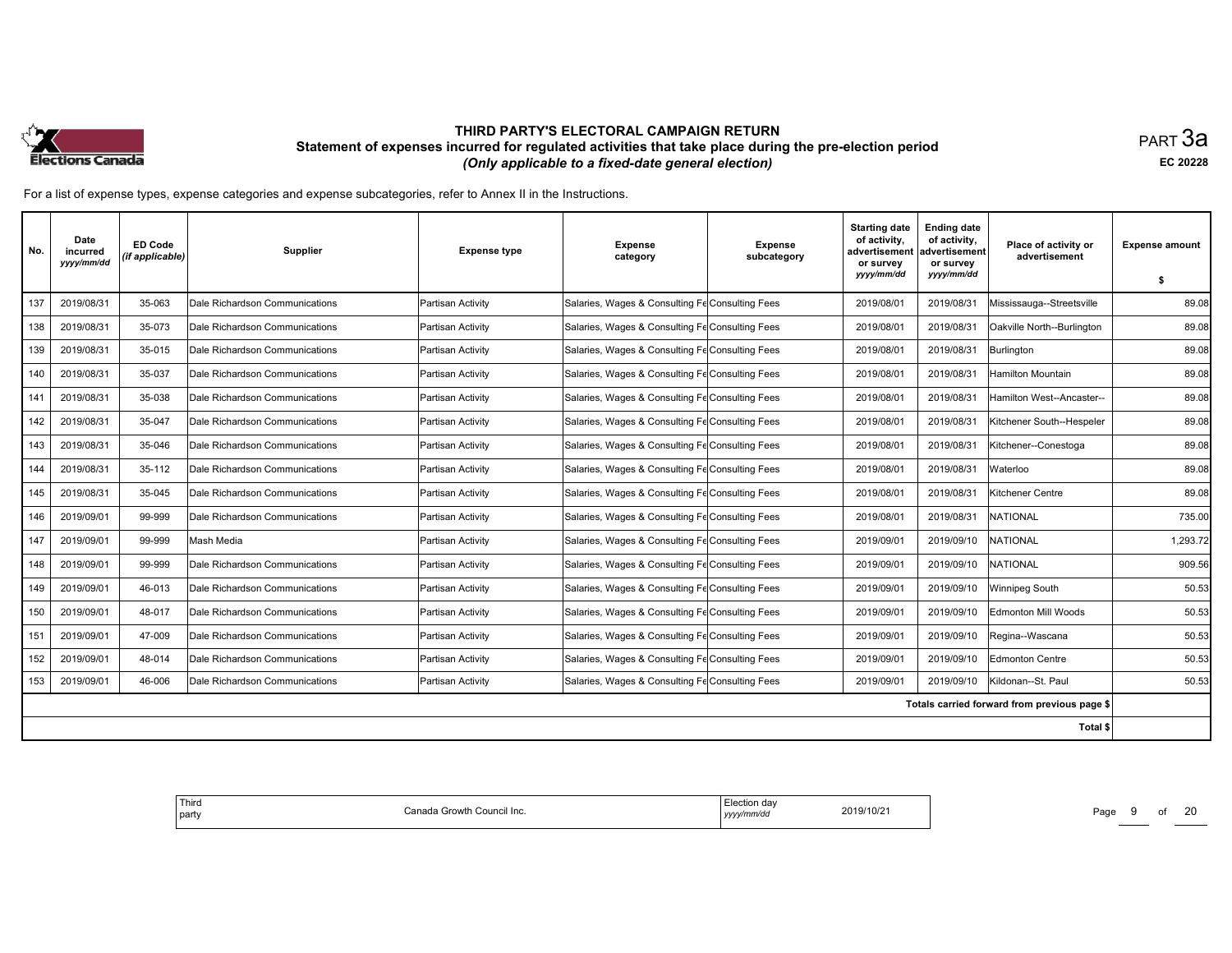

равт $\,3$ а EC <sup>20228</sup>

| No. | Date<br>incurred<br>yyyy/mm/dd | <b>ED Code</b><br>(if applicable) | <b>Supplier</b>                          | <b>Expense type</b>  | <b>Expense</b><br>category                      | <b>Expense</b><br>subcategory | <b>Starting date</b><br>of activity,<br>advertisement<br>or survey<br>yyyy/mm/dd | <b>Ending date</b><br>of activity,<br>advertisement<br>or survey<br>yyyy/mm/dd | Place of activity or<br>advertisement        | <b>Expense amount</b><br>\$ |
|-----|--------------------------------|-----------------------------------|------------------------------------------|----------------------|-------------------------------------------------|-------------------------------|----------------------------------------------------------------------------------|--------------------------------------------------------------------------------|----------------------------------------------|-----------------------------|
| 154 | 2019/09/01                     | 48-004                            | Dale Richardson Communications           | Partisan Activity    | Salaries, Wages & Consulting Fe Consulting Fees |                               | 2019/09/01                                                                       | 2019/09/10                                                                     | Calgary Centre                               | 50.53                       |
| 155 | 2019/09/01                     | 99-999                            | <b>Upstream Strategy Group Enterpris</b> | Partisan Activity    | Salaries, Wages & Consulting Fe Consulting Fees |                               | 2019/09/01                                                                       | 2019/09/10                                                                     | NATIONAL                                     | 1,398.38                    |
| 156 | 2019/09/01                     | 99-999                            | Royal Bank                               | Partisan Activity    | Other                                           | <b>Bank Fees</b>              | 2019/09/01                                                                       | 2019/09/01                                                                     | <b>NATIONAL</b>                              | 120.00                      |
| 157 | 2019/09/02                     | 48-014                            | Facebook                                 | Partisan Advertising | Advertising                                     | Content Boosting              | 2019/08/29                                                                       | 2019/09/02                                                                     | Edmonton Centre                              | 131.18                      |
| 158 | 2019/09/02                     | 47-009                            | Facebook                                 | Partisan Advertising | Advertising                                     | Content Boosting              | 2019/08/29                                                                       | 2019/09/02                                                                     | Regina--Wascana                              | 231.43                      |
| 159 | 2019/09/02                     | 48-004                            | Facebook                                 | Partisan Advertising | Advertising                                     | Content Boosting              | 2019/08/29                                                                       | 2019/09/02                                                                     | Calgary Centre                               | 187.75                      |
| 160 | 2019/09/02                     | 48-017                            | Facebook                                 | Partisan Advertising | Advertising                                     | Content Boosting              | 2019/08/29                                                                       | 2019/09/02                                                                     | Edmonton Mill Woods                          | 292.69                      |
| 161 | 2019/09/02                     | 46-006                            | Facebook                                 | Partisan Advertising | Advertising                                     | Content Boosting              | 2019/08/29                                                                       | 2019/09/02                                                                     | Kildonan--St. Paul                           | 264.95                      |
| 162 | 2019/09/03                     | 35-001                            | Facebook                                 | Partisan Advertising | Advertising                                     | Content Boosting              | 2019/09/03                                                                       | 2019/09/10                                                                     | Ajax                                         | 24.60                       |
| 163 | 2019/09/03                     | 35-002                            | Facebook                                 | Partisan Advertising | Advertising                                     | Content Boosting              | 2019/09/03                                                                       | 2019/09/10                                                                     | Algoma--Manitoulin--Kapus                    | 24.60                       |
| 164 | 2019/09/03                     | 35-003                            | Facebook                                 | Partisan Advertising | Advertising                                     | <b>Content Boosting</b>       | 2019/09/03                                                                       | 2019/09/10                                                                     | Aurora--Oak Ridges--Rich                     | 24.60                       |
| 165 | 2019/09/03                     | 35-004                            | Facebook                                 | Partisan Advertising | Advertising                                     | Content Boosting              | 2019/09/03                                                                       | 2019/09/10                                                                     | Barrie--Innisfil                             | 24.60                       |
| 166 | 2019/09/03                     | 35-005                            | Facebook                                 | Partisan Advertising | Advertising                                     | Content Boosting              | 2019/09/03                                                                       | 2019/09/10                                                                     | Barrie--Springwater--Oro-M                   | 24.60                       |
| 167 | 2019/09/03                     | 35-006                            | Facebook                                 | Partisan Advertising | Advertisina                                     | <b>Content Boosting</b>       | 2019/09/03                                                                       | 2019/09/10                                                                     | Bay of Quinte                                | 24.60                       |
| 168 | 2019/09/03                     | 35-007                            | Facebook                                 | Partisan Advertising | Advertising                                     | Content Boosting              | 2019/09/03                                                                       | 2019/09/10                                                                     | Beaches--East York                           | 24.60                       |
| 169 | 2019/09/03                     | 35-008                            | Facebook                                 | Partisan Advertising | Advertising                                     | Content Boosting              | 2019/09/03                                                                       | 2019/09/10                                                                     | <b>Brampton Centre</b>                       | 24.60                       |
| 170 | 2019/09/03                     | 35-009                            | Facebook                                 | Partisan Advertising | Advertising                                     | Content Boosting              | 2019/09/03                                                                       | 2019/09/10                                                                     | <b>Brampton East</b>                         | 24.60                       |
|     |                                |                                   |                                          |                      |                                                 |                               |                                                                                  |                                                                                | Totals carried forward from previous page \$ |                             |
|     |                                |                                   |                                          |                      |                                                 |                               |                                                                                  |                                                                                | Total \$                                     |                             |

| Thira<br>$n_{n}$<br>、Growth<br>า Council Inc.<br>∣ part∖<br>vanaua | ΠP<br>2019/10/21<br>VVVV/r<br>nm/dc<br>,,,,, | Page<br>_____ |
|--------------------------------------------------------------------|----------------------------------------------|---------------|
|--------------------------------------------------------------------|----------------------------------------------|---------------|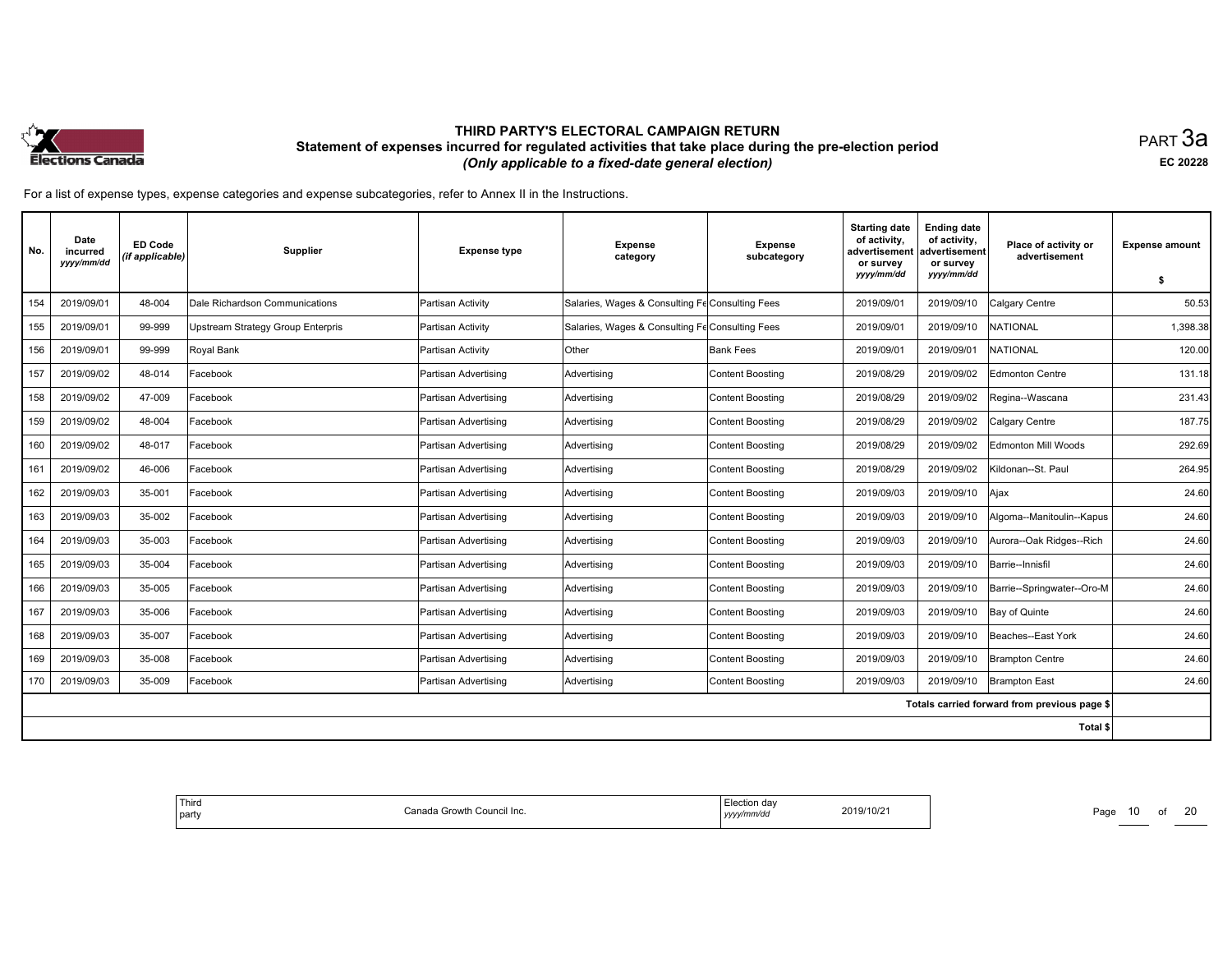

равт $\,3$ а EC <sup>20228</sup>

| No. | Date<br>incurred<br>yyyy/mm/dd | <b>ED Code</b><br>(if applicable) | <b>Supplier</b> | <b>Expense type</b>  | <b>Expense</b><br>category | <b>Expense</b><br>subcategory | <b>Starting date</b><br>of activity,<br>advertisement<br>or survey<br>yyyy/mm/dd | <b>Ending date</b><br>of activity,<br>advertisement<br>or survey<br>yyyy/mm/dd | Place of activity or<br>advertisement        | <b>Expense amount</b> |
|-----|--------------------------------|-----------------------------------|-----------------|----------------------|----------------------------|-------------------------------|----------------------------------------------------------------------------------|--------------------------------------------------------------------------------|----------------------------------------------|-----------------------|
|     |                                |                                   |                 |                      |                            |                               |                                                                                  |                                                                                |                                              | \$                    |
| 171 | 2019/09/03                     | 35-010                            | Facebook        | Partisan Advertising | Advertisina                | <b>Content Boosting</b>       | 2019/09/03                                                                       | 2019/09/10                                                                     | Brampton North                               | 24.60                 |
| 172 | 2019/09/03                     | 35-011                            | Facebook        | Partisan Advertising | Advertising                | <b>Content Boosting</b>       | 2019/09/03                                                                       | 2019/09/10                                                                     | <b>Brampton South</b>                        | 24.60                 |
| 173 | 2019/09/03                     | 35-012                            | Facebook        | Partisan Advertising | Advertising                | <b>Content Boosting</b>       | 2019/09/03                                                                       | 2019/09/10                                                                     | <b>Brampton West</b>                         | 24.60                 |
| 174 | 2019/09/03                     | 35-013                            | Facebook        | Partisan Advertising | Advertising                | <b>Content Boosting</b>       | 2019/09/03                                                                       | 2019/09/10                                                                     | Brampton--Brant                              | 24.60                 |
| 175 | 2019/09/03                     | 35-014                            | Facebook        | Partisan Advertising | Advertising                | <b>Content Boosting</b>       | 2019/09/03                                                                       | 2019/09/10                                                                     | Bruce--Grey--Owen Sound                      | 24.60                 |
| 176 | 2019/09/03                     | 35-015                            | Facebook        | Partisan Advertising | Advertising                | <b>Content Boosting</b>       | 2019/09/03                                                                       | 2019/09/10                                                                     | Burlington                                   | 24.60                 |
| 177 | 2019/09/03                     | 35-016                            | Facebook        | Partisan Advertising | Advertising                | <b>Content Boosting</b>       | 2019/09/03                                                                       | 2019/09/10                                                                     | Cambridge                                    | 24.60                 |
| 178 | 2019/09/03                     | 35-017                            | Facebook        | Partisan Advertising | Advertising                | <b>Content Boosting</b>       | 2019/09/03                                                                       | 2019/09/10                                                                     | Chatham-Kent--Leamingto                      | 24.60                 |
| 179 | 2019/09/03                     | 35-018                            | Facebook        | Partisan Advertising | Advertising                | <b>Content Boosting</b>       | 2019/09/03                                                                       | 2019/09/10                                                                     | Davenport                                    | 24.60                 |
| 180 | 2019/09/03                     | 35-019                            | Facebook        | Partisan Advertising | Advertising                | <b>Content Boosting</b>       | 2019/09/03                                                                       | 2019/09/10                                                                     | Don Valley East                              | 24.60                 |
| 181 | 2019/09/03                     | 35-020                            | Facebook        | Partisan Advertising | Advertising                | <b>Content Boosting</b>       | 2019/09/03                                                                       | 2019/09/10                                                                     | Don Valley North                             | 24.60                 |
| 182 | 2019/09/03                     | 35-021                            | Facebook        | Partisan Advertising | Advertising                | <b>Content Boosting</b>       | 2019/09/03                                                                       | 2019/09/10                                                                     | Don Valley West                              | 24.60                 |
| 183 | 2019/09/03                     | 35-022                            | Facebook        | Partisan Advertising | Advertising                | <b>Content Boosting</b>       | 2019/09/03                                                                       | 2019/09/10                                                                     | Dufferin--Caledon                            | 24.60                 |
| 184 | 2019/09/03                     | 35-023                            | Facebook        | Partisan Advertising | Advertising                | <b>Content Boosting</b>       | 2019/09/03                                                                       | 2019/09/10                                                                     | Durham                                       | 24.60                 |
| 185 | 2019/09/03                     | 35-024                            | Facebook        | Partisan Advertising | Advertising                | Content Boosting              | 2019/09/03                                                                       | 2019/09/10                                                                     | Eglinton--Lawrence                           | 24.60                 |
| 186 | 2019/09/03                     | 35-025                            | Facebook        | Partisan Advertising | Advertising                | <b>Content Boosting</b>       | 2019/09/03                                                                       | 2019/09/10                                                                     | Elgin--Middlesex--London                     | 24.60                 |
| 187 | 2019/09/03                     | 35-026                            | Facebook        | Partisan Advertising | Advertising                | <b>Content Boosting</b>       | 2019/09/03                                                                       | 2019/09/10                                                                     | Essex                                        | 24.60                 |
|     |                                |                                   |                 |                      |                            |                               |                                                                                  |                                                                                | Totals carried forward from previous page \$ |                       |
|     |                                |                                   |                 |                      |                            |                               |                                                                                  |                                                                                | Total \$                                     |                       |

| ' Third<br>า Growth Council Inc.<br>nnn<br>part<br>$\sim$ 11 $\sim$ | ı dav<br>2019/10/21<br>$\cdots$<br>, , , , , | Page<br>_____ |
|---------------------------------------------------------------------|----------------------------------------------|---------------|
|---------------------------------------------------------------------|----------------------------------------------|---------------|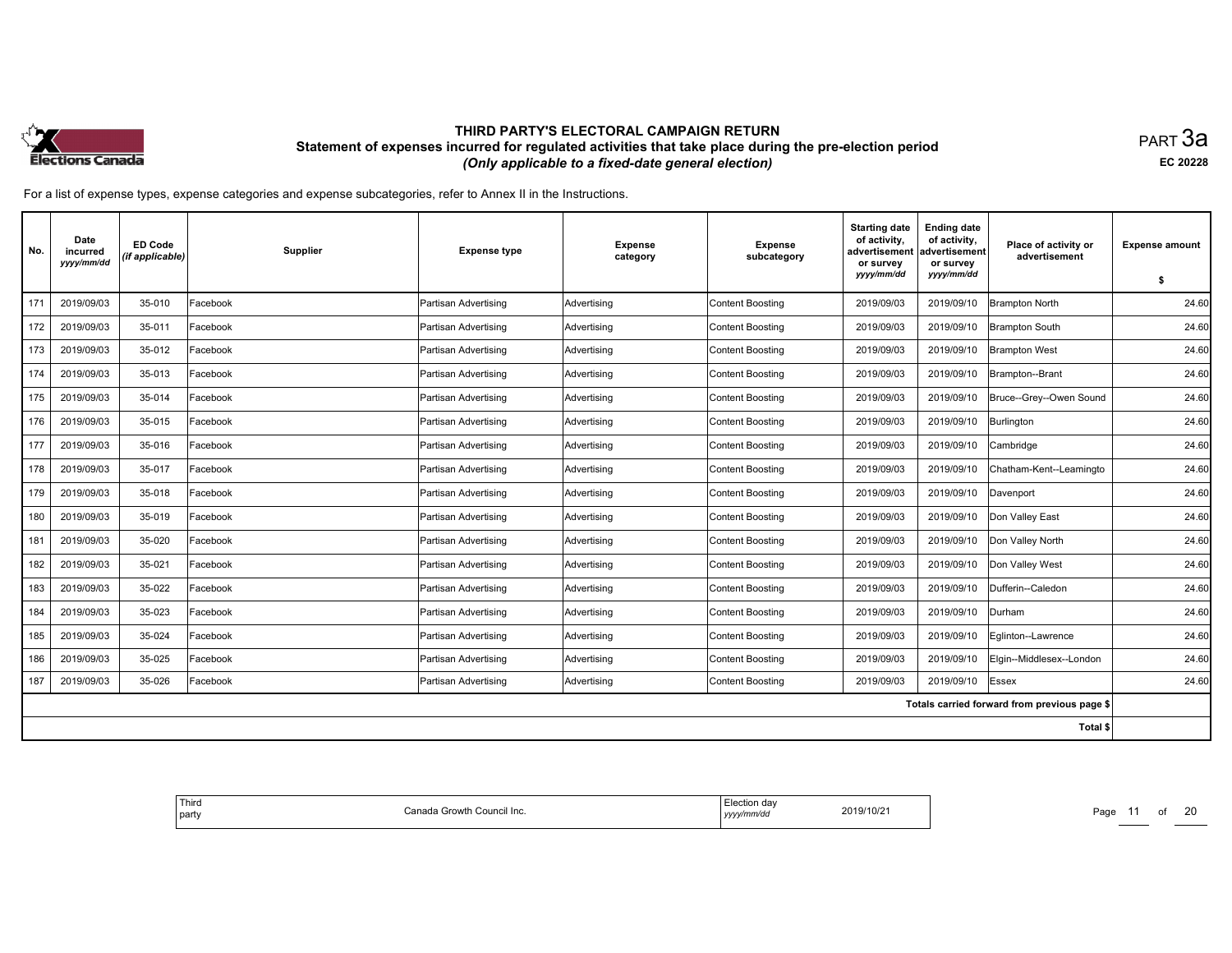

равт $\,3$ а EC <sup>20228</sup>

| No. | Date<br>incurred<br>yyyy/mm/dd | <b>ED Code</b><br>(if applicable) | Supplier | <b>Expense type</b>  | <b>Expense</b><br>category | <b>Expense</b><br>subcategory | <b>Starting date</b><br>of activity,<br>advertisement<br>or survey<br>yyyy/mm/dd | <b>Ending date</b><br>of activity,<br>advertisement<br>or survey<br>yyyy/mm/dd | Place of activity or<br>advertisement        | <b>Expense amount</b><br>\$ |
|-----|--------------------------------|-----------------------------------|----------|----------------------|----------------------------|-------------------------------|----------------------------------------------------------------------------------|--------------------------------------------------------------------------------|----------------------------------------------|-----------------------------|
| 188 | 2019/09/03                     | 35-027                            | Facebook | Partisan Advertising | Advertising                | Advertising                   | 2019/09/03                                                                       | 2019/09/10                                                                     | Etobicoke Centre                             | 24.60                       |
| 189 | 2019/09/03                     | 35-028                            | Facebook | Partisan Advertising | Advertisina                | Advertising                   | 2019/09/03                                                                       | 2019/09/10                                                                     | Etobicoke--Lakeshore                         | 24.60                       |
| 190 | 2019/09/03                     | 35-029                            | Facebook | Partisan Advertising | Advertising                | Advertising                   | 2019/09/03                                                                       | 2019/09/10                                                                     | Etobicoke North                              | 24.60                       |
| 191 | 2019/09/03                     | 35-030                            | Facebook | Partisan Advertising | Advertising                | Advertising                   | 2019/09/03                                                                       | 2019/09/10                                                                     | Flamborough--Glanbrook                       | 24.60                       |
| 192 | 2019/09/03                     | 35-031                            | Facebook | Partisan Advertising | Advertising                | <b>Content Boosting</b>       | 2019/09/03                                                                       | 2019/09/10                                                                     | Glengarry--Prescott--Russe                   | 24.60                       |
| 193 | 2019/09/03                     | 35-032                            | Facebook | Partisan Advertising | Advertising                | Content Boosting              | 2019/09/03                                                                       | 2019/09/10                                                                     | Guelph                                       | 24.60                       |
| 194 | 2019/09/03                     | 35-033                            | Facebook | Partisan Advertising | Advertising                | Content Boosting              | 2019/09/03                                                                       | 2019/09/10                                                                     | Haldimand--Norfolk                           | 24.60                       |
| 195 | 2019/09/03                     | 35-034                            | Facebook | Partisan Advertising | Advertising                | <b>Content Boosting</b>       | 2019/09/03                                                                       | 2019/09/10                                                                     | Haliburton--Kawartha Lake                    | 24.60                       |
| 196 | 2019/09/03                     | 35-035                            | Facebook | Partisan Advertising | Advertising                | Content Boosting              | 2019/09/03                                                                       | 2019/09/10                                                                     | <b>Hamilton Centre</b>                       | 24.60                       |
| 197 | 2019/09/03                     | 35-036                            | Facebook | Partisan Advertising | Advertising                | Content Boosting              | 2019/09/03                                                                       | 2019/09/10                                                                     | Hamilton East--Stoney Cre                    | 24.60                       |
| 198 | 2019/09/03                     | 35-037                            | Facebook | Partisan Advertising | Advertising                | <b>Content Boosting</b>       | 2019/09/03                                                                       | 2019/09/10                                                                     | <b>Hamilton Mountain</b>                     | 24.60                       |
| 199 | 2019/09/03                     | 35-038                            | Facebook | Partisan Advertising | Advertising                | Content Boosting              | 2019/09/03                                                                       | 2019/09/10                                                                     | Hamilton West--Ancaster--                    | 24.60                       |
| 200 | 2019/09/03                     | 35-039                            | Facebook | Partisan Advertising | Advertising                | Content Boosting              | 2019/09/03                                                                       | 2019/09/10                                                                     | Hastings--Lennox and Addi                    | 24.60                       |
| 201 | 2019/09/03                     | 35-040                            | Facebook | Partisan Advertising | Advertising                | <b>Content Boosting</b>       | 2019/09/03                                                                       | 2019/09/10                                                                     | Huron--Bruce                                 | 24.60                       |
| 202 | 2019/09/03                     | 35-041                            | Facebook | Partisan Advertising | Advertising                | Content Boosting              | 2019/09/03                                                                       | 2019/09/10                                                                     | Kanata--Carleton                             | 24.60                       |
| 203 | 2019/09/03                     | 35-042                            | Facebook | Partisan Advertising | Advertising                | <b>Content Boosting</b>       | 2019/09/03                                                                       | 2019/09/10                                                                     | Kenora                                       | 24.60                       |
| 204 | 2019/09/03                     | 35-043                            | Facebook | Partisan Advertising | Advertising                | Advertising                   | 2019/09/03                                                                       | 2019/09/10                                                                     | King--Vaughan                                | 24.60                       |
|     |                                |                                   |          |                      |                            |                               |                                                                                  |                                                                                | Totals carried forward from previous page \$ |                             |
|     |                                |                                   |          |                      |                            |                               |                                                                                  |                                                                                | Total \$                                     |                             |

| Thira<br>Canada Growth Council Inc.<br>  party | Election da\<br>2019/10/21<br>yyyy/mm/dd | Page<br>___ |
|------------------------------------------------|------------------------------------------|-------------|
|------------------------------------------------|------------------------------------------|-------------|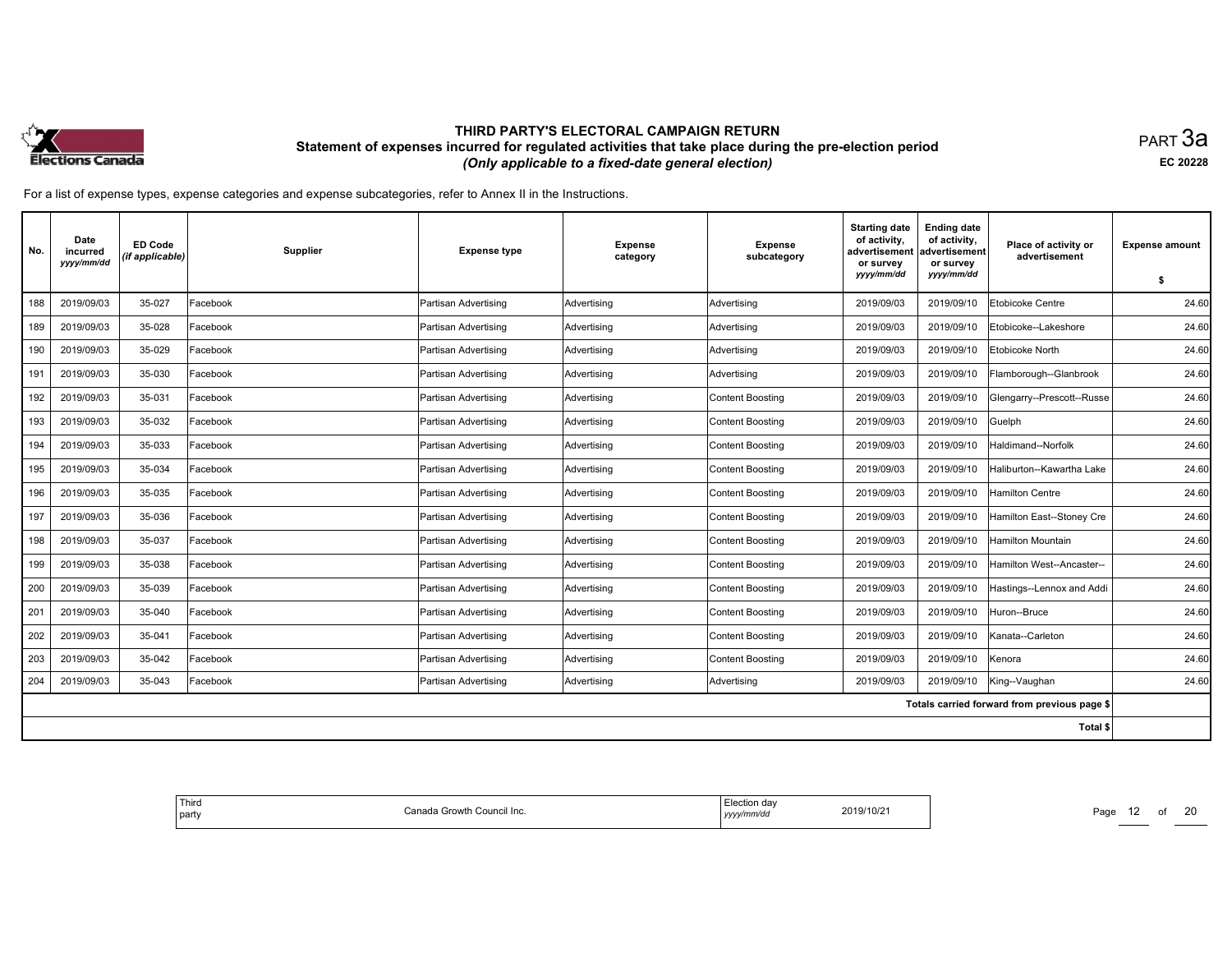

равт $\,3$ а EC <sup>20228</sup>

| No. | Date<br>incurred<br>yyyy/mm/dd | <b>ED Code</b><br>(if applicable) | Supplier | <b>Expense type</b>  | <b>Expense</b><br>category | <b>Expense</b><br>subcategory | <b>Starting date</b><br>of activity,<br>advertisement<br>or survey<br>yyyy/mm/dd | <b>Ending date</b><br>of activity,<br>advertisement<br>or survey<br>yyyy/mm/dd | Place of activity or<br>advertisement        | <b>Expense amount</b> |
|-----|--------------------------------|-----------------------------------|----------|----------------------|----------------------------|-------------------------------|----------------------------------------------------------------------------------|--------------------------------------------------------------------------------|----------------------------------------------|-----------------------|
|     |                                |                                   |          |                      |                            |                               |                                                                                  |                                                                                |                                              | \$                    |
| 205 | 2019/09/03                     | 35-044                            | Facebook | Partisan Advertising | Advertising                | <b>Content Boosting</b>       | 2019/09/03                                                                       | 2019/09/10                                                                     | Kingston and the Islands                     | 24.60                 |
| 206 | 2019/09/03                     | 35-045                            | Facebook | Partisan Advertising | Advertisina                | <b>Content Boosting</b>       | 2019/09/03                                                                       | 2019/09/10                                                                     | Kitchener Centre                             | 24.60                 |
| 207 | 2019/09/03                     | 35-046                            | Facebook | Partisan Advertising | Advertising                | Content Boosting              | 2019/09/03                                                                       | 2019/09/10                                                                     | Kitchener--Conestoga                         | 24.60                 |
| 208 | 2019/09/03                     | 35-047                            | Facebook | Partisan Advertising | Advertising                | Content Boosting              | 2019/09/03                                                                       | 2019/09/10                                                                     | Kitchener South--Hespeler                    | 24.60                 |
| 209 | 2019/09/03                     | 35-048                            | Facebook | Partisan Advertising | Advertising                | <b>Content Boosting</b>       | 2019/09/03                                                                       | 2019/09/10                                                                     | .ambton--Kent--Middlesex                     | 24.60                 |
| 210 | 2019/09/03                     | 35-049                            | Facebook | Partisan Advertising | Advertising                | Content Boosting              | 2019/09/03                                                                       | 2019/09/10                                                                     | Lanark--Frontenac--Kingsto                   | 24.60                 |
| 211 | 2019/09/03                     | 35-050                            | Facebook | Partisan Advertising | Advertising                | Content Boosting              | 2019/09/03                                                                       | 2019/09/10                                                                     | Leeds-Grenville-Thousand                     | 24.60                 |
| 212 | 2019/09/03                     | 35-051                            | Facebook | Partisan Advertising | Advertising                | <b>Content Boosting</b>       | 2019/09/03                                                                       | 2019/09/10                                                                     | London--Fanshawe                             | 24.60                 |
| 213 | 2019/09/03                     | 35-052                            | Facebook | Partisan Advertising | Advertising                | Content Boosting              | 2019/09/03                                                                       | 2019/09/10                                                                     | ondon North Centre                           | 24.60                 |
| 214 | 2019/09/03                     | 35-053                            | Facebook | Partisan Advertising | Advertising                | Content Boosting              | 2019/09/03                                                                       | 2019/09/10                                                                     | London West                                  | 24.60                 |
| 215 | 2019/09/03                     | 35-054                            | Facebook | Partisan Advertising | Advertising                | <b>Content Boosting</b>       | 2019/09/03                                                                       | 2019/09/10                                                                     | Markham--Stouffville                         | 24.60                 |
| 216 | 2019/09/03                     | 35-055                            | Facebook | Partisan Advertising | Advertising                | Content Boosting              | 2019/09/03                                                                       | 2019/09/10                                                                     | Markham--Thornhill                           | 24.60                 |
| 217 | 2019/09/03                     | 35-056                            | Facebook | Partisan Advertising | Advertisina                | Content Boosting              | 2019/09/03                                                                       | 2019/09/10                                                                     | Markham--Unionville                          | 24.60                 |
| 218 | 2019/09/03                     | 35-057                            | Facebook | Partisan Advertising | Advertising                | <b>Content Boosting</b>       | 2019/09/03                                                                       | 2019/09/10                                                                     | Milton                                       | 24.60                 |
| 219 | 2019/09/03                     | 35-058                            | Facebook | Partisan Advertising | Advertising                | Content Boosting              | 2019/09/03                                                                       | 2019/09/10                                                                     | Mississauga Centre                           | 24.60                 |
| 220 | 2019/09/03                     | 35-059                            | Facebook | Partisan Advertising | Advertising                | <b>Content Boosting</b>       | 2019/09/03                                                                       | 2019/09/10                                                                     | Mississauga East--Cooksvil                   | 24.60                 |
| 221 | 2019/09/03                     | 35-060                            | Facebook | Partisan Advertising | Advertising                | Content Boosting              | 2019/09/03                                                                       | 2019/09/10                                                                     | Mississauga--Erin Mills                      | 24.60                 |
|     |                                |                                   |          |                      |                            |                               |                                                                                  |                                                                                | Totals carried forward from previous page \$ |                       |
|     |                                |                                   |          |                      |                            |                               |                                                                                  |                                                                                | Total \$                                     |                       |

| Third<br>I party | Canada Growth<br>. Council Inc. | ™notion day<br>2019/10/21<br>.<br>TUIZ<br>yyyy/mm/dd | Page<br>_____ |
|------------------|---------------------------------|------------------------------------------------------|---------------|
|                  |                                 |                                                      |               |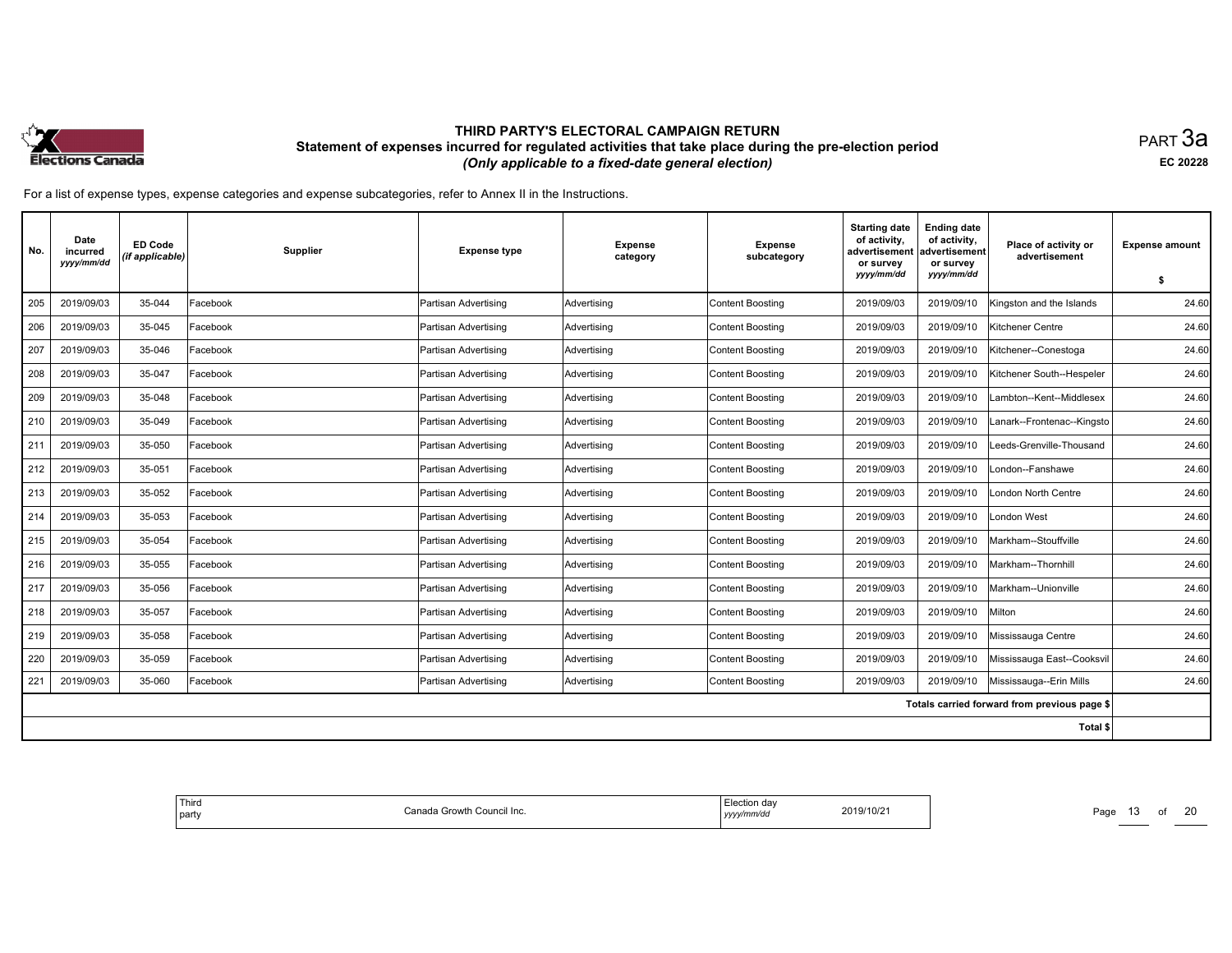

равт $\,3$ а EC <sup>20228</sup>

| No. | Date<br>incurred<br>yyyy/mm/dd | <b>ED Code</b><br>(if applicable) | <b>Supplier</b> | <b>Expense type</b>  | <b>Expense</b><br>category | <b>Expense</b><br>subcategory | <b>Starting date</b><br>of activity,<br>advertisement<br>or survey<br>yyyy/mm/dd | <b>Ending date</b><br>of activity,<br>advertisement<br>or survey<br>yyyy/mm/dd | Place of activity or<br>advertisement        | <b>Expense amount</b><br>-S |
|-----|--------------------------------|-----------------------------------|-----------------|----------------------|----------------------------|-------------------------------|----------------------------------------------------------------------------------|--------------------------------------------------------------------------------|----------------------------------------------|-----------------------------|
| 222 | 2019/09/03                     | 35-061                            | Facebook        | Partisan Advertising | Advertising                | <b>Content Boosting</b>       | 2019/09/03                                                                       | 2019/09/10                                                                     | Mississauga--Lakeshore                       | 24.60                       |
| 223 | 2019/09/03                     | 35-062                            | Facebook        | Partisan Advertising | Advertising                | <b>Content Boosting</b>       | 2019/09/03                                                                       | 2019/09/10                                                                     | Mississauga--Malton                          | 24.60                       |
| 224 | 2019/09/03                     | 35-063                            | Facebook        |                      |                            |                               | 2019/09/03                                                                       | 2019/09/10                                                                     |                                              | 24.60                       |
|     |                                |                                   |                 | Partisan Advertising | Advertising                | <b>Content Boosting</b>       |                                                                                  |                                                                                | Mississauga--Streetsville                    |                             |
| 225 | 2019/09/03                     | 35-064                            | Facebook        | Partisan Advertising | Advertising                | <b>Content Boosting</b>       | 2019/09/03                                                                       | 2019/09/10                                                                     | Nepean                                       | 24.60                       |
| 226 | 2019/09/03                     | 35-065                            | Facebook        | Partisan Advertising | Advertising                | <b>Content Boosting</b>       | 2019/09/03                                                                       | 2019/09/10                                                                     | Newmarket--Aurora                            | 24.60                       |
| 227 | 2019/09/03                     | 35-066                            | Facebook        | Partisan Advertising | Advertisina                | <b>Content Boosting</b>       | 2019/09/03                                                                       | 2019/09/10                                                                     | Niagara Centre                               | 24.60                       |
| 228 | 2019/09/03                     | 35-067                            | Facebook        | Partisan Advertising | Advertising                | <b>Content Boosting</b>       | 2019/09/03                                                                       | 2019/09/10                                                                     | Niagara Falls                                | 24.60                       |
| 229 | 2019/09/03                     | 35-068                            | Facebook        | Partisan Advertising | Advertising                | <b>Content Boosting</b>       | 2019/09/03                                                                       | 2019/09/10                                                                     | Niagara West                                 | 24.60                       |
| 230 | 2019/09/03                     | 35-069                            | Facebook        | Partisan Advertising | Advertising                | <b>Content Boosting</b>       | 2019/09/03                                                                       | 2019/09/10                                                                     | <b>Nickel Belt</b>                           | 24.60                       |
| 231 | 2019/09/03                     | 35-070                            | Facebook        | Partisan Advertising | Advertising                | <b>Content Boosting</b>       | 2019/09/03                                                                       | 2019/09/10                                                                     | Nipissing--Timiskaming                       | 24.60                       |
| 232 | 2019/09/03                     | 35-071                            | Facebook        | Partisan Advertising | Advertising                | <b>Content Boosting</b>       | 2019/09/03                                                                       | 2019/09/10                                                                     | Northumberland--Peterboro                    | 24.60                       |
| 233 | 2019/09/03                     | 35-072                            | Facebook        | Partisan Advertising | Advertising                | <b>Content Boosting</b>       | 2019/09/03                                                                       | 2019/09/10                                                                     | Oakville                                     | 24.60                       |
| 234 | 2019/09/03                     | 35-073                            | Facebook        | Partisan Advertising | Advertising                | <b>Content Boosting</b>       | 2019/09/03                                                                       | 2019/09/10                                                                     | Oakville North--Burlington                   | 24.60                       |
| 235 | 2019/09/03                     | 35-074                            | Facebook        | Partisan Advertising | Advertising                | <b>Content Boosting</b>       | 2019/09/03                                                                       | 2019/09/10                                                                     | Oshawa                                       | 24.60                       |
| 236 | 2019/09/03                     | 35-075                            | Facebook        | Partisan Advertising | Advertising                | <b>Content Boosting</b>       | 2019/09/03                                                                       | 2019/09/10                                                                     | Ottawa Centre                                | 24.60                       |
| 237 | 2019/09/03                     | 35-076                            | Facebook        | Partisan Advertising | Advertising                | <b>Content Boosting</b>       | 2019/09/03                                                                       | 2019/09/10                                                                     | <b>Orléans</b>                               | 24.60                       |
| 238 | 2019/09/03                     | 35-077                            | Facebook        | Partisan Advertising | Advertising                | <b>Content Boosting</b>       | 2019/09/03                                                                       | 2019/09/10                                                                     | Ottawa South                                 | 24.60                       |
|     |                                |                                   |                 |                      |                            |                               |                                                                                  |                                                                                | Totals carried forward from previous page \$ |                             |
|     |                                |                                   |                 |                      |                            |                               |                                                                                  |                                                                                | Total \$                                     |                             |

| Third<br>ı Growth<br>› Council Inc.<br>`ono<br>l party<br>,,,,,, | da<br>2019/10/21<br>$\sim$<br>nnva<br>,,,,,<br>the control of the control | Page |
|------------------------------------------------------------------|---------------------------------------------------------------------------|------|
|------------------------------------------------------------------|---------------------------------------------------------------------------|------|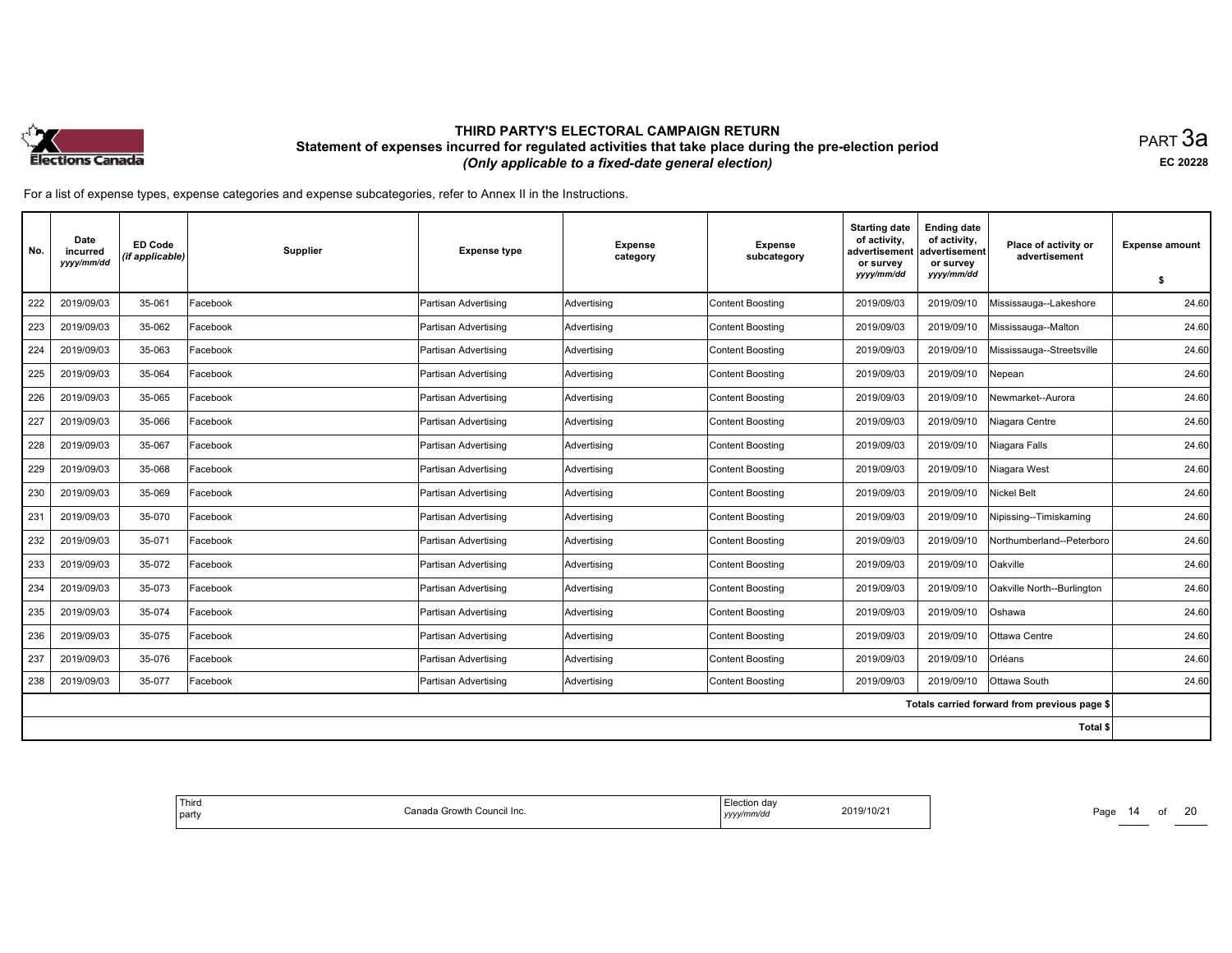

равт $\,3$ а EC <sup>20228</sup>

| No. | Date<br>incurred<br>yyyy/mm/dd | <b>ED Code</b><br>(if applicable) | <b>Supplier</b> | <b>Expense type</b>  | <b>Expense</b><br>category | <b>Expense</b><br>subcategory | <b>Starting date</b><br>of activity,<br>advertisement<br>or survey<br>yyyy/mm/dd | <b>Ending date</b><br>of activity,<br>advertisement<br>or survey<br>yyyy/mm/dd | Place of activity or<br>advertisement        | <b>Expense amount</b><br>-S |
|-----|--------------------------------|-----------------------------------|-----------------|----------------------|----------------------------|-------------------------------|----------------------------------------------------------------------------------|--------------------------------------------------------------------------------|----------------------------------------------|-----------------------------|
| 239 | 2019/09/03                     | 35-078                            | Facebook        | Partisan Advertising | Advertisina                | <b>Content Boosting</b>       | 2019/09/03                                                                       | 2019/09/10                                                                     | Ottawa--Vanier                               | 24.60                       |
| 240 | 2019/09/03                     | 35-079                            | Facebook        | Partisan Advertising | Advertising                | <b>Content Boosting</b>       | 2019/09/03                                                                       | 2019/09/10                                                                     | Ottawa West--Nepean                          | 24.60                       |
| 241 | 2019/09/03                     | 35-080                            | Facebook        | Partisan Advertising | Advertising                | <b>Content Boosting</b>       | 2019/09/03                                                                       | 2019/09/10                                                                     | Oxford                                       | 24.60                       |
|     |                                |                                   |                 |                      |                            |                               |                                                                                  |                                                                                |                                              |                             |
| 242 | 2019/09/03                     | 35-081                            | Facebook        | Partisan Advertising | Advertising                | <b>Content Boosting</b>       | 2019/09/03                                                                       | 2019/09/10                                                                     | Parkdale--High Park                          | 24.60                       |
| 243 | 2019/09/03                     | 35-082                            | Facebook        | Partisan Advertising | Advertising                | <b>Content Boosting</b>       | 2019/09/03                                                                       | 2019/09/10                                                                     | Parry Sound--Muskoka                         | 24.60                       |
| 244 | 2019/09/03                     | 35-083                            | Facebook        | Partisan Advertising | Advertising                | <b>Content Boosting</b>       | 2019/09/03                                                                       | 2019/09/10                                                                     | Perth--Wellington                            | 24.60                       |
| 245 | 2019/09/03                     | 35-084                            | Facebook        | Partisan Advertising | Advertising                | <b>Content Boosting</b>       | 2019/09/03                                                                       | 2019/09/10                                                                     | Peterborough--Kawartha                       | 24.60                       |
| 246 | 2019/09/03                     | 35-085                            | Facebook        | Partisan Advertising | Advertising                | <b>Content Boosting</b>       | 2019/09/03                                                                       | 2019/09/10                                                                     | Pickering--Uxbridge                          | 24.60                       |
| 247 | 2019/09/03                     | 35-086                            | Facebook        | Partisan Advertising | Advertisina                | <b>Content Boosting</b>       | 2019/09/03                                                                       | 2019/09/10                                                                     | Renfrew--Nipissing--Pembr                    | 24.60                       |
| 248 | 2019/09/03                     | 35-087                            | Facebook        | Partisan Advertising | Advertising                | <b>Content Boosting</b>       | 2019/09/03                                                                       | 2019/09/10                                                                     | Richmond Hill                                | 24.60                       |
| 249 | 2019/09/03                     | 35-088                            | Facebook        | Partisan Advertising | Advertising                | <b>Content Boosting</b>       | 2019/09/03                                                                       | 2019/09/10                                                                     | Carleton                                     | 24.60                       |
| 250 | 2019/09/03                     | 35-089                            | Facebook        | Partisan Advertising | Advertising                | <b>Content Boosting</b>       | 2019/09/03                                                                       | 2019/09/10                                                                     | <b>St. Catharines</b>                        | 24.60                       |
| 251 | 2019/09/03                     | 35-090                            | Facebook        | Partisan Advertising | Advertising                | <b>Content Boosting</b>       | 2019/09/03                                                                       | 2019/09/10                                                                     | Toronto--St. Paul's                          | 24.60                       |
| 252 | 2019/09/03                     | 35-091                            | Facebook        | Partisan Advertising | Advertising                | <b>Content Boosting</b>       | 2019/09/03                                                                       | 2019/09/10                                                                     | ISarnia--Lambton                             | 24.60                       |
| 253 | 2019/09/03                     | 35-092                            | Facebook        | Partisan Advertising | Advertising                | <b>Content Boosting</b>       | 2019/09/03                                                                       | 2019/09/10                                                                     | Sault Ste, Marie                             | 24.60                       |
| 254 | 2019/09/03                     | 35-093                            | Facebook        | Partisan Advertising | Advertising                | <b>Content Boosting</b>       | 2019/09/03                                                                       | 2019/09/10                                                                     | Scarborough--Agincourt                       | 24.60                       |
| 255 | 2019/09/03                     | 35-094                            | Facebook        | Partisan Advertising | Advertising                | <b>Content Boosting</b>       | 2019/09/03                                                                       | 2019/09/10                                                                     | Scarborough Centre                           | 24.60                       |
|     |                                |                                   |                 |                      |                            |                               |                                                                                  |                                                                                | Totals carried forward from previous page \$ |                             |
|     |                                |                                   |                 |                      |                            |                               |                                                                                  |                                                                                | Total \$                                     |                             |

| Third<br>ı Growth<br>› Council Inc.<br>`ono<br>l party<br>,,,,,, | da<br>2019/10/21<br>$\sim$<br>nnva<br>,,,,,<br>the control of the control | Page |
|------------------------------------------------------------------|---------------------------------------------------------------------------|------|
|------------------------------------------------------------------|---------------------------------------------------------------------------|------|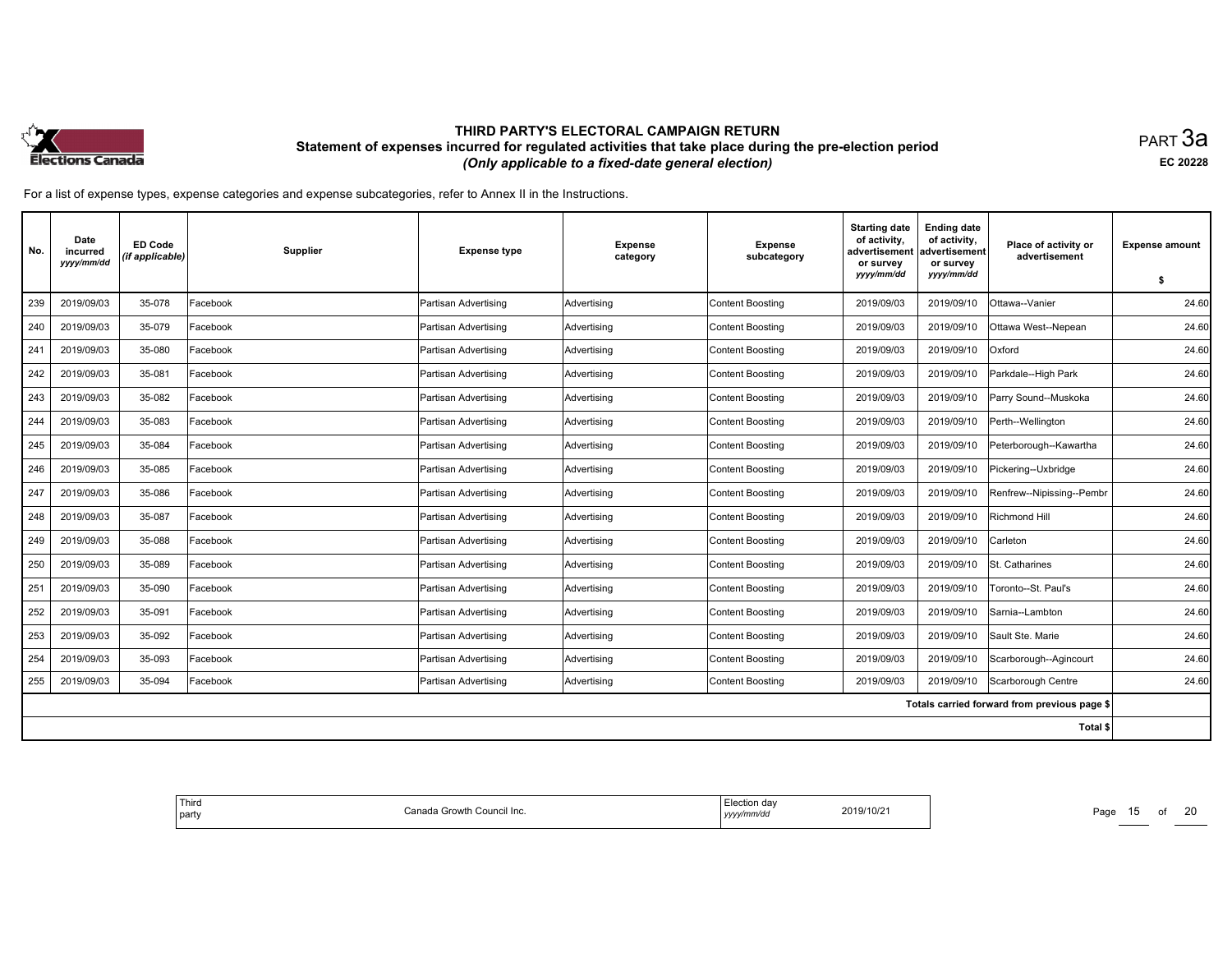

равт $\,3$ а EC <sup>20228</sup>

| No. | Date<br>incurred<br>yyyy/mm/dd | <b>ED Code</b><br>(if applicable) | <b>Supplier</b> | <b>Expense type</b>  | <b>Expense</b><br>category | <b>Expense</b><br>subcategory | <b>Starting date</b><br>of activity,<br>advertisement<br>or survey<br>yyyy/mm/dd | <b>Ending date</b><br>of activity,<br>advertisement<br>or survey<br>yyyy/mm/dd | Place of activity or<br>advertisement        | <b>Expense amount</b> |
|-----|--------------------------------|-----------------------------------|-----------------|----------------------|----------------------------|-------------------------------|----------------------------------------------------------------------------------|--------------------------------------------------------------------------------|----------------------------------------------|-----------------------|
|     |                                |                                   |                 |                      |                            |                               |                                                                                  |                                                                                |                                              | -S                    |
| 256 | 2019/09/03                     | 35-095                            | Facebook        | Partisan Advertising | Advertisina                | <b>Content Boosting</b>       | 2019/09/03                                                                       | 2019/09/10                                                                     | Scarborough--Guildwood                       | 24.60                 |
| 257 | 2019/09/03                     | 35-096                            | Facebook        | Partisan Advertising | Advertising                | <b>Content Boosting</b>       | 2019/09/03                                                                       | 2019/09/10                                                                     | Scarborough North                            | 24.60                 |
| 258 | 2019/09/03                     | 35-097                            | Facebook        | Partisan Advertising | Advertising                | <b>Content Boosting</b>       | 2019/09/03                                                                       | 2019/09/10                                                                     | Scarborough--Rouge Park                      | 24.60                 |
| 259 | 2019/09/03                     | 35-098                            | Facebook        | Partisan Advertising | Advertising                | <b>Content Boosting</b>       | 2019/09/03                                                                       | 2019/09/10                                                                     | Scarborough Southwest                        | 24.60                 |
| 260 | 2019/09/03                     | 35-099                            | Facebook        | Partisan Advertising | Advertising                | <b>Content Boosting</b>       | 2019/09/03                                                                       | 2019/09/10                                                                     | Simcoe--Grey                                 | 24.60                 |
| 261 | 2019/09/03                     | 35-100                            | Facebook        | Partisan Advertising | Advertising                | <b>Content Boosting</b>       | 2019/09/03                                                                       | 2019/09/10                                                                     | Simcoe North                                 | 24.60                 |
| 262 | 2019/09/03                     | 35-101                            | Facebook        | Partisan Advertising | Advertising                | <b>Content Boosting</b>       | 2019/09/03                                                                       | 2019/09/10                                                                     | Spadina--Fort York                           | 24.60                 |
| 263 | 2019/09/03                     | 35-102                            | Facebook        | Partisan Advertising | Advertising                | <b>Content Boosting</b>       | 2019/09/03                                                                       | 2019/09/10                                                                     | Stormont--Dundas--South                      | 24.60                 |
| 264 | 2019/09/03                     | 35-103                            | Facebook        | Partisan Advertising | Advertisina                | <b>Content Boosting</b>       | 2019/09/03                                                                       | 2019/09/10                                                                     | Sudbury                                      | 24.60                 |
| 265 | 2019/09/03                     | 35-104                            | Facebook        | Partisan Advertising | Advertising                | <b>Content Boosting</b>       | 2019/09/03                                                                       | 2019/09/10                                                                     | Thornhill                                    | 24.60                 |
| 266 | 2019/09/03                     | 35-105                            | Facebook        | Partisan Advertising | Advertising                | <b>Content Boosting</b>       | 2019/09/03                                                                       | 2019/09/10                                                                     | Thunder Bay--Rainy River                     | 24.60                 |
| 267 | 2019/09/03                     | 35-106                            | Facebook        | Partisan Advertising | Advertising                | <b>Content Boosting</b>       | 2019/09/03                                                                       | 2019/09/10                                                                     | Thunder Bay--Superior Nor                    | 24.60                 |
| 268 | 2019/09/03                     | 35-107                            | Facebook        | Partisan Advertising | Advertising                | <b>Content Boosting</b>       | 2019/09/03                                                                       | 2019/09/10                                                                     | Timmins--James Bay                           | 24.60                 |
| 269 | 2019/09/03                     | 35-108                            | Facebook        | Partisan Advertising | Advertising                | <b>Content Boosting</b>       | 2019/09/03                                                                       | 2019/09/10                                                                     | Toronto Centre                               | 24.60                 |
| 270 | 2019/09/03                     | 35-109                            | Facebook        | Partisan Advertising | Advertising                | <b>Content Boosting</b>       | 2019/09/03                                                                       | 2019/09/10                                                                     | Toronto--Danforth                            | 24.60                 |
| 271 | 2019/09/03                     | 35-110                            | Facebook        | Partisan Advertising | Advertising                | <b>Content Boosting</b>       | 2019/09/03                                                                       | 2019/09/10                                                                     | University--Rosedale                         | 24.60                 |
| 272 | 2019/09/03                     | 35-111                            | Facebook        | Partisan Advertising | Advertising                | <b>Content Boosting</b>       | 2019/09/03                                                                       | 2019/09/10                                                                     | Vaughan--Woodbridge                          | 24.60                 |
|     |                                |                                   |                 |                      |                            |                               |                                                                                  |                                                                                | Totals carried forward from previous page \$ |                       |
|     |                                |                                   |                 |                      |                            |                               |                                                                                  |                                                                                | Total \$                                     |                       |

| Third<br>ı Growth<br>⊧ Council Inc.<br>`ono<br>l party<br>,,,,,,<br>,,,,,<br>the control of the control | da<br>2019/10/21<br>$\sim$<br>nnva | Page |
|---------------------------------------------------------------------------------------------------------|------------------------------------|------|
|---------------------------------------------------------------------------------------------------------|------------------------------------|------|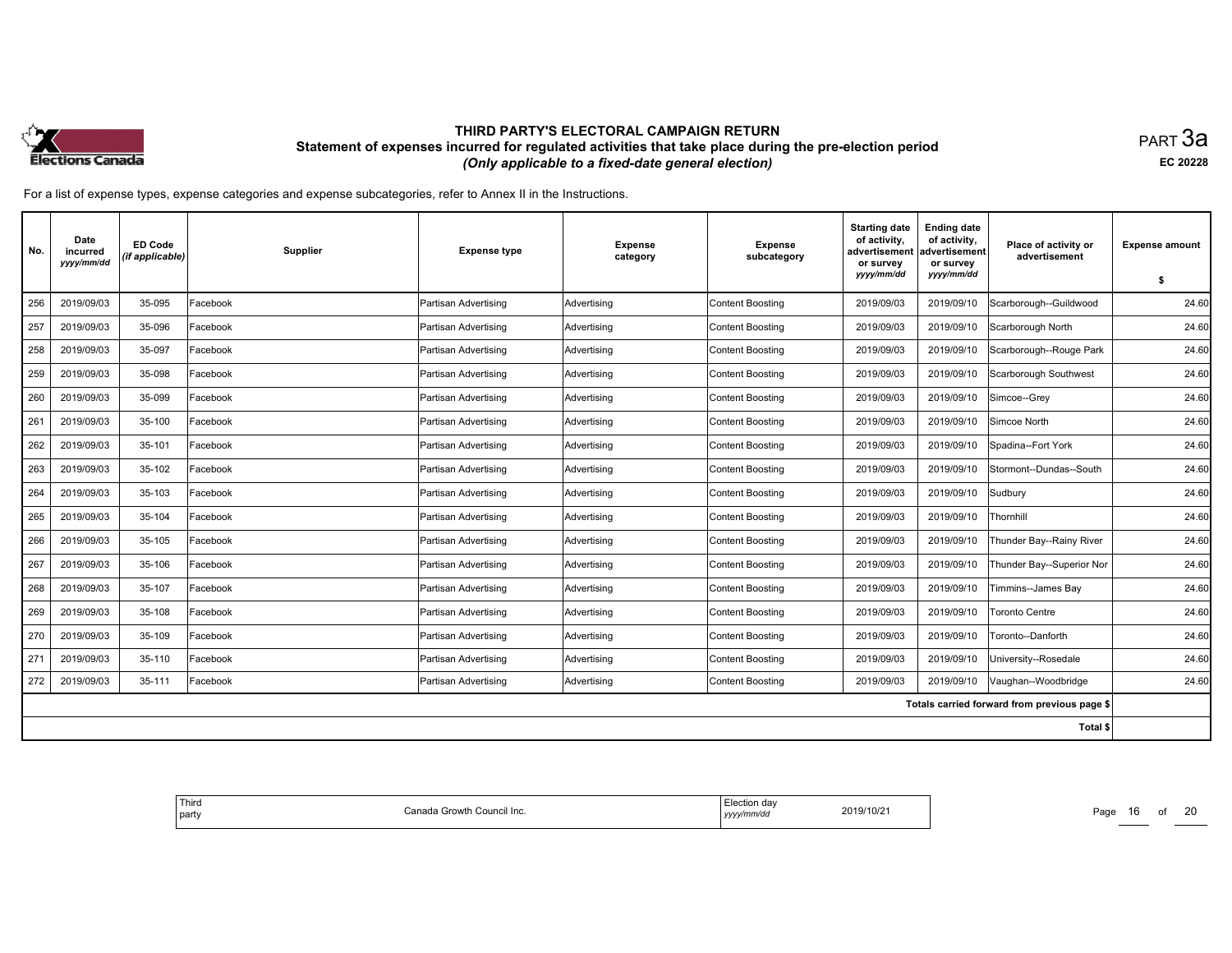

равт $\,3$ а EC <sup>20228</sup>

| No. | Date<br>incurred<br>yyyy/mm/dd | ED Code<br>(if applicable) | Supplier   | <b>Expense type</b>  | <b>Expense</b><br>category | <b>Expense</b><br>subcategory | <b>Starting date</b><br>of activity,<br>advertisement<br>or survey<br>yyyy/mm/dd | <b>Ending date</b><br>of activity,<br>advertisement<br>or survey<br>yyyy/mm/dd | Place of activity or<br>advertisement        | <b>Expense amount</b> |
|-----|--------------------------------|----------------------------|------------|----------------------|----------------------------|-------------------------------|----------------------------------------------------------------------------------|--------------------------------------------------------------------------------|----------------------------------------------|-----------------------|
|     |                                |                            |            |                      |                            |                               |                                                                                  |                                                                                |                                              | \$                    |
| 273 | 2019/09/03                     | 35-112                     | Facebook   | Partisan Advertising | Advertising                | <b>Content Boosting</b>       | 2019/09/03                                                                       | 2019/09/10                                                                     | Waterloo                                     | 24.60                 |
| 274 | 2019/09/03                     | 35-113                     | Facebook   | Partisan Advertising | Advertising                | <b>Content Boosting</b>       | 2019/09/03                                                                       | 2019/09/10                                                                     | <b>Wellington--Halton Hills</b>              | 24.60                 |
| 275 | 2019/09/03                     | 35-114                     | Facebook   | Partisan Advertising | Advertisina                | Content Boosting              | 2019/09/03                                                                       | 2019/09/10                                                                     | Whitby                                       | 24.60                 |
| 276 | 2019/09/03                     | 35-115                     | Facebook   | Partisan Advertising | Advertising                | <b>Content Boosting</b>       | 2019/09/03                                                                       | 2019/09/10                                                                     | Willowdale                                   | 24.60                 |
| 277 | 2019/09/03                     | 35-116                     | Facebook   | Partisan Advertising | Advertising                | <b>Content Boosting</b>       | 2019/09/03                                                                       | 2019/09/10                                                                     | Windsor--Tecumseh                            | 24.60                 |
| 278 | 2019/09/03                     | 35-117                     | Facebook   | Partisan Advertising | Advertising                | Content Boosting              | 2019/09/03                                                                       | 2019/09/10                                                                     | Windsor West                                 | 24.60                 |
| 279 | 2019/09/03                     | 35-118                     | Facebook   | Partisan Advertising | Advertising                | Content Boosting              | 2019/09/03                                                                       | 2019/09/10                                                                     | York Centre                                  | 24.60                 |
| 280 | 2019/09/03                     | 35-119                     | Facebook   | Partisan Advertising | Advertisina                | <b>Content Boosting</b>       | 2019/09/03                                                                       | 2019/09/10                                                                     | York--Simcoe                                 | 24.60                 |
| 281 | 2019/09/03                     | 35-120                     | Facebook   | Partisan Advertising | Advertising                | Content Boosting              | 2019/09/03                                                                       | 2019/09/10                                                                     | York South--Weston                           | 24.60                 |
| 282 | 2019/09/03                     | 35-121                     | Facebook   | Partisan Advertising | Advertising                | Content Boosting              | 2019/09/03                                                                       | 2019/09/10                                                                     | Humber River--Black Creek                    | 24.60                 |
| 283 | 2019/09/03                     | 99-999                     | Royal Bank | Partisan Activity    | Other                      | <b>Bank Fees</b>              | 2019/09/03                                                                       | 2019/09/03                                                                     | <b>NATIONAL</b>                              | 10.00                 |
| 284 | 2019/09/03                     | 99-999                     | Royal Bank | Partisan Activity    | Other                      | <b>Bank Fees</b>              | 2019/09/03                                                                       | 2019/09/03                                                                     | <b>NATIONAL</b>                              | 5.00                  |
| 285 | 2019/09/05                     | 46-006                     | Facebook   | Partisan Advertising | Advertising                | Content Boosting              | 2019/09/01                                                                       | 2019/09/05                                                                     | Kildonan--St. Paul                           | 347.76                |
| 286 | 2019/09/05                     | 47-009                     | Facebook   | Partisan Advertising | Advertising                | <b>Content Boosting</b>       | 2019/09/01                                                                       | 2019/09/05                                                                     | Regina--Wascana                              | 206.81                |
| 287 | 2019/09/05                     | 48-017                     | Facebook   | Partisan Advertising | Advertisina                | Content Boosting              | 2019/09/01                                                                       | 2019/09/05                                                                     | <b>Edmonton Mill Woods</b>                   | 266.59                |
| 288 | 2019/09/05                     | 48-004                     | Facebook   | Partisan Advertising | Advertising                | Content Boosting              | 2019/09/01                                                                       | 2019/09/05                                                                     | Calgary Centre                               | 170.11                |
| 289 | 2019/09/05                     | 48-014                     | Facebook   | Partisan Advertising | Advertising                | Content Boosting              | 2019/09/01                                                                       | 2019/09/05                                                                     | Edmonton Centre                              | 116.74                |
|     |                                |                            |            |                      |                            |                               |                                                                                  |                                                                                | Totals carried forward from previous page \$ |                       |
|     |                                |                            |            |                      |                            |                               |                                                                                  |                                                                                | Total \$                                     |                       |

| ' Third<br>∵anada Growth Council Inc.<br>party | Election<br>$A \cap Y$<br>2019/10/21<br>'mm/da<br>уууу/ | Page<br>_____ |
|------------------------------------------------|---------------------------------------------------------|---------------|
|------------------------------------------------|---------------------------------------------------------|---------------|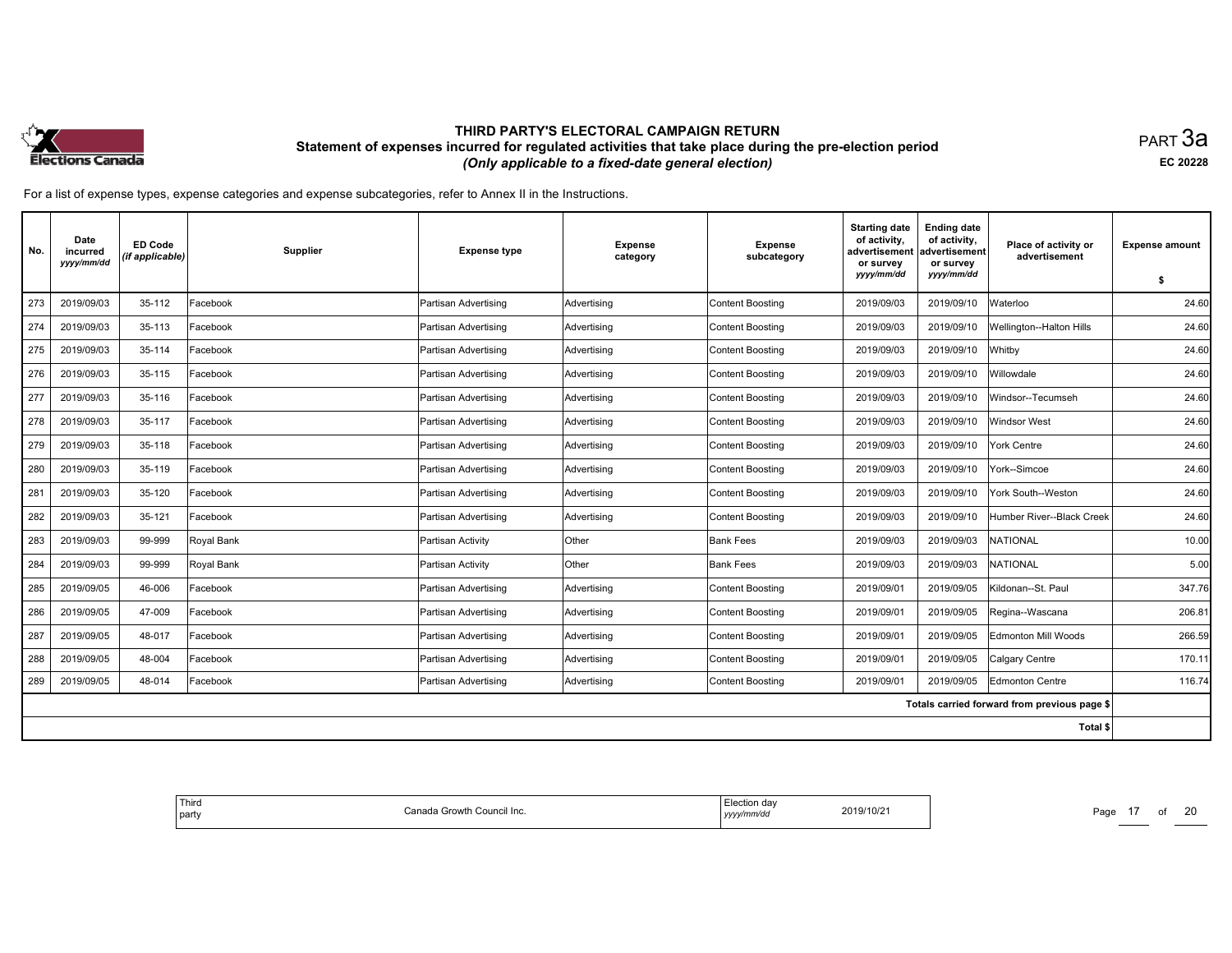

равт $\,3$ а EC <sup>20228</sup>

For <sup>a</sup> list of expense types, expense categories and expense subcategories, refer to Annex II in the Instructions.

| No. | Date<br>incurred<br>yyyy/mm/dd | <b>ED Code</b><br>(if applicable) | Supplier | <b>Expense type</b>  | <b>Expense</b><br>category | <b>Expense</b><br>subcategory | <b>Starting date</b><br>of activity,<br>advertisement<br>or survey<br>yyyy/mm/dd | <b>Ending date</b><br>of activity,<br>advertisement<br>or survey<br>yyyy/mm/dd | Place of activity or<br>advertisement        | <b>Expense amount</b> |
|-----|--------------------------------|-----------------------------------|----------|----------------------|----------------------------|-------------------------------|----------------------------------------------------------------------------------|--------------------------------------------------------------------------------|----------------------------------------------|-----------------------|
|     |                                |                                   |          |                      |                            |                               |                                                                                  |                                                                                |                                              | \$                    |
| 290 | 2019/09/08                     | 35-016                            | Facebook | Partisan Advertising | Advertising                | Content Boosting              | 2019/09/08                                                                       | 2019/09/10                                                                     | Cambridge                                    | 211.71                |
| 291 | 2019/09/08                     | 35-015                            | Facebook | Partisan Advertising | Advertising                | <b>Content Boosting</b>       | 2019/09/08                                                                       | 2019/09/10                                                                     | Burlington                                   | 183.63                |
| 292 | 2019/09/08                     | 35-085                            | Facebook | Partisan Advertising | Advertising                | <b>Content Boosting</b>       | 2019/09/08                                                                       | 2019/09/10                                                                     | Pickering--Uxbridge                          | 181.05                |
| 293 | 2019/09/08                     | 35-001                            | Facebook | Partisan Advertising | Advertising                | Content Boosting              | 2019/09/08                                                                       | 2019/09/10                                                                     | Ajax                                         | 166.44                |
| 294 | 2019/09/08                     | 35-084                            | Facebook | Partisan Advertising | Advertising                | <b>Content Boosting</b>       | 2019/09/08                                                                       | 2019/09/10                                                                     | Peterborough--Kawartha                       | 225.31                |
| 295 | 2019/09/08                     | 35-061                            | Facebook | Partisan Advertising | Advertising                | <b>Content Boosting</b>       | 2019/09/08                                                                       | 2019/09/10                                                                     | Mississauga--Lakeshore                       | 198.86                |
| 296 | 2019/09/08                     | 35-041                            | Facebook | Partisan Advertising | Advertising                | Content Boosting              | 2019/09/08                                                                       | 2019/09/10                                                                     | Kanata--Carleton                             | 213.92                |
| 297 | 2019/09/08                     | 35-039                            | Facebook | Partisan Advertising | Advertising                | <b>Content Boosting</b>       | 2019/09/08                                                                       | 2019/09/10                                                                     | Hastings--Lennox and Addi                    | 251.97                |
| 298 | 2019/09/08                     | 35-006                            | Facebook | Partisan Advertising | Advertising                | <b>Content Boosting</b>       | 2019/09/08                                                                       | 2019/09/10                                                                     | Bay of Quinte                                | 257.83                |
| 299 | 2019/09/08                     | 35-071                            | Facebook | Partisan Advertising | Advertising                | Content Boosting              | 2019/09/08                                                                       | 2019/09/10                                                                     | Northumberland--Peterboro                    | 276.53                |
| 300 | 2019/09/08                     | 35-043                            | Facebook | Partisan Advertising | Advertising                | <b>Content Boosting</b>       | 2019/09/08                                                                       | 2019/09/10                                                                     | King--Vaughan                                | 299.94                |
| 301 | 2019/09/08                     | 35-064                            | Facebook | Partisan Advertising | Advertising                | Content Boosting              | 2019/09/08                                                                       | 2019/09/10                                                                     | Nepean                                       | 271.47                |
| 302 | 2019/09/08                     | 35-118                            | Facebook | Partisan Advertising | Advertising                | Content Boosting              | 2019/09/08                                                                       | 2019/09/10                                                                     | York Centre                                  | 348.18                |
| 303 | 2019/09/10                     | 48-017                            | Facebook | Partisan Advertising | Advertising                | <b>Content Boosting</b>       | 2019/09/04                                                                       | 2019/09/10                                                                     | <b>Edmonton Mill Woods</b>                   | 354.00                |
| 304 | 2019/09/10                     | 46-006                            | Facebook | Partisan Advertising | Advertising                | <b>Content Boosting</b>       | 2019/09/04                                                                       | 2019/09/10                                                                     | Kildonan--St. Paul                           | 500.24                |
| 305 | 2019/09/10                     | 47-009                            | Facebook | Partisan Advertising | Advertising                | Content Boosting              | 2019/09/04                                                                       | 2019/09/10                                                                     | Regina--Wascana                              | 86.76                 |
| 306 | 2019/09/10                     | 48-004                            | Facebook | Partisan Advertising | Advertising                | <b>Content Boosting</b>       | 2019/09/04                                                                       | 2019/09/10                                                                     | Calgary Centre                               | 64.78                 |
|     |                                |                                   |          |                      |                            |                               |                                                                                  |                                                                                | Totals carried forward from previous page \$ |                       |
|     |                                |                                   |          |                      |                            |                               |                                                                                  |                                                                                | Total \$                                     |                       |

| Third<br>ı Growth<br>⊧ Council Inc.<br>`ono<br>l party<br>,,,,,, | da<br>2019/10/21<br>$\sim$<br>nnva<br>,,,,,<br>the control of the control | Page |
|------------------------------------------------------------------|---------------------------------------------------------------------------|------|
|------------------------------------------------------------------|---------------------------------------------------------------------------|------|

Page 18 of 20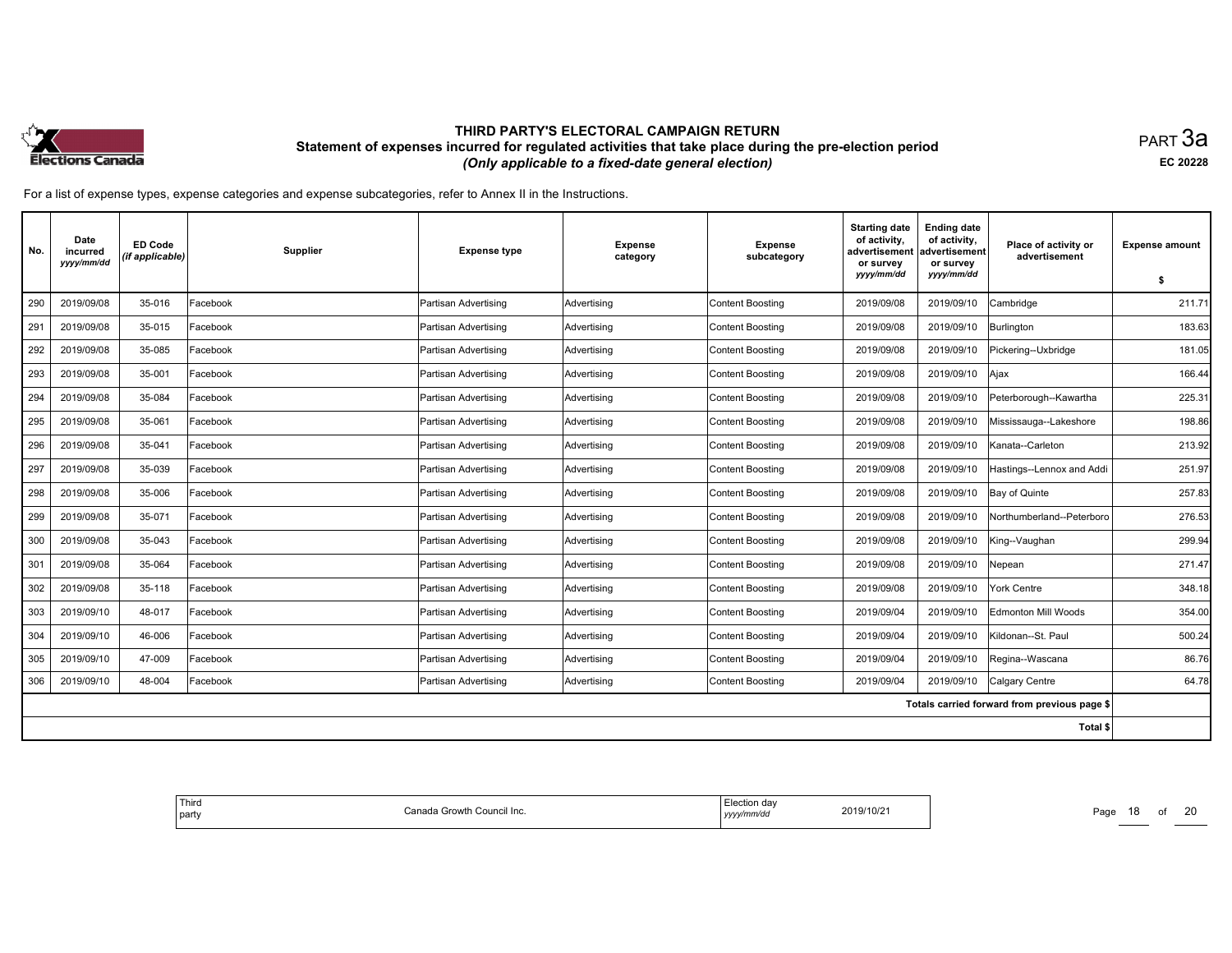

равт $\,3$ а EC <sup>20228</sup>

| No. | Date<br>incurred<br>yyyy/mm/dd | <b>ED Code</b><br>(if applicable) | <b>Supplier</b>                          | <b>Expense type</b>  | <b>Expense</b><br>category                      | <b>Expense</b><br>subcategory | <b>Starting date</b><br>of activity,<br>advertisement<br>or survey<br>yyyy/mm/dd | <b>Ending date</b><br>of activity,<br>advertisement<br>or survey<br>yyyy/mm/dd | Place of activity or<br>advertisement        | <b>Expense amount</b><br>-S |
|-----|--------------------------------|-----------------------------------|------------------------------------------|----------------------|-------------------------------------------------|-------------------------------|----------------------------------------------------------------------------------|--------------------------------------------------------------------------------|----------------------------------------------|-----------------------------|
| 307 | 2019/09/10                     | 48-014                            | Facebook                                 | Partisan Advertising | Advertisina                                     | <b>Content Boosting</b>       | 2019/09/10                                                                       | 2019/09/10                                                                     | Edmonton Centre                              | 102.22                      |
| 308 | 2019/09/10                     | 46-006                            | Facebook                                 | Partisan Advertising | Advertising                                     | <b>Content Boosting</b>       | 2019/09/10                                                                       | 2019/09/10                                                                     | İKildonan--St. Paul                          | 0.11                        |
| 309 | 2019/09/10                     | 48-014                            | Facebook                                 | Partisan Advertising | Advertising                                     | <b>Content Boosting</b>       | 2019/09/10                                                                       | 2019/09/10                                                                     | Edmonton Centre                              | 2.24                        |
| 310 | 2019/09/10                     | 48-017                            | Facebook                                 | Partisan Advertising | Advertising                                     | <b>Content Boosting</b>       | 2019/09/10                                                                       | 2019/09/10                                                                     | Edmonton Mill Woods                          | 42.87                       |
| 311 | 2019/09/10                     | 47-009                            | Facebook                                 | Partisan Advertising | Advertising                                     | <b>Content Boosting</b>       | 2019/09/10                                                                       | 2019/09/10                                                                     | Regina--Wascana                              | 10.66                       |
| 312 | 2019/09/10                     | 35-043                            | <b>Upstream Strategy Group Enterpris</b> | Partisan Activity    | Salaries, Wages & Consulting Fe Consulting Fees |                               | 2019/09/01                                                                       | 2019/09/10                                                                     | King--Vaughan                                | 35.86                       |
| 313 | 2019/09/10                     | 35-015                            | <b>Upstream Strategy Group Enterpris</b> | Partisan Activity    | Salaries, Wages & Consulting Fe Consulting Fees |                               | 2019/09/01                                                                       | 2019/09/10                                                                     | Burlington                                   | 35.86                       |
| 314 | 2019/09/10                     | 35-084                            | <b>Upstream Strategy Group Enterpris</b> | Partisan Activity    | Salaries, Wages & Consulting Fe Consulting Fees |                               | 2019/09/01                                                                       | 2019/09/10                                                                     | Peterborough--Kawartha                       | 35.86                       |
| 315 | 2019/09/10                     | 35-118                            | <b>Upstream Strategy Group Enterpris</b> | lPartisan Activitv   | Salaries, Wages & Consulting Fe Consulting Fees |                               | 2019/09/01                                                                       | 2019/09/10                                                                     | York Centre                                  | 35.86                       |
| 316 | 2019/09/10                     | 35-085                            | Upstream Strategy Group Enterpris        | Partisan Activity    | Salaries, Wages & Consulting Fe Consulting Fees |                               | 2019/09/01                                                                       | 2019/09/10                                                                     | Pickering--Uxbridge                          | 35.86                       |
| 317 | 2019/09/10                     | 35-001                            | <b>Upstream Strategy Group Enterpris</b> | Partisan Activity    | Salaries, Wages & Consulting Fe Consulting Fees |                               | 2019/09/01                                                                       | 2019/09/10                                                                     | Ajax                                         | 35.86                       |
| 318 | 2019/09/10                     | 35-041                            | <b>Upstream Strategy Group Enterpris</b> | Partisan Activity    | Salaries, Wages & Consulting Fe Consulting Fees |                               | 2019/09/01                                                                       | 2019/09/10                                                                     | Kanata--Carleton                             | 35.86                       |
| 319 | 2019/09/10                     | 35-016                            | Upstream Strategy Group Enterpris        | Partisan Activity    | Salaries, Wages & Consulting Fe Consulting Fees |                               | 2019/09/01                                                                       | 2019/09/10                                                                     | lCambridge                                   | 35.86                       |
| 320 | 2019/09/10                     | 35-006                            | <b>Upstream Strategy Group Enterpris</b> | Partisan Activity    | Salaries, Wages & Consulting Fe Consulting Fees |                               | 2019/09/01                                                                       | 2019/09/10                                                                     | Bay of Quinte                                | 35.86                       |
| 321 | 2019/09/10                     | 35-071                            | <b>Upstream Strategy Group Enterpris</b> | Partisan Activity    | Salaries, Wages & Consulting Fe Consulting Fees |                               | 2019/09/01                                                                       | 2019/09/10                                                                     | Northumberland--Peterboro                    | 35.86                       |
| 322 | 2019/09/10                     | 35-039                            | <b>Upstream Strategy Group Enterpris</b> | Partisan Activity    | Salaries, Wages & Consulting Fe Consulting Fees |                               | 2019/09/01                                                                       | 2019/09/10                                                                     | Hastings--Lennox and Addi                    | 35.86                       |
| 323 | 2019/09/10                     | 35-061                            | <b>Upstream Strategy Group Enterpris</b> | Partisan Activity    | Salaries, Wages & Consulting Fe Consulting Fees |                               | 2019/09/01                                                                       | 2019/09/10                                                                     | Mississauga--Lakeshore                       | 35.86                       |
|     |                                |                                   |                                          |                      |                                                 |                               |                                                                                  |                                                                                | Totals carried forward from previous page \$ |                             |
|     |                                |                                   |                                          |                      |                                                 |                               |                                                                                  |                                                                                | Total \$                                     |                             |

| l Third<br>party | Council Inc.<br>. JVV LI I<br>، المر | on day<br>2019/10/2<br>nm/a<br>,,,,, | Pau<br>-- |
|------------------|--------------------------------------|--------------------------------------|-----------|
|                  |                                      |                                      |           |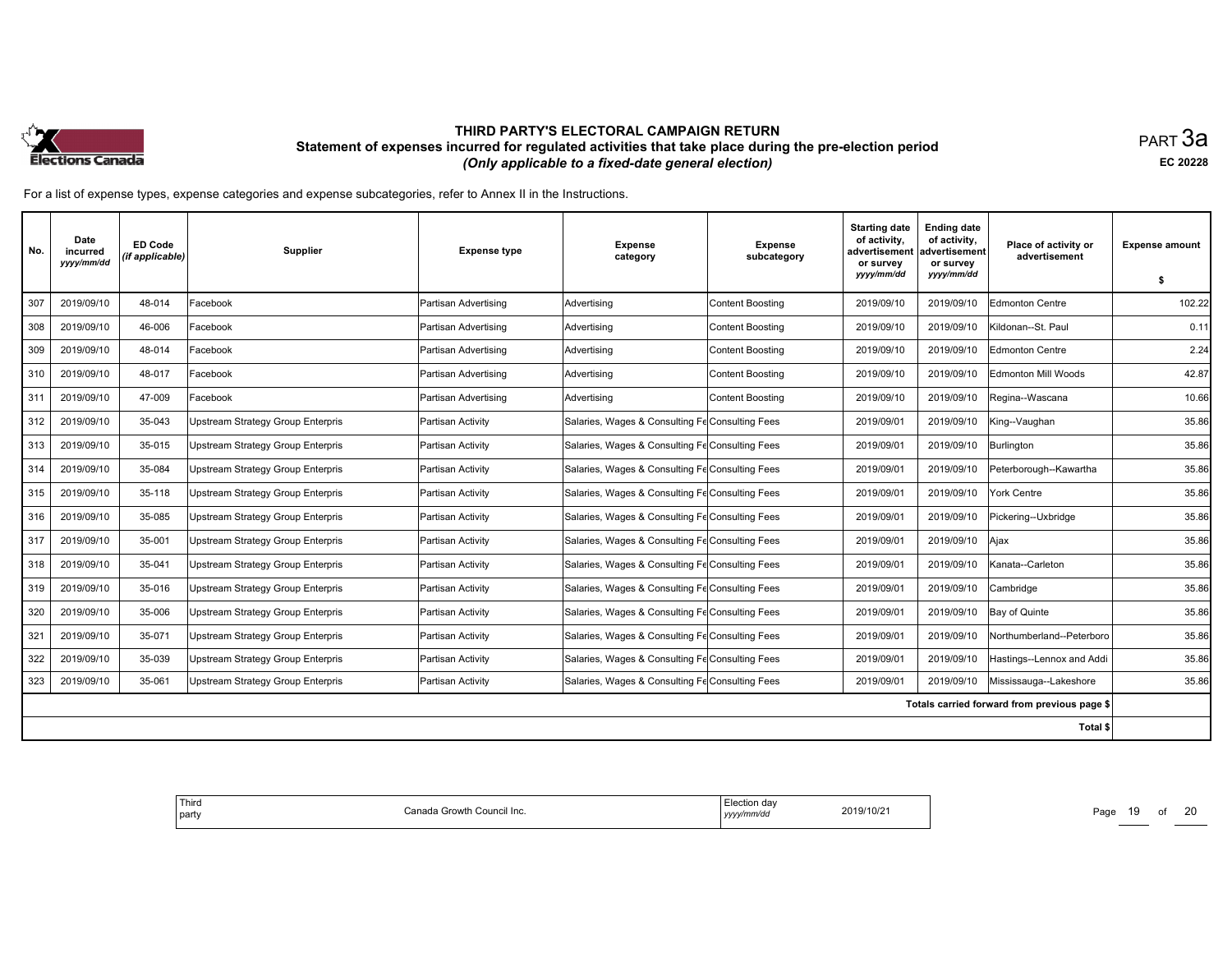

равт $\,3$ а EC <sup>20228</sup>

<sup>20</sup>

| No. | Date<br>incurred<br>yyyy/mm/dd | <b>ED Code</b><br>(if applicable) | Supplier                          | <b>Expense type</b> | <b>Expense</b><br>category                      | <b>Expense</b><br>subcategory | <b>Starting date</b><br>of activity,<br>advertisement advertisement<br>or survey<br>yyyy/mm/dd | <b>Ending date</b><br>of activity,<br>or survey<br>yyyy/mm/dd | Place of activity or<br>advertisement        | <b>Expense amount</b><br>\$ |
|-----|--------------------------------|-----------------------------------|-----------------------------------|---------------------|-------------------------------------------------|-------------------------------|------------------------------------------------------------------------------------------------|---------------------------------------------------------------|----------------------------------------------|-----------------------------|
| 324 | 2019/09/10                     | 35-064                            | Upstream Strategy Group Enterpris | Partisan Activity   | Salaries, Wages & Consulting Fe Consulting Fees |                               | 2019/09/01                                                                                     | 2019/09/10                                                    | Nepean                                       | 35.86                       |
|     |                                |                                   |                                   |                     |                                                 |                               |                                                                                                |                                                               |                                              |                             |
|     |                                |                                   |                                   |                     |                                                 |                               |                                                                                                |                                                               |                                              |                             |
|     |                                |                                   |                                   |                     |                                                 |                               |                                                                                                |                                                               |                                              |                             |
|     |                                |                                   |                                   |                     |                                                 |                               |                                                                                                |                                                               |                                              |                             |
|     |                                |                                   |                                   |                     |                                                 |                               |                                                                                                |                                                               |                                              |                             |
|     |                                |                                   |                                   |                     |                                                 |                               |                                                                                                |                                                               |                                              |                             |
|     |                                |                                   |                                   |                     |                                                 |                               |                                                                                                |                                                               |                                              |                             |
|     |                                |                                   |                                   |                     |                                                 |                               |                                                                                                |                                                               |                                              |                             |
|     |                                |                                   |                                   |                     |                                                 |                               |                                                                                                |                                                               |                                              |                             |
|     |                                |                                   |                                   |                     |                                                 |                               |                                                                                                |                                                               |                                              |                             |
|     |                                |                                   |                                   |                     |                                                 |                               |                                                                                                |                                                               |                                              |                             |
|     |                                |                                   |                                   |                     |                                                 |                               |                                                                                                |                                                               |                                              |                             |
|     |                                |                                   |                                   |                     |                                                 |                               |                                                                                                |                                                               |                                              |                             |
|     |                                |                                   |                                   |                     |                                                 |                               |                                                                                                |                                                               |                                              |                             |
|     |                                |                                   |                                   |                     |                                                 |                               |                                                                                                |                                                               |                                              |                             |
|     |                                |                                   |                                   |                     |                                                 |                               |                                                                                                |                                                               |                                              |                             |
|     |                                |                                   |                                   |                     |                                                 |                               |                                                                                                |                                                               | Totals carried forward from previous page \$ |                             |
|     |                                |                                   |                                   |                     |                                                 |                               |                                                                                                |                                                               | Total \$                                     | 98,532.21                   |

| Third<br>party | Canao<br>$\sim$<br>In.<br>,,,,<br>Countai<br><b>COLOVU</b> | tion day<br>mmvu<br>, <i>y y y y</i> | 2019/10/21 | $P$ aqe |  |
|----------------|------------------------------------------------------------|--------------------------------------|------------|---------|--|
|----------------|------------------------------------------------------------|--------------------------------------|------------|---------|--|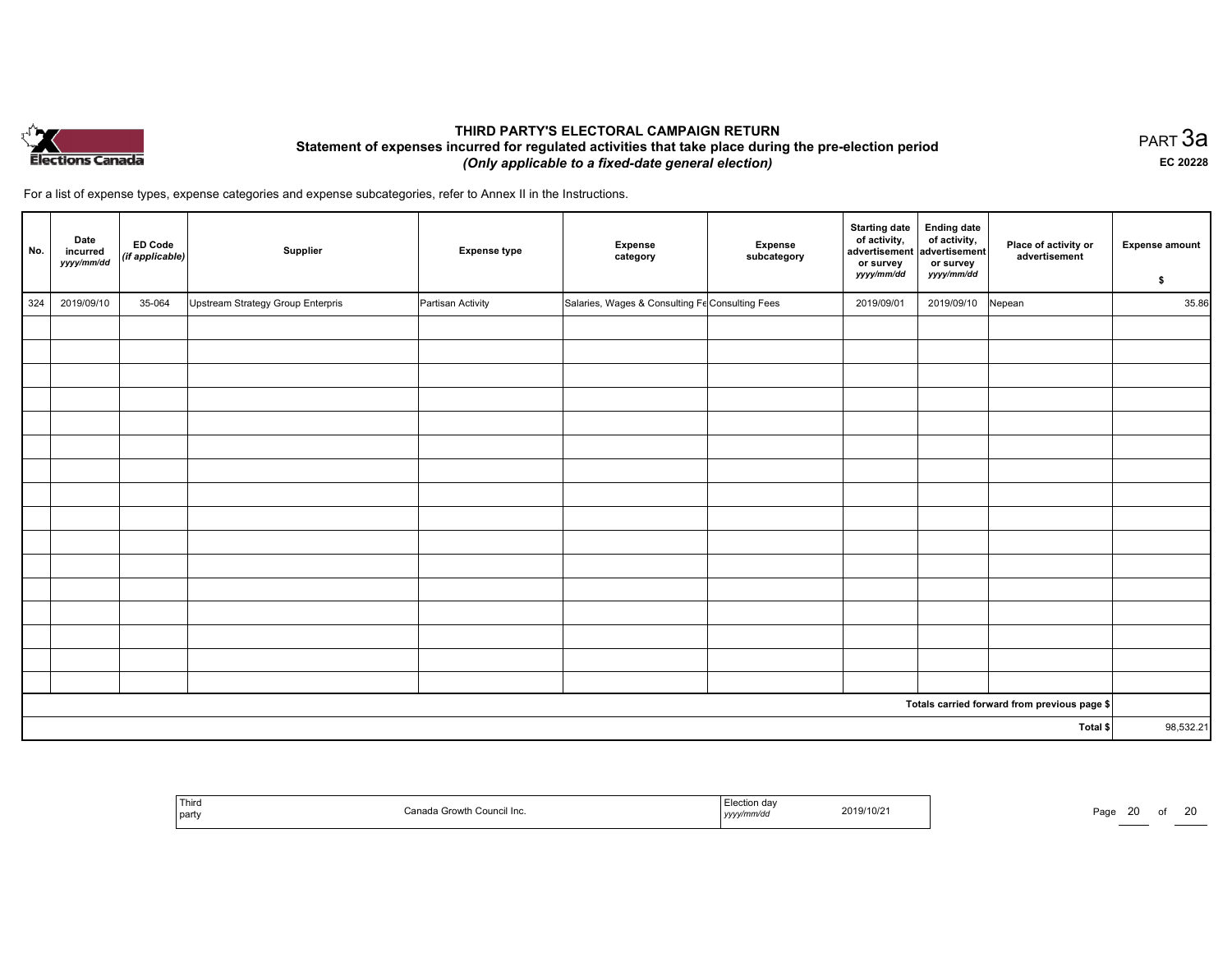

| No.            | Date<br>incurred<br>yyyy/mm/dd | <b>ED Code</b><br>(if applicable) | Supplier                                 | <b>Expense type</b> | <b>Expense</b><br>category                      | Expense<br>subcategory | <b>Starting date</b><br>of activity,<br>advertisement<br>or survey | <b>Ending date</b><br>of activity,<br>advertisement<br>or survey | Place of activity or<br>advertisement        | <b>Expense amount</b> |
|----------------|--------------------------------|-----------------------------------|------------------------------------------|---------------------|-------------------------------------------------|------------------------|--------------------------------------------------------------------|------------------------------------------------------------------|----------------------------------------------|-----------------------|
|                |                                |                                   |                                          |                     |                                                 |                        | yyyy/mm/dd                                                         | yyyy/mm/dd                                                       |                                              | \$                    |
|                | 2019/09/01                     | 99-999                            | Dale Richardson Communications           | Partisan Activity   | Salaries, Wages & Consulting Fe Consulting Fees |                        | 2019/09/11                                                         | 2019/09/30                                                       | <b>INATIONAL</b>                             | 1.846.69              |
| $\overline{2}$ | 2019/09/01                     | 46-013                            | Dale Richardson Communications           | Partisan Activity   | Salaries, Wages & Consulting Fe Consulting Fees |                        | 2019/09/11                                                         | 2019/09/30                                                       | <b>Winnipeg South</b>                        | 87.94                 |
| 3              | 2019/09/01                     | 48-017                            | Dale Richardson Communications           | Partisan Activity   | Salaries, Wages & Consulting Fe Consulting Fees |                        | 2019/09/11                                                         | 2019/09/30                                                       | Edmonton Mill Woods                          | 87.94                 |
| 4              | 2019/09/01                     | 47-009                            | Dale Richardson Communications           | Partisan Activity   | Salaries, Wages & Consulting Fe Consulting Fees |                        | 2019/09/11                                                         | 2019/09/30                                                       | Regina--Wascana                              | 87.94                 |
| 5              | 2019/09/01                     | 48-014                            | Dale Richardson Communications           | Partisan Activity   | Salaries, Wages & Consulting Fe Consulting Fees |                        | 2019/09/11                                                         | 2019/09/30                                                       | Edmonton Centre                              | 87.94                 |
| 6              | 2019/09/01                     | 46-006                            | Dale Richardson Communications           | Partisan Activity   | Salaries, Wages & Consulting Fe Consulting Fees |                        | 2019/09/11                                                         | 2019/09/30                                                       | Kildonan--St. Paul                           | 87.94                 |
|                | 2019/09/01                     | 47-007                            | Dale Richardson Communications           | Partisan Activity   | Salaries, Wages & Consulting Fe Consulting Fees |                        | 2019/09/11                                                         | 2019/09/30                                                       | Regina--Lewvan                               | 87.93                 |
| 8              | 2019/09/01                     | 48-004                            | Dale Richardson Communications           | Partisan Activity   | Salaries, Wages & Consulting Fe Consulting Fees |                        | 2019/09/11                                                         | 2019/09/30                                                       | Calgary Centre                               | 87.93                 |
| 9              | 2019/09/01                     | 99-999                            | Upstream Strategy Group Enterprises Inc. | Partisan Activity   | Salaries, Wages & Consulting Fe Consulting Fees |                        | 2019/09/11                                                         | 2019/09/30                                                       | <b>INATIONAL</b>                             | 2,839.12              |
| 10             | 2019/09/01                     | 35-043                            | Upstream Strategy Group Enterprises Inc. | Partisan Activity   | Salaries, Wages & Consulting Fe Consulting Fees |                        | 2019/09/11                                                         | 2019/09/30                                                       | King--Vaughan                                | 72.80                 |
| 11             | 2019/09/01                     | 35-015                            | Upstream Strategy Group Enterprises Inc. | Partisan Activity   | Salaries, Wages & Consulting Fe Consulting Fees |                        | 2019/09/11                                                         | 2019/09/30                                                       | Burlington                                   | 72.80                 |
| 12             | 2019/09/01                     | 35-084                            | Upstream Strategy Group Enterprises Inc. | Partisan Activity   | Salaries, Wages & Consulting Fe Consulting Fees |                        | 2019/09/11                                                         | 2019/09/30                                                       | Peterborough--Kawartha                       | 72.80                 |
| 13             | 2019/09/01                     | 35-118                            | Upstream Strategy Group Enterprises Inc. | Partisan Activity   | Salaries, Wages & Consulting Fe Consulting Fees |                        | 2019/09/11                                                         | 2019/09/30                                                       | York Centre                                  | 72.80                 |
| 14             | 2019/09/01                     | 35-085                            | Upstream Strategy Group Enterprises Inc. | Partisan Activity   | Salaries, Wages & Consulting Fe Consulting Fees |                        | 2019/09/11                                                         | 2019/09/30                                                       | Pickering--Uxbridge                          | 72.80                 |
| 15             | 2019/09/01                     | 35-001                            | Upstream Strategy Group Enterprises Inc. | Partisan Activity   | Salaries, Wages & Consulting Fe Consulting Fees |                        | 2019/09/11                                                         | 2019/09/30                                                       | Ajax                                         | 72.80                 |
| 16             | 2019/09/01                     | 35-041                            | Upstream Strategy Group Enterprises Inc. | Partisan Activity   | Salaries, Wages & Consulting Fe Consulting Fees |                        | 2019/09/11                                                         | 2019/09/30                                                       | Kanata--Carleton                             | 72.80                 |
| 17             | 2019/09/01                     | 35-016                            | Upstream Strategy Group Enterprises Inc. | Partisan Activity   | Salaries, Wages & Consulting Fe Consulting Fees |                        | 2019/09/11                                                         | 2019/09/30                                                       | Cambridge                                    | 72.80                 |
|                |                                |                                   |                                          |                     |                                                 |                        |                                                                    |                                                                  | Totals carried forward from previous page \$ |                       |
|                |                                |                                   |                                          |                     |                                                 |                        |                                                                    |                                                                  | Total \$                                     |                       |

| ' Third<br>tion dav<br>019/10/2<br>Council Inc.<br>rowir<br>  party<br>. | Page<br>___ |
|--------------------------------------------------------------------------|-------------|
|--------------------------------------------------------------------------|-------------|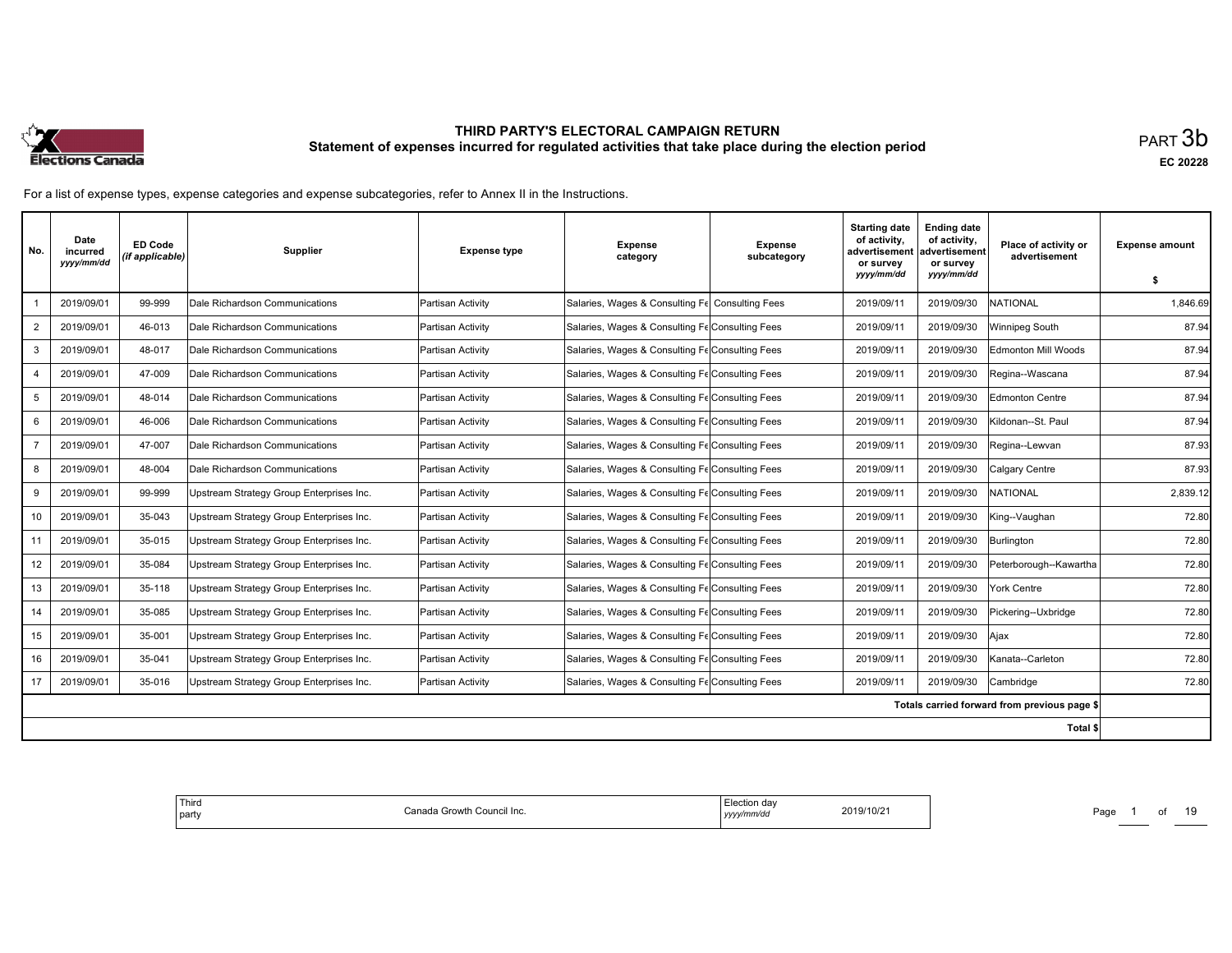

| No. | Date<br>incurred<br>yyyy/mm/dd | <b>ED Code</b><br>(if applicable) | <b>Supplier</b>                          | <b>Expense type</b>         | <b>Expense</b><br>category                      | <b>Expense</b><br>subcategory | <b>Starting date</b><br>of activity,<br>advertisement<br>or survey<br>yyyy/mm/dd | <b>Ending date</b><br>of activity,<br>advertisement<br>or survey<br>yyyy/mm/dd | Place of activity or<br>advertisement        | <b>Expense amount</b> |
|-----|--------------------------------|-----------------------------------|------------------------------------------|-----------------------------|-------------------------------------------------|-------------------------------|----------------------------------------------------------------------------------|--------------------------------------------------------------------------------|----------------------------------------------|-----------------------|
|     |                                |                                   |                                          |                             |                                                 |                               |                                                                                  |                                                                                |                                              | \$                    |
| 18  | 2019/09/01                     | 35-006                            | Upstream Strategy Group Enterprises Inc. | Partisan Activity           | Salaries, Wages & Consulting Fe Consulting Fees |                               | 2019/09/11                                                                       | 2019/09/30                                                                     | Bay of Quinte                                | 72.80                 |
| 19  | 2019/09/01                     | 35-071                            | Upstream Strategy Group Enterprises Inc. | Partisan Activity           | Salaries, Wages & Consulting Fe Consulting Fees |                               | 2019/09/11                                                                       | 2019/09/30                                                                     | Northumberland--Peterb                       | 72.80                 |
| 20  | 2019/09/01                     | 35-039                            | Upstream Strategy Group Enterprises Inc. | Partisan Activity           | Salaries, Wages & Consulting Fe Consulting Fees |                               | 2019/09/11                                                                       | 2019/09/30                                                                     | Hastings--Lennox and A                       | 72.80                 |
| 21  | 2019/09/01                     | 35-061                            | Upstream Strategy Group Enterprises Inc. | Partisan Activity           | Salaries, Wages & Consulting Fe Consulting Fees |                               | 2019/09/11                                                                       | 2019/09/30                                                                     | Mississauga--Lakeshore                       | 72.80                 |
| 22  | 2019/09/01                     | 35-064                            | Upstream Strategy Group Enterprises Inc. | Partisan Activity           | Salaries, Wages & Consulting Fe Consulting Fees |                               | 2019/09/11                                                                       | 2019/09/30                                                                     | Nepean                                       | 72.80                 |
| 23  | 2019/09/03                     | 35-001                            | Facebook                                 | <b>Election Advertising</b> | Advertising                                     | Content Boosting              | 2019/09/11                                                                       | 2019/09/11                                                                     | Ajax                                         | 0.38                  |
| 24  | 2019/09/03                     | 35-002                            | Facebook                                 | Election Advertising        | Advertising                                     | Content Boosting              | 2019/09/11                                                                       | 2019/09/11                                                                     | Algoma--Manitoulin--Kap                      | 0.38                  |
| 25  | 2019/09/03                     | 35-003                            | Facebook                                 | <b>Election Advertising</b> | Advertising                                     | <b>Content Boosting</b>       | 2019/09/11                                                                       | 2019/09/11                                                                     | Aurora--Oak Ridges--Ric                      | 0.38                  |
| 26  | 2019/09/03                     | 35-004                            | Facebook                                 | <b>Election Advertising</b> | Advertising                                     | <b>Content Boosting</b>       | 2019/09/11                                                                       | 2019/09/11                                                                     | Barrie--Innisfil                             | 0.38                  |
| 27  | 2019/09/03                     | 35-005                            | Facebook                                 | <b>Election Advertising</b> | Advertising                                     | Content Boosting              | 2019/09/11                                                                       | 2019/09/11                                                                     | Barrie--Springwater--Oro                     | 0.38                  |
| 28  | 2019/09/03                     | 35-006                            | Facebook                                 | Election Advertising        | Advertising                                     | <b>Content Boosting</b>       | 2019/09/11                                                                       | 2019/09/11                                                                     | Bay of Quinte                                | 0.38                  |
| 29  | 2019/09/03                     | 35-007                            | Facebook                                 | <b>Election Advertising</b> | Advertising                                     | <b>Content Boosting</b>       | 2019/09/11                                                                       | 2019/09/11                                                                     | Beaches--East York                           | 0.38                  |
| 30  | 2019/09/03                     | 35-008                            | Facebook                                 | <b>Election Advertising</b> | Advertising                                     | Content Boosting              | 2019/09/11                                                                       | 2019/09/11                                                                     | <b>Brampton Centre</b>                       | 0.38                  |
| 31  | 2019/09/03                     | 35-009                            | Facebook                                 | <b>Election Advertising</b> | Advertising                                     | <b>Content Boosting</b>       | 2019/09/11                                                                       | 2019/09/11                                                                     | <b>Brampton East</b>                         | 0.38                  |
| 32  | 2019/09/03                     | 35-010                            | Facebook                                 | Election Advertisina        | Advertising                                     | <b>Content Boosting</b>       | 2019/09/11                                                                       | 2019/09/11                                                                     | <b>Brampton North</b>                        | 0.38                  |
| 33  | 2019/09/03                     | 35-011                            | Facebook                                 | <b>Election Advertising</b> | Advertising                                     | <b>Content Boosting</b>       | 2019/09/11                                                                       | 2019/09/11                                                                     | <b>Brampton South</b>                        | 0.38                  |
| 34  | 2019/09/03                     | 35-012                            | Facebook                                 | Election Advertising        | Advertising                                     | <b>Content Boosting</b>       | 2019/09/11                                                                       | 2019/09/11                                                                     | <b>Brampton West</b>                         | 0.38                  |
|     |                                |                                   |                                          |                             |                                                 |                               |                                                                                  |                                                                                | Totals carried forward from previous page \$ |                       |
|     |                                |                                   |                                          |                             |                                                 |                               |                                                                                  |                                                                                | Total \$                                     |                       |

| Third<br>a Growth Council Inc.<br>n<br>l partv<br>udil<br>מנוד | 2019/10/21<br>.<br>/mm/dc<br>уууу/ | Page<br>-<br>______ |
|----------------------------------------------------------------|------------------------------------|---------------------|
|----------------------------------------------------------------|------------------------------------|---------------------|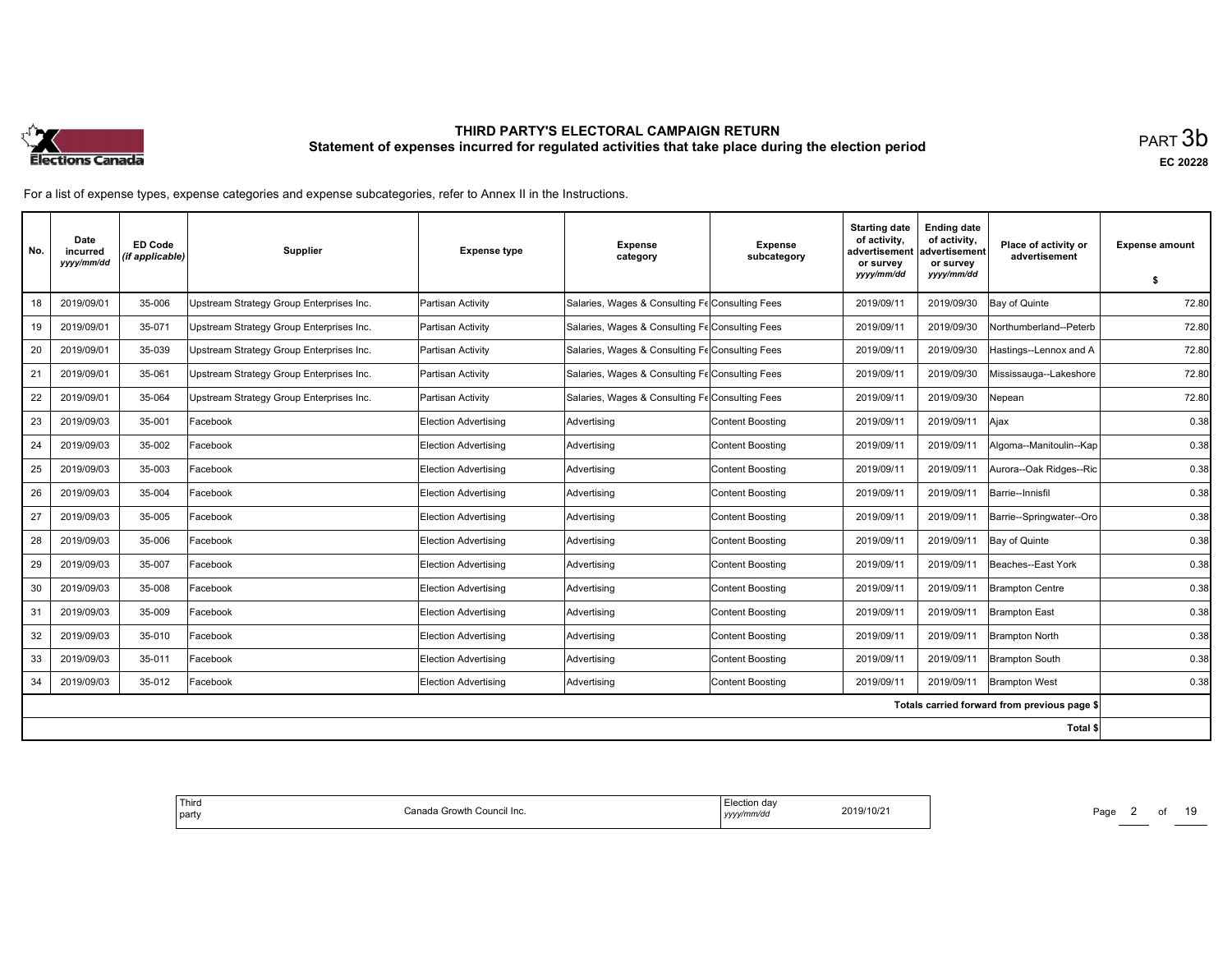

| No. | Date<br>incurred<br>yyyy/mm/dd | <b>ED Code</b><br>(if applicable) | Supplier | <b>Expense type</b>         | <b>Expense</b><br>category | <b>Expense</b><br>subcategory | <b>Starting date</b><br>of activity.<br>advertisement<br>or survey<br>yyyy/mm/dd | <b>Ending date</b><br>of activity,<br>advertisement<br>or survey<br>yyyy/mm/dd | Place of activity or<br>advertisement        | <b>Expense amount</b><br>\$ |
|-----|--------------------------------|-----------------------------------|----------|-----------------------------|----------------------------|-------------------------------|----------------------------------------------------------------------------------|--------------------------------------------------------------------------------|----------------------------------------------|-----------------------------|
| 35  | 2019/09/03                     | 35-013                            | Facebook | <b>Election Advertising</b> | Advertising                | <b>Content Boosting</b>       | 2019/09/11                                                                       | 2019/09/11                                                                     | Brantford--Brant                             | 0.38                        |
| 36  | 2019/09/03                     | 35-014                            | Facebook | <b>Election Advertising</b> | Advertising                | <b>Content Boosting</b>       | 2019/09/11                                                                       | 2019/09/11                                                                     | Bruce--Grey--Owen Sou                        | 0.38                        |
| 37  | 2019/09/03                     | 35-015                            | Facebook | Election Advertising        | Advertising                | Content Boosting              | 2019/09/11                                                                       | 2019/09/11                                                                     | Burlington                                   | 0.38                        |
| 38  | 2019/09/03                     | 35-016                            | Facebook | <b>Election Advertising</b> | Advertising                | Content Boosting              | 2019/09/11                                                                       | 2019/09/11                                                                     | Cambridge                                    | 0.38                        |
| 39  | 2019/09/03                     | 35-017                            | Facebook | <b>Election Advertising</b> | Advertising                | <b>Content Boosting</b>       | 2019/09/11                                                                       | 2019/09/1                                                                      | Chatham-Kent--Leaming                        | 0.38                        |
| 40  | 2019/09/03                     | 35-018                            | Facebook | Election Advertising        | Advertising                | <b>Content Boosting</b>       | 2019/09/11                                                                       | 2019/09/11                                                                     | Davenport                                    | 0.38                        |
| 41  | 2019/09/03                     | 35-019                            | Facebook | Election Advertising        | Advertising                | Content Boosting              | 2019/09/11                                                                       | 2019/09/11                                                                     | Don Valley East                              | 0.38                        |
| 42  | 2019/09/03                     | 35-020                            | Facebook | <b>Election Advertising</b> | Advertising                | <b>Content Boosting</b>       | 2019/09/11                                                                       | 2019/09/11                                                                     | Don Valley North                             | 0.38                        |
| 43  | 2019/09/03                     | 35-021                            | Facebook | <b>Election Advertising</b> | Advertising                | <b>Content Boosting</b>       | 2019/09/11                                                                       | 2019/09/11                                                                     | Don Valley West                              | 0.38                        |
| 44  | 2019/09/03                     | 35-022                            | Facebook | Election Advertising        | Advertising                | Content Boosting              | 2019/09/11                                                                       | 2019/09/11                                                                     | Dufferin--Caledon                            | 0.38                        |
| 45  | 2019/09/03                     | 35-023                            | Facebook | <b>Election Advertising</b> | Advertising                | <b>Content Boosting</b>       | 2019/09/11                                                                       | 2019/09/11                                                                     | Durham                                       | 0.38                        |
| 46  | 2019/09/03                     | 35-024                            | Facebook | <b>Election Advertising</b> | Advertising                | <b>Content Boosting</b>       | 2019/09/11                                                                       | 2019/09/11                                                                     | Eglinton--Lawrence                           | 0.38                        |
| 47  | 2019/09/03                     | 35-025                            | Facebook | Election Advertising        | Advertising                | Content Boosting              | 2019/09/11                                                                       | 2019/09/11                                                                     | Elgin--Middlesex--Londo                      | 0.38                        |
| 48  | 2019/09/03                     | 35-026                            | Facebook | <b>Election Advertising</b> | Advertising                | <b>Content Boosting</b>       | 2019/09/11                                                                       | 2019/09/11                                                                     | Essex                                        | 0.38                        |
| 49  | 2019/09/03                     | 35-027                            | Facebook | <b>Election Advertising</b> | Advertising                | <b>Content Boosting</b>       | 2019/09/11                                                                       | 2019/09/1                                                                      | Etobicoke Centre                             | 0.38                        |
| 50  | 2019/09/03                     | 35-028                            | Facebook | <b>Election Advertising</b> | Advertising                | <b>Content Boosting</b>       | 2019/09/11                                                                       | 2019/09/11                                                                     | Etobicoke--Lakeshore                         | 0.38                        |
| 51  | 2019/09/03                     | 35-029                            | Facebook | <b>Election Advertising</b> | Advertising                | <b>Content Boosting</b>       | 2019/09/11                                                                       | 2019/09/11                                                                     | Etobicoke North                              | 0.38                        |
|     |                                |                                   |          |                             |                            |                               |                                                                                  |                                                                                | Totals carried forward from previous page \$ |                             |
|     |                                |                                   |          |                             |                            |                               |                                                                                  |                                                                                | Total \$                                     |                             |

| Third<br>Canada Growtł<br>າ Council Inc.<br>  party | ∵≏tion dav<br>2019/10/21<br>.<br>10/Z<br>/mm/do<br>,,,,,<br>. | Page<br>______ |
|-----------------------------------------------------|---------------------------------------------------------------|----------------|
|-----------------------------------------------------|---------------------------------------------------------------|----------------|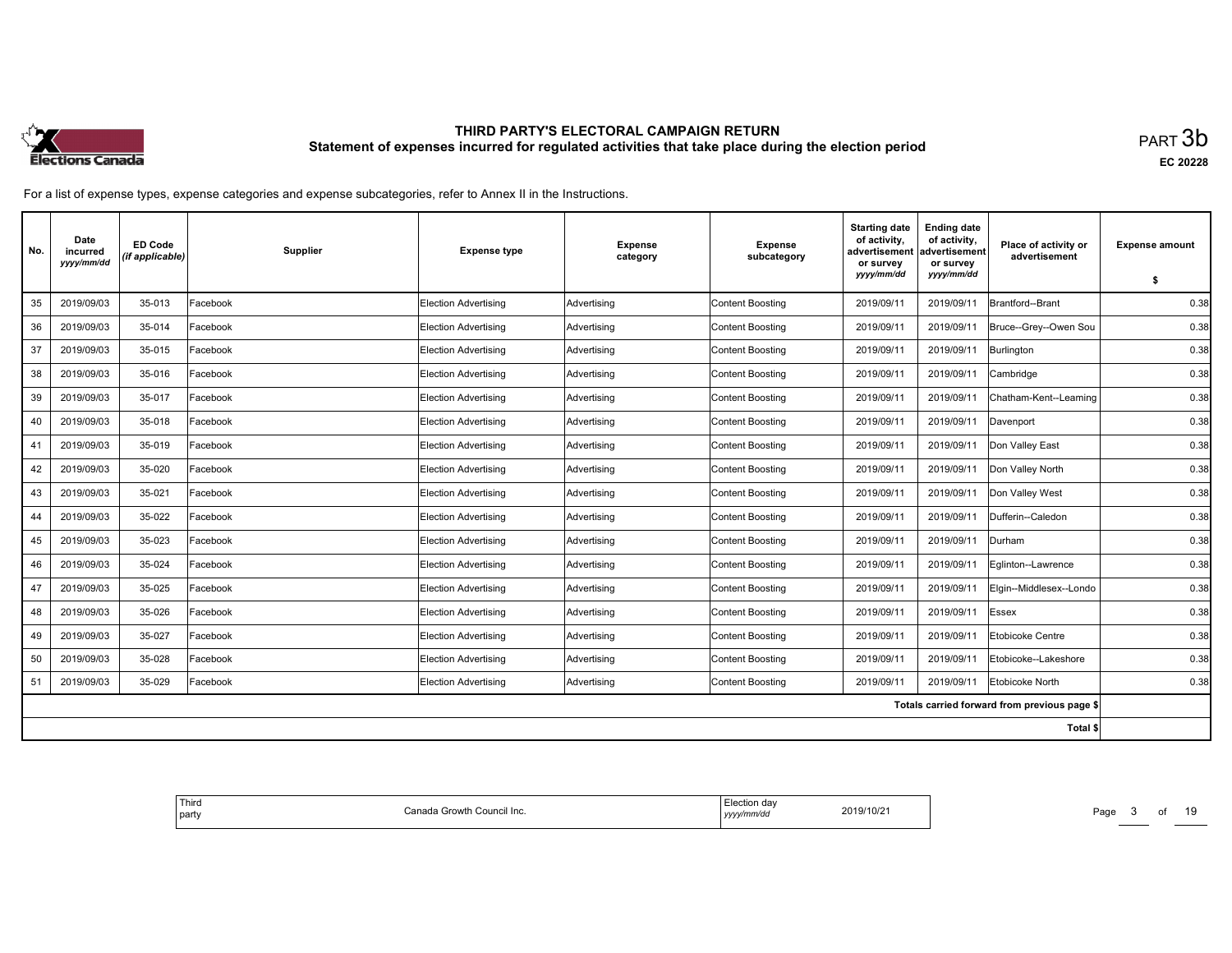

| No. | Date<br>incurred<br>yyyy/mm/dd | <b>ED Code</b><br>(if applicable) | <b>Supplier</b> | <b>Expense type</b>         | <b>Expense</b><br>category | <b>Expense</b><br>subcategory | <b>Starting date</b><br>of activity,<br>advertisement<br>or survey<br>yyyy/mm/dd | <b>Ending date</b><br>of activity,<br>advertisement<br>or survey<br>yyyy/mm/dd | Place of activity or<br>advertisement        | <b>Expense amount</b> |
|-----|--------------------------------|-----------------------------------|-----------------|-----------------------------|----------------------------|-------------------------------|----------------------------------------------------------------------------------|--------------------------------------------------------------------------------|----------------------------------------------|-----------------------|
|     |                                |                                   |                 |                             |                            |                               |                                                                                  |                                                                                |                                              | \$                    |
| 52  | 2019/09/03                     | 35-030                            | Facebook        | Election Advertising        | Advertising                | <b>Content Boosting</b>       | 2019/09/11                                                                       | 2019/09/11                                                                     | Flamborough--Glanbroo                        | 0.38                  |
| 53  | 2019/09/03                     | 35-031                            | Facebook        | <b>Election Advertising</b> | Advertising                | <b>Content Boosting</b>       | 2019/09/11                                                                       | 2019/09/11                                                                     | Glengarry--Prescott--Ru                      | 0.38                  |
| 54  | 2019/09/03                     | 35-032                            | Facebook        | <b>Election Advertising</b> | Advertising                | <b>Content Boosting</b>       | 2019/09/11                                                                       | 2019/09/11                                                                     | Guelph                                       | 0.38                  |
| 55  | 2019/09/03                     | 35-033                            | Facebook        | Election Advertising        | Advertising                | <b>Content Boosting</b>       | 2019/09/11                                                                       | 2019/09/11                                                                     | Haldimand--Norfolk                           | 0.38                  |
| 56  | 2019/09/03                     | 35-034                            | Facebook        | <b>Election Advertising</b> | Advertising                | <b>Content Boosting</b>       | 2019/09/11                                                                       | 2019/09/11                                                                     | Haliburton--Kawartha La                      | 0.38                  |
| 57  | 2019/09/03                     | 35-035                            | Facebook        | <b>Election Advertising</b> | Advertising                | <b>Content Boosting</b>       | 2019/09/11                                                                       | 2019/09/11                                                                     | <b>Hamilton Centre</b>                       | 0.38                  |
| 58  | 2019/09/03                     | 35-036                            | Facebook        | Election Advertising        | Advertising                | Content Boosting              | 2019/09/11                                                                       | 2019/09/11                                                                     | Hamilton East--Stoney C                      | 0.38                  |
| 59  | 2019/09/03                     | 35-037                            | Facebook        | <b>Election Advertising</b> | Advertising                | <b>Content Boosting</b>       | 2019/09/11                                                                       | 2019/09/11                                                                     | Hamilton Mountain                            | 0.38                  |
| 60  | 2019/09/03                     | 35-038                            | Facebook        | <b>Election Advertising</b> | Advertising                | <b>Content Boosting</b>       | 2019/09/11                                                                       | 2019/09/1                                                                      | Hamilton West--Ancaster                      | 0.38                  |
| 61  | 2019/09/03                     | 35-039                            | Facebook        | <b>Election Advertising</b> | Advertising                | Content Boosting              | 2019/09/11                                                                       | 2019/09/11                                                                     | Hastings--Lennox and A                       | 0.38                  |
| 62  | 2019/09/03                     | 35-040                            | Facebook        | <b>Election Advertising</b> | Advertising                | <b>Content Boosting</b>       | 2019/09/11                                                                       | 2019/09/11                                                                     | Huron--Bruce                                 | 0.38                  |
| 63  | 2019/09/03                     | 35-041                            | Facebook        | <b>Election Advertising</b> | Advertising                | <b>Content Boosting</b>       | 2019/09/11                                                                       | 2019/09/11                                                                     | Kanata--Carleton                             | 0.38                  |
| 64  | 2019/09/03                     | 35-042                            | Facebook        | <b>Election Advertising</b> | Advertising                | Content Boosting              | 2019/09/11                                                                       | 2019/09/11                                                                     | Kenora                                       | 0.38                  |
| 65  | 2019/09/03                     | 35-043                            | Facebook        | <b>Election Advertising</b> | Advertising                | <b>Content Boosting</b>       | 2019/09/11                                                                       | 2019/09/11                                                                     | King--Vaughan                                | 0.38                  |
| 66  | 2019/09/03                     | 35-044                            | Facebook        | Election Advertisina        | Advertising                | <b>Content Boosting</b>       | 2019/09/11                                                                       | 2019/09/1                                                                      | Kingston and the Islands                     | 0.38                  |
| 67  | 2019/09/03                     | 35-045                            | Facebook        | <b>Election Advertising</b> | Advertising                | <b>Content Boosting</b>       | 2019/09/11                                                                       | 2019/09/11                                                                     | Kitchener Centre                             | 0.38                  |
| 68  | 2019/09/03                     | 35-046                            | Facebook        | Election Advertising        | Advertising                | <b>Content Boosting</b>       | 2019/09/11                                                                       | 2019/09/11                                                                     | Kitchener--Conestoga                         | 0.38                  |
|     |                                |                                   |                 |                             |                            |                               |                                                                                  |                                                                                | Totals carried forward from previous page \$ |                       |
|     |                                |                                   |                 |                             |                            |                               |                                                                                  |                                                                                | Total \$                                     |                       |

| Third<br>  party | Canada Growth<br>າ Council Inc. | ection dav.<br>.<br>vy/mm/do<br>,,,,,<br>. | 2019/10/21 | Page<br>______ |
|------------------|---------------------------------|--------------------------------------------|------------|----------------|
|------------------|---------------------------------|--------------------------------------------|------------|----------------|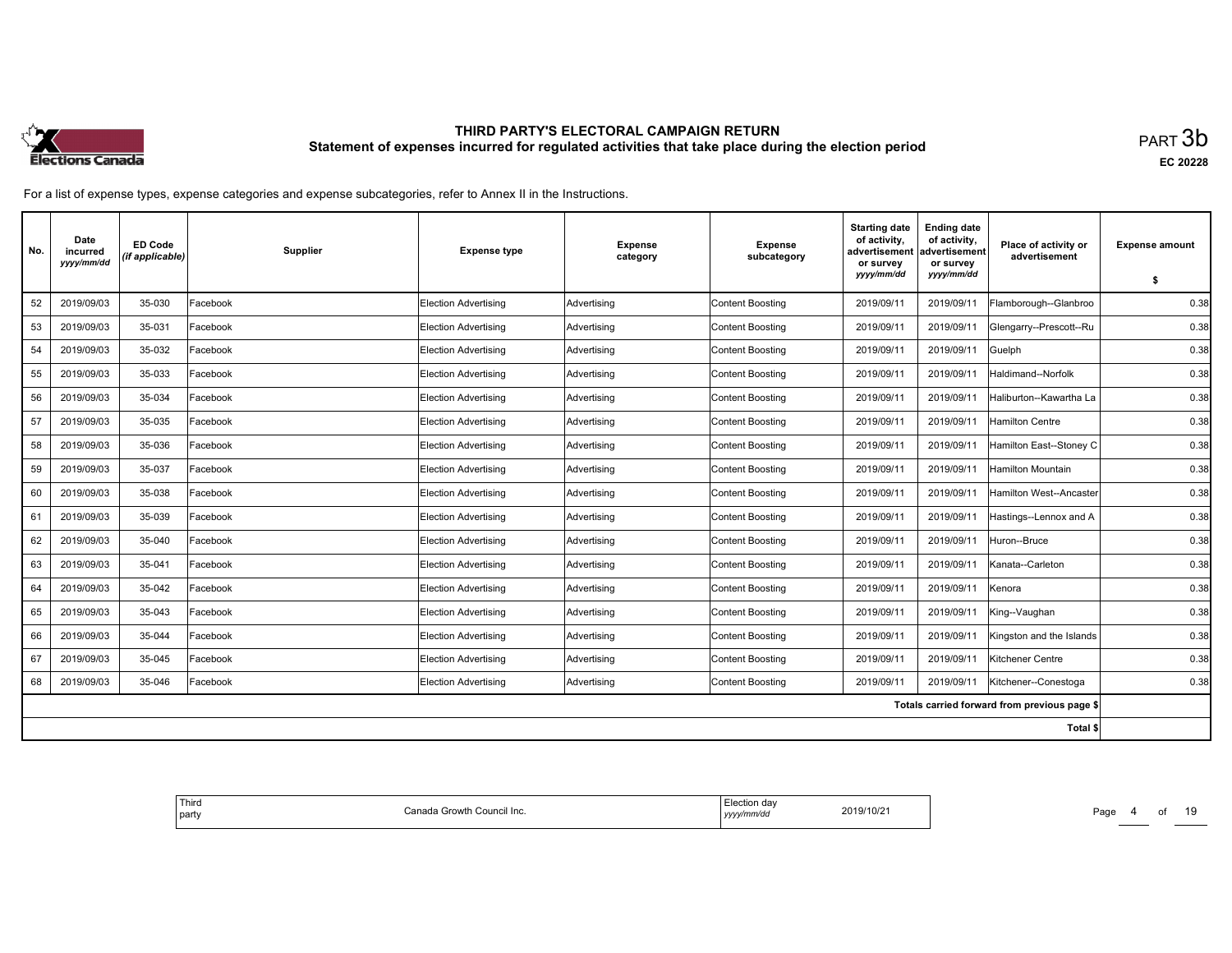

| No. | Date<br>incurred<br>yyyy/mm/dd | <b>ED Code</b><br>(if applicable) | Supplier | <b>Expense type</b>         | <b>Expense</b><br>category | <b>Expense</b><br>subcategory | <b>Starting date</b><br>of activity.<br>advertisement<br>or survey<br>yyyy/mm/dd | <b>Ending date</b><br>of activity,<br>advertisement<br>or survey<br>yyyy/mm/dd | Place of activity or<br>advertisement        | <b>Expense amount</b><br>\$ |
|-----|--------------------------------|-----------------------------------|----------|-----------------------------|----------------------------|-------------------------------|----------------------------------------------------------------------------------|--------------------------------------------------------------------------------|----------------------------------------------|-----------------------------|
| 69  | 2019/09/03                     | 35-047                            | Facebook | <b>Election Advertising</b> | Advertising                | <b>Content Boosting</b>       | 2019/09/11                                                                       | 2019/09/11                                                                     | Kitchener South--Hespel                      | 0.38                        |
| 70  | 2019/09/03                     | 35-048                            | Facebook | <b>Election Advertising</b> | Advertising                | <b>Content Boosting</b>       | 2019/09/11                                                                       | 2019/09/11                                                                     | Lambton--Kent--Middles                       | 0.38                        |
| 71  | 2019/09/03                     | 35-049                            | Facebook | Election Advertising        | Advertising                | Content Boosting              | 2019/09/11                                                                       | 2019/09/11                                                                     | Lanark--Frontenac--King                      | 0.38                        |
| 72  | 2019/09/03                     | 35-050                            | Facebook | <b>Election Advertising</b> | Advertising                | Content Boosting              | 2019/09/11                                                                       | 2019/09/11                                                                     | Leeds-Grenville-Thousa                       | 0.38                        |
| 73  | 2019/09/03                     | 35-051                            | Facebook | <b>Election Advertising</b> | Advertising                | <b>Content Boosting</b>       | 2019/09/11                                                                       | 2019/09/11                                                                     | London--Fanshawe                             | 0.38                        |
| 74  | 2019/09/03                     | 35-052                            | Facebook | Election Advertising        | Advertising                | <b>Content Boosting</b>       | 2019/09/11                                                                       | 2019/09/11                                                                     | London North Centre                          | 0.38                        |
| 75  | 2019/09/03                     | 35-053                            | Facebook | Election Advertising        | Advertising                | Content Boosting              | 2019/09/11                                                                       | 2019/09/11                                                                     | London West                                  | 0.38                        |
| 76  | 2019/09/03                     | 35-054                            | Facebook | <b>Election Advertising</b> | Advertising                | <b>Content Boosting</b>       | 2019/09/11                                                                       | 2019/09/11                                                                     | Markham--Stouffville                         | 0.38                        |
| 77  | 2019/09/03                     | 35-055                            | Facebook | <b>Election Advertising</b> | Advertising                | <b>Content Boosting</b>       | 2019/09/11                                                                       | 2019/09/11                                                                     | Markham--Thornhill                           | 0.38                        |
| 78  | 2019/09/03                     | 35-056                            | Facebook | Election Advertising        | Advertising                | Content Boosting              | 2019/09/11                                                                       | 2019/09/11                                                                     | Markham--Unionville                          | 0.38                        |
| 79  | 2019/09/03                     | 35-057                            | Facebook | <b>Election Advertising</b> | Advertising                | <b>Content Boosting</b>       | 2019/09/11                                                                       | 2019/09/11                                                                     | Milton                                       | 0.38                        |
| 80  | 2019/09/03                     | 35-058                            | Facebook | <b>Election Advertising</b> | Advertising                | <b>Content Boosting</b>       | 2019/09/11                                                                       | 2019/09/1                                                                      | Mississauga Centre                           | 0.38                        |
| 81  | 2019/09/03                     | 35-059                            | Facebook | Election Advertising        | Advertising                | Content Boosting              | 2019/09/11                                                                       | 2019/09/11                                                                     | Mississauga East--Cook                       | 0.38                        |
| 82  | 2019/09/03                     | 35-060                            | Facebook | <b>Election Advertising</b> | Advertising                | <b>Content Boosting</b>       | 2019/09/11                                                                       | 2019/09/11                                                                     | Mississauga--Erin Mills                      | 0.38                        |
| 83  | 2019/09/03                     | 35-061                            | Facebook | Election Advertisina        | Advertising                | <b>Content Boosting</b>       | 2019/09/11                                                                       | 2019/09/1                                                                      | Mississauga--Lakeshore                       | 0.38                        |
| 84  | 2019/09/03                     | 35-062                            | Facebook | <b>Election Advertising</b> | Advertising                | <b>Content Boosting</b>       | 2019/09/11                                                                       | 2019/09/11                                                                     | Mississauga--Malton                          | 0.38                        |
| 85  | 2019/09/03                     | 35-063                            | Facebook | <b>Election Advertising</b> | Advertising                | <b>Content Boosting</b>       | 2019/09/11                                                                       | 2019/09/11                                                                     | Mississauga--Streetsville                    | 0.38                        |
|     |                                |                                   |          |                             |                            |                               |                                                                                  |                                                                                | Totals carried forward from previous page \$ |                             |
|     |                                |                                   |          |                             |                            |                               |                                                                                  |                                                                                | Total \$                                     |                             |

| ' Third<br>Canada I<br>ı Council Inc.<br><b>Growth U.</b><br>party<br>uan | $\ddot{\mathbf{r}}$<br>ua v<br>2019/10/21<br>.<br>'/mm/da<br>yyyyır | Page<br>______ |
|---------------------------------------------------------------------------|---------------------------------------------------------------------|----------------|
|---------------------------------------------------------------------------|---------------------------------------------------------------------|----------------|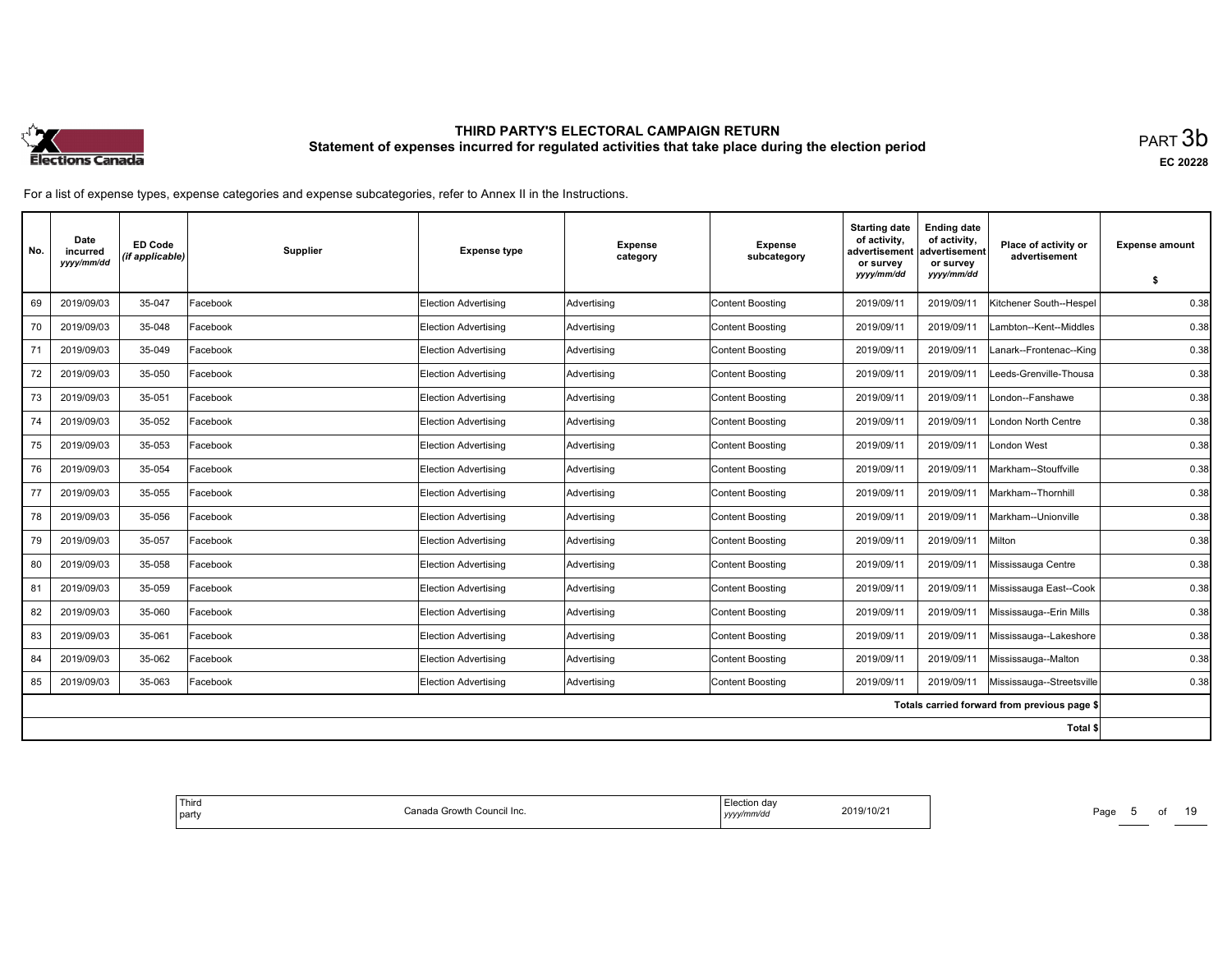

| No. | Date<br>incurred<br>yyyy/mm/dd | <b>ED Code</b><br>(if applicable) | <b>Supplier</b> | <b>Expense type</b>         | <b>Expense</b><br>category | <b>Expense</b><br>subcategory | <b>Starting date</b><br>of activity,<br>advertisement<br>or survey<br>yyyy/mm/dd | <b>Ending date</b><br>of activity,<br>advertisement<br>or survey<br>yyyy/mm/dd | Place of activity or<br>advertisement        | <b>Expense amount</b> |
|-----|--------------------------------|-----------------------------------|-----------------|-----------------------------|----------------------------|-------------------------------|----------------------------------------------------------------------------------|--------------------------------------------------------------------------------|----------------------------------------------|-----------------------|
|     |                                |                                   |                 |                             |                            |                               |                                                                                  |                                                                                |                                              | \$                    |
| 86  | 2019/09/03                     | 35-064                            | Facebook        | Election Advertising        | Advertising                | <b>Content Boosting</b>       | 2019/09/11                                                                       | 2019/09/11                                                                     | Nepean                                       | 0.38                  |
| 87  | 2019/09/03                     | 35-065                            | Facebook        | <b>Election Advertising</b> | Advertising                | <b>Content Boosting</b>       | 2019/09/11                                                                       | 2019/09/11                                                                     | Newmarket--Aurora                            | 0.38                  |
| 88  | 2019/09/03                     | 35-066                            | Facebook        | <b>Election Advertising</b> | Advertising                | <b>Content Boosting</b>       | 2019/09/11                                                                       | 2019/09/11                                                                     | Niagara Centre                               | 0.38                  |
| 89  | 2019/09/03                     | 35-067                            | Facebook        | Election Advertising        | Advertising                | <b>Content Boosting</b>       | 2019/09/11                                                                       | 2019/09/11                                                                     | Niagara Falls                                | 0.38                  |
| 90  | 2019/09/03                     | 35-068                            | Facebook        | <b>Election Advertising</b> | Advertising                | <b>Content Boosting</b>       | 2019/09/11                                                                       | 2019/09/11                                                                     | Niagara West                                 | 0.38                  |
| 91  | 2019/09/03                     | 35-069                            | Facebook        | <b>Election Advertising</b> | Advertising                | <b>Content Boosting</b>       | 2019/09/11                                                                       | 2019/09/11                                                                     | Nickel Belt                                  | 0.38                  |
| 92  | 2019/09/03                     | 35-070                            | Facebook        | Election Advertising        | Advertising                | Content Boosting              | 2019/09/11                                                                       | 2019/09/11                                                                     | Nipissing--Timiskaming                       | 0.38                  |
| 93  | 2019/09/03                     | 35-071                            | Facebook        | <b>Election Advertising</b> | Advertising                | <b>Content Boosting</b>       | 2019/09/11                                                                       | 2019/09/11                                                                     | Northumberland--Peterb                       | 0.38                  |
| 94  | 2019/09/03                     | 35-072                            | Facebook        | <b>Election Advertising</b> | Advertising                | <b>Content Boosting</b>       | 2019/09/11                                                                       | 2019/09/11                                                                     | Oakville                                     | 0.38                  |
| 95  | 2019/09/03                     | 35-073                            | Facebook        | <b>Election Advertising</b> | Advertising                | Content Boosting              | 2019/09/11                                                                       | 2019/09/11                                                                     | Oakville North--Burlingto                    | 0.38                  |
| 96  | 2019/09/03                     | 35-074                            | Facebook        | <b>Election Advertising</b> | Advertising                | <b>Content Boosting</b>       | 2019/09/11                                                                       | 2019/09/11                                                                     | Oshawa                                       | 0.38                  |
| 97  | 2019/09/03                     | 35-075                            | Facebook        | <b>Election Advertising</b> | Advertising                | <b>Content Boosting</b>       | 2019/09/11                                                                       | 2019/09/11                                                                     | Ottawa Centre                                | 0.38                  |
| 98  | 2019/09/03                     | 35-076                            | Facebook        | <b>Election Advertising</b> | Advertising                | Content Boosting              | 2019/09/11                                                                       | 2019/09/11                                                                     | Orléans                                      | 0.38                  |
| 99  | 2019/09/03                     | 35-077                            | Facebook        | Election Advertisina        | Advertising                | <b>Content Boosting</b>       | 2019/09/11                                                                       | 2019/09/11                                                                     | Ottawa South                                 | 0.38                  |
| 100 | 2019/09/03                     | 35-078                            | Facebook        | Election Advertising        | Advertising                | <b>Content Boosting</b>       | 2019/09/11                                                                       | 2019/09/11                                                                     | Ottawa--Vanier                               | 0.38                  |
| 101 | 2019/09/03                     | 35-079                            | Facebook        | <b>Election Advertising</b> | Advertising                | <b>Content Boosting</b>       | 2019/09/11                                                                       | 2019/09/11                                                                     | Ottawa West--Nepean                          | 0.38                  |
| 102 | 2019/09/03                     | 35-080                            | Facebook        | Election Advertising        | Advertising                | <b>Content Boosting</b>       | 2019/09/11                                                                       | 2019/09/11                                                                     | Oxford                                       | 0.38                  |
|     |                                |                                   |                 |                             |                            |                               |                                                                                  |                                                                                | Totals carried forward from previous page \$ |                       |
|     |                                |                                   |                 |                             |                            |                               |                                                                                  |                                                                                | Total \$                                     |                       |

| Third<br>Canada Growtł<br>າ Council Inc.<br>  party | ection dav.<br>2019/10/21<br>.<br>10/Z<br>/mm/do<br>,,,,,<br>. | Page<br>______ |
|-----------------------------------------------------|----------------------------------------------------------------|----------------|
|-----------------------------------------------------|----------------------------------------------------------------|----------------|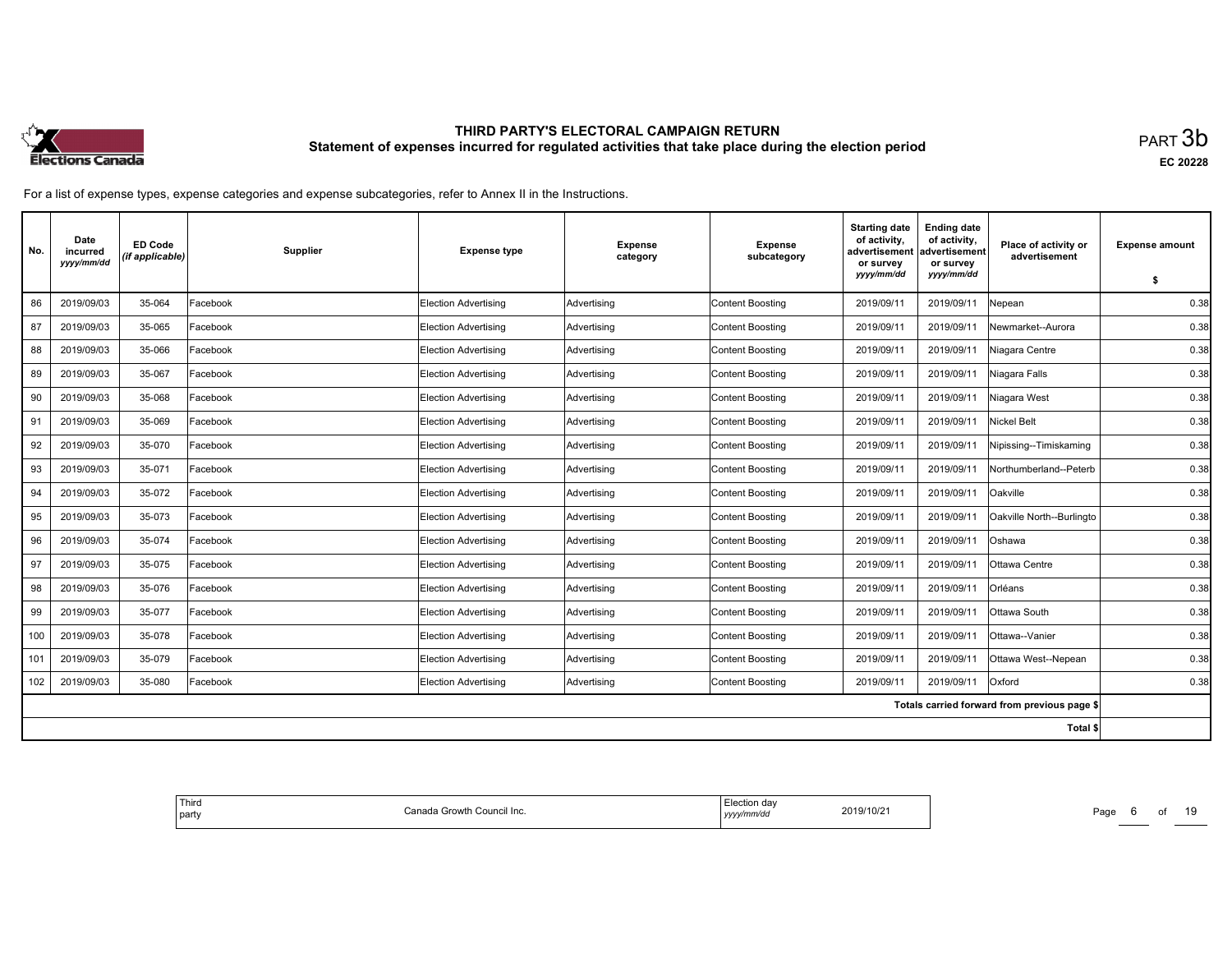

| No. | Date<br>incurred<br>yyyy/mm/dd | <b>ED Code</b><br>(if applicable) | Supplier | <b>Expense type</b>         | <b>Expense</b><br>category | <b>Expense</b><br>subcategory | <b>Starting date</b><br>of activity,<br>advertisement<br>or survey<br>yyyy/mm/dd | <b>Ending date</b><br>of activity,<br>advertisement<br>or survey<br>yyyy/mm/dd | Place of activity or<br>advertisement        | <b>Expense amount</b><br>\$ |
|-----|--------------------------------|-----------------------------------|----------|-----------------------------|----------------------------|-------------------------------|----------------------------------------------------------------------------------|--------------------------------------------------------------------------------|----------------------------------------------|-----------------------------|
| 103 | 2019/09/03                     | 35-081                            | Facebook | <b>Election Advertising</b> | Advertising                | <b>Content Boosting</b>       | 2019/09/11                                                                       | 2019/09/11                                                                     | Parkdale--High Park                          | 0.38                        |
| 104 | 2019/09/03                     | 35-082                            | Facebook | Election Advertising        | Advertising                | <b>Content Boosting</b>       | 2019/09/11                                                                       | 2019/09/11                                                                     | Parry Sound--Muskoka                         | 0.38                        |
| 105 | 2019/09/03                     | 35-083                            | Facebook | Election Advertising        | Advertising                | <b>Content Boosting</b>       | 2019/09/11                                                                       | 2019/09/1                                                                      | Perth--Wellington                            | 0.38                        |
| 106 | 2019/09/03                     | 35-084                            | Facebook | <b>Election Advertising</b> | Advertising                | <b>Content Boosting</b>       | 2019/09/11                                                                       | 2019/09/11                                                                     | Peterborough--Kawartha                       | 0.38                        |
| 107 | 2019/09/03                     | 35-085                            | Facebook | <b>Election Advertising</b> | Advertising                | <b>Content Boosting</b>       | 2019/09/11                                                                       | 2019/09/11                                                                     | Pickering--Uxbridge                          | 0.38                        |
| 108 | 2019/09/03                     | 35-086                            | Facebook | Election Advertising        | Advertising                | <b>Content Boosting</b>       | 2019/09/11                                                                       | 2019/09/1                                                                      | Renfrew--Nipissing--Pe                       | 0.38                        |
| 109 | 2019/09/03                     | 35-087                            | Facebook | <b>Election Advertising</b> | Advertising                | <b>Content Boosting</b>       | 2019/09/11                                                                       | 2019/09/11                                                                     | <b>Richmond Hill</b>                         | 0.38                        |
| 110 | 2019/09/03                     | 35-088                            | Facebook | <b>Election Advertising</b> | Advertising                | <b>Content Boosting</b>       | 2019/09/11                                                                       | 2019/09/11                                                                     | Carleton                                     | 0.38                        |
| 111 | 2019/09/03                     | 35-089                            | Facebook | Election Advertising        | Advertising                | <b>Content Boosting</b>       | 2019/09/11                                                                       | 2019/09/11                                                                     | St. Catharines                               | 0.38                        |
| 112 | 2019/09/03                     | 35-090                            | Facebook | Election Advertising        | Advertising                | <b>Content Boosting</b>       | 2019/09/11                                                                       | 2019/09/11                                                                     | Toronto--St. Paul's                          | 0.38                        |
| 113 | 2019/09/03                     | 35-091                            | Facebook | <b>Election Advertising</b> | Advertising                | <b>Content Boosting</b>       | 2019/09/11                                                                       | 2019/09/11                                                                     | Sarnia--Lambton                              | 0.38                        |
| 114 | 2019/09/03                     | 35-092                            | Facebook | <b>Election Advertising</b> | Advertising                | <b>Content Boosting</b>       | 2019/09/11                                                                       | 2019/09/11                                                                     | Sault Ste. Marie                             | 0.38                        |
| 115 | 2019/09/03                     | 35-093                            | Facebook | <b>Election Advertising</b> | Advertising                | <b>Content Boosting</b>       | 2019/09/11                                                                       | 2019/09/11                                                                     | Scarborough--Agincourt                       | 0.38                        |
| 116 | 2019/09/03                     | 35-094                            | Facebook | <b>Election Advertising</b> | Advertising                | <b>Content Boosting</b>       | 2019/09/11                                                                       | 2019/09/11                                                                     | Scarborough Centre                           | 0.38                        |
| 117 | 2019/09/03                     | 35-095                            | Facebook | Election Advertising        | Advertising                | <b>Content Boosting</b>       | 2019/09/11                                                                       | 2019/09/1                                                                      | Scarborough--Guildwood                       | 0.38                        |
| 118 | 2019/09/03                     | 35-096                            | Facebook | <b>Election Advertising</b> | Advertising                | <b>Content Boosting</b>       | 2019/09/11                                                                       | 2019/09/11                                                                     | Scarborough North                            | 0.38                        |
| 119 | 2019/09/03                     | 35-097                            | Facebook | <b>Election Advertising</b> | Advertising                | <b>Content Boosting</b>       | 2019/09/11                                                                       | 2019/09/11                                                                     | Scarborough--Rouge Pa                        | 0.38                        |
|     |                                |                                   |          |                             |                            |                               |                                                                                  |                                                                                | Totals carried forward from previous page \$ |                             |
|     |                                |                                   |          |                             |                            |                               |                                                                                  |                                                                                | Total \$                                     |                             |

| Third<br>a Growth Council Inc.<br>n<br>udil<br>l partv<br>מנוד | 2019/10/21<br>.<br>$\theta$ mm/d $\theta$<br>уууу | Page<br>_____ |
|----------------------------------------------------------------|---------------------------------------------------|---------------|
|----------------------------------------------------------------|---------------------------------------------------|---------------|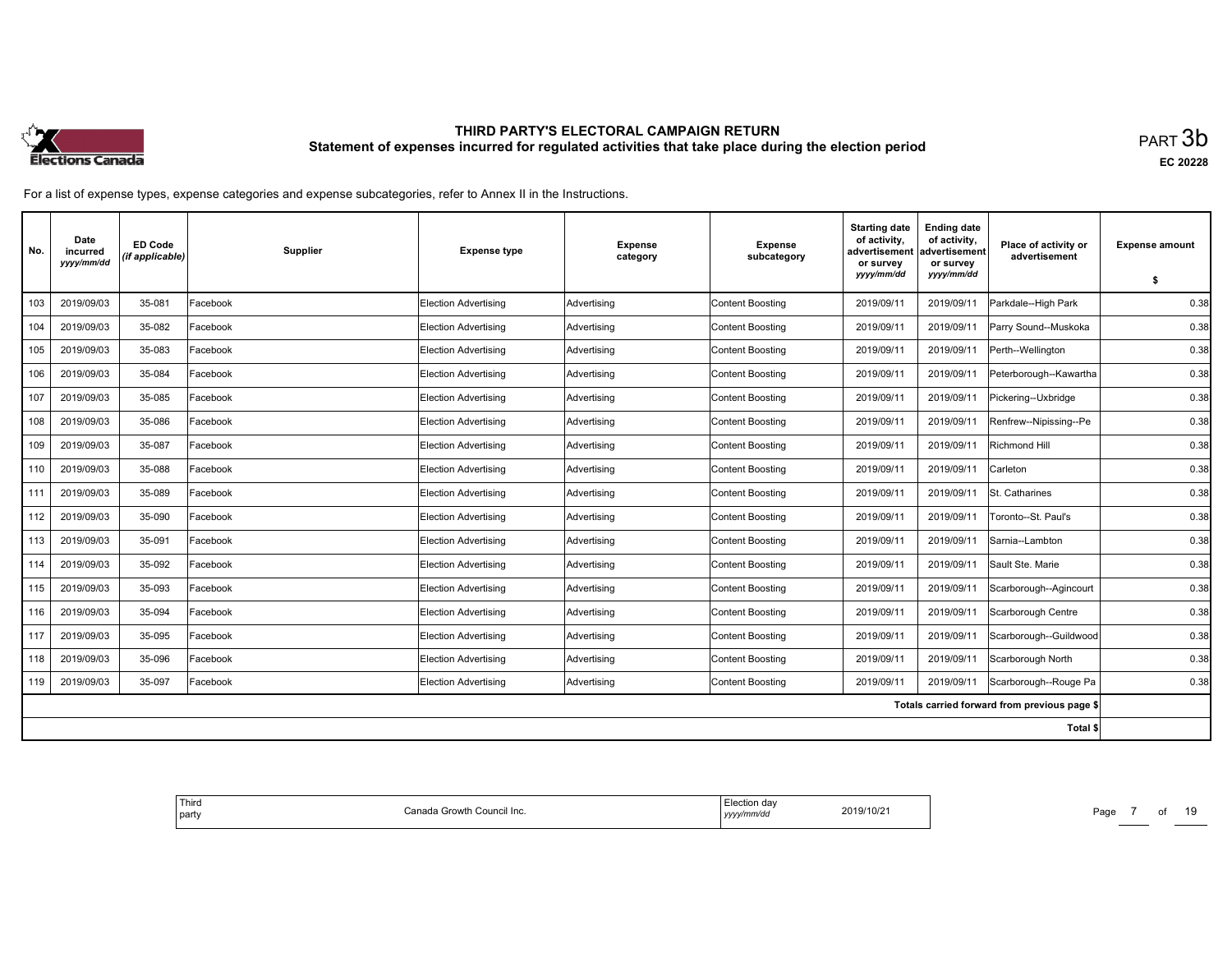

| No. | Date<br>incurred<br>yyyy/mm/dd | <b>ED Code</b><br>(if applicable) | <b>Supplier</b> | <b>Expense type</b>         | <b>Expense</b><br>category | <b>Expense</b><br>subcategory | <b>Starting date</b><br>of activity,<br>advertisement<br>or survey<br>yyyy/mm/dd | <b>Ending date</b><br>of activity,<br>advertisement<br>or survey<br>yyyy/mm/dd | Place of activity or<br>advertisement        | <b>Expense amount</b> |
|-----|--------------------------------|-----------------------------------|-----------------|-----------------------------|----------------------------|-------------------------------|----------------------------------------------------------------------------------|--------------------------------------------------------------------------------|----------------------------------------------|-----------------------|
|     |                                |                                   |                 |                             |                            |                               |                                                                                  |                                                                                |                                              | \$                    |
| 120 | 2019/09/03                     | 35-098                            | Facebook        | Election Advertising        | Advertising                | <b>Content Boosting</b>       | 2019/09/11                                                                       | 2019/09/11                                                                     | Scarborough Southwest                        | 0.38                  |
| 120 | 2019/09/03                     | 35-099                            | Facebook        | <b>Election Advertising</b> | Advertising                | <b>Content Boosting</b>       | 2019/09/11                                                                       | 2019/09/11                                                                     | Simcoe--Grey                                 | 0.38                  |
| 122 | 2019/09/03                     | 35-100                            | Facebook        | <b>Election Advertising</b> | Advertising                | <b>Content Boosting</b>       | 2019/09/11                                                                       | 2019/09/11                                                                     | Simcoe North                                 | 0.38                  |
| 123 | 2019/09/03                     | 35-101                            | Facebook        | Election Advertising        | Advertising                | <b>Content Boosting</b>       | 2019/09/11                                                                       | 2019/09/11                                                                     | Spadina--Fort York                           | 0.38                  |
| 124 | 2019/09/03                     | 35-102                            | Facebook        | <b>Election Advertising</b> | Advertising                | <b>Content Boosting</b>       | 2019/09/11                                                                       | 2019/09/11                                                                     | Stormont--Dundas--Sout                       | 0.38                  |
| 125 | 2019/09/03                     | 35-103                            | Facebook        | <b>Election Advertising</b> | Advertising                | <b>Content Boosting</b>       | 2019/09/11                                                                       | 2019/09/11                                                                     | Sudbury                                      | 0.38                  |
| 126 | 2019/09/03                     | 35-104                            | Facebook        | Election Advertising        | Advertising                | Content Boosting              | 2019/09/11                                                                       | 2019/09/11                                                                     | Thornhill                                    | 0.38                  |
| 127 | 2019/09/03                     | 35-105                            | Facebook        | <b>Election Advertising</b> | Advertising                | <b>Content Boosting</b>       | 2019/09/11                                                                       | 2019/09/1                                                                      | Thunder Bay--Rainy Riv                       | 0.38                  |
| 128 | 2019/09/03                     | 35-106                            | Facebook        | <b>Election Advertising</b> | Advertising                | <b>Content Boosting</b>       | 2019/09/11                                                                       | 2019/09/1                                                                      | Thunder Bay--Superior                        | 0.38                  |
| 129 | 2019/09/03                     | 35-107                            | Facebook        | <b>Election Advertising</b> | Advertising                | Content Boosting              | 2019/09/11                                                                       | 2019/09/11                                                                     | Timmins--James Bay                           | 0.38                  |
| 130 | 2019/09/03                     | 35-108                            | Facebook        | <b>Election Advertising</b> | Advertising                | <b>Content Boosting</b>       | 2019/09/11                                                                       | 2019/09/11                                                                     | <b>Toronto Centre</b>                        | 0.38                  |
| 131 | 2019/09/03                     | 35-109                            | Facebook        | <b>Election Advertising</b> | Advertising                | <b>Content Boosting</b>       | 2019/09/11                                                                       | 2019/09/11                                                                     | Toronto--Danforth                            | 0.38                  |
| 132 | 2019/09/03                     | 35-110                            | Facebook        | <b>Election Advertising</b> | Advertising                | Content Boosting              | 2019/09/11                                                                       | 2019/09/11                                                                     | University--Rosedale                         | 0.38                  |
| 133 | 2019/09/03                     | 35-111                            | Facebook        | <b>Election Advertising</b> | Advertising                | <b>Content Boosting</b>       | 2019/09/11                                                                       | 2019/09/1                                                                      | Vaughan--Woodbridge                          | 0.38                  |
| 134 | 2019/09/03                     | 35-112                            | Facebook        | Election Advertisina        | Advertising                | <b>Content Boosting</b>       | 2019/09/11                                                                       | 2019/09/11                                                                     | Waterloo                                     | 0.38                  |
| 135 | 2019/09/03                     | 35-113                            | Facebook        | <b>Election Advertising</b> | Advertising                | <b>Content Boosting</b>       | 2019/09/11                                                                       | 2019/09/11                                                                     | Wellington--Halton Hills                     | 0.38                  |
| 136 | 2019/09/03                     | 35-114                            | Facebook        | Election Advertising        | Advertising                | <b>Content Boosting</b>       | 2019/09/11                                                                       | 2019/09/11                                                                     | Whitby                                       | 0.38                  |
|     |                                |                                   |                 |                             |                            |                               |                                                                                  |                                                                                | Totals carried forward from previous page \$ |                       |
|     |                                |                                   |                 |                             |                            |                               |                                                                                  |                                                                                | Total \$                                     |                       |

| Third<br>Canada Growtł<br>າ Council Inc.<br>  party | ∵≏tion dav<br>2019/10/21<br>.<br>10/Z<br>/mm/do<br>,,,,,<br>. | Page<br>______ |
|-----------------------------------------------------|---------------------------------------------------------------|----------------|
|-----------------------------------------------------|---------------------------------------------------------------|----------------|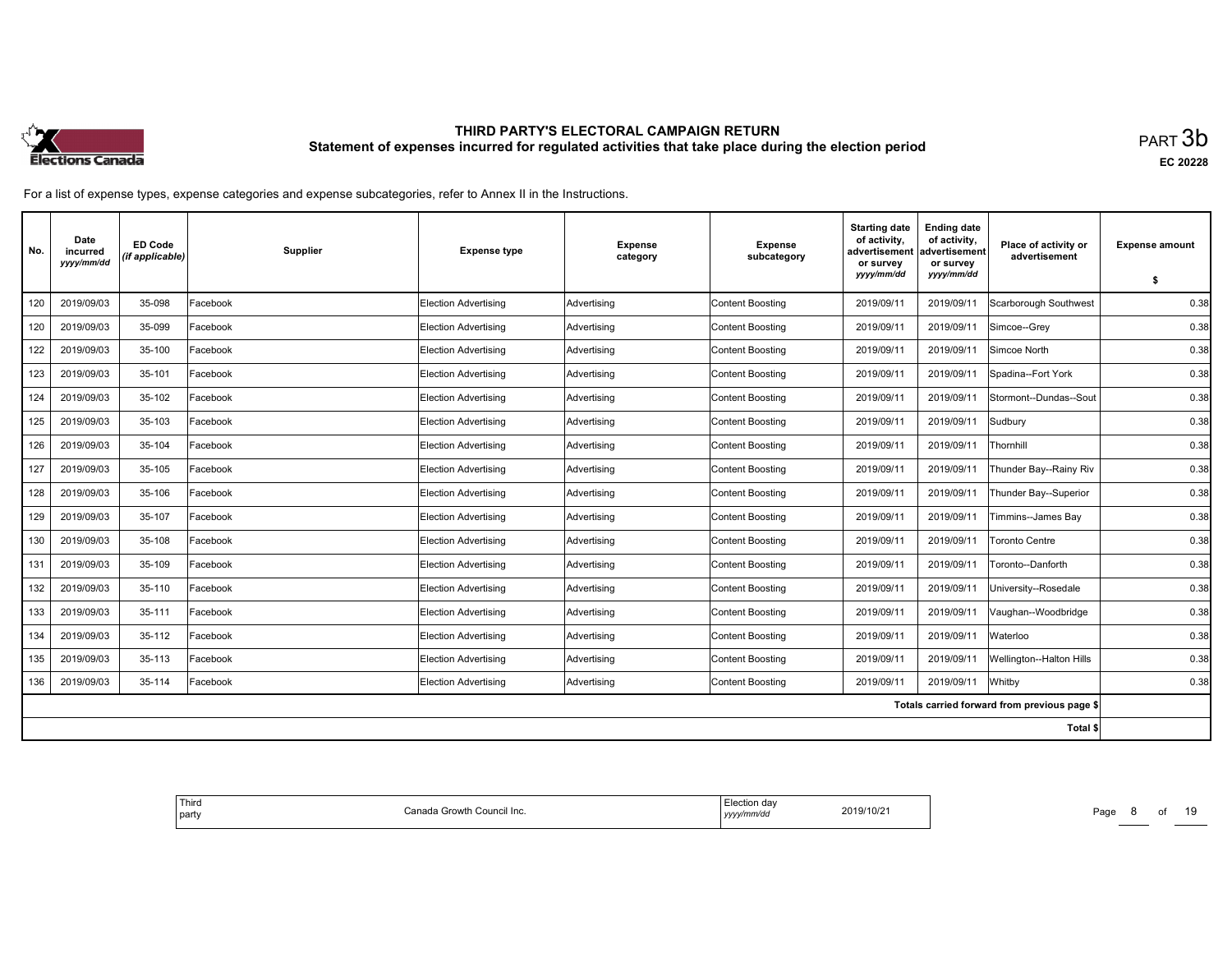

| No. | Date<br>incurred<br>yyyy/mm/dd | <b>ED Code</b><br>(if applicable) | Supplier | <b>Expense type</b>         | <b>Expense</b><br>category | <b>Expense</b><br>subcategory | <b>Starting date</b><br>of activity,<br>advertisement<br>or survey<br>yyyy/mm/dd | <b>Ending date</b><br>of activity,<br>advertisement<br>or survey<br>yyyy/mm/dd | Place of activity or<br>advertisement        | <b>Expense amount</b><br>\$ |
|-----|--------------------------------|-----------------------------------|----------|-----------------------------|----------------------------|-------------------------------|----------------------------------------------------------------------------------|--------------------------------------------------------------------------------|----------------------------------------------|-----------------------------|
| 137 | 2019/09/03                     | 35-115                            | Facebook | Election Advertising        | Advertising                | <b>Content Boosting</b>       | 2019/09/11                                                                       | 2019/09/11                                                                     | Willowdale                                   | 0.38                        |
| 138 | 2019/09/03                     | 35-116                            | Facebook | Election Advertising        | Advertising                | <b>Content Boosting</b>       | 2019/09/11                                                                       | 2019/09/11                                                                     | Windsor--Tecumseh                            | 0.38                        |
| 139 | 2019/09/03                     | 35-117                            | Facebook | Election Advertising        | Advertising                | <b>Content Boosting</b>       | 2019/09/11                                                                       | 2019/09/11                                                                     | Windsor West                                 | 0.38                        |
| 140 | 2019/09/03                     | 35-118                            | Facebook | <b>Election Advertising</b> | Advertising                | <b>Content Boosting</b>       | 2019/09/11                                                                       | 2019/09/11                                                                     | York Centre                                  | 0.38                        |
| 141 | 2019/09/03                     | 35-119                            | Facebook | <b>Election Advertising</b> | Advertising                | <b>Content Boosting</b>       | 2019/09/11                                                                       | 2019/09/11                                                                     | York--Simcoe                                 | 0.38                        |
| 142 | 2019/09/03                     | 35-120                            | Facebook | <b>Election Advertising</b> | Advertising                | <b>Content Boosting</b>       | 2019/09/11                                                                       | 2019/09/11                                                                     | York South--Weston                           | 0.38                        |
| 143 | 2019/09/03                     | 35-121                            | Facebook | Election Advertising        | Advertising                | <b>Content Boosting</b>       | 2019/09/11                                                                       | 2019/09/11                                                                     | Humber River--Black Cr                       | 0.38                        |
| 144 | 2019/09/08                     | 35-016                            | Facebook | <b>Election Advertising</b> | Advertising                | <b>Content Boosting</b>       | 2019/09/11                                                                       | 2019/09/11                                                                     | Cambridge                                    | 114.99                      |
| 145 | 2019/09/08                     | 35-015                            | Facebook | <b>Election Advertising</b> | Advertising                | <b>Content Boosting</b>       | 2019/09/11                                                                       | 2019/09/11                                                                     | Burlington                                   | 87.80                       |
| 146 | 2019/09/08                     | 35-085                            | Facebook | Election Advertising        | Advertising                | <b>Content Boosting</b>       | 2019/09/11                                                                       | 2019/09/11                                                                     | Pickering--Uxbridge                          | 85.10                       |
| 147 | 2019/09/08                     | 35-001                            | Facebook | <b>Election Advertising</b> | Advertising                | <b>Content Boosting</b>       | 2019/09/11                                                                       | 2019/09/11                                                                     | Ajax                                         | 56.32                       |
| 148 | 2019/09/08                     | 35-084                            | Facebook | <b>Election Advertising</b> | Advertising                | <b>Content Boosting</b>       | 2019/09/11                                                                       | 2019/09/1                                                                      | Peterborough--Kawartha                       | 117.18                      |
| 149 | 2019/09/08                     | 35-061                            | Facebook | Election Advertising        | Advertising                | <b>Content Boosting</b>       | 2019/09/11                                                                       | 2019/09/11                                                                     | Mississauga--Lakeshore                       | 95.76                       |
| 150 | 2019/09/08                     | 35-041                            | Facebook | <b>Election Advertising</b> | Advertising                | <b>Content Boosting</b>       | 2019/09/11                                                                       | 2019/09/11                                                                     | Kanata--Carleton                             | 103.54                      |
| 151 | 2019/09/08                     | 35-039                            | Facebook | Election Advertising        | Advertising                | <b>Content Boosting</b>       | 2019/09/11                                                                       | 2019/09/1                                                                      | Hastings--Lennox and A                       | 115.44                      |
| 152 | 2019/09/08                     | 35-006                            | Facebook | <b>Election Advertising</b> | Advertising                | <b>Content Boosting</b>       | 2019/09/11                                                                       | 2019/09/11                                                                     | Bay of Quinte                                | 123.23                      |
| 153 | 2019/09/08                     | 35-071                            | Facebook | Election Advertising        | Advertising                | <b>Content Boosting</b>       | 2019/09/11                                                                       | 2019/09/11                                                                     | Northumberland--Peterb                       | 131.90                      |
|     |                                |                                   |          |                             |                            |                               |                                                                                  |                                                                                | Totals carried forward from previous page \$ |                             |
|     |                                |                                   |          |                             |                            |                               |                                                                                  |                                                                                | Total \$                                     |                             |

| ' Third<br>Canada I<br>ı Council Inc.<br><b>Growth U.</b><br>party<br>uan | $\ddot{\mathbf{r}}$<br>ua v<br>2019/10/21<br>$\sim$ $\sim$<br>√mm/do<br>yyyyır | Page<br>______ |
|---------------------------------------------------------------------------|--------------------------------------------------------------------------------|----------------|
|---------------------------------------------------------------------------|--------------------------------------------------------------------------------|----------------|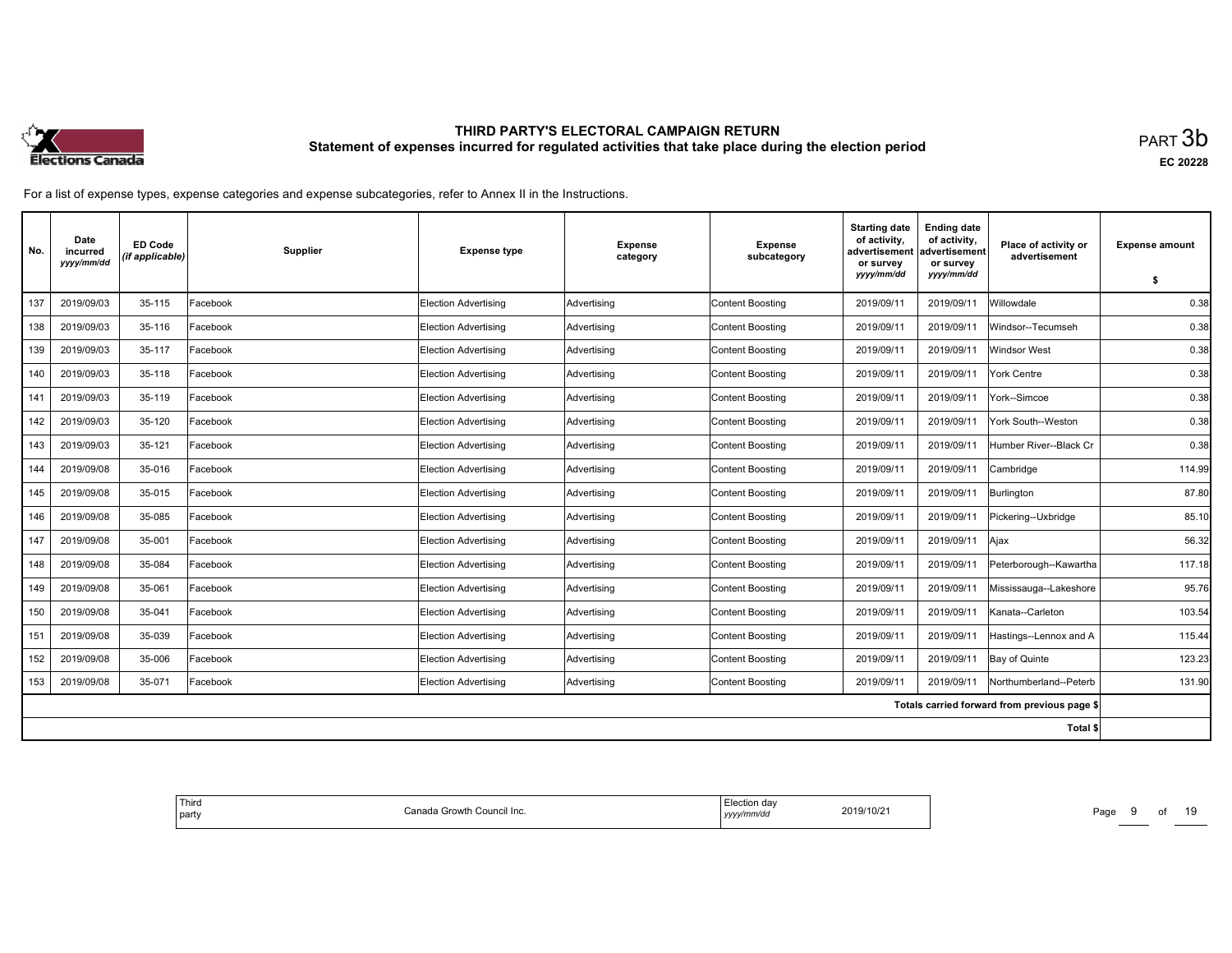

| No. | Date<br>incurred<br>yyyy/mm/dd | <b>ED Code</b><br>(if applicable) | Supplier | <b>Expense type</b>         | <b>Expense</b><br>category | <b>Expense</b><br>subcategory | <b>Starting date</b><br>of activity,<br>advertisement<br>or survey<br>yyyy/mm/dd | <b>Ending date</b><br>of activity,<br>advertisement<br>or survey<br>yyyy/mm/dd | Place of activity or<br>advertisement        | <b>Expense amount</b><br>\$ |
|-----|--------------------------------|-----------------------------------|----------|-----------------------------|----------------------------|-------------------------------|----------------------------------------------------------------------------------|--------------------------------------------------------------------------------|----------------------------------------------|-----------------------------|
| 154 | 2019/09/08                     | 35-043                            | Facebook | <b>Election Advertising</b> | Advertising                | <b>Content Boosting</b>       | 2019/09/11                                                                       | 2019/09/11                                                                     | King--Vaughan                                | 152.56                      |
| 155 | 2019/09/08                     | 35-064                            | Facebook | <b>Election Advertising</b> | Advertising                | <b>Content Boosting</b>       | 2019/09/11                                                                       | 2019/09/11                                                                     | Nepean                                       | 152.17                      |
| 156 | 2019/09/08                     | 35-118                            | Facebook | Election Advertising        | Advertising                | <b>Content Boosting</b>       | 2019/09/11                                                                       | 2019/09/11                                                                     | York Centre                                  | 182.29                      |
| 157 | 2019/09/11                     | 35-084                            | Facebook | <b>Election Advertising</b> | Advertising                | Content Boosting              | 2019/09/11                                                                       | 2019/09/1                                                                      | Peterborough--Kawartha                       | 0.72                        |
| 158 | 2019/09/11                     | 35-016                            | Facebook | Election Advertising        | Advertising                | <b>Content Boosting</b>       | 2019/09/11                                                                       | 2019/09/11                                                                     | Cambridge                                    | 0.71                        |
| 159 | 2019/09/11                     | 35-085                            | Facebook | Election Advertising        | Advertising                | <b>Content Boosting</b>       | 2019/09/11                                                                       | 2019/09/11                                                                     | Pickering--Uxbridge                          | 0.50                        |
| 160 | 2019/09/11                     | 35-064                            | Facebook | Election Advertising        | Advertising                | <b>Content Boosting</b>       | 2019/09/11                                                                       | 2019/09/11                                                                     | Nepean                                       | 0.81                        |
| 161 | 2019/09/11                     | 35-039                            | Facebook | <b>Election Advertising</b> | Advertising                | <b>Content Boosting</b>       | 2019/09/11                                                                       | 2019/09/11                                                                     | Hastings--Lennox and A                       | 0.59                        |
| 162 | 2019/09/11                     | 35-071                            | Facebook | <b>Election Advertising</b> | Advertising                | <b>Content Boosting</b>       | 2019/09/11                                                                       | 2019/09/1                                                                      | Northumberland--Peterb                       | 0.64                        |
| 163 | 2019/09/11                     | 35-006                            | Facebook | Election Advertising        | Advertising                | Content Boosting              | 2019/09/11                                                                       | 2019/09/11                                                                     | Bay of Quinte                                | 0.65                        |
| 164 | 2019/09/11                     | 35-001                            | Facebook | Election Advertising        | Advertising                | <b>Content Boosting</b>       | 2019/09/11                                                                       | 2019/09/11                                                                     | Ajax                                         | 0.36                        |
| 165 | 2019/09/11                     | 35-118                            | Facebook | <b>Election Advertising</b> | Advertising                | <b>Content Boosting</b>       | 2019/09/11                                                                       | 2019/09/11                                                                     | York Centre                                  | 1.20                        |
| 166 | 2019/09/11                     | 35-061                            | Facebook | Election Advertising        | Advertising                | <b>Content Boosting</b>       | 2019/09/11                                                                       | 2019/09/11                                                                     | Mississauga--Lakeshore                       | 0.68                        |
| 167 | 2019/09/11                     | 35-041                            | Facebook | <b>Election Advertising</b> | Advertising                | <b>Content Boosting</b>       | 2019/09/11                                                                       | 2019/09/11                                                                     | Kanata--Carleton                             | 0.70                        |
| 168 | 2019/09/11                     | 35-015                            | Facebook | Election Advertisina        | Advertising                | <b>Content Boosting</b>       | 2019/09/11                                                                       | 2019/09/11                                                                     | Burlington                                   | 0.49                        |
| 169 | 2019/09/11                     | 35-111                            | Facebook | <b>Election Advertising</b> | Advertising                | <b>Content Boosting</b>       | 2019/09/11                                                                       | 2019/09/11                                                                     | Vaughan--Woodbridge                          | 1.10                        |
| 170 | 2019/09/16                     | 46-006                            | Facebook | <b>Election Advertising</b> | Advertising                | Content Boosting              | 2019/09/11                                                                       | 2019/09/29                                                                     | Kildonan--St. Paul                           | 406.48                      |
|     |                                |                                   |          |                             |                            |                               |                                                                                  |                                                                                | Totals carried forward from previous page \$ |                             |
|     |                                |                                   |          |                             |                            |                               |                                                                                  |                                                                                | Total \$                                     |                             |

| <sup>I</sup> Third<br>Election day<br>Canada Growth Council Inc.<br>yyyy/mm/dd<br>  party | 2019/10/21 | Page<br>$\sim$ |
|-------------------------------------------------------------------------------------------|------------|----------------|
|-------------------------------------------------------------------------------------------|------------|----------------|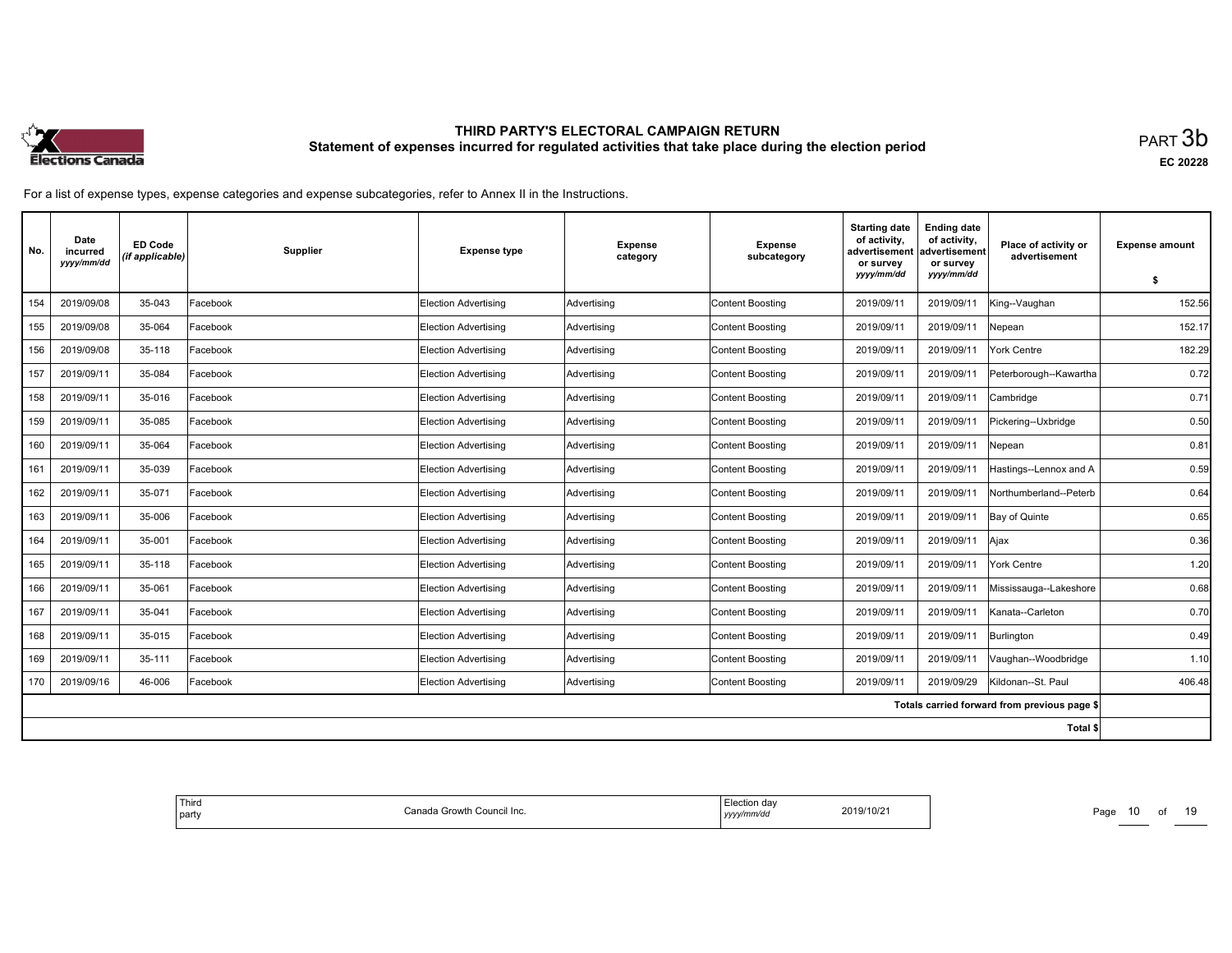

| No. | Date<br>incurred<br>yyyy/mm/dd | <b>ED Code</b><br>(if applicable) | Supplier              | <b>Expense type</b>         | <b>Expense</b><br>category | <b>Expense</b><br>subcategory | <b>Starting date</b><br>of activity,<br>advertisement<br>or survey<br>yyyy/mm/dd | <b>Ending date</b><br>of activity,<br>advertisement<br>or survey<br>yyyy/mm/dd | Place of activity or<br>advertisement        | <b>Expense amount</b><br>\$ |
|-----|--------------------------------|-----------------------------------|-----------------------|-----------------------------|----------------------------|-------------------------------|----------------------------------------------------------------------------------|--------------------------------------------------------------------------------|----------------------------------------------|-----------------------------|
| 171 | 2019/09/16                     | 48-004                            | Facebook              | <b>Election Advertising</b> | Advertising                | <b>Content Boosting</b>       | 2019/09/11                                                                       | 2019/09/29                                                                     | Calgary Centre                               | 486.25                      |
| 172 | 2019/09/16                     | 47-009                            | Facebook              | <b>Election Advertising</b> | Advertising                | <b>Content Boosting</b>       | 2019/09/11                                                                       | 2019/09/29                                                                     | Regina--Wascana                              | 783.39                      |
| 173 | 2019/09/16                     | 48-014                            | Facebook              | <b>Election Advertising</b> | Advertising                | <b>Content Boosting</b>       | 2019/09/11                                                                       | 2019/09/29                                                                     | <b>Edmonton Centre</b>                       | 394.11                      |
| 174 | 2019/09/16                     | 48-017                            | Facebook              | <b>Election Advertising</b> | Advertising                | <b>Content Boosting</b>       | 2019/09/11                                                                       | 2019/09/29                                                                     | Edmonton Mill Woods                          | 410.13                      |
| 175 | 2019/09/16                     | 46-013                            | Facebook              | <b>Election Advertising</b> | Advertising                | <b>Content Boosting</b>       | 2019/09/11                                                                       | 2019/09/29                                                                     | Winnipeg South                               | 405.31                      |
| 176 | 2019/09/18                     | 35-045                            | <b>Outfront Media</b> | <b>Election Advertising</b> | Advertising                | Signs                         | 2019/09/16                                                                       | 2019/10/20                                                                     | Kitchener Centre                             | 1,330.35                    |
| 177 | 2019/09/18                     | 35-047                            | <b>Outfront Media</b> | Election Advertising        | Advertising                | Signs                         | 2019/09/16                                                                       | 2019/10/20                                                                     | Kitchener South--Hespel                      | 1,189.65                    |
| 178 | 2019/09/18                     | 35-015                            | Outfront Media        | <b>Election Advertising</b> | Advertising                | Signs                         | 2019/09/16                                                                       | 2019/10/20                                                                     | Burlington                                   | 2,310.00                    |
| 179 | 2019/09/18                     | 35-038                            | Outfront Media        | <b>Election Advertising</b> | Advertising                | Signs                         | 2019/09/16                                                                       | 2019/10/20                                                                     | Hamilton West--Ancaster                      | 1,155.00                    |
| 180 | 2019/09/18                     | 35-035                            | <b>Outfront Media</b> | <b>Election Advertising</b> | Advertising                | Signs                         | 2019/09/16                                                                       | 2019/10/20                                                                     | Hamilton Centre                              | 2,310.00                    |
| 181 | 2019/09/18                     | 35-095                            | <b>Outfront Media</b> | <b>Election Advertising</b> | Advertising                | Signs                         | 2019/09/16                                                                       | 2019/10/20                                                                     | Scarborough--Guildwood                       | 1,260.00                    |
| 182 | 2019/09/18                     | 35-062                            | <b>Outfront Media</b> | Election Advertising        | Advertising                | Signs                         | 2019/09/16                                                                       | 2019/10/20                                                                     | Mississauga--Malton                          | 1,260.00                    |
| 183 | 2019/09/18                     | 35-063                            | Outfront Media        | <b>Election Advertising</b> | Advertising                | Signs                         | 2019/09/16                                                                       | 2019/10/20                                                                     | Mississauga--Streetsville                    | 1,260.00                    |
| 184 | 2019/09/18                     | 35-027                            | <b>Outfront Media</b> | <b>Election Advertising</b> | Advertising                | Signs                         | 2019/09/16                                                                       | 2019/10/20                                                                     | Etobicoke Centre                             | 1,260.00                    |
| 185 | 2019/09/18                     | 35-028                            | <b>Outfront Media</b> | Election Advertising        | Advertising                | Signs                         | 2019/09/16                                                                       | 2019/10/20                                                                     | Etobicoke--Lakeshore                         | 1,260.00                    |
| 186 | 2019/09/18                     | 35-028                            | <b>Outfront Media</b> | <b>Election Advertising</b> | Advertising                | Signs                         | 2019/09/16                                                                       | 2019/10/20                                                                     | Parkdale--High Park                          | 1,260.00                    |
| 187 | 2019/09/18                     | 35-120                            | Outfront Media        | <b>Election Advertising</b> | Advertising                | Signs                         | 2019/09/16                                                                       | 2019/10/20                                                                     | York South--Weston                           | 1,260.00                    |
|     |                                |                                   |                       |                             |                            |                               |                                                                                  |                                                                                | Totals carried forward from previous page \$ |                             |
|     |                                |                                   |                       |                             |                            |                               |                                                                                  |                                                                                | Total \$                                     |                             |

| ' Third<br><sup>1</sup> a Growth Council Inc.<br>Conor.<br>party<br>1av | :lection dav<br>2019/10/21<br>$\sim$ $\sim$<br>yyyy/mm/dd | Page<br>_____ |
|-------------------------------------------------------------------------|-----------------------------------------------------------|---------------|
|-------------------------------------------------------------------------|-----------------------------------------------------------|---------------|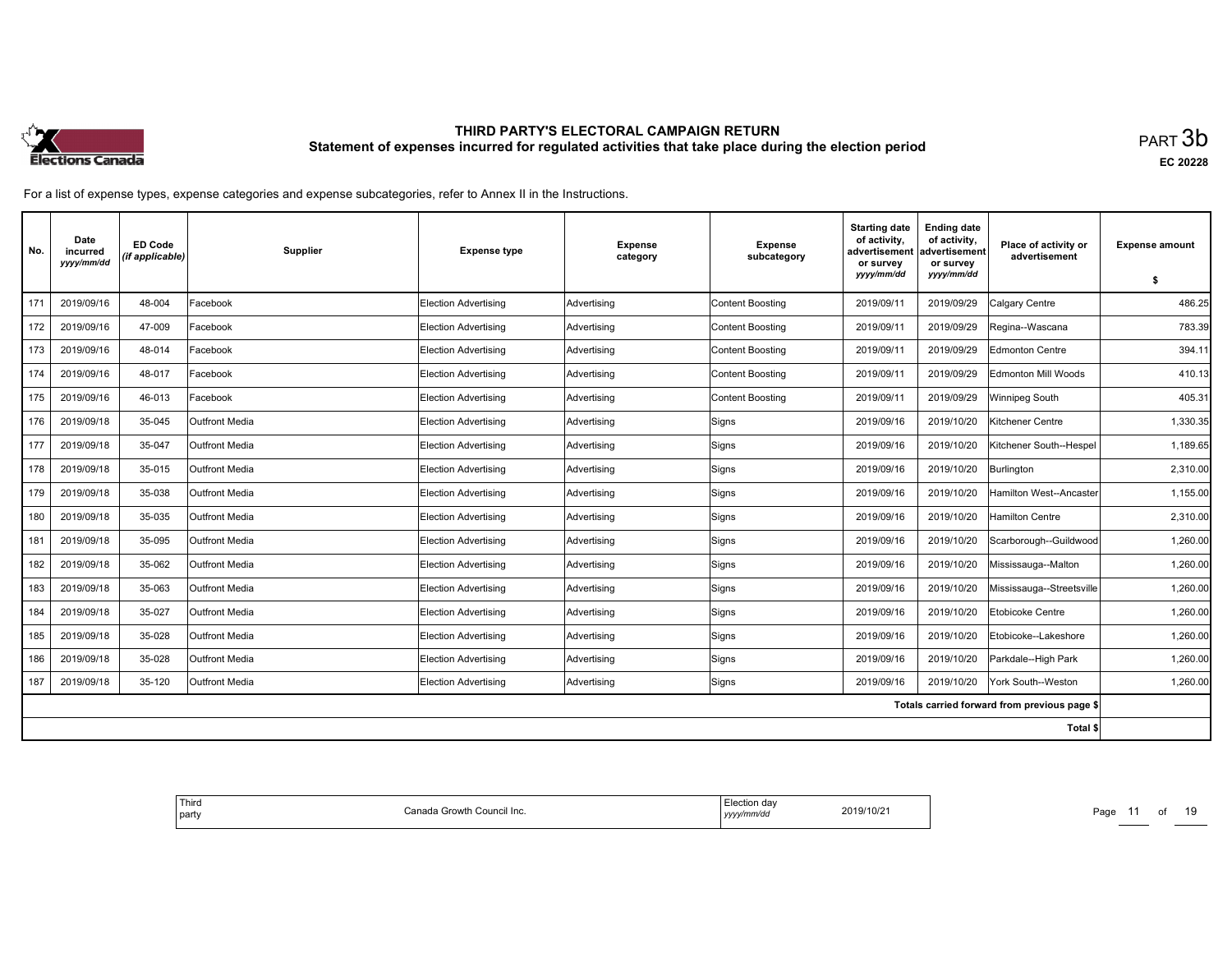

| No. | Date<br>incurred<br>yyyy/mm/dd | <b>ED Code</b><br>(if applicable) | <b>Supplier</b>                          | <b>Expense type</b>         | <b>Expense</b><br>category                      | <b>Expense</b><br>subcategory | <b>Starting date</b><br>of activity,<br>advertisement<br>or survey<br>yyyy/mm/dd | <b>Ending date</b><br>of activity,<br>advertisement<br>or survey<br>yyyy/mm/dd | Place of activity or<br>advertisement        | <b>Expense amount</b><br>\$ |
|-----|--------------------------------|-----------------------------------|------------------------------------------|-----------------------------|-------------------------------------------------|-------------------------------|----------------------------------------------------------------------------------|--------------------------------------------------------------------------------|----------------------------------------------|-----------------------------|
| 188 | 2019/09/18                     | 35-121                            | <b>Outfront Media</b>                    | <b>Election Advertising</b> | Advertising                                     | Signs                         | 2019/09/16                                                                       | 2019/10/20                                                                     | Humber River--Black Cr                       | 1,260.00                    |
|     |                                |                                   |                                          |                             |                                                 |                               |                                                                                  |                                                                                |                                              |                             |
| 189 | 2019/09/18                     | 35-109                            | <b>Outfront Media</b>                    | Election Advertising        | Advertising                                     | Signs                         | 2019/09/16                                                                       | 2019/10/20                                                                     | Toronto--Danforth                            | 1,260.00                    |
| 190 | 2019/09/18                     | 35-007                            | <b>Outfront Media</b>                    | Election Advertisina        | Advertising                                     | Signs                         | 2019/09/16                                                                       | 2019/10/20                                                                     | Beaches--East York                           | 1,260.00                    |
| 191 | 2019/09/18                     | 24-055                            | Outfront Media                           | Election Advertising        | Advertising                                     | Signs                         | 2019/09/16                                                                       | 2019/10/20                                                                     | Papineau                                     | 1,207.50                    |
| 192 | 2019/09/30                     | 99-999                            | Mash Media                               | Partisan Activity           | Salaries, Wages & Consulting Fe Consulting Fees |                               | 2019/09/11                                                                       | 2019/09/30                                                                     | <b>NATIONAL</b>                              | 2,591.28                    |
| 193 | 2019/09/30                     | 99-999                            | Mash Media                               | Partisan Activity           | Office                                          | Website-Hosting               | 2019/10/10                                                                       | 2019/10/10                                                                     | <b>NATIONAL</b>                              | 36.77                       |
| 194 | 2019/10/01                     | 99-999                            | Upstream Strategy Group Enterprises Inc. | Partisan Activity           | Salaries, Wages & Consulting Fe Consulting Fees |                               | 2019/10/01                                                                       | 2019/10/31                                                                     | <b>NATIONAL</b>                              | 2,825.00                    |
| 195 | 2019/10/01                     | 35-043                            | Upstream Strategy Group Enterprises Inc. | Partisan Activity           | Salaries, Wages & Consulting Fe Consulting Fees |                               | 2019/10/01                                                                       | 2019/10/31                                                                     | King--Vaughan                                | 217.31                      |
| 196 | 2019/10/01                     | 35-015                            | Upstream Strategy Group Enterprises Inc. | Partisan Activity           | Salaries, Wages & Consulting Fe Consulting Fees |                               | 2019/10/01                                                                       | 2019/10/31                                                                     | Burlington                                   | 217.31                      |
| 197 | 2019/10/01                     | 35-084                            | Upstream Strategy Group Enterprises Inc. | Partisan Activity           | Salaries, Wages & Consulting Fe Consulting Fees |                               | 2019/10/01                                                                       | 2019/10/31                                                                     | Peterborough--Kawartha                       | 217.31                      |
| 198 | 2019/10/01                     | 35-118                            | Upstream Strategy Group Enterprises Inc. | Partisan Activity           | Salaries, Wages & Consulting Fe Consulting Fees |                               | 2019/10/01                                                                       | 2019/10/31                                                                     | York Centre                                  | 217.31                      |
| 199 | 2019/10/01                     | 35-085                            | Upstream Strategy Group Enterprises Inc. | Partisan Activity           | Salaries, Wages & Consulting Fe Consulting Fees |                               | 2019/10/01                                                                       | 2019/10/31                                                                     | Pickering--Uxbridge                          | 217.31                      |
| 200 | 2019/10/01                     | 35-001                            | Upstream Strategy Group Enterprises Inc. | Partisan Activity           | Salaries, Wages & Consulting Fe Consulting Fees |                               | 2019/10/01                                                                       | 2019/10/31                                                                     | Ajax                                         | 217.31                      |
| 201 | 2019/10/01                     | 35-041                            | Upstream Strategy Group Enterprises Inc. | Partisan Activity           | Salaries, Wages & Consulting Fe Consulting Fees |                               | 2019/10/01                                                                       | 2019/10/31                                                                     | Kanata--Carleton                             | 217.31                      |
| 202 | 2019/10/01                     | 35-016                            | Upstream Strategy Group Enterprises Inc. | Partisan Activity           | Salaries, Wages & Consulting Fe Consulting Fees |                               | 2019/10/01                                                                       | 2019/10/31                                                                     | Cambridge                                    | 217.31                      |
| 203 | 2019/10/01                     | 35-006                            | Upstream Strategy Group Enterprises Inc. | Partisan Activity           | Salaries, Wages & Consulting Fe Consulting Fees |                               | 2019/10/01                                                                       | 2019/10/31                                                                     | Bay of Quinte                                | 217.31                      |
| 204 | 2019/10/01                     | 35-071                            | Upstream Strategy Group Enterprises Inc. | Partisan Activity           | Salaries, Wages & Consulting Fe Consulting Fees |                               | 2019/10/01                                                                       | 2019/10/31                                                                     | Northumberland--Peterb                       | 217.31                      |
|     |                                |                                   |                                          |                             |                                                 |                               |                                                                                  |                                                                                | Totals carried forward from previous page \$ |                             |
|     |                                |                                   |                                          |                             |                                                 |                               |                                                                                  |                                                                                | Total \$                                     |                             |

| Third<br>Canada Growth Council Inc.<br>  party | Election dav<br>2019/10/21<br>$\sim$<br>yyyy/mm/dd | Pagu<br>______ |
|------------------------------------------------|----------------------------------------------------|----------------|
|------------------------------------------------|----------------------------------------------------|----------------|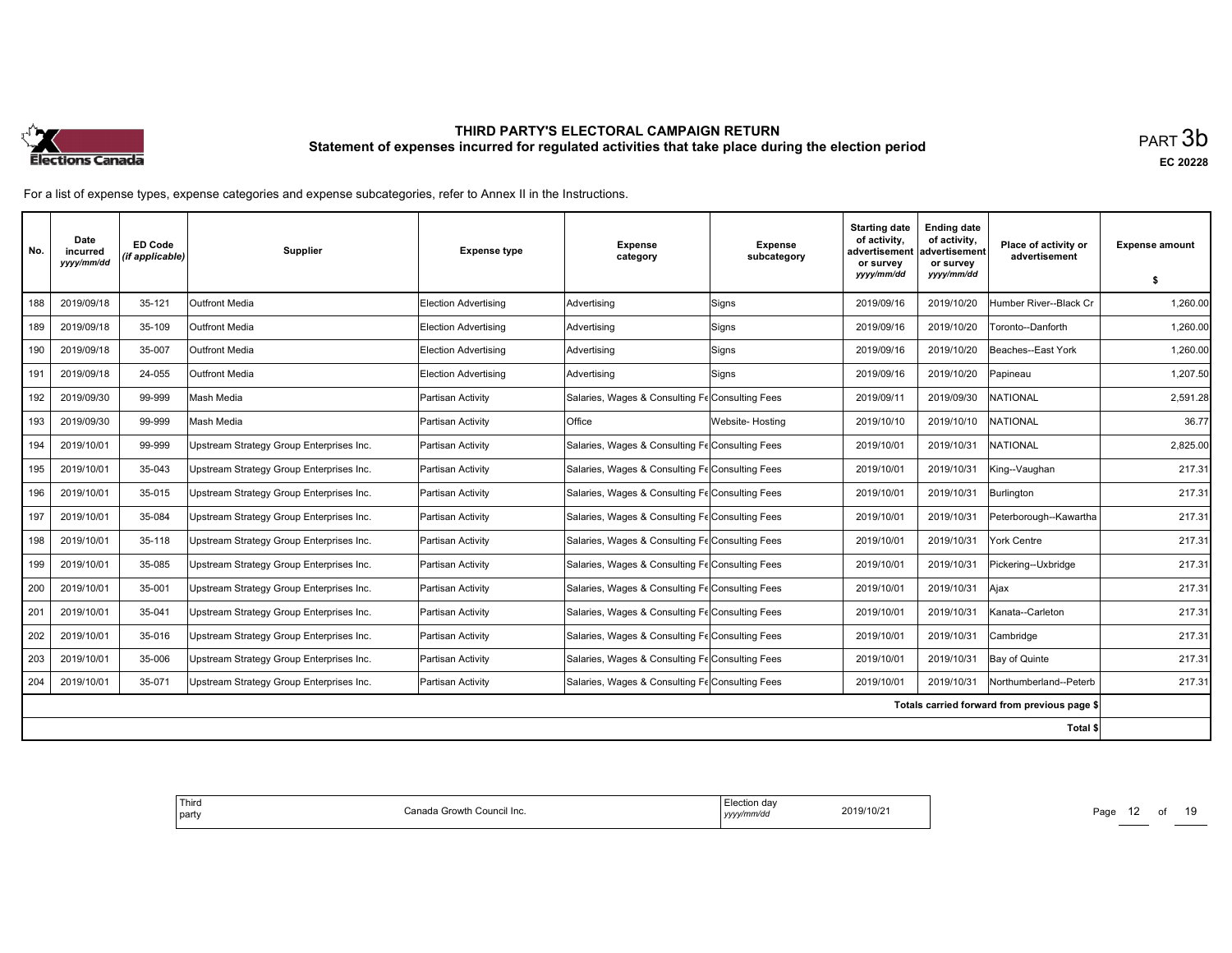

| No. | Date<br>incurred<br>yyyy/mm/dd | <b>ED Code</b><br>(if applicable) | <b>Supplier</b>                          | <b>Expense type</b>         | <b>Expense</b><br>category                      | <b>Expense</b><br>subcategory | <b>Starting date</b><br>of activity,<br>advertisement<br>or survey | <b>Ending date</b><br>of activity,<br>advertisement<br>or survey | Place of activity or<br>advertisement        | <b>Expense amount</b> |
|-----|--------------------------------|-----------------------------------|------------------------------------------|-----------------------------|-------------------------------------------------|-------------------------------|--------------------------------------------------------------------|------------------------------------------------------------------|----------------------------------------------|-----------------------|
|     |                                |                                   |                                          |                             |                                                 |                               | yyyy/mm/dd                                                         | yyyy/mm/dd                                                       |                                              | \$                    |
| 205 | 2019/10/01                     | 35-039                            | Upstream Strategy Group Enterprises Inc. | Partisan Activity           | Salaries, Wages & Consulting Fe Consulting Fees |                               | 2019/10/01                                                         | 2019/10/31                                                       | Hastings--Lennox and A                       | 217.31                |
| 206 | 2019/10/01                     | 35-061                            | Upstream Strategy Group Enterprises Inc. | Partisan Activity           | Salaries, Wages & Consulting Fe Consulting Fees |                               | 2019/10/01                                                         | 2019/10/31                                                       | Mississauga--Lakeshore                       | 217.31                |
| 207 | 2019/10/01                     | 35-064                            | Upstream Strategy Group Enterprises Inc. | Partisan Activity           | Salaries, Wages & Consulting Fe Consulting Fees |                               | 2019/10/01                                                         | 2019/10/31                                                       | Vepean                                       | 217.31                |
| 208 | 2019/10/01                     | 99-999                            | Royal Bank                               | Partisan Activity           | <b>Other</b>                                    | <b>Bank Fees</b>              | 2019/10/01                                                         | 2019/10/01                                                       | <b>NATIONAL</b>                              | 5.00                  |
| 209 | 2019/10/01                     | 99-999                            | Royal Bank                               | Partisan Activity           | <b>Other</b>                                    | Bank Fees                     | 2019/10/01                                                         | 2019/10/01                                                       | <b>NATIONAL</b>                              | 20.00                 |
| 210 | 2019/10/01                     | 99-999                            | Dale Richardson Communications           | Partisan Activity           | Salaries, Wages & Consulting Fe Consulting Fees |                               | 2019/10/01                                                         | 2019/10/21                                                       | <b>NATIONAL</b>                              | 1,244.25              |
| 211 | 2019/10/01                     | 46-013                            | Dale Richardson Communications           | Partisan Activity           | Salaries, Wages & Consulting Fe Consulting Fees |                               | 2019/10/01                                                         | 2019/10/21                                                       | Winnipeg South                               | 177.75                |
| 212 | 2019/10/01                     | 48-017                            | Dale Richardson Communications           | Partisan Activity           | Salaries, Wages & Consulting Fe Consulting Fees |                               | 2019/10/01                                                         | 2019/10/21                                                       | Edmonton Mill Woods                          | 177.75                |
| 213 | 2019/10/01                     | 47-009                            | Dale Richardson Communications           | Partisan Activity           | Salaries, Wages & Consulting Fe Consulting Fees |                               | 2019/10/01                                                         | 2019/10/21                                                       | Regina--Wascana                              | 177.75                |
| 214 | 2019/10/01                     | 48-014                            | Dale Richardson Communications           | Partisan Activity           | Salaries, Wages & Consulting Fe Consulting Fees |                               | 2019/10/01                                                         | 2019/10/21                                                       | Edmonton Centre                              | 177.75                |
| 215 | 2019/10/01                     | 46-006                            | Dale Richardson Communications           | Partisan Activity           | Salaries, Wages & Consulting Fe Consulting Fees |                               | 2019/10/01                                                         | 2019/10/21                                                       | Kildonan--St. Paul                           | 177.75                |
| 216 | 2019/10/01                     | 48-004                            | Dale Richardson Communications           | Partisan Activity           | Salaries, Wages & Consulting Fe Consulting Fees |                               | 2019/10/01                                                         | 2019/10/21                                                       | Calgary Centre                               | 177.75                |
| 217 | 2019/10/01                     | 47-007                            | Dale Richardson Communications           | Partisan Activity           | Salaries, Wages & Consulting Fe Consulting Fees |                               | 2019/10/01                                                         | 2019/10/21                                                       | Calgary Centre                               | 177.75                |
| 218 | 2019/10/01                     | 99-999                            | Dale Richardson Communications           | Partisan Activity           | Salaries, Wages & Consulting Fe Consulting Fees |                               | 2019/10/22                                                         | 2019/10/31                                                       | <b>NATIONAL</b>                              | 1,186.47              |
| 219 | 2019/10/04                     | 99-999                            | Globe and Mail                           | Election Advertising        | Advertising                                     | <b>Content Boosting</b>       | 2019/10/10                                                         | 2019/10/10                                                       | NATIONAL                                     | 16.650.00             |
| 220 | 2019/10/04                     | 99-999                            | Globe and Mail                           | <b>Election Advertising</b> | Advertising                                     | Print Media                   | 2019/10/10                                                         | 2019/10/10                                                       | <b>NATIONAL</b>                              | 31,500.00             |
| 221 | 2019/10/07                     | 99-999                            | Postmedia Network Inc.                   | <b>Election Advertising</b> | Advertising                                     | Print Media                   | 2019/10/10                                                         | 2019/10/10                                                       | <b>NATIONAL</b>                              | 30,425.85             |
|     |                                |                                   |                                          |                             |                                                 |                               |                                                                    |                                                                  | Totals carried forward from previous page \$ |                       |
|     |                                |                                   |                                          |                             |                                                 |                               |                                                                    |                                                                  | Total \$                                     |                       |

| <sup>I</sup> Third<br>Canada Growth Council Inc.<br>  party | Election day<br>2019/10/21<br>yyyy/mm/dd | Page<br>$\sim$ |
|-------------------------------------------------------------|------------------------------------------|----------------|
|-------------------------------------------------------------|------------------------------------------|----------------|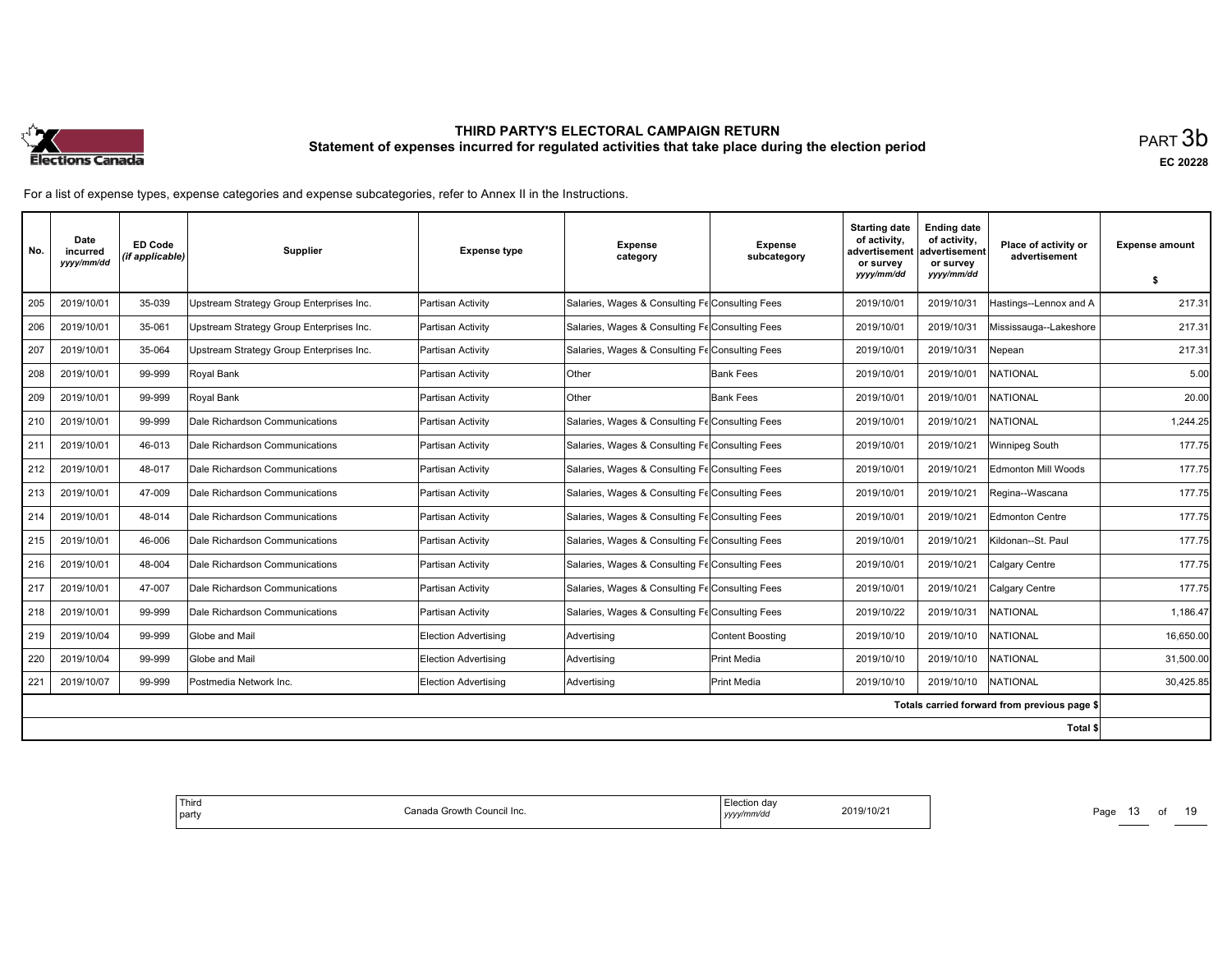

| No. | Date<br>incurred<br>yyyy/mm/dd | <b>ED Code</b><br>(if applicable) | Supplier                | <b>Expense type</b>         | <b>Expense</b><br>category | <b>Expense</b><br>subcategory | <b>Starting date</b><br>of activity.<br>advertisement<br>or survey<br>vyyy/mm/dd | <b>Ending date</b><br>of activity,<br>advertisement<br>or survey<br>yyyy/mm/dd | Place of activity or<br>advertisement        | <b>Expense amount</b><br>\$ |
|-----|--------------------------------|-----------------------------------|-------------------------|-----------------------------|----------------------------|-------------------------------|----------------------------------------------------------------------------------|--------------------------------------------------------------------------------|----------------------------------------------|-----------------------------|
| 222 | 2019/10/07                     | 99-999                            | Postmedia Network Inc.  | <b>Election Advertising</b> | Advertising                | <b>Content Boosting</b>       | 2019/10/10                                                                       | 2019/10/10                                                                     | <b>NATIONAL</b>                              | 5,250.00                    |
| 223 | 2019/10/10                     | 47-007                            | UNO Printing Co.        | <b>Election Advertising</b> | Advertising                | Signs                         | 2019/10/11                                                                       | 2019/10/11                                                                     | Regina--Lewvan                               | 449.55                      |
| 224 | 2019/10/10                     | 47-009                            | <b>UNO Printing Co.</b> | <b>Election Advertising</b> | Advertising                | Signs                         | 2019/10/11                                                                       | 2019/10/11                                                                     | Regina--Wascana                              | 710.40                      |
| 225 | 2019/10/13                     | 46-013                            | Facebook                | <b>Election Advertising</b> | Advertising                | Content Boosting              | 2019/10/01                                                                       | 2019/10/20                                                                     | Winnipeg South                               | 594.69                      |
| 226 | 2019/10/13                     | 48-017                            | Facebook                | Election Advertising        | Advertising                | <b>Content Boosting</b>       | 2019/10/01                                                                       | 2019/10/20                                                                     | <b>Edmonton Mill Woods</b>                   | 589.87                      |
| 227 | 2019/10/13                     | 47-009                            | Facebook                | Election Advertising        | Advertising                | Content Boosting              | 2019/10/01                                                                       | 2019/10/20                                                                     | Regina--Wascana                              | 782.02                      |
| 228 | 2019/10/13                     | 48-014                            | Facebook                | <b>Election Advertising</b> | Advertising                | Content Boosting              | 2019/10/01                                                                       | 2019/10/20                                                                     | Edmonton Centre                              | 605.89                      |
| 229 | 2019/10/13                     | 46-006                            | Facebook                | Election Advertising        | Advertising                | <b>Content Boosting</b>       | 2019/10/01                                                                       | 2019/10/20                                                                     | Kildonan--St. Paul                           | 593.52                      |
| 230 | 2019/10/13                     | 48-004                            | Facebook                | <b>Election Advertising</b> | Advertising                | <b>Content Boosting</b>       | 2019/10/01                                                                       | 2019/10/20                                                                     | Calgary Centre                               | 763.75                      |
| 231 | 2019/10/13                     | 35-043                            | Facebook                | <b>Election Advertising</b> | Advertising                | Content Boosting              | 2019/10/01                                                                       | 2019/10/13                                                                     | King--Vaughan                                | 675.27                      |
| 232 | 2019/10/13                     | 35-015                            | Facebook                | <b>Election Advertising</b> | Advertising                | <b>Content Boosting</b>       | 2019/10/01                                                                       | 2019/10/13                                                                     | Burlington                                   | 662.75                      |
| 233 | 2019/10/13                     | 35-084                            | Facebook                | <b>Election Advertising</b> | Advertising                | <b>Content Boosting</b>       | 2019/10/01                                                                       | 2019/10/13                                                                     | Peterborough--Kawartha                       | 292.15                      |
| 234 | 2019/10/13                     | 35-118                            | Facebook                | <b>Election Advertising</b> | Advertising                | Content Boosting              | 2019/10/01                                                                       | 2019/10/13                                                                     | York Centre                                  | 967.07                      |
| 235 | 2019/10/13                     | 35-085                            | Facebook                | <b>Election Advertising</b> | Advertising                | <b>Content Boosting</b>       | 2019/10/01                                                                       | 2019/10/13                                                                     | Pickering--Uxbridge                          | 287.61                      |
| 236 | 2019/10/13                     | 35-001                            | Facebook                | <b>Election Advertising</b> | Advertising                | <b>Content Boosting</b>       | 2019/10/01                                                                       | 2019/10/13                                                                     | Ajax                                         | 680.58                      |
| 237 | 2019/10/13                     | 35-041                            | Facebook                | <b>Election Advertising</b> | Advertising                | Content Boosting              | 2019/10/01                                                                       | 2019/10/13                                                                     | Kanata--Carleton                             | 673.19                      |
| 238 | 2019/10/13                     | 35-016                            | Facebook                | <b>Election Advertising</b> | Advertising                | <b>Content Boosting</b>       | 2019/10/01                                                                       | 2019/10/13                                                                     | Cambridge                                    | 675.26                      |
|     |                                |                                   |                         |                             |                            |                               |                                                                                  |                                                                                | Totals carried forward from previous page \$ |                             |
|     |                                |                                   |                         |                             |                            |                               |                                                                                  |                                                                                | Total \$                                     |                             |

| Third<br>ı Growth<br>› Council Inc.<br>`ono<br>l party<br>,,,,,,<br>,,,,,<br>the control of the control | da<br>2019/10/21<br>$\sim$<br>nnva | Page |
|---------------------------------------------------------------------------------------------------------|------------------------------------|------|
|---------------------------------------------------------------------------------------------------------|------------------------------------|------|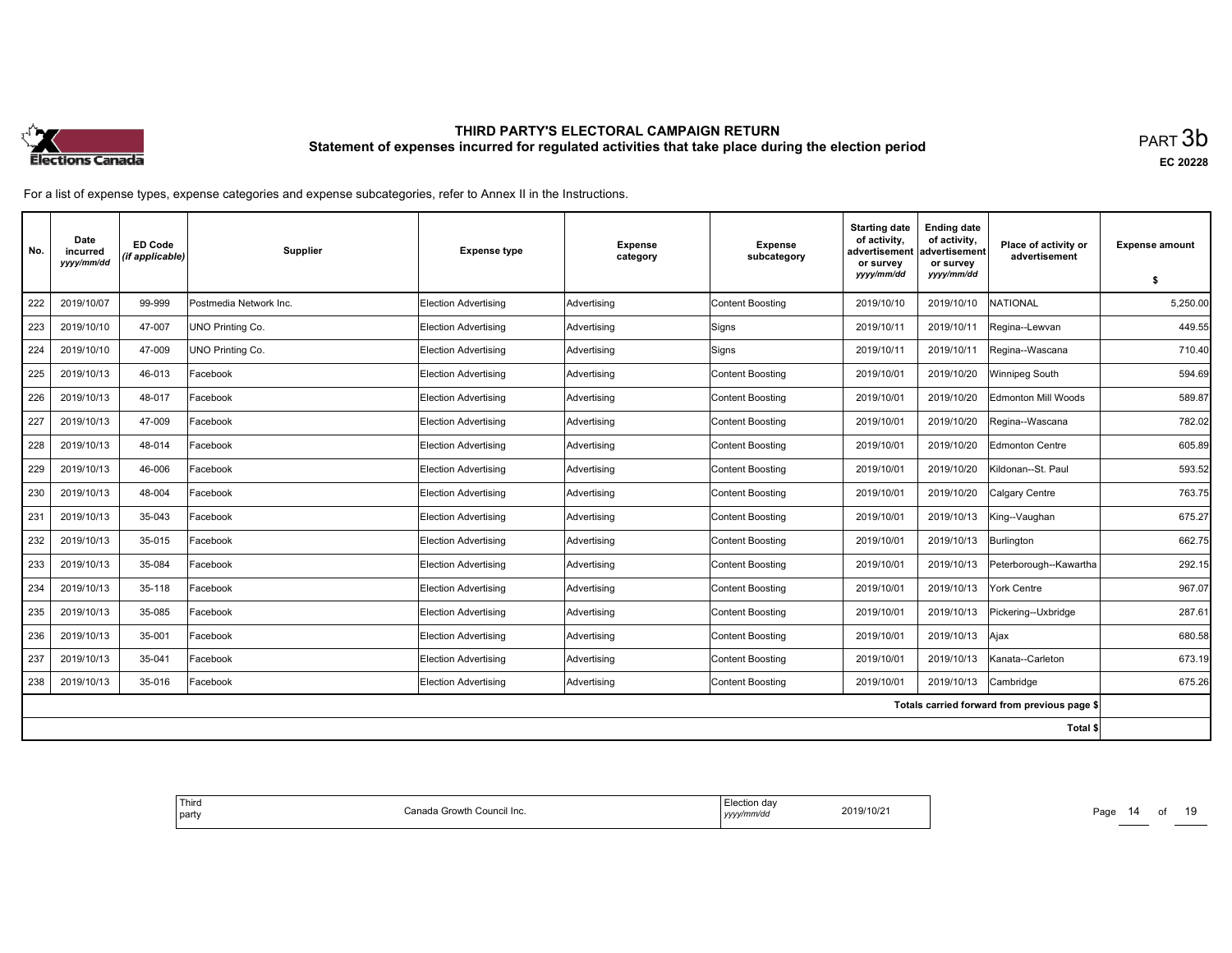

| No. | Date<br>incurred<br>yyyy/mm/dd | <b>ED Code</b><br>(if applicable) | Supplier            | <b>Expense type</b>         | <b>Expense</b><br>category | <b>Expense</b><br>subcategory | <b>Starting date</b><br>of activity,<br>advertisement<br>or survey<br>yyyy/mm/dd | <b>Ending date</b><br>of activity,<br>advertisement<br>or survey<br>yyyy/mm/dd | Place of activity or<br>advertisement        | <b>Expense amount</b><br>\$ |
|-----|--------------------------------|-----------------------------------|---------------------|-----------------------------|----------------------------|-------------------------------|----------------------------------------------------------------------------------|--------------------------------------------------------------------------------|----------------------------------------------|-----------------------------|
| 239 | 2019/10/13                     | 35-006                            | Facebook            | <b>Election Advertising</b> | Advertising                | <b>Content Boosting</b>       | 2019/10/01                                                                       | 2019/10/13                                                                     | Bay of Quinte                                | 287.59                      |
| 240 | 2019/10/13                     | 35-071                            | Facebook            | Election Advertising        | Advertising                | <b>Content Boosting</b>       | 2019/10/01                                                                       | 2019/10/13                                                                     | Northumberland--Peterb                       | 287.10                      |
| 241 | 2019/10/13                     | 35-039                            | Facebook            | Election Advertising        | Advertising                | <b>Content Boosting</b>       | 2019/10/01                                                                       | 2019/10/13                                                                     | Hastings--Lennox and A                       | 287.09                      |
| 242 | 2019/10/13                     | 35-061                            | Facebook            | <b>Election Advertising</b> | Advertising                | Content Boosting              | 2019/10/01                                                                       | 2019/10/13                                                                     | Mississauga--Lakeshore                       | 674.12                      |
| 243 | 2019/10/13                     | 35-064                            | Facebook            | <b>Election Advertising</b> | Advertising                | <b>Content Boosting</b>       | 2019/10/01                                                                       | 2019/10/13                                                                     | Nepean                                       | 289.27                      |
| 244 | 2019/10/14                     | 35-118                            | Facebook            | Election Advertising        | Advertising                | <b>Content Boosting</b>       | 2019/10/14                                                                       | 2019/10/20                                                                     | York Centre                                  | 478.27                      |
| 245 | 2019/10/14                     | 35-016                            | Facebook            | <b>Election Advertising</b> | Advertising                | <b>Content Boosting</b>       | 2019/10/14                                                                       | 2019/10/20                                                                     | Cambridge                                    | 570.58                      |
| 246 | 2019/10/14                     | 35-041                            | Facebook            | <b>Election Advertising</b> | Advertising                | <b>Content Boosting</b>       | 2019/10/14                                                                       | 2019/10/20                                                                     | Kanata--Carleton                             | 570.58                      |
| 247 | 2019/10/15                     | 35-016                            | Facebook            | Election Advertising        | Advertising                | <b>Content Boosting</b>       | 2019/10/14                                                                       | 2019/10/20                                                                     | Cambridge                                    | 428.14                      |
| 248 | 2019/10/15                     | 47-009                            | Prairie Advertising | Election Advertising        | Advertising                | Mail Outs                     | 2019/10/15                                                                       | 2019/10/15                                                                     | Regina--Wascana                              | 1,764.00                    |
| 249 | 2019/10/15                     | 47-007                            | Prairie Advertising | <b>Election Advertising</b> | Advertising                | Mail Outs                     | 2019/10/15                                                                       | 2019/10/15                                                                     | Regina--Lewvan                               | 897.75                      |
| 250 | 2019/10/16                     | 35-015                            | Facebook            | <b>Election Advertising</b> | Advertising                | <b>Content Boosting</b>       | 2019/10/14                                                                       | 2019/10/20                                                                     | Burlington                                   | 428.14                      |
| 251 | 2019/10/17                     | 35-085                            | Facebook            | <b>Election Advertising</b> | Advertising                | Content Boosting              | 2019/10/14                                                                       | 2019/10/20                                                                     | Pickering--Uxbridge                          | 428.14                      |
| 252 | 2019/10/18                     | 35-001                            | Facebook            | <b>Election Advertising</b> | Advertising                | <b>Content Boosting</b>       | 2019/10/14                                                                       | 2019/10/20                                                                     | Ajax                                         | 428.14                      |
| 253 | 2019/10/19                     | 35-007                            | Accent Media Corp   | <b>Election Advertising</b> | Advertising                | Signs                         | 2019/10/19                                                                       | 2019/10/20                                                                     | Beaches--East York                           | 523.76                      |
| 254 | 2019/10/19                     | 35-018                            | Accent Media Corp   | <b>Election Advertising</b> | Advertising                | Signs                         | 2019/10/19                                                                       | 2019/10/20                                                                     | Davenport                                    | 523.76                      |
| 255 | 2019/10/19                     | 35-019                            | Accent Media Corp   | Election Advertising        | Advertising                | Signs                         | 2019/10/19                                                                       | 2019/10/20                                                                     | Don Valley East                              | 523.76                      |
|     |                                |                                   |                     |                             |                            |                               |                                                                                  |                                                                                | Totals carried forward from previous page \$ |                             |
|     |                                |                                   |                     |                             |                            |                               |                                                                                  |                                                                                | Total \$                                     |                             |

| <sup>I</sup> Third<br>Canada Growth Council Inc.<br>  party | Election day<br>2019/10/21<br>yyyy/mm/dd | Page<br>$\sim$ |
|-------------------------------------------------------------|------------------------------------------|----------------|
|-------------------------------------------------------------|------------------------------------------|----------------|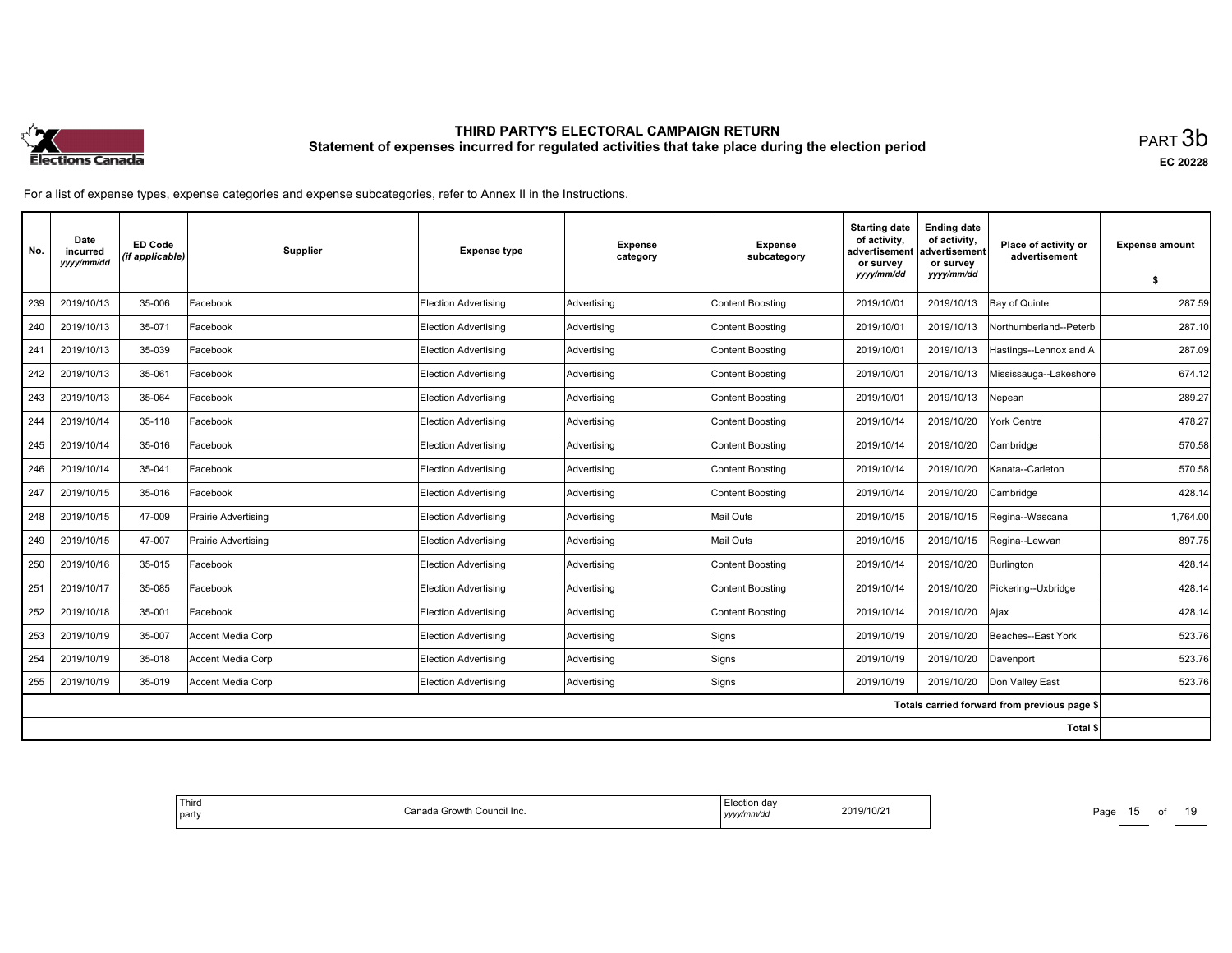

| No. | Date<br>incurred<br>yyyy/mm/dd | <b>ED Code</b><br>(if applicable) | <b>Supplier</b>   | <b>Expense type</b>         | <b>Expense</b><br>category | <b>Expense</b><br>subcategory | <b>Starting date</b><br>of activity,<br>advertisement<br>or survey<br>yyyy/mm/dd | <b>Ending date</b><br>of activity,<br>advertisement<br>or survey<br>yyyy/mm/dd | Place of activity or<br>advertisement        | <b>Expense amount</b><br>\$ |
|-----|--------------------------------|-----------------------------------|-------------------|-----------------------------|----------------------------|-------------------------------|----------------------------------------------------------------------------------|--------------------------------------------------------------------------------|----------------------------------------------|-----------------------------|
| 256 | 2019/10/19                     | 35-020                            | Accent Media Corp | <b>Election Advertising</b> | Advertising                | Signs                         | 2019/10/19                                                                       | 2019/10/20                                                                     | Don Valley North                             | 523.76                      |
| 257 | 2019/10/19                     | 35-021                            | Accent Media Corp | Election Advertising        | Advertising                | Signs                         | 2019/10/19                                                                       | 2019/10/20                                                                     | Don Valley West                              | 523.76                      |
| 258 | 2019/10/19                     | 35-024                            | Accent Media Corp | <b>Election Advertising</b> | Advertising                | Signs                         | 2019/10/19                                                                       | 2019/10/20                                                                     | Eglinton--Lawrence                           | 523.76                      |
| 259 | 2019/10/19                     | 35-027                            | Accent Media Corp | Election Advertising        | Advertising                | Signs                         | 2019/10/19                                                                       | 2019/10/20                                                                     | Etobicoke Centre                             | 523.76                      |
| 260 | 2019/10/19                     | 35-028                            | Accent Media Corp | Election Advertising        | Advertising                | Signs                         | 2019/10/19                                                                       | 2019/10/20                                                                     | Etobicoke--Lakeshore                         | 523.76                      |
| 261 | 2019/10/19                     | 35-029                            | Accent Media Corp | Election Advertising        | Advertising                | Signs                         | 2019/10/19                                                                       | 2019/10/20                                                                     | <b>Etobicoke North</b>                       | 523.76                      |
| 262 | 2019/10/19                     | 35-121                            | Accent Media Corp | <b>Election Advertising</b> | Advertising                | Signs                         | 2019/10/19                                                                       | 2019/10/20                                                                     | Humber River--Black Cr                       | 523.76                      |
| 263 | 2019/10/19                     | 35-081                            | Accent Media Corp | Election Advertising        | Advertising                | Signs                         | 2019/10/19                                                                       | 2019/10/20                                                                     | Parkdale--High Park                          | 523.76                      |
| 264 | 2019/10/19                     | 35-093                            | Accent Media Corp | <b>Election Advertising</b> | Advertising                | Signs                         | 2019/10/19                                                                       | 2019/10/20                                                                     | Scarborough--Agincourt                       | 523.76                      |
| 265 | 2019/10/19                     | 35-094                            | Accent Media Corp | Election Advertising        | Advertising                | Signs                         | 2019/10/19                                                                       | 2019/10/20                                                                     | Scarborough Centre                           | 523.76                      |
| 266 | 2019/10/19                     | 35-095                            | Accent Media Corp | Election Advertising        | Advertising                | Signs                         | 2019/10/19                                                                       | 2019/10/20                                                                     | Scarborough--Guildwood                       | 523.76                      |
| 267 | 2019/10/19                     | 35-096                            | Accent Media Corp | <b>Election Advertising</b> | Advertising                | Signs                         | 2019/10/19                                                                       | 2019/10/20                                                                     | Scarborough North                            | 523.76                      |
| 268 | 2019/10/19                     | 35-097                            | Accent Media Corp | Election Advertising        | Advertising                | Signs                         | 2019/10/19                                                                       | 2019/10/20                                                                     | Scarborough--Rouge Pa                        | 523.76                      |
| 269 | 2019/10/19                     | 35-098                            | Accent Media Corp | Election Advertising        | Advertising                | Signs                         | 2019/10/19                                                                       | 2019/10/20                                                                     | Scarborough Southwest                        | 523.76                      |
| 270 | 2019/10/19                     | 35-101                            | Accent Media Corp | <b>Election Advertising</b> | Advertising                | Signs                         | 2019/10/19                                                                       | 2019/10/20                                                                     | Spadina--Fort York                           | 523.76                      |
| 271 | 2019/10/19                     | 35-108                            | Accent Media Corp | Election Advertising        | Advertising                | Signs                         | 2019/10/19                                                                       | 2019/10/20                                                                     | Toronto Centre                               | 523.76                      |
| 272 | 2019/10/19                     | 35-109                            | Accent Media Corp | <b>Election Advertising</b> | Advertising                | Signs                         | 2019/10/19                                                                       | 2019/10/20                                                                     | Toronto--Danforth                            | 523.76                      |
|     |                                |                                   |                   |                             |                            |                               |                                                                                  |                                                                                | Totals carried forward from previous page \$ |                             |
|     |                                |                                   |                   |                             |                            |                               |                                                                                  |                                                                                | Total \$                                     |                             |

| <sup>I</sup> Third<br>Canada Growth Council Inc.<br>  party | Election day<br>2019/10/21<br>yyyy/mm/dd | Page<br>$\sim$ |
|-------------------------------------------------------------|------------------------------------------|----------------|
|-------------------------------------------------------------|------------------------------------------|----------------|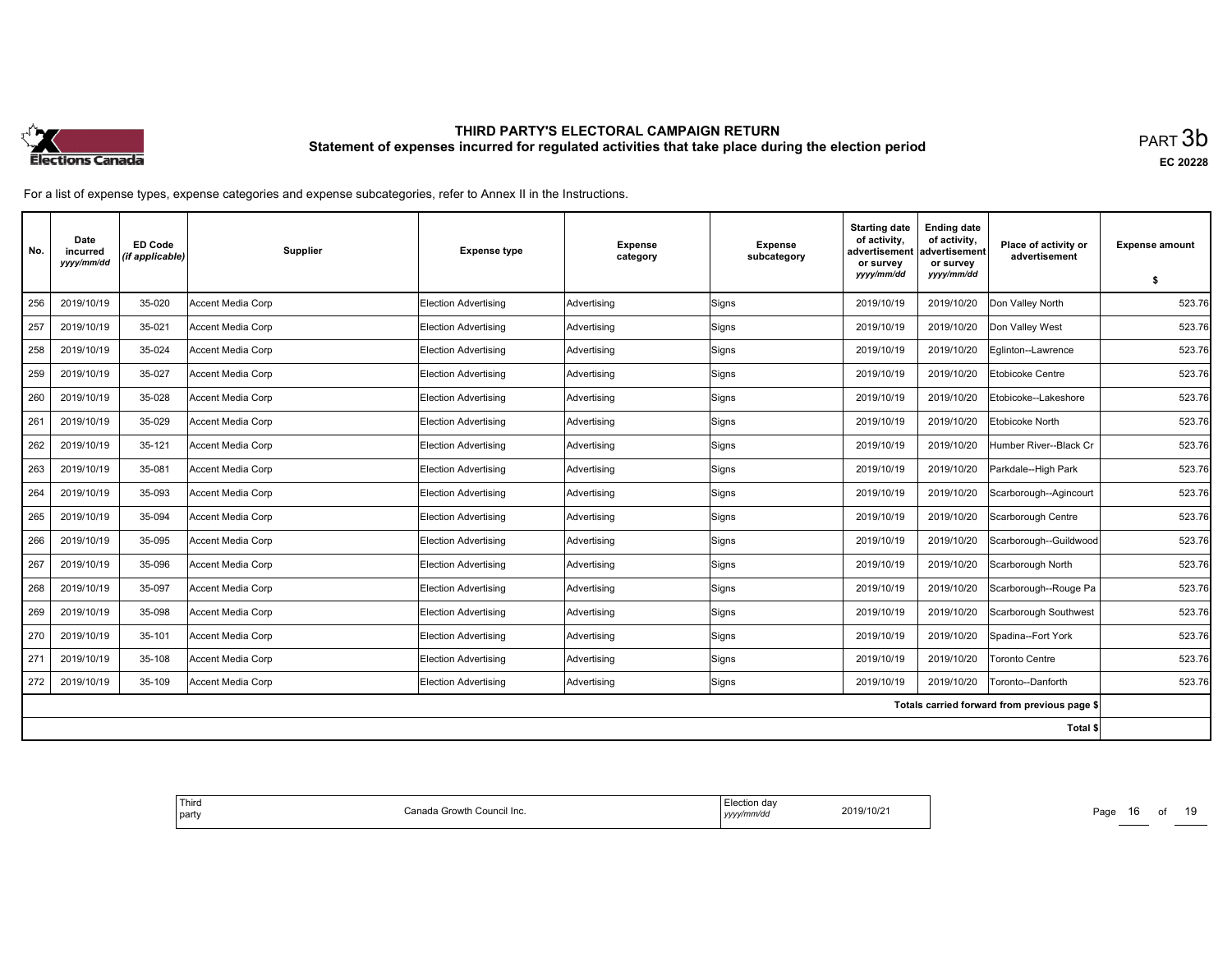

| No. | Date<br>incurred<br>yyyy/mm/dd | <b>ED Code</b><br>(if applicable) | Supplier          | <b>Expense type</b>         | <b>Expense</b><br>category | <b>Expense</b><br>subcategory | <b>Starting date</b><br>of activity,<br>advertisement<br>or survey<br>yyyy/mm/dd | <b>Ending date</b><br>of activity,<br>advertisement<br>or survey<br>yyyy/mm/dd | Place of activity or<br>advertisement        | <b>Expense amount</b><br>\$ |
|-----|--------------------------------|-----------------------------------|-------------------|-----------------------------|----------------------------|-------------------------------|----------------------------------------------------------------------------------|--------------------------------------------------------------------------------|----------------------------------------------|-----------------------------|
| 273 | 2019/10/19                     | 35-090                            | Accent Media Corp | <b>Election Advertising</b> | Advertising                | Signs                         | 2019/10/19                                                                       | 2019/10/20                                                                     | Toronto--St. Paul's                          | 523.76                      |
| 274 | 2019/10/19                     | 35-110                            | Accent Media Corp | Election Advertising        | Advertising                | Signs                         | 2019/10/19                                                                       | 2019/10/20                                                                     | University--Rosedale                         | 523.76                      |
| 275 | 2019/10/19                     | 35-115                            | Accent Media Corp | Election Advertising        | Advertising                | Signs                         | 2019/10/19                                                                       | 2019/10/20                                                                     | Willowdale                                   | 523.76                      |
| 276 | 2019/10/19                     | 35-118                            | Accent Media Corp | <b>Election Advertising</b> | Advertising                | Signs                         | 2019/10/19                                                                       | 2019/10/20                                                                     | York Centre                                  | 523.76                      |
| 277 | 2019/10/19                     | 35-120                            | Accent Media Corp | Election Advertising        | Advertising                | Signs                         | 2019/10/19                                                                       | 2019/10/20                                                                     | York South--Weston                           | 523.76                      |
| 278 | 2019/10/19                     | 35-001                            | Accent Media Corp | Election Advertisina        | Advertising                | Signs                         | 2019/10/19                                                                       | 2019/10/20                                                                     | Ajax                                         | 523.76                      |
| 279 | 2019/10/19                     | 35-003                            | Accent Media Corp | <b>Election Advertising</b> | Advertising                | Signs                         | 2019/10/19                                                                       | 2019/10/20                                                                     | Aurora--Oak Ridges--Ric                      | 523.76                      |
| 280 | 2019/10/19                     | 35-023                            | Accent Media Corp | Election Advertising        | Advertising                | Signs                         | 2019/10/19                                                                       | 2019/10/20                                                                     | Durham                                       | 523.76                      |
| 281 | 2019/10/19                     | 35-043                            | Accent Media Corp | <b>Election Advertising</b> | Advertising                | Signs                         | 2019/10/19                                                                       | 2019/10/20                                                                     | King--Vaughan                                | 523.76                      |
| 282 | 2019/10/19                     | 35-054                            | Accent Media Corp | Election Advertising        | Advertising                | Signs                         | 2019/10/19                                                                       | 2019/10/20                                                                     | Markham--Stouffville                         | 523.76                      |
| 283 | 2019/10/19                     | 35-055                            | Accent Media Corp | Election Advertising        | Advertising                | Signs                         | 2019/10/19                                                                       | 2019/10/20                                                                     | Markham--Thornhill                           | 523.76                      |
| 284 | 2019/10/19                     | 35-056                            | Accent Media Corp | Election Advertising        | Advertising                | Signs                         | 2019/10/19                                                                       | 2019/10/20                                                                     | Markham--Unionville                          | 523.76                      |
| 285 | 2019/10/19                     | 35-065                            | Accent Media Corp | Election Advertising        | Advertising                | Signs                         | 2019/10/19                                                                       | 2019/10/20                                                                     | Newmarket--Aurora                            | 523.76                      |
| 286 | 2019/10/19                     | 35-074                            | Accent Media Corp | Election Advertising        | Advertising                | Signs                         | 2019/10/19                                                                       | 2019/10/20                                                                     | Oshawa                                       | 523.76                      |
| 287 | 2019/10/19                     | 35-085                            | Accent Media Corp | Election Advertising        | Advertising                | Signs                         | 2019/10/19                                                                       | 2019/10/20                                                                     | Pickering--Uxbridge                          | 523.76                      |
| 288 | 2019/10/19                     | 35-087                            | Accent Media Corp | Election Advertising        | Advertising                | Signs                         | 2019/10/19                                                                       | 2019/10/20                                                                     | Richmond Hill                                | 523.76                      |
| 289 | 2019/10/19                     | 35-104                            | Accent Media Corp | Election Advertising        | Advertising                | Signs                         | 2019/10/19                                                                       | 2019/10/20                                                                     | Thornhill                                    | 523.76                      |
|     |                                |                                   |                   |                             |                            |                               |                                                                                  |                                                                                | Totals carried forward from previous page \$ |                             |
|     |                                |                                   |                   |                             |                            |                               |                                                                                  |                                                                                | Total \$                                     |                             |

| <sup>I</sup> Third<br>Canada Growth Council Inc.<br>  party | <b>Election dav</b><br>2019/10/21<br>yyyy/mm/dd | Page |
|-------------------------------------------------------------|-------------------------------------------------|------|
|-------------------------------------------------------------|-------------------------------------------------|------|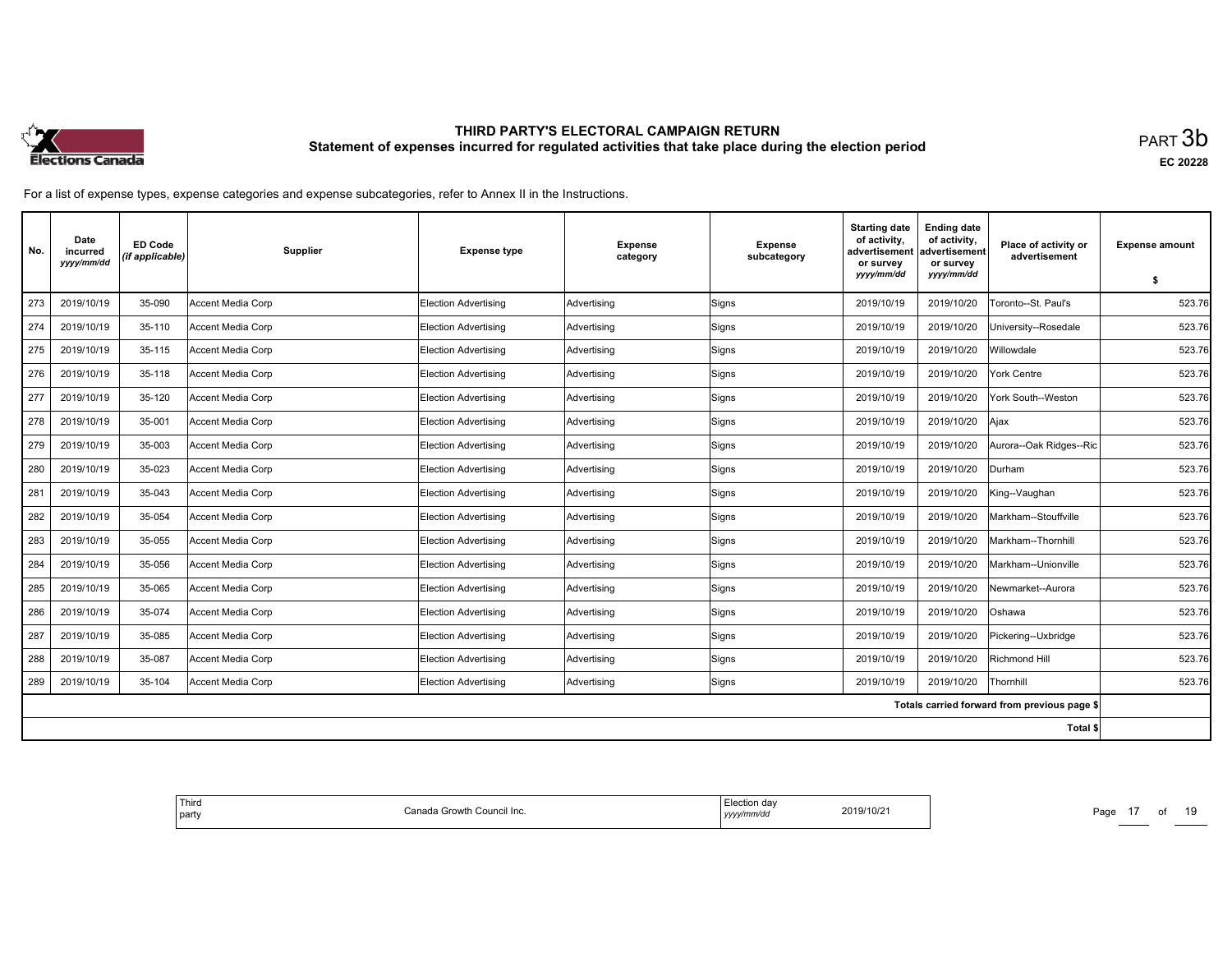

| No. | Date<br>incurred<br>yyyy/mm/dd | <b>ED Code</b><br>(if applicable) | Supplier          | <b>Expense type</b>         | <b>Expense</b><br>category | <b>Expense</b><br>subcategory | <b>Starting date</b><br>of activity,<br>advertisement<br>or survey<br>yyyy/mm/dd | <b>Ending date</b><br>of activity,<br>ladvertisement<br>or survey<br>yyyy/mm/dd | Place of activity or<br>advertisement        | <b>Expense amount</b><br>\$ |
|-----|--------------------------------|-----------------------------------|-------------------|-----------------------------|----------------------------|-------------------------------|----------------------------------------------------------------------------------|---------------------------------------------------------------------------------|----------------------------------------------|-----------------------------|
| 290 | 2019/10/19                     | 35-111                            | Accent Media Corp | <b>Election Advertising</b> | Advertising                | Signs                         | 2019/10/19                                                                       | 2019/10/20                                                                      | Vaughan--Woodbridge                          | 523.76                      |
| 291 | 2019/10/19                     | 35-114                            | Accent Media Corp | <b>Election Advertising</b> | Advertising                | Signs                         | 2019/10/19                                                                       | 2019/10/20                                                                      | Whitby                                       | 523.76                      |
| 292 | 2019/10/19                     | 35-119                            | Accent Media Corp | Election Advertising        | Advertising                | Signs                         | 2019/10/19                                                                       | 2019/10/20                                                                      | York--Simcoe                                 | 523.76                      |
| 293 | 2019/10/19                     | 59-034                            | Wild On Media     | Election Advertising        | Advertising                | Signs                         | 2019/10/19                                                                       | 2019/10/20                                                                      | Vancouver Centre                             | 2,202.87                    |
| 294 | 2019/10/19                     | 59-035                            | Wild On Media     | Election Advertising        | Advertising                | Signs                         | 2019/10/19                                                                       | 2019/10/20                                                                      | Vancouver East                               | 2,202.87                    |
| 295 | 2019/10/19                     | 59-036                            | Wild On Media     | Election Advertising        | Advertising                | Signs                         | 2019/10/19                                                                       | 2019/10/20                                                                      | Vancouver Granville                          | 2,202.87                    |
| 296 | 2019/10/19                     | 59-038                            | Wild On Media     | Election Advertising        | Advertising                | Signs                         | 2019/10/19                                                                       | 2019/10/20                                                                      | Vancouver Kingsway                           | 2.202.87                    |
| 297 | 2019/10/19                     | 59-039                            | Wild On Media     | Election Advertising        | Advertising                | Signs                         | 2019/10/19                                                                       | 2019/10/20                                                                      | Vancouver Quadra                             | 2,202.87                    |
| 298 | 2019/10/19                     | 59-040                            | Wild On Media     | Election Advertising        | Advertising                | Signs                         | 2019/10/19                                                                       | 2019/10/20                                                                      | Vancouver South                              | 2,202.87                    |
| 299 | 2019/10/19                     | 59-021                            | Wild On Media     | Election Advertising        | Advertising                | Signs                         | 2019/10/19                                                                       | 2019/10/20                                                                      | North Vancouver                              | 2,202.87                    |
| 300 | 2019/10/19                     | 59-042                            | Wild On Media     | Election Advertising        | Advertising                | Signs                         | 2019/10/19                                                                       | 2019/10/20                                                                      | West Vancouver--Sunshi                       | 2,202.87                    |
| 301 | 2019/10/19                     | 35-084                            | Facebook          | Election Advertising        | Advertising                | <b>Content Boosting</b>       | 2019/10/14                                                                       | 2019/10/20                                                                      | Peterborough--Kawartha                       | 428.14                      |
| 302 | 2019/10/20                     | 35-061                            | Facebook          | Election Advertising        | Advertising                | <b>Content Boosting</b>       | 2019/10/14                                                                       | 2019/10/20                                                                      | Mississauga--Lakeshore                       | 428.14                      |
| 303 | 2019/10/21                     | 35-041                            | Facebook          | Election Advertising        | Advertising                | <b>Content Boosting</b>       | 2019/10/14                                                                       | 2019/10/20                                                                      | Kanata--Carleton                             | 428.14                      |
| 304 | 2019/10/22                     | 35-039                            | Facebook          | Election Advertisina        | Advertising                | <b>Content Boosting</b>       | 2019/10/14                                                                       | 2019/10/20                                                                      | Hastings--Lennox and A                       | 428.14                      |
| 305 | 2019/10/23                     | 35-006                            | Facebook          | Election Advertising        | Advertising                | <b>Content Boosting</b>       | 2019/10/14                                                                       | 2019/10/20                                                                      | Bay of Quinte                                | 428.14                      |
| 306 | 2019/10/24                     | 35-071                            | Facebook          | <b>Election Advertising</b> | Advertising                | <b>Content Boosting</b>       | 2019/10/14                                                                       | 2019/10/20                                                                      | Northumberland--Peterb                       | 428.14                      |
|     |                                |                                   |                   |                             |                            |                               |                                                                                  |                                                                                 | Totals carried forward from previous page \$ |                             |
|     |                                |                                   |                   |                             |                            |                               |                                                                                  |                                                                                 | Total \$                                     |                             |

| Thira<br>da Growth<br>⊦Council Inc.<br>`ono<br>party<br>או ורא | da<br>2019/10/21<br>777777 G.<br>,,,,,<br>. | Page<br>_____ |
|----------------------------------------------------------------|---------------------------------------------|---------------|
|----------------------------------------------------------------|---------------------------------------------|---------------|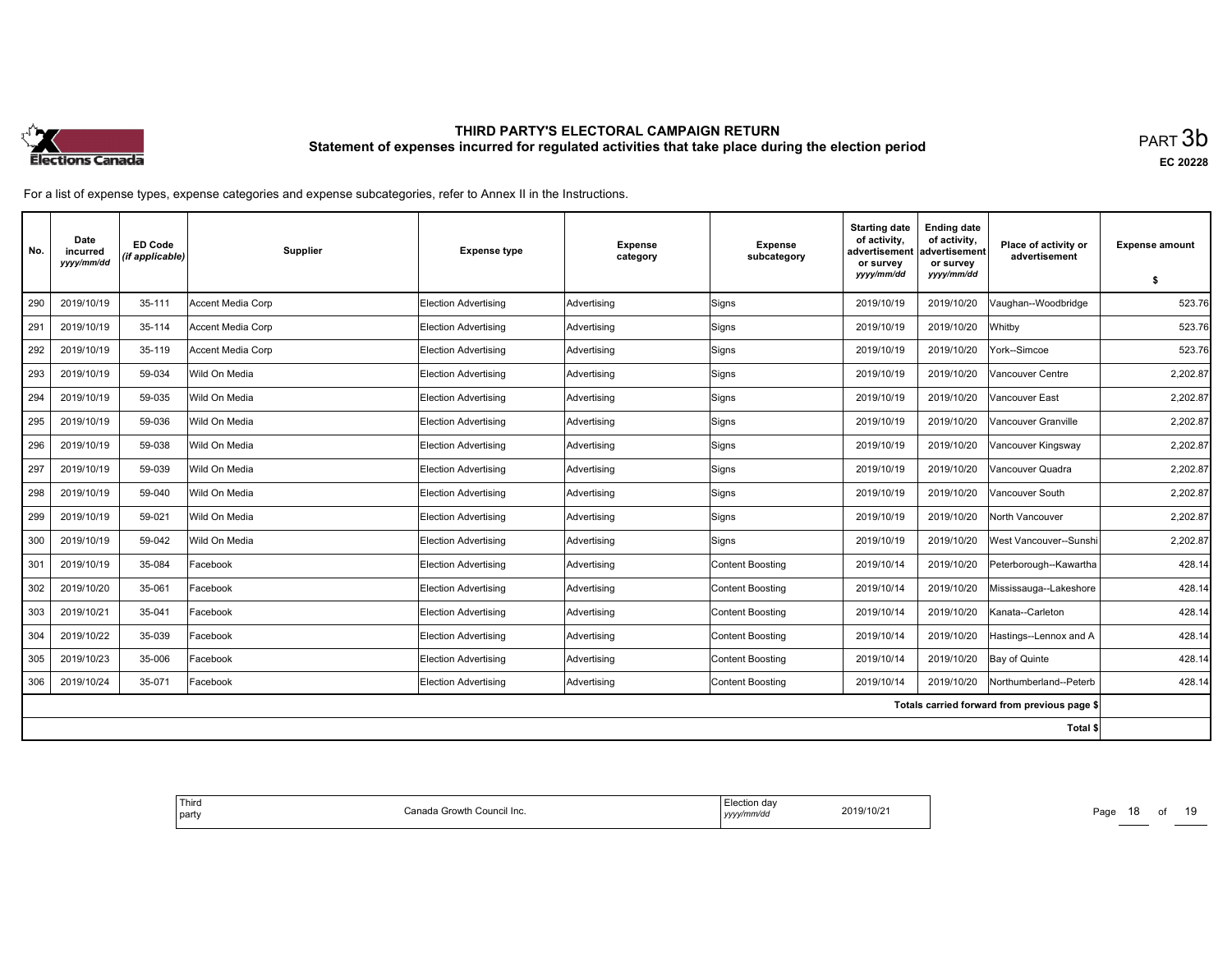

| No. | Date<br>incurred<br>yyyy/mm/dd | <b>ED Code</b><br>(if applicable) | Supplier   | <b>Expense type</b>  | <b>Expense</b><br>category                      | <b>Expense</b><br>subcategory | <b>Starting date</b><br>of activity,<br>advertisement<br>or survey<br>yyyy/mm/dd | <b>Ending date</b><br>of activity,<br>advertisement<br>or survey<br>yyyy/mm/dd | Place of activity or<br>advertisement        | <b>Expense amount</b><br>\$ |
|-----|--------------------------------|-----------------------------------|------------|----------------------|-------------------------------------------------|-------------------------------|----------------------------------------------------------------------------------|--------------------------------------------------------------------------------|----------------------------------------------|-----------------------------|
| 307 | 2019/10/25                     | 35-043                            | Facebook   | Election Advertising | Advertising                                     | Content Boosting              | 2019/10/14                                                                       | 2019/10/20                                                                     | King--Vaughan                                | 428.14                      |
| 308 | 2019/10/25                     | 35-064                            | Facebook   | Election Advertising | Advertising                                     | Content Boosting              | 2019/10/14                                                                       | 2019/10/20                                                                     | Nepean                                       | 428.14                      |
| 309 | 2019/10/27                     | 35-118                            | Facebook   | Election Advertising | Advertising                                     | Content Boosting              | 2019/10/14                                                                       | 2019/10/20                                                                     | York Centre                                  | 428.14                      |
| 310 | 2019/10/28                     | 35-061                            | Facebook   | Election Advertising | Advertising                                     | Content Boosting              | 2019/10/14                                                                       | 2019/10/20                                                                     | Mississauga--Lakeshore                       | 570.58                      |
| 311 | 2019/10/29                     | 35-015                            | Facebook   | Election Advertising | Advertising                                     | Content Boosting              | 2019/10/14                                                                       | 2019/10/20                                                                     | Burlington                                   | 570.58                      |
| 312 | 2019/10/30                     | 35-001                            | Facebook   | Election Advertising | Advertising                                     | Content Boosting              | 2019/10/14                                                                       | 2019/10/20                                                                     | Ajax                                         | 570.58                      |
| 313 | 2019/10/31                     | 99-999                            | Mash Media | Partisan Activity    | Salaries, Wages & Consulting Fe Consulting Fees |                               | 2019/10/01                                                                       | 2019/10/31                                                                     | NATIONAL                                     | 3,885.00                    |
| 314 | 2019/10/31                     | 35-043                            | Facebook   | Election Advertising | Advertising                                     | Content Boosting              | 2019/10/14                                                                       | 2019/10/20                                                                     | King--Vaughan                                | 570.58                      |
|     |                                |                                   |            |                      |                                                 |                               |                                                                                  |                                                                                |                                              |                             |
|     |                                |                                   |            |                      |                                                 |                               |                                                                                  |                                                                                |                                              |                             |
|     |                                |                                   |            |                      |                                                 |                               |                                                                                  |                                                                                |                                              |                             |
|     |                                |                                   |            |                      |                                                 |                               |                                                                                  |                                                                                |                                              |                             |
|     |                                |                                   |            |                      |                                                 |                               |                                                                                  |                                                                                |                                              |                             |
|     |                                |                                   |            |                      |                                                 |                               |                                                                                  |                                                                                |                                              |                             |
|     |                                |                                   |            |                      |                                                 |                               |                                                                                  |                                                                                |                                              |                             |
|     |                                |                                   |            |                      |                                                 |                               |                                                                                  |                                                                                |                                              |                             |
|     |                                |                                   |            |                      |                                                 |                               |                                                                                  |                                                                                |                                              |                             |
|     |                                |                                   |            |                      |                                                 |                               |                                                                                  |                                                                                | Totals carried forward from previous page \$ |                             |
|     |                                |                                   |            |                      |                                                 |                               |                                                                                  |                                                                                | Total \$                                     | 195,030.03                  |

| Third<br>  party | Canada Growth Council Inc. | Election dav<br>.<br>yyyy/mm/dd | 2019/10/21 | Page<br>_____ |
|------------------|----------------------------|---------------------------------|------------|---------------|
|                  |                            |                                 |            |               |